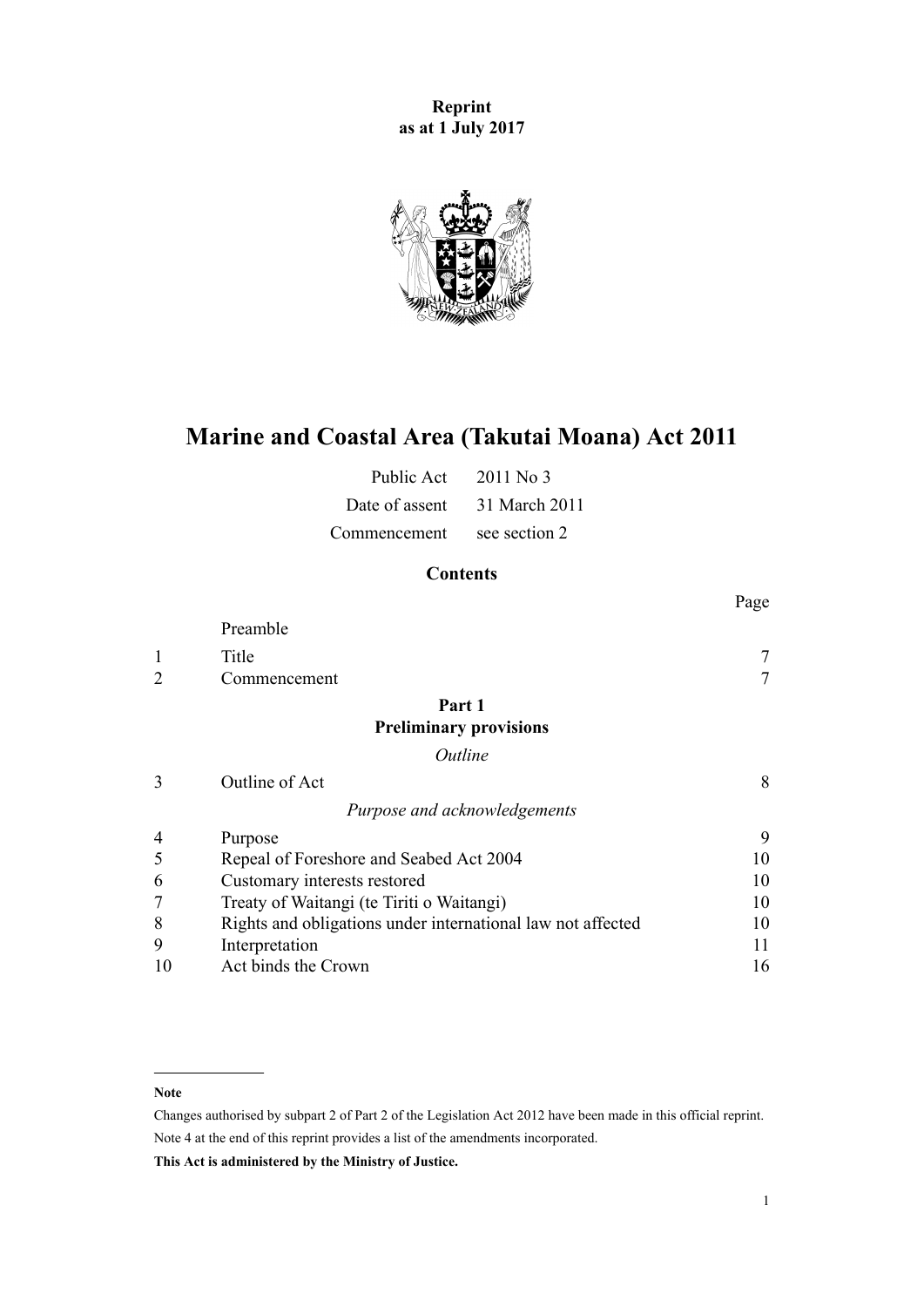# **[Part 2](#page-16-0)**

# **[Common marine and coastal area](#page-16-0)**

[Subpart 1—Interests in common marine and coastal area](#page-16-0)

| 11 | Special status of common marine and coastal area                                               | 17 |
|----|------------------------------------------------------------------------------------------------|----|
| 12 | Areas acquiring status under certain enactments may vest in Crown                              | 18 |
| 13 | Boundary changes of marine and coastal area                                                    | 18 |
| 14 | Roads located in marine and coastal area                                                       | 18 |
| 15 | No ownership in road that becomes part of common marine and<br>coastal area                    | 20 |
| 16 | Continued Crown ownership of minerals                                                          | 20 |
| 17 | Additions to common marine and coastal area                                                    | 20 |
| 18 | Rights of owners of structures                                                                 | 20 |
| 19 | Crown deemed to be owner of abandoned structures                                               | 21 |
| 20 | Act does not affect existing resource consents or lawful activities                            | 22 |
| 21 | Certain proprietary interests to continue                                                      | 22 |
| 22 | Provisions relating to computer freehold registers wholly in<br>common marine and coastal area | 23 |
| 23 | Provisions relating to computer freehold register to land in                                   | 23 |
|    | common marine and coastal area and land above line of mean<br>high-water springs               |    |
| 24 | Exclusion of interests in marine and coastal area founded on                                   | 24 |
|    | adverse possession or prescriptive title                                                       |    |
| 25 | Local authorities may apply to Minister for redress for loss of<br>divested areas              | 24 |
|    | Subpart 2—Public rights and powers over common marine and<br>coastal area                      |    |
|    | Rights of access                                                                               |    |
| 26 | Rights of access                                                                               | 25 |
|    | Rights of navigation                                                                           |    |
|    |                                                                                                |    |
| 27 | Rights of navigation within marine and coastal area                                            | 26 |
|    | Rights of fishing                                                                              |    |
| 28 | Fishing rights preserved                                                                       | 26 |
|    | Subpart 3—Reclaimed land                                                                       |    |
| 29 | Interpretation                                                                                 | 27 |
| 30 | Certain reclaimed land to vest in Crown                                                        | 27 |
| 31 | New status of existing reclaimed land                                                          | 28 |
| 32 | Minister may declare reclaimed land to be subject to Land Act<br>1948                          | 28 |
| 33 | Minister to administer reclaimed land subject to this subpart                                  | 29 |
| 34 | Granting and disposition of interests in reclaimed land subject to<br>this subpart             | 29 |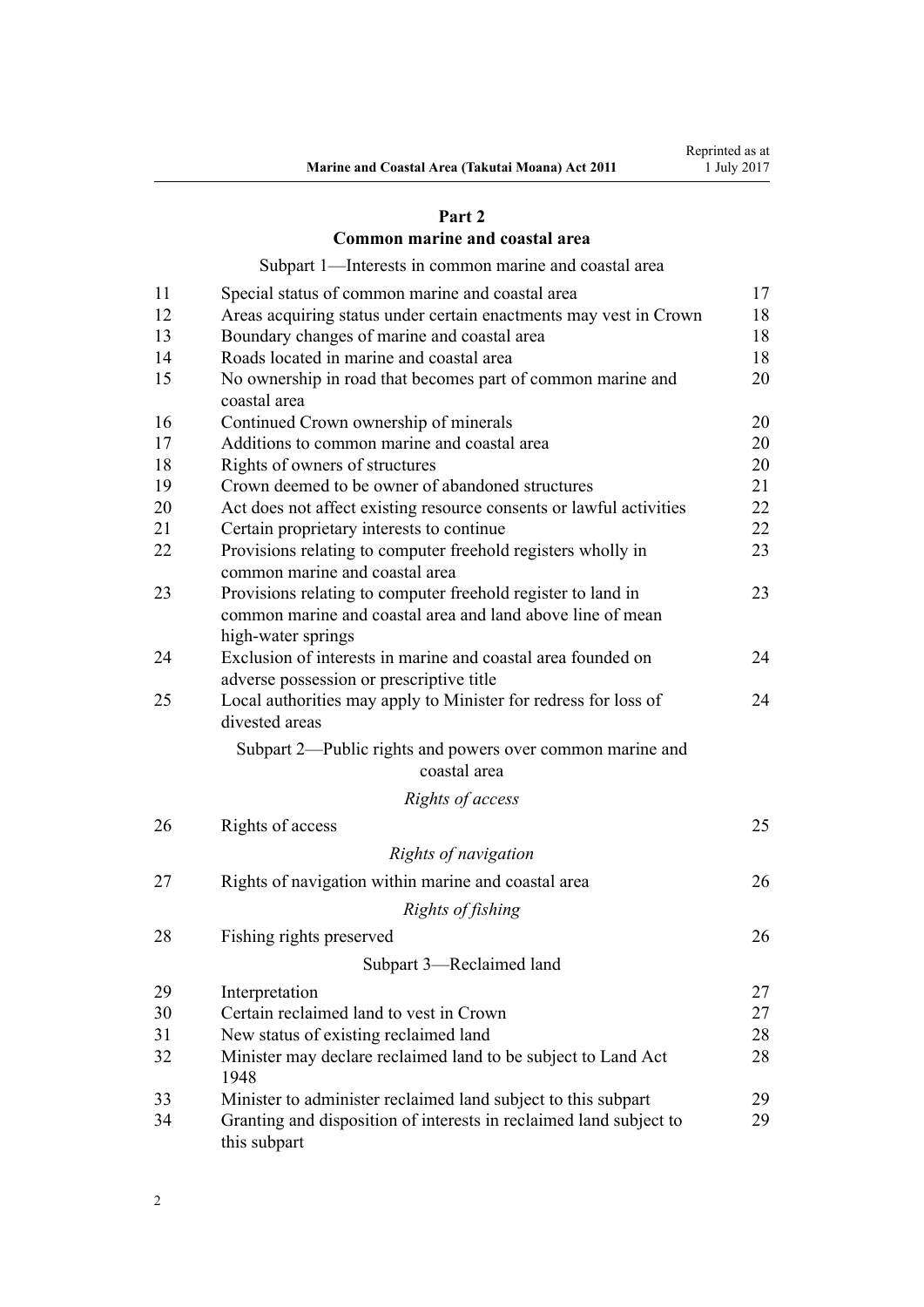| Reprinted as at<br>1 July 2017<br>Marine and Coastal Area (Takutai Moana) Act 2011 |                                                                                                                  |    |
|------------------------------------------------------------------------------------|------------------------------------------------------------------------------------------------------------------|----|
| 35                                                                                 | Eligible applicants for interests in reclaimed land subject to this<br>subpart                                   | 29 |
| 36                                                                                 | Determination of application by Minister                                                                         | 30 |
| 37                                                                                 | Presumption that certain applicants to be granted freehold interest<br>in reclaimed land subject to this subpart | 31 |
| 38                                                                                 | Notification of determination and variation                                                                      | 31 |
| 39                                                                                 | Vesting of interest in reclaimed land subject to this subpart                                                    | 32 |
| 40                                                                                 | Application for renewal of interests less than freehold                                                          | 33 |
| 41                                                                                 | Pending applications under Resource Management Act 1991 that<br>relate to reclaimed land                         | 33 |
| 42                                                                                 | Savings                                                                                                          | 34 |
| 43                                                                                 | Land reclaimed from customary marine title areas by customary<br>marine title groups                             | 34 |
|                                                                                    | Rights of first refusal                                                                                          |    |
| 44                                                                                 | Restrictions on disposition of freehold interest                                                                 | 35 |
| 45                                                                                 | Offers to Minister, iwi or hapu, or public                                                                       | 36 |
|                                                                                    | Part 3                                                                                                           |    |
|                                                                                    | <b>Customary interests</b>                                                                                       |    |
| 46                                                                                 | Overview of this Part                                                                                            | 37 |
|                                                                                    | Subpart 1—Participation in conservation processes in common<br>marine and coastal area                           |    |
| 47                                                                                 | Participation in conservation processes                                                                          | 38 |
| 48                                                                                 | Notification of conservation process                                                                             | 38 |
| 49                                                                                 | Obligation on decision maker                                                                                     | 39 |
| 50                                                                                 | Stranded marine mammals                                                                                          | 39 |
|                                                                                    | Subpart 2—Protected customary rights                                                                             |    |
| 51                                                                                 | Meaning of protected customary rights                                                                            | 40 |
| 52                                                                                 | Scope and effect of protected customary rights                                                                   | 40 |
| 53                                                                                 | Delegations and transfers of protected customary rights                                                          | 41 |
| 54                                                                                 | Limitations on exercise of protected customary rights                                                            | 42 |
| 55                                                                                 | Effect of protected customary rights on resource consent<br>applications                                         | 42 |
|                                                                                    | Controls                                                                                                         |    |
| 56                                                                                 | Controls on exercise of protected customary rights                                                               | 43 |
| 57                                                                                 | Notification of controls                                                                                         | 44 |
|                                                                                    | Subpart 3—Customary marine title                                                                                 |    |
|                                                                                    | Determination of whether customary marine title exists                                                           |    |
| 58                                                                                 | Customary marine title                                                                                           | 44 |
| 59                                                                                 | Matters relevant to whether customary marine title exists                                                        | 45 |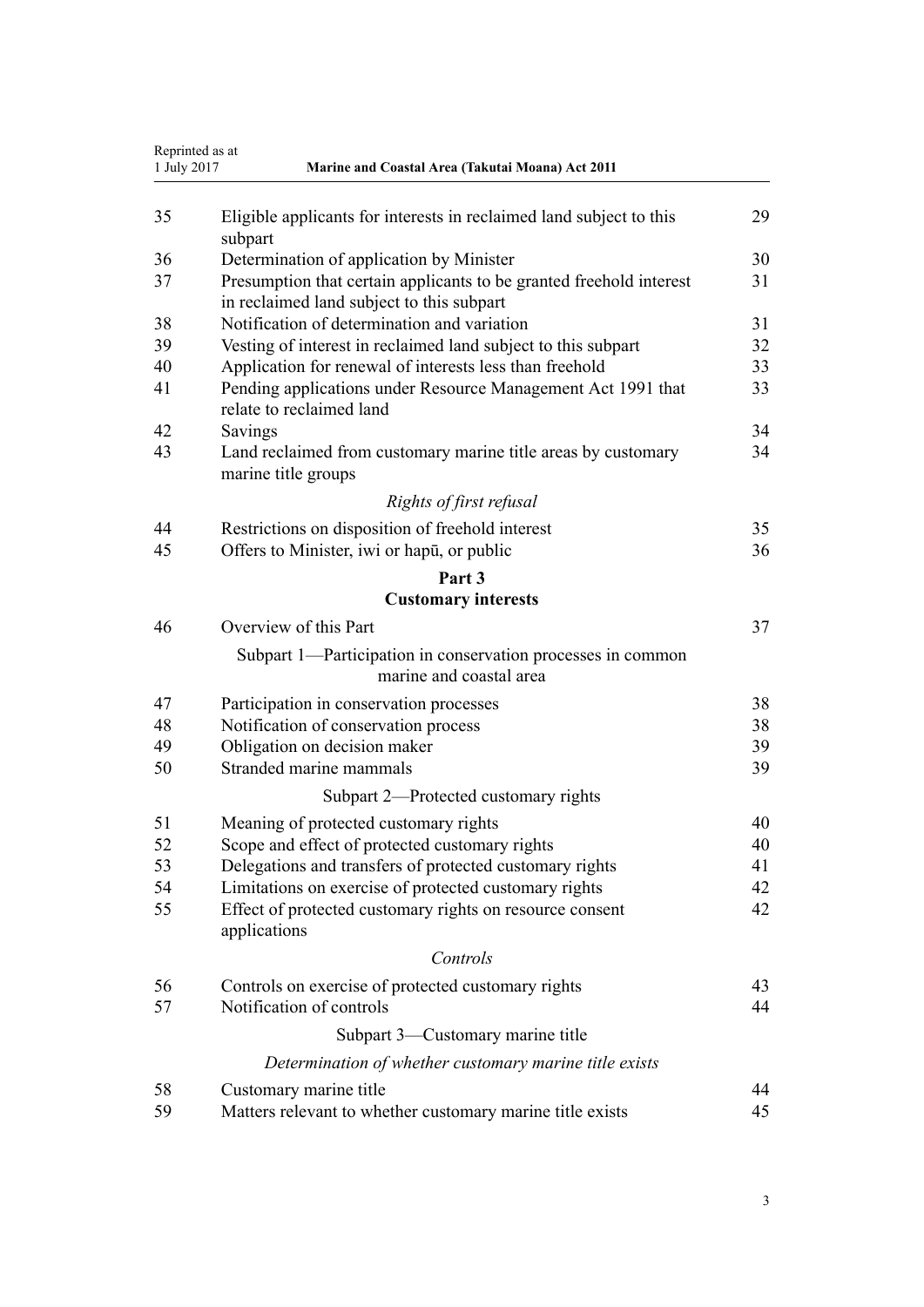|    | Marine and Coastal Area (Takutai Moana) Act 2011                       | Reprinted as at<br>1 July 2017 |
|----|------------------------------------------------------------------------|--------------------------------|
|    | Rights under customary marine title                                    |                                |
| 60 | Scope and effect of customary marine title                             | 46                             |
| 61 | Delegation and transfer                                                | 47                             |
| 62 | Rights conferred by customary marine title                             | 47                             |
|    | Accommodated activities                                                |                                |
| 63 | Interpretation                                                         | 48                             |
| 64 | Accommodated activities                                                | 50                             |
| 65 | Deemed accommodated activities                                         | 52                             |
|    | RMA permission right                                                   |                                |
| 66 | Scope of Resource Management Act 1991 permission right                 | 53                             |
| 67 | Procedural matters relevant to exercise of RMA permission right        | 53                             |
| 68 | Effect of RMA permission right                                         | 54                             |
| 69 | Offence and penalty provision                                          | 54                             |
| 70 | Environment Court may make enforcement orders                          | 55                             |
|    | Conservation permission right                                          |                                |
| 71 | Scope and effect of conservation permission right                      | 56                             |
| 72 | Obligation to refer proposals for conservation activity if             | 56                             |
|    | conservation permission right applies                                  |                                |
| 73 | Obligations when conservation permission right is exercised            | 57                             |
|    | Protection purposes                                                    |                                |
| 74 | Priority of protection purposes                                        | 57                             |
| 75 | Matters relevant to determining protection purposes                    | 58                             |
|    | Marine mammal watching permits                                         |                                |
| 76 | Decisions on grant of marine mammal permits                            | 58                             |
|    | New Zealand coastal policy statement                                   |                                |
| 77 | Consultation                                                           | 59                             |
|    | Wāhi tapu protection right                                             |                                |
| 78 | Protection of wahi tapu and wahi tapu areas                            | 59                             |
| 79 | Wāhi tapu conditions                                                   | 60                             |
| 80 | Wardens and fishery officers                                           | 60                             |
| 81 | Compliance                                                             | 61                             |
|    | Ngā taonga tūturu                                                      |                                |
| 82 | Newly found taonga tūturu                                              | 62                             |
|    | Status of minerals                                                     |                                |
| 83 | Status of minerals in customary marine title area                      | 63                             |
| 84 | Status of existing privileges within common marine and coastal<br>area | 63                             |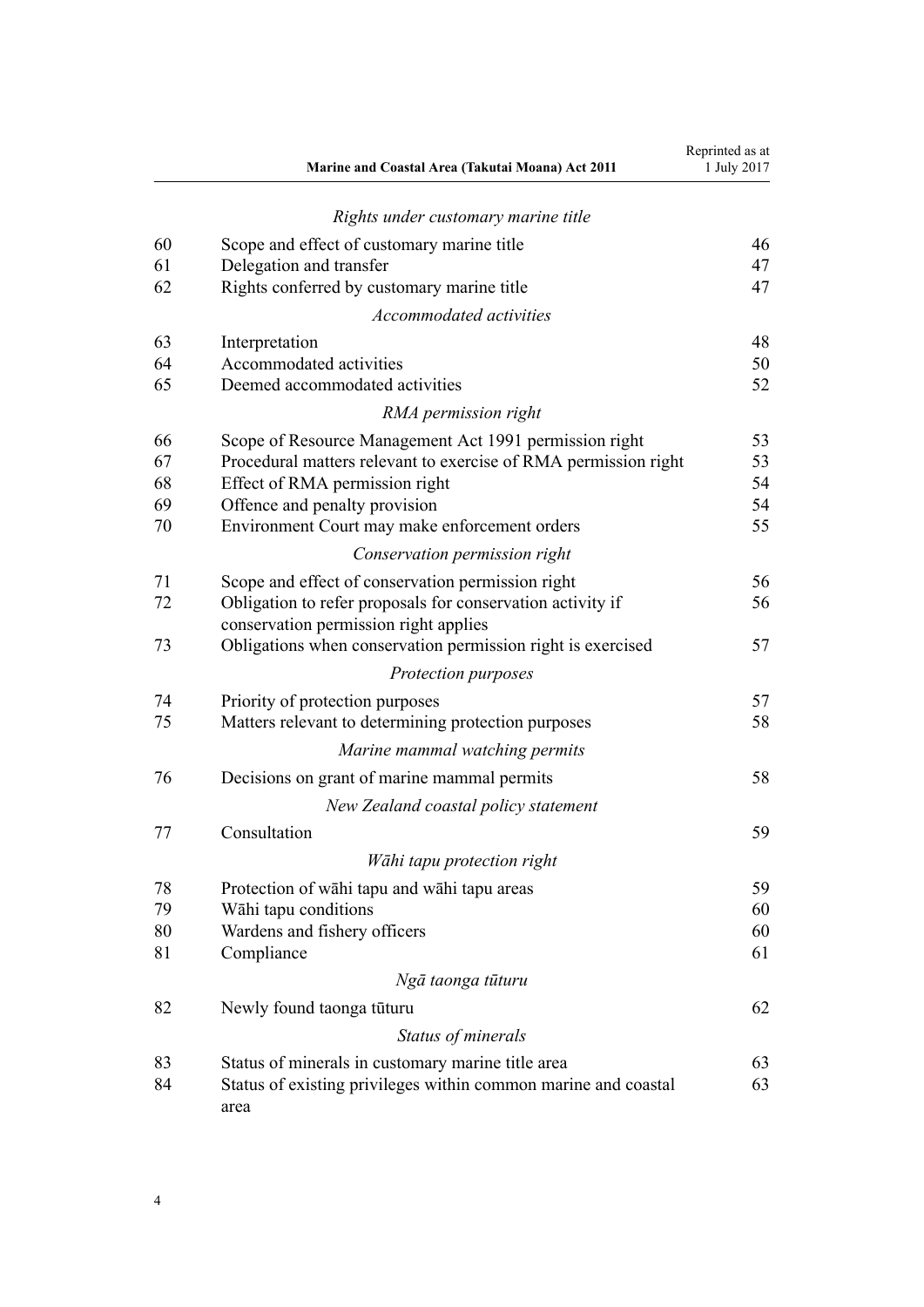|     | Planning document                                                                       |    |
|-----|-----------------------------------------------------------------------------------------|----|
| 85  | Planning document                                                                       | 64 |
| 86  | Lodging and registration of planning document                                           | 65 |
| 87  | <b>Transitional provision</b>                                                           | 65 |
|     | Obligations arising in respect of customary marine title planning<br>documents          |    |
| 88  | Obligation on local authorities                                                         | 65 |
| 89  | Obligation on Heritage New Zealand Pouhere Taonga                                       | 65 |
| 90  | Obligation on Director-General                                                          | 66 |
| 91  | Obligation on Minister of Fisheries                                                     | 66 |
| 92  | Interpretation                                                                          | 66 |
| 93  | Obligations on regional councils in relation to planning documents                      | 67 |
|     | Part 4                                                                                  |    |
|     | <b>Administrative and miscellaneous matters</b>                                         |    |
|     | Recognition of customary interests                                                      |    |
| 94  | Recognition of protected customary rights and customary marine<br>title                 | 69 |
|     | Subpart 1—Recognition agreements                                                        |    |
| 95  | Recognition agreements                                                                  | 69 |
| 96  | How recognition agreements to be brought into effect                                    | 69 |
| 97  | Notification of agreement recognising protected customary rights                        | 70 |
|     | Subpart 2—Recognition by order of Court                                                 |    |
| 98  | Court may recognise protected customary right or customary<br>marine title              | 70 |
| 99  | Court may refer to Māori Appellate Court or pūkenga for opinion<br>or advice on tikanga | 71 |
|     | Application for recognition order                                                       |    |
| 100 | Who may apply                                                                           | 71 |
| 101 | Contents of application                                                                 | 71 |
| 102 | Service of application                                                                  | 72 |
| 103 | Public notice of application                                                            | 72 |
| 104 | Who may appear on application for recognition order                                     | 73 |
| 105 | Evidence                                                                                | 73 |
| 106 | Burden of proof                                                                         | 73 |
| 107 | Court's flexibility in dealing with application                                         | 73 |
| 108 | Rules governing procedure                                                               | 74 |
|     | Recognition orders                                                                      |    |
| 109 | Form of recognition order                                                               | 74 |
| 110 | Requirements for notification of orders                                                 | 75 |
| 111 | Recognition order may be varied or cancelled                                            | 75 |

**Marine and Coastal Area (Takutai Moana) Act 2011** 

Reprinted as at<br>1 July 2017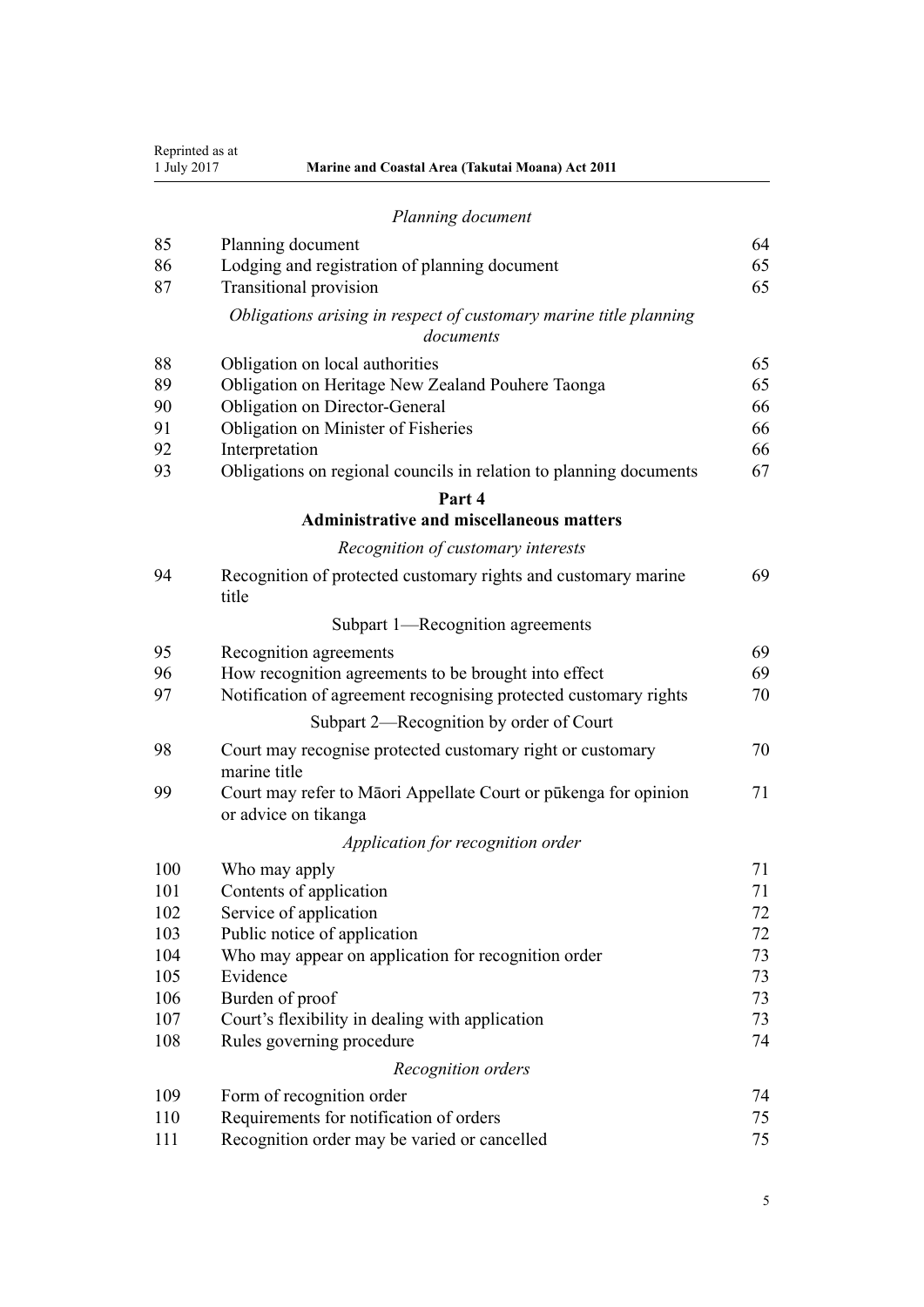|     | Marine and Coastal Area (Takutai Moana) Act 2011                     | Reprinted as at<br>1 July 2017 |
|-----|----------------------------------------------------------------------|--------------------------------|
|     | Appeal rights                                                        |                                |
| 112 | Right of appeal against decision of Court                            | 76                             |
|     | Sealing of recognition orders                                        |                                |
| 113 | Orders sealed by Court                                               | 77                             |
|     | Subpart 3—Marine and coastal area register                           |                                |
| 114 | Marine and coastal area register                                     | 77                             |
| 115 | Requirements for keeping register                                    | 77                             |
| 116 | Inspection and copying                                               | 78                             |
| 117 | Application of Privacy Act 1993                                      | 78                             |
|     | Subpart 4—Regulations and miscellaneous matters                      |                                |
|     | Regulations and bylaws                                               |                                |
| 118 | Regulations for administrative purposes                              | 78                             |
| 119 | Minister of Conservation to perform residual management<br>functions | 79                             |
| 120 | Regulations for management of common marine and coastal area         | 79                             |
| 121 | <b>Bylaws</b>                                                        | 80                             |
| 122 | Persons breaching regulations or bylaws may be directed to stop      | 81                             |
|     | Local Acts                                                           |                                |
| 123 | Relationship between local Acts and this Act                         | 82                             |
|     | References                                                           |                                |
| 124 | References to public foreshore and seabed                            | 82                             |
|     | Transitional arrangements                                            |                                |
| 125 | Pending proceedings under Foreshore and Seabed Act 2004              | 82                             |
|     | <b>Notices</b>                                                       |                                |
| 126 | Giving of notices                                                    | 83                             |
|     | Amendments to other enactments                                       |                                |
| 127 | Amendment to section 7 of Conservation Act 1987                      | 83                             |
| 128 | Consequential amendments to other enactments                         | 83                             |
|     | <b>Schedule 1</b>                                                    | 84                             |
|     | Resource consents and controls in protected customary rights         |                                |
|     | area                                                                 |                                |
|     | <b>Schedule 2</b>                                                    | 92                             |
|     | Process by which certain new activities in customary marine          |                                |
|     | title area become deemed accommodated activities                     |                                |
|     | <b>Schedule 3</b><br><b>Enactments consequentially amended</b>       | 98                             |
|     |                                                                      |                                |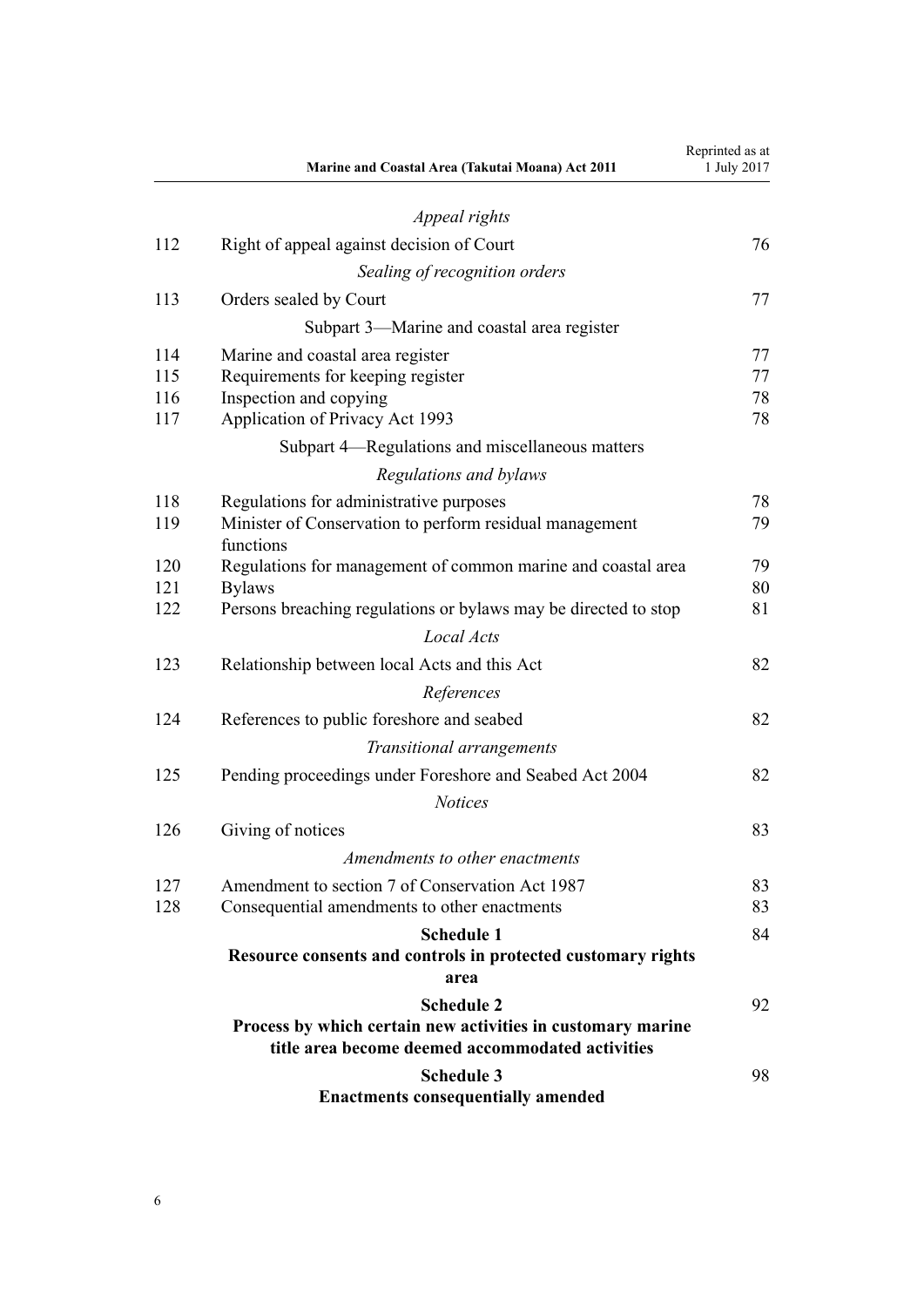# <span id="page-6-0"></span>**Preamble**

- (1) In June 2003, the Court of Appeal held in *Attorney-General v Ngāti Apa* [2003] 3 NZLR 643 that the Māori Land Court had jurisdiction to determine claims of customary ownership to areas of the foreshore and seabed. The [Foreshore and](http://prd-lgnz-nlb.prd.pco.net.nz/pdflink.aspx?id=DLM319838) [Seabed Act 2004](http://prd-lgnz-nlb.prd.pco.net.nz/pdflink.aspx?id=DLM319838) (the **2004 Act**) was enacted partly in response to the Court of Appeal's decision:
- (2) In its *Report on the Crown's Foreshore and Seabed Policy* (Wai 1071), the Waitangi Tribunal found the policy underpinning the [2004 Act](http://prd-lgnz-nlb.prd.pco.net.nz/pdflink.aspx?id=DLM319838) in breach of the Treaty of Waitangi. The Tribunal raised questions as to whether the policy complied with the rule of law and the principles of fairness and non-discrimination against a particular group of people. Criticism was voiced against the discriminatory effect of the 2004 Act on whānau, hapū, and iwi by the United Nations Committee on the Elimination of Racial Discrimination and the United Nations Special Rapporteur:
- (3) In 2009, a Ministerial Review Panel was set up to provide independent advice on the 2004 Act. It, too, viewed the Act as severely discriminatory against whānau, hapū, and iwi. The Panel proposed the repeal of the [2004 Act](http://prd-lgnz-nlb.prd.pco.net.nz/pdflink.aspx?id=DLM319838) and engagement with Māori and the public about their interests in the foreshore and seabed, recommending that new legislation be enacted to reflect the Treaty of Waitangi and to recognise and provide for the interests of whānau, hapū, and iwi and for public interests in the foreshore and seabed:
- (4) This Act takes account of the intrinsic, inherited rights of iwi, hapū, and whānau, derived in accordance with tikanga and based on their connection with the foreshore and seabed and on the principle of manaakitanga. It translates those inherited rights into legal rights and interests that are inalienable, enduring, and able to be exercised so as to sustain all the people of New Zealand and the coastal marine environment for future generations:

# **The Parliament of New Zealand therefore enacts as follows:**

# **1 Title**

This Act is the Marine and Coastal Area (Takutai Moana) Act 2011 and may also be cited as—

- (a) the Marine and Coastal Area Act 2011; or
- (b) te Takutai Moana Act 2011.

# **2 Commencement**

This Act comes into force on the day after the date on which it receives the Royal assent.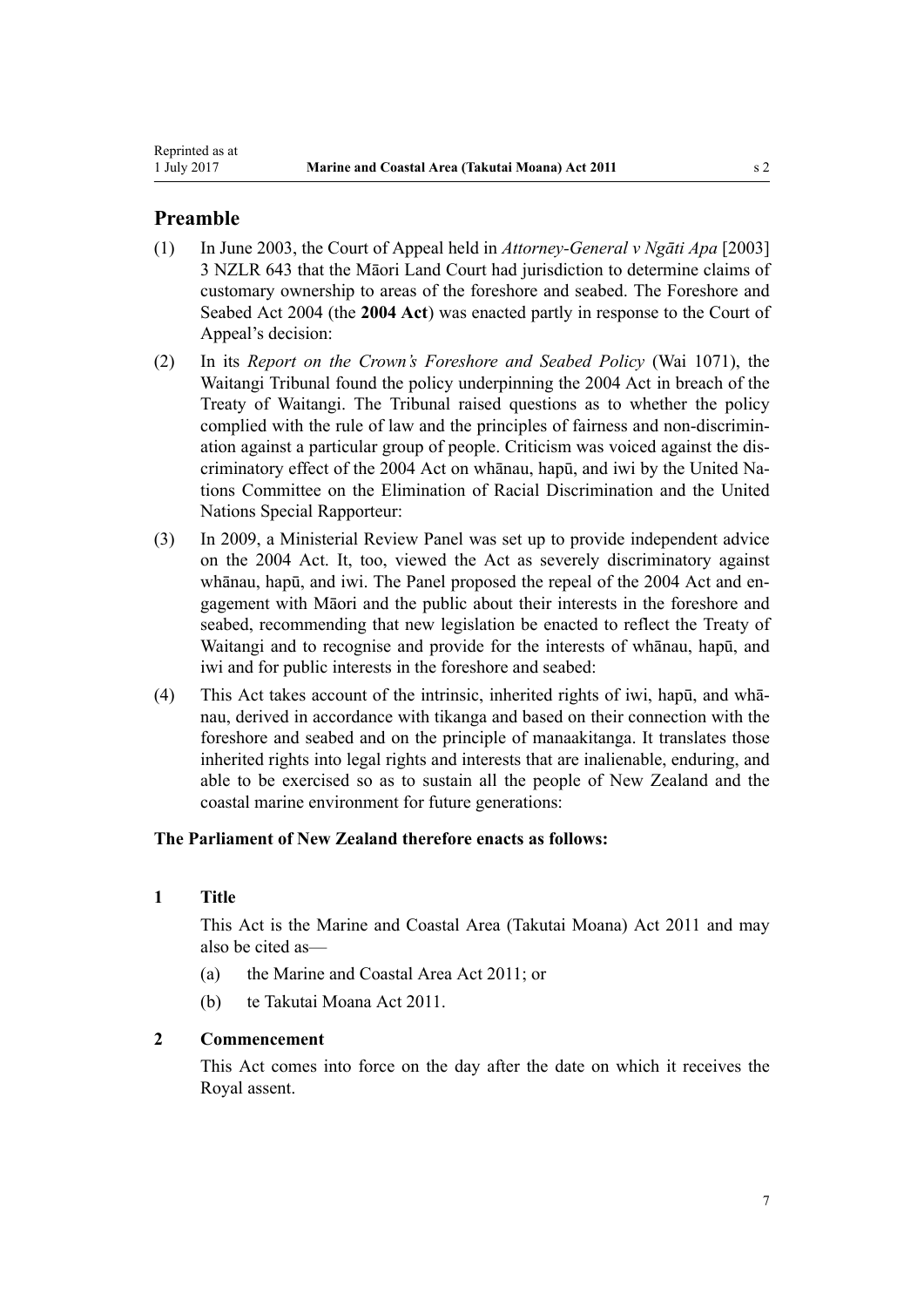# **Part 1 Preliminary provisions**

#### *Outline*

#### <span id="page-7-0"></span>**3 Outline of Act**

- (1) This section is a guide to the overall scheme and effect of this Act, but does not affect the interpretation or application of the other provisions of this Act.
- (2) This Part—
	- (a) sets out the purpose of the Act and acknowledges the importance of the marine and coastal area to all New Zealanders and the customary interests of iwi, hapū, and whānau in that area; and
	- (b) repeals the [Foreshore and Seabed Act 2004](http://prd-lgnz-nlb.prd.pco.net.nz/pdflink.aspx?id=DLM319838) and restores any customary interest extinguished by that Act; and
	- (c) states that, in order to take account of the Treaty of Waitangi, the Act recognises, and promotes the exercise of, the customary interests of iwi, hapū, and whānau in the common marine and coastal area of New Zealand; and
	- (d) records the scope of the Crown's sovereignty; and
	- (e) defines terms used in this Act; and
	- (f) provides that the Act binds the Crown.
- (3) [Part 2](#page-16-0) sets out the legal arrangements that are to apply to the common marine and coastal area, including,—
	- (a) in [subpart 1,](#page-16-0) provision for—
		- (i) the special status of the common marine and coastal area as an area that is incapable of ownership; and
		- (ii) matters relevant to the legal status of existing interests in the area, including roads and minerals; and
	- (b) in [subpart 2](#page-24-0), provision for ongoing public rights and powers in the common marine and coastal area, namely,—
		- (i) rights of access; and
		- (ii) rights of navigation; and
		- (iii) rights of fishing; and
	- (c) in [subpart 3](#page-26-0), provisions relating to the reclamation of land from the marine and coastal area.
- (4) [Part 3](#page-36-0) sets out the customary interests that may be recognised in the common marine and coastal area of New Zealand, namely,—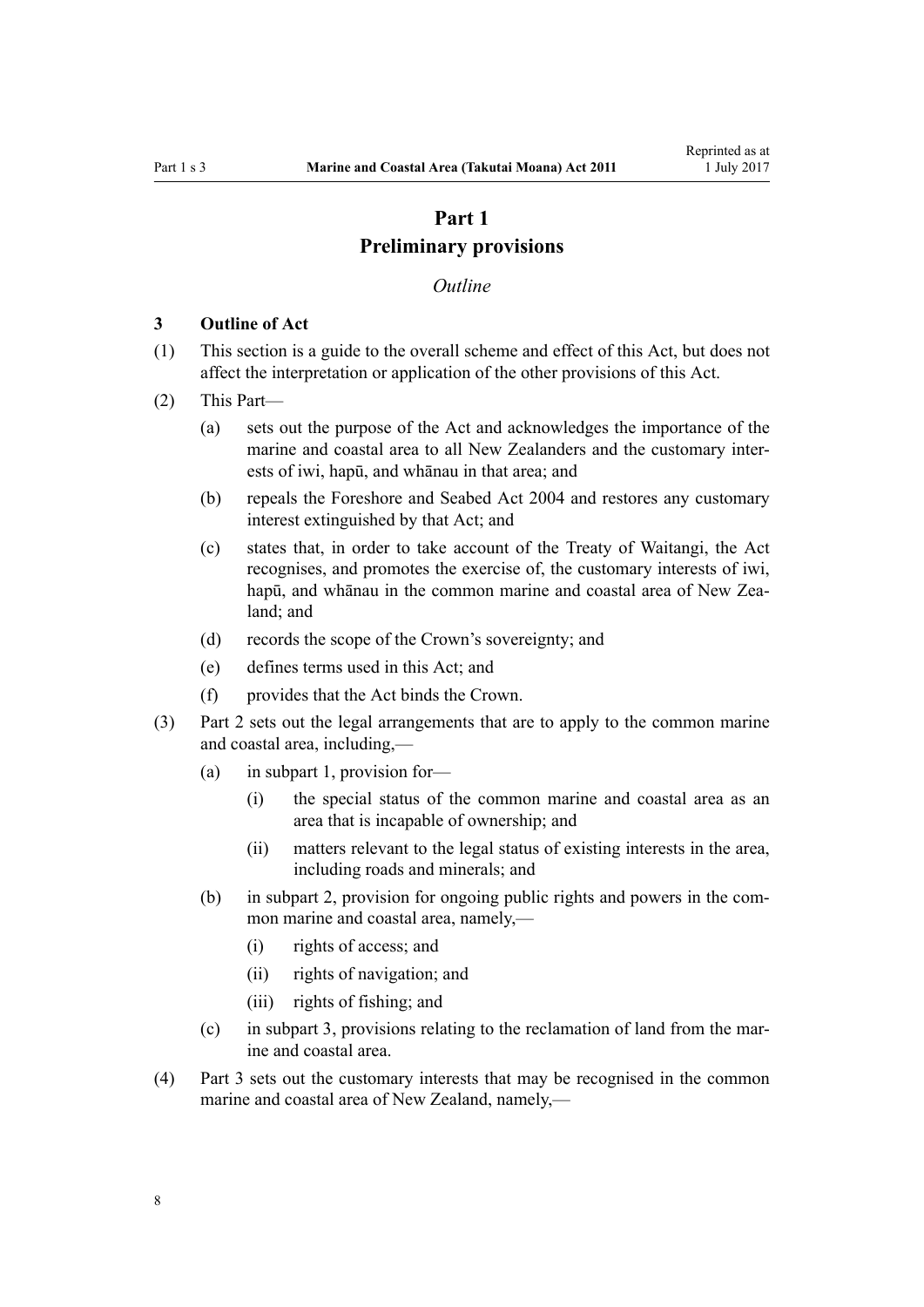- <span id="page-8-0"></span>(a) in [subpart 1,](#page-37-0) the participation of affected iwi and hapū in the specified conservation processes relating to the common marine and coastal area; and
- (b) in [subpart 2](#page-39-0), the scope and effect of protected customary rights that may be recognised by an order of the High Court or under an agreement; and
- (c) in [subpart 3](#page-43-0), the scope and effect of customary marine title that may be recognised by order of the High Court or under an agreement.

(5) [Part 4](#page-68-0) provides,—

- (a) in [subpart 1](#page-68-0), for the responsible Minister, on behalf of the Crown, to enter into agreements with applicant groups for recognition of—
	- (i) protected customary rights, which must be brought into effect by Order in Council; and
	- (ii) customary marine title, which must be brought into effect by an Act of Parliament; and
- (b) in [subpart 2](#page-69-0), for the jurisdiction of the High Court to hear and determine applications for recognition orders; and
- (c) in [subpart 3,](#page-76-0) for a marine and coastal area register to be set up for the recording of orders awarded, and agreements made, under [subparts 1](#page-68-0) and [2;](#page-69-0) and
- (d) in [subpart 4,](#page-77-0) for regulation-making and bylaw-making powers, the giving of notices, transitional matters, and consequential amendments.
- (6) The 3 schedules set out—
	- (a) machinery provisions relevant to—
		- (i) decision making concerning resource consent applications that may adversely affect the exercise of protected customary rights; and
		- (ii) the process relating to how new activities become deemed accommodated activities; and
	- (b) consequential amendments.

# *Purpose and acknowledgements*

# **4 Purpose**

- (1) The purpose of this Act is to—
	- (a) establish a durable scheme to ensure the protection of the legitimate interests of all New Zealanders in the marine and coastal area of New Zealand; and
	- (b) recognise the mana tuku iho exercised in the marine and coastal area by iwi, hapū, and whānau as tangata whenua; and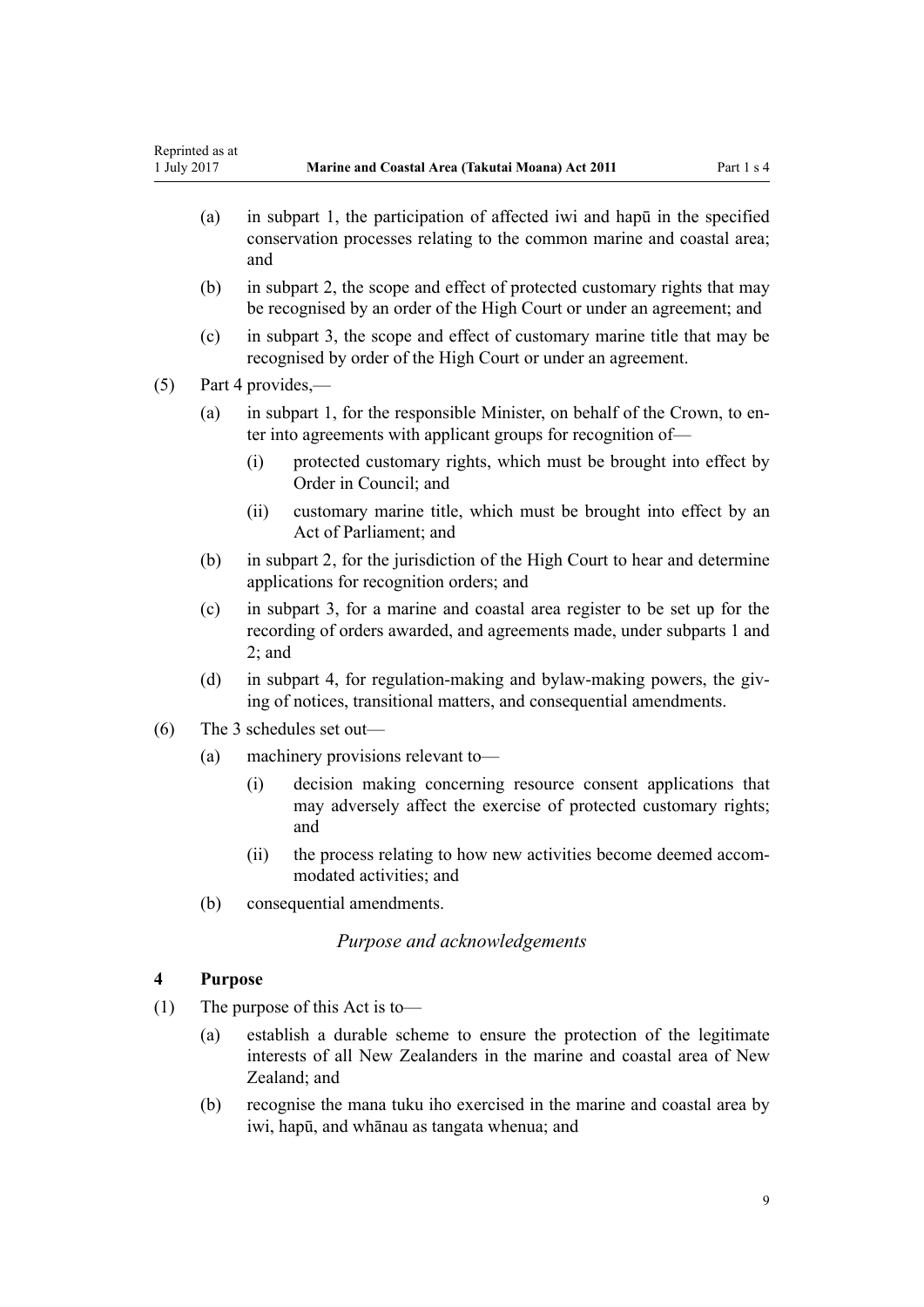- <span id="page-9-0"></span>(c) provide for the exercise of customary interests in the common marine and coastal area; and
- (d) acknowledge the Treaty of Waitangi (te Tiriti o Waitangi).
- (2) To that end, this Act—
	- (a) repeals the [Foreshore and Seabed Act 2004](http://prd-lgnz-nlb.prd.pco.net.nz/pdflink.aspx?id=DLM319838) and restores customary interests extinguished by that Act; and
	- (b) contributes to the continuing exercise of mana tuku iho in the marine and coastal area; and
	- (c) gives legal expression to customary interests; and
	- (d) recognises and protects the exercise of existing lawful rights and uses in the marine and coastal area; and
	- (e) recognises, through the protection of public rights of access, navigation, and fishing, the importance of the common marine and coastal area—
		- (i) for its intrinsic worth; and
		- (ii) for the benefit, use, and enjoyment of the public of New Zealand.

# **5 Repeal of Foreshore and Seabed Act 2004**

The [Foreshore and Seabed Act 2004](http://prd-lgnz-nlb.prd.pco.net.nz/pdflink.aspx?id=DLM319838) (2004 No 93) is repealed.

# **6 Customary interests restored**

- (1) Any customary interests in the common marine and coastal area that were extinguished by the [Foreshore and Seabed Act 2004](http://prd-lgnz-nlb.prd.pco.net.nz/pdflink.aspx?id=DLM319838) are restored and given legal expression in accordance with this Act.
- (2) Any application under this Act for the recognition of customary interests must be considered and determined as if the [Foreshore and Seabed Act 2004](http://prd-lgnz-nlb.prd.pco.net.nz/pdflink.aspx?id=DLM319838) had not been enacted.

#### **7 Treaty of Waitangi (te Tiriti o Waitangi)**

In order to take account of the Treaty of Waitangi (te Tiriti o Waitangi), this Act recognises, and promotes the exercise of, customary interests of Māori in the common marine and coastal area by providing,—

- (a) in [subpart 1 of Part 3,](#page-37-0) for the participation of affected iwi, hapū, and whānau in the specified conservation processes relating to the common marine and coastal area; and
- (b) in [subpart 2 of Part 3](#page-39-0), for customary rights to be recognised and protected; and
- (c) in [subpart 3 of Part 3](#page-43-0), for customary marine title to be recognised and exercised.

# **8 Rights and obligations under international law not affected**

To avoid doubt, this Act does not affect—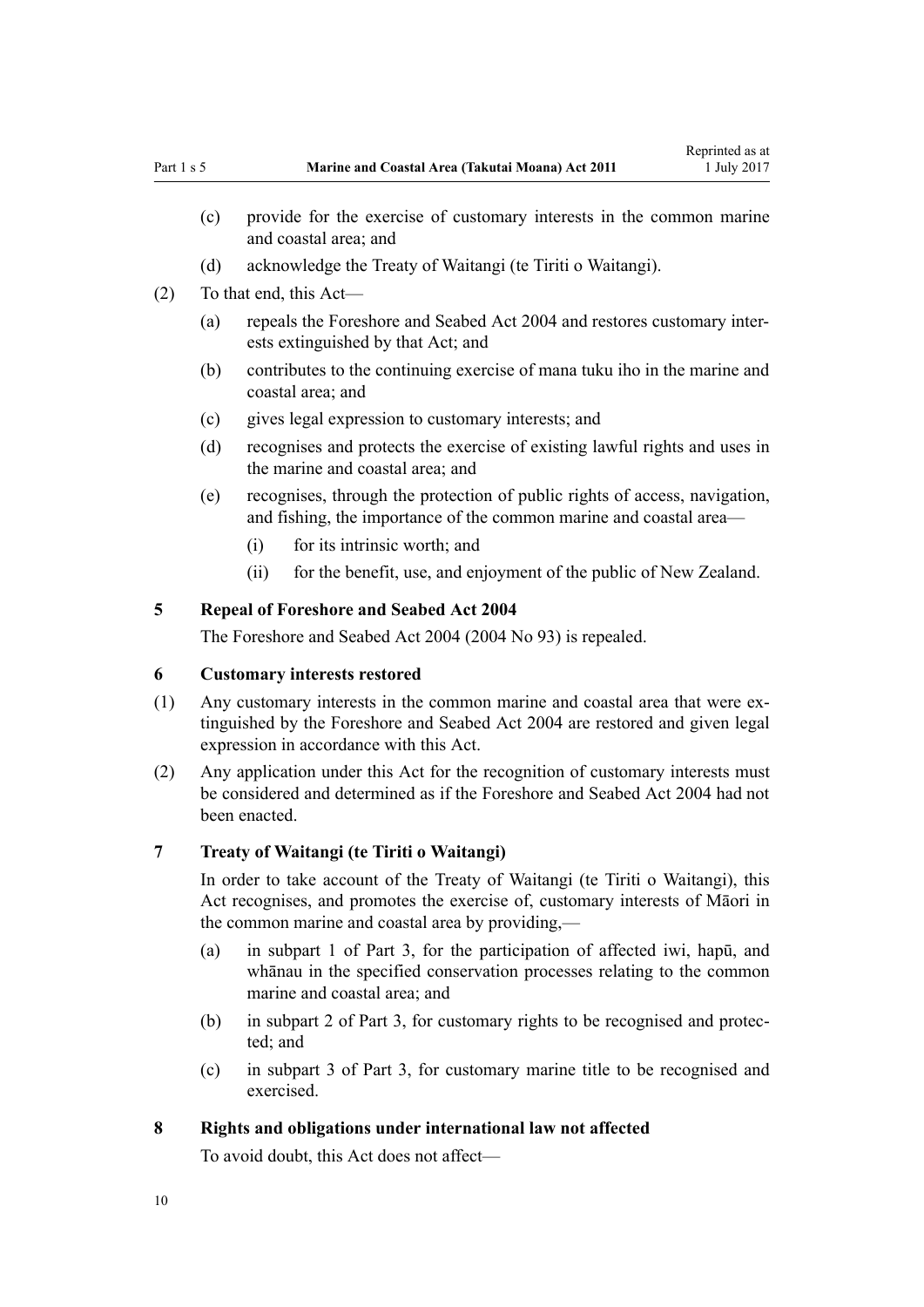- <span id="page-10-0"></span>(a) the sovereignty of New Zealand under international law over the marine and coastal area, including the airspace above it; or
- (b) the rights and obligations of New Zealand under international law pursuant to that sovereignty; or
- (c) the provisions in any other enactment relating to any such rights and obligations under international law.

# **9 Interpretation**

(1) In this Act, unless the context otherwise requires,—

**accommodated activity** has the meaning given in [section 64](#page-49-0)

**affected iwi, hapū, or whānau** has the meaning given in [section 47\(1\)](#page-37-0)

#### **agreement** means an agreement—

- (a) made under [section 95](#page-68-0) between an applicant group and the responsible Minister on behalf of the Crown to recognise and provide, as the case may be, for-
	- (i) protected customary rights; or
	- (ii) customary marine title; and
- (b) brought into effect under [section 96](#page-68-0)

# **applicant group**—

- (a) means 1 or more iwi, hapū, or whānau groups that seek recognition under [Part 4](#page-68-0) of their protected customary rights or customary marine title by—
	- (i) a recognition order; or
	- (ii) an agreement; and
- (b) includes a legal entity (whether corporate or unincorporate) or natural person appointed by 1 or more iwi, hapū, or whānau groups to be the representative of that applicant group and to apply for, and hold, an order or enter into an agreement on behalf of the applicant group

**aquaculture activities** has the meaning given in [section 2\(1\)](http://prd-lgnz-nlb.prd.pco.net.nz/pdflink.aspx?id=DLM230272) of the Resource Management Act 1991

**chief executive** means the chief executive of Land Information New Zealand

**coastal permit** has the meaning given in [section 87\(c\)](http://prd-lgnz-nlb.prd.pco.net.nz/pdflink.aspx?id=DLM233848) of the Resource Management Act 1991

**common marine and coastal area** means the marine and coastal area other than—

- (a) specified freehold land located in that area; and
- (b) any area that is owned by the Crown and has the status of any of the following kinds: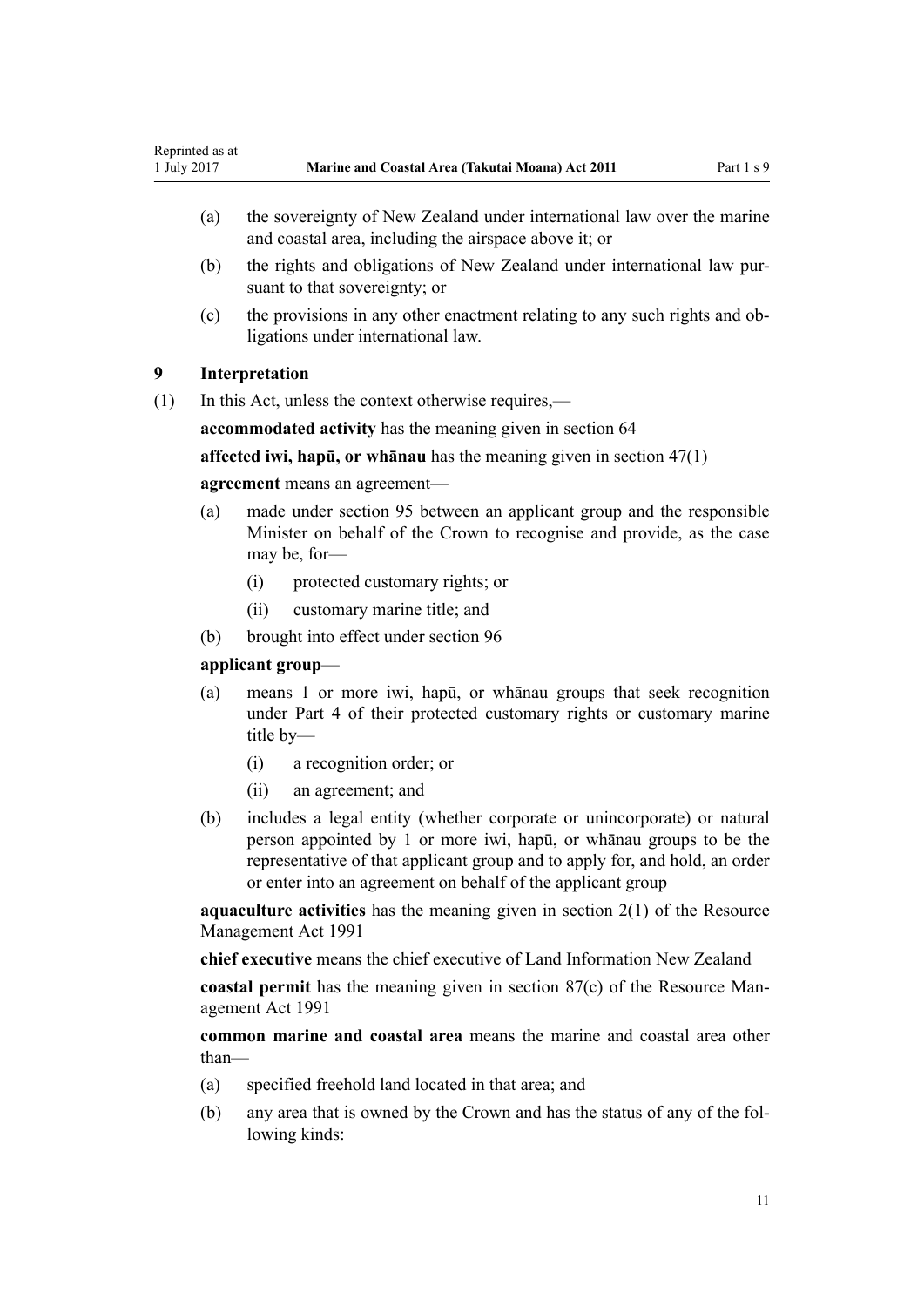- (i) a conservation area within the meaning of section  $2(1)$  of the Conservation Act 1987:
- (ii) a national park within the meaning of [section 2](http://prd-lgnz-nlb.prd.pco.net.nz/pdflink.aspx?id=DLM36968) of the National Parks Act 1980:
- (iii) a reserve within the meaning of section  $2(1)$  of the Reserves Act 1977; and
- (c) the bed of Te Whaanga Lagoon in the Chatham Islands

**concession** means a concession granted following the process required by [Part](http://prd-lgnz-nlb.prd.pco.net.nz/pdflink.aspx?id=DLM104633) [3B](http://prd-lgnz-nlb.prd.pco.net.nz/pdflink.aspx?id=DLM104633) of the Conservation Act 1987

**consent authority** has the meaning given in [section 2\(1\)](http://prd-lgnz-nlb.prd.pco.net.nz/pdflink.aspx?id=DLM230272) of the Resource Management Act 1991

**conservation area** has the meaning given in [section 2\(1\)](http://prd-lgnz-nlb.prd.pco.net.nz/pdflink.aspx?id=DLM103616) of the Conservation Act 1987

**conservation permission right** means the permission right that a customary marine title group may exercise under a customary marine title order or an agreement in relation to the conservation activities specified in [section 71\(3\)](#page-55-0)

**conservation process** means any of the conservation processes specified in [section 47](#page-37-0)

**conservation protected area**—

- (a) means a part of the marine and coastal area that is protected, primarily for the purposes of conserving natural resources or the historical and cultural heritage of the area, under 1 or more of the following Acts:
	- (i) the [Conservation Act 1987:](http://prd-lgnz-nlb.prd.pco.net.nz/pdflink.aspx?id=DLM103609)
	- (ii) the [National Parks Act 1980:](http://prd-lgnz-nlb.prd.pco.net.nz/pdflink.aspx?id=DLM36962)
	- $(iii)$  the [Reserves Act 1977](http://prd-lgnz-nlb.prd.pco.net.nz/pdflink.aspx?id=DLM444304).
	- (iv) the [Wildlife Act 1953](http://prd-lgnz-nlb.prd.pco.net.nz/pdflink.aspx?id=DLM276813); and
- (b) includes any adjoining land that may become part of that conservation protected area, whether or not it is within the marine and coastal area

**contact details**, as applying to an applicant group, protected customary rights group, or customary marine title group, means,—

- (a) in relation to an individual, the full street address where the individual usually lives or where that individual can be contacted; and
- (b) in relation to a body corporate or unincorporate, the full street address of the body's place of business or head office; and
- (c) in every case, an email address or telephone numbers

**council-controlled organisation** has the meaning given in [section 6\(1\)](http://prd-lgnz-nlb.prd.pco.net.nz/pdflink.aspx?id=DLM171482) of the Local Government Act 2002

**Court** means the High Court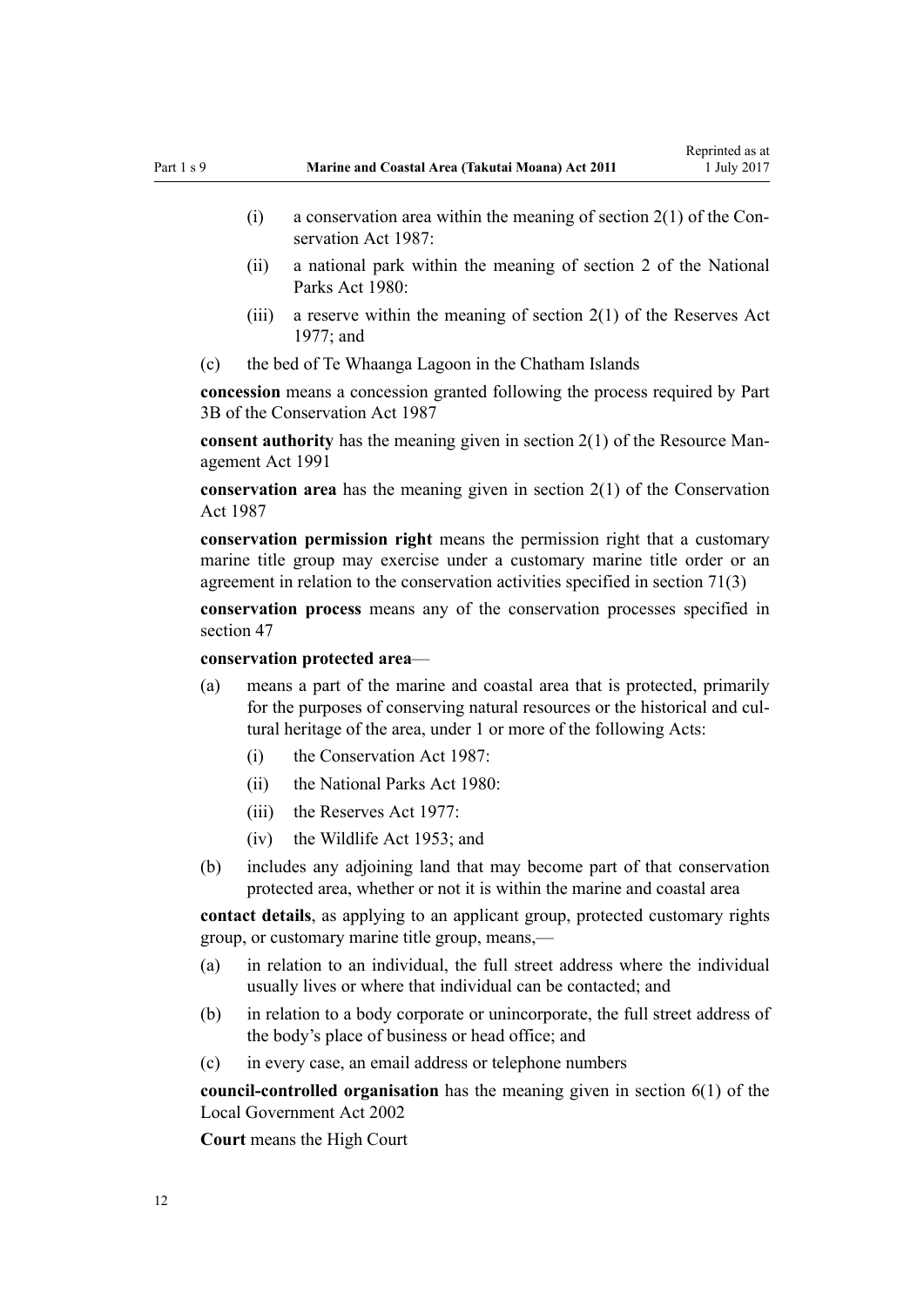**Crown** has the meaning given in [section 2](http://prd-lgnz-nlb.prd.pco.net.nz/pdflink.aspx?id=DLM160819) of the Public Finance Act 1989

**Crown entity** has the meaning given in [section 7](http://prd-lgnz-nlb.prd.pco.net.nz/pdflink.aspx?id=DLM329641) of the Crown Entities Act 2004

**customary marine title** means the customary interests—

- (a) established by an applicant group in accordance with [subpart 3 of Part 3;](#page-43-0) and
- (b) recognised by—
	- (i) a customary marine title order; or
	- (ii) an agreement

**customary marine title area** means the part of the common marine and coastal area where a customary marine title order applies or in respect of which an agreement is made and brought into effect

#### **customary marine title group** —

- (a) means an applicant group to which a customary marine title order applies or with which an agreement is made and brought into effect; and
- (b) includes a delegate or transferee of the group if the delegation or transfer is made in accordance with tikanga

**customary marine title order** means an order of the Court—

- (a) granted in recognition of a customary marine title of a customary marine title group in respect of a customary marine title area; and
- (b) sealed under [section 113](#page-76-0)

**deemed accommodated activity** has the meaning given in [section 65](#page-51-0)

**Director-General** means the Director-General of Conservation

**effective date** means,—

- (a) in the case of a recognition order made under [section 98,](#page-69-0) the date on which the order is sealed under [section 113;](#page-76-0) and
- (b) in the case of an agreement entered into under [section 95,](#page-68-0) the date on which the agreement is brought into effect under [section 96\(1\)](#page-68-0)

**environment** has the meaning given in [section 2\(1\)](http://prd-lgnz-nlb.prd.pco.net.nz/pdflink.aspx?id=DLM230272) of the Resource Management Act 1991

**infrastructure** has the meaning given in [section 2\(1\)](http://prd-lgnz-nlb.prd.pco.net.nz/pdflink.aspx?id=DLM230272) of the Resource Management Act 1991

**kaitiakitanga** has the meaning given in [section 2\(1\)](http://prd-lgnz-nlb.prd.pco.net.nz/pdflink.aspx?id=DLM230272) of the Resource Management Act 1991

**local authority** has the meaning given in [section 5\(1\)](http://prd-lgnz-nlb.prd.pco.net.nz/pdflink.aspx?id=DLM170881) of the Local Government Act 2002

**mana tuku iho** means inherited right or authority derived in accordance with tikanga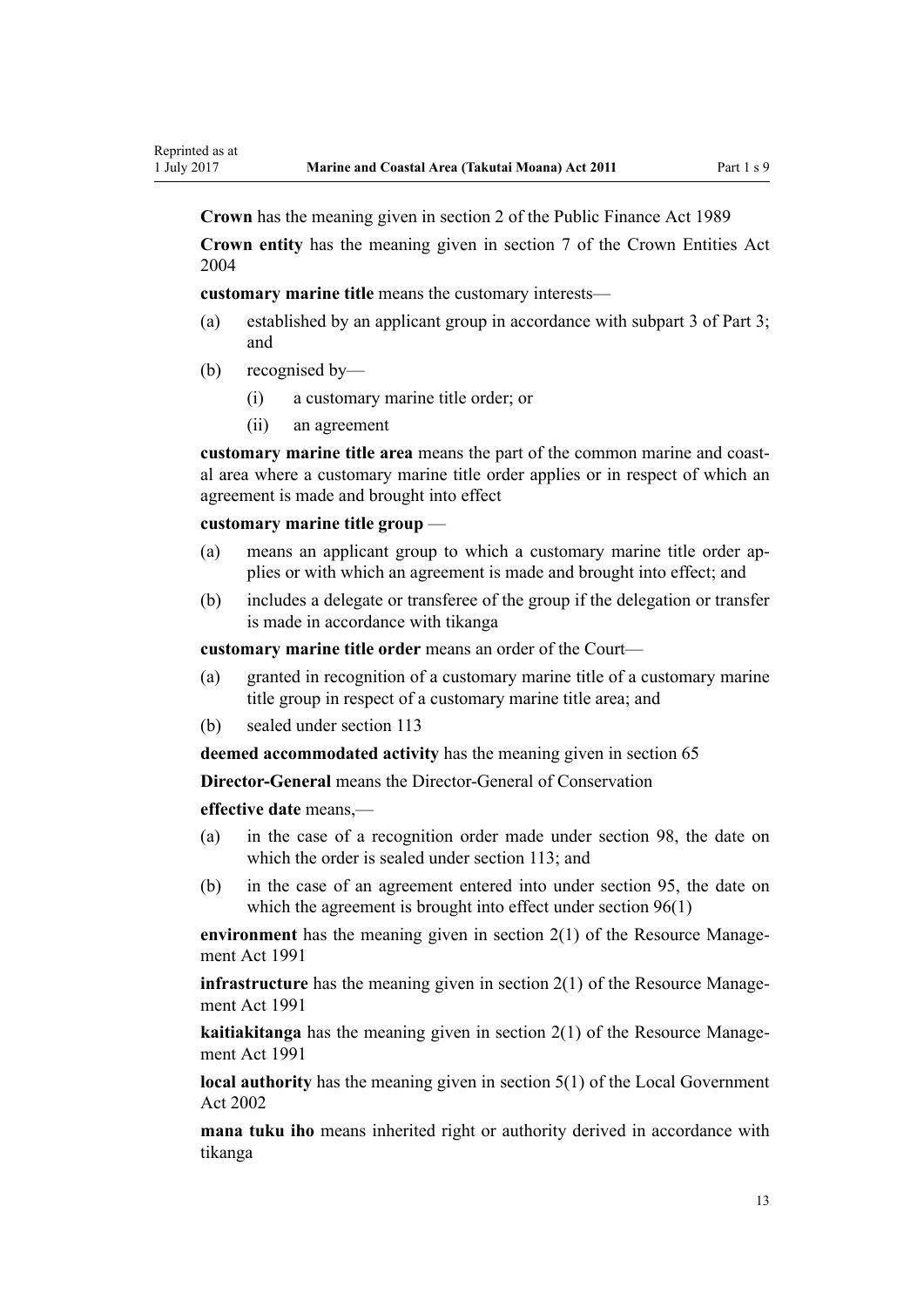**Māori Appellate Court** means the court continued by [section 50](http://prd-lgnz-nlb.prd.pco.net.nz/pdflink.aspx?id=DLM290929) of Te Ture Whenua Maori Act 1993

**Māori Land Court** means the court continued by [section 6](http://prd-lgnz-nlb.prd.pco.net.nz/pdflink.aspx?id=DLM290517) of Te Ture Whenua Maori Act 1993

# **marine and coastal area**—

- (a) means the area that is bounded,—
	- (i) on the landward side, by the line of mean high-water springs; and
	- (ii) on the seaward side, by the outer limits of the territorial sea; and
- (b) includes the beds of rivers that are part of the coastal marine area (within the meaning of the [Resource Management Act 1991](http://prd-lgnz-nlb.prd.pco.net.nz/pdflink.aspx?id=DLM230264)); and
- (c) includes the airspace above, and the water space (but not the water) above, the areas described in paragraphs (a) and (b); and
- (d) includes the subsoil, bedrock, and other matter under the areas described in paragraphs (a) and (b)

**mineral** has the meaning given in [section 2\(1\)](http://prd-lgnz-nlb.prd.pco.net.nz/pdflink.aspx?id=DLM242543) of the Crown Minerals Act 1991

**plan** has the meaning given in [section 43AA](http://prd-lgnz-nlb.prd.pco.net.nz/pdflink.aspx?id=DLM2412743) of the Resource Management Act 1991, and also includes any proposed plan

**planning document** means the document that may be prepared by a customary marine title group under [section 85](#page-63-0)

**privilege**, in relation to any mineral,—

- (a) has the same meaning as the definition of existing privilege in [section](http://prd-lgnz-nlb.prd.pco.net.nz/pdflink.aspx?id=DLM242543) [2\(1\)](http://prd-lgnz-nlb.prd.pco.net.nz/pdflink.aspx?id=DLM242543) of the Crown Minerals Act 1991; and
- (b) also means prospecting, exploration, and mining permits granted under that Act, and their associated mining operations (within the meaning of [section 2\(1\)](http://prd-lgnz-nlb.prd.pco.net.nz/pdflink.aspx?id=DLM242543) of that Act)

**proposed plan** has the meaning given in [section 43AAC](http://prd-lgnz-nlb.prd.pco.net.nz/pdflink.aspx?id=DLM2412769) of the Resource Management Act 1991

**protected customary right** means an activity, use, or practice—

- (a) established by an applicant group in accordance with [subpart 2 of Part 3;](#page-39-0) and
- (b) recognised by—
	- (i) a protected customary rights order; or
	- (ii) an agreement

**protected customary rights area** means the part of the common marine and coastal area where a protected customary rights order or an agreement applies

# **protected customary rights group**—

(a) means an applicant group to which a protected customary rights order applies or with which an agreement is made; and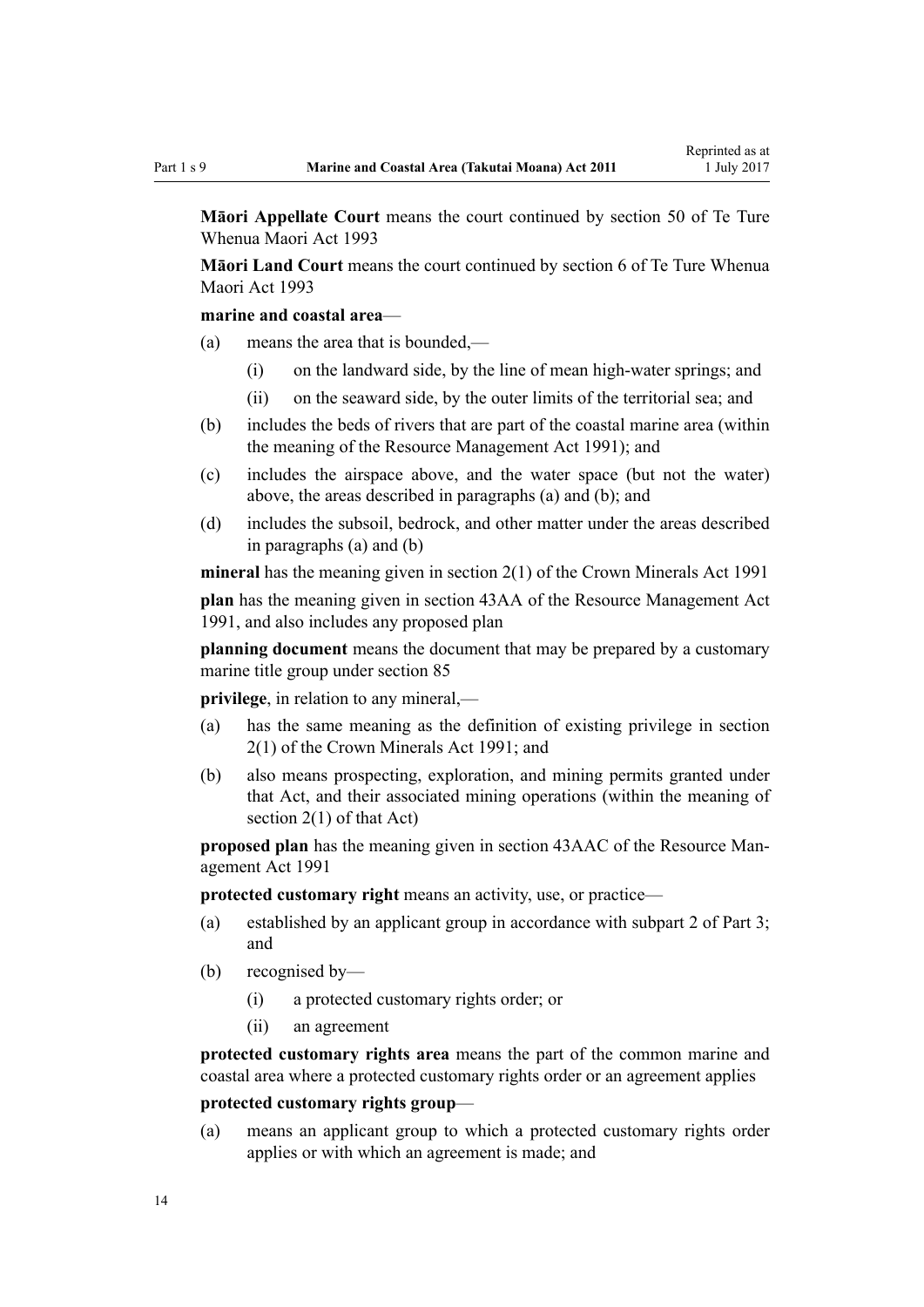(b) includes a delegate or transferee of the group if the delegation or transfer is made in accordance with tikanga

**protected customary rights order** means an order of the Court granted in recognition of the protected customary rights of a protected customary rights group in respect of a protected customary rights area and sealed under [section](#page-76-0) [113](#page-76-0)

**public notice** has the meaning given in [section 2\(1\)](http://prd-lgnz-nlb.prd.pco.net.nz/pdflink.aspx?id=DLM230272) of the Resource Management Act 1991

**quota management system** has the meaning given in [section 2\(1\)](http://prd-lgnz-nlb.prd.pco.net.nz/pdflink.aspx?id=DLM394199) of the Fisheries Act 1996

**recognition order** means a protected customary rights order or a customary marine title order, as the case requires, made under [section 98\(1\)](#page-69-0)

**regional council** has the meaning given in [section 2\(1\)](http://prd-lgnz-nlb.prd.pco.net.nz/pdflink.aspx?id=DLM230272) of the Resource Management Act 1991

**regional document** has the meaning given in [section 92](#page-65-0)

**register** means the marine and coastal area register that must be kept by the chief executive in accordance with [subpart 3 of Part 4](#page-76-0)

**Registrar** means the Registrar-General of Land appointed under [section 4](http://prd-lgnz-nlb.prd.pco.net.nz/pdflink.aspx?id=DLM270019) of the Land Transfer Act 1952

**resource consent** has the meaning given in [section 2\(1\)](http://prd-lgnz-nlb.prd.pco.net.nz/pdflink.aspx?id=DLM230272) of the Resource Management Act 1991

**responsible Minister** means the Minister of the Crown who, with the authority of the Prime Minister, is for the time being responsible for the administration of any provision in this Act

**RMA permission right** means the right held by a customary marine title group under a customary marine title order or agreement as provided for in [sections](#page-52-0) [66 to 68](#page-52-0)

**road** means—

Reprinted as at

- (a) a road within the meaning of [section 315\(1\)](http://prd-lgnz-nlb.prd.pco.net.nz/pdflink.aspx?id=DLM420326) of the Local Government Act 1974 or [section 43\(1\)](http://prd-lgnz-nlb.prd.pco.net.nz/pdflink.aspx?id=DLM175232) of the Government Roading Powers Act 1989; and
- (b) a motorway within the meaning of [section 2\(1\)](http://prd-lgnz-nlb.prd.pco.net.nz/pdflink.aspx?id=DLM173374) of the Government Roading Powers Act 1989; and
- (c) the supporting subsoil of any road described in paragraph (a) or (b)

**sand** has the meaning given in [section 2\(1\)](http://prd-lgnz-nlb.prd.pco.net.nz/pdflink.aspx?id=DLM242543) of the Crown Minerals Act 1991

**ship** has the meaning given in [section 2\(1\)](http://prd-lgnz-nlb.prd.pco.net.nz/pdflink.aspx?id=DLM334667) of the Maritime Transport Act 1994

**specified freehold land** means any land that, immediately before the commencement of this Act, is—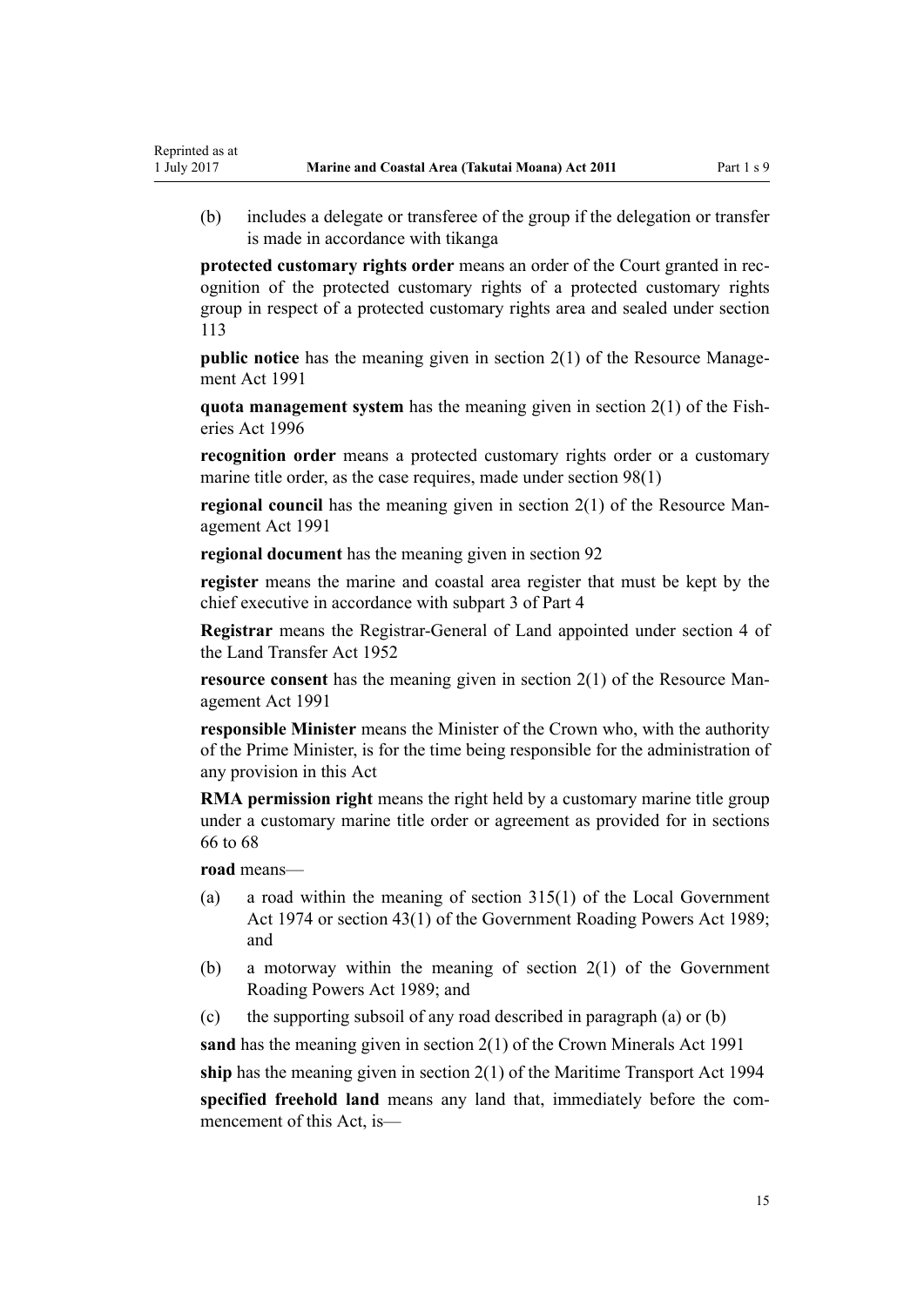- <span id="page-15-0"></span>(b) set apart as a Maori reservation under [Te Ture Whenua Maori Act 1993;](http://prd-lgnz-nlb.prd.pco.net.nz/pdflink.aspx?id=DLM289881) or
- (c) registered under the [Land Transfer Act 1952](http://prd-lgnz-nlb.prd.pco.net.nz/pdflink.aspx?id=DLM269031) and in which a person other than the Crown or a local authority has an estate in fee simple that is registered under that Act; or
- (d) subject to the [Deeds Registration Act 1908](http://prd-lgnz-nlb.prd.pco.net.nz/pdflink.aspx?id=DLM141134) and in which a person other than the Crown or a local authority has an estate in fee simple under an instrument that is registered under that Act

#### **structure**—

- (a) has the meaning given in [section 2\(1\)](http://prd-lgnz-nlb.prd.pco.net.nz/pdflink.aspx?id=DLM230272) of the Resource Management Act 1991; and
- (b) includes any breakwater, groyne, mole, or other such structure that is made by people and fixed to land

**taonga tūturu** has the meaning given in [section 2\(1\)](http://prd-lgnz-nlb.prd.pco.net.nz/pdflink.aspx?id=DLM432125) of the Protected Objects Act 1975

**territorial authority** has the meaning given in [section 5\(1\)](http://prd-lgnz-nlb.prd.pco.net.nz/pdflink.aspx?id=DLM170881) of the Local Government Act 2002

**territorial sea** means the territorial sea of New Zealand as defined by [section 3](http://prd-lgnz-nlb.prd.pco.net.nz/pdflink.aspx?id=DLM442665) of the Territorial Sea, Contiguous Zone, and Exclusive Economic Zone Act 1977

**tikanga** means Māori customary values and practices

**wāhi tapu** and **wāhi tapu area** have the meanings given to the terms **wahi tapu** and **wahi tapu area** in [section 6](http://prd-lgnz-nlb.prd.pco.net.nz/pdflink.aspx?id=DLM4005423) of the Heritage New Zealand Pouhere Taonga Act 2014

**warden** means a person appointed under [section 80](#page-59-0).

(2) In [Schedule 1](#page-83-0) and elsewhere as the context requires, **effect** has the meaning given in [section 3](http://prd-lgnz-nlb.prd.pco.net.nz/pdflink.aspx?id=DLM231795) of the Resource Management Act 1991.

Section 9(1) **High Court Rules**: repealed, on 18 October 2016, by [section 183\(c\)](http://prd-lgnz-nlb.prd.pco.net.nz/pdflink.aspx?id=DLM5759564) of the Senior Courts Act 2016 (2016 No 48).

Section 9(1) **privilege** paragraph (a): amended, on 24 May 2013, by [section 65](http://prd-lgnz-nlb.prd.pco.net.nz/pdflink.aspx?id=DLM5081570) of the Crown Minerals Amendment Act 2013 (2013 No 14).

Section 9(1) **wāhi tapu** and **wāhi tapu area**: amended, on 20 May 2014, by [section 107](http://prd-lgnz-nlb.prd.pco.net.nz/pdflink.aspx?id=DLM4005646) of the Heritage New Zealand Pouhere Taonga Act 2014 (2014 No 26).

#### **10 Act binds the Crown**

This Act binds the Crown.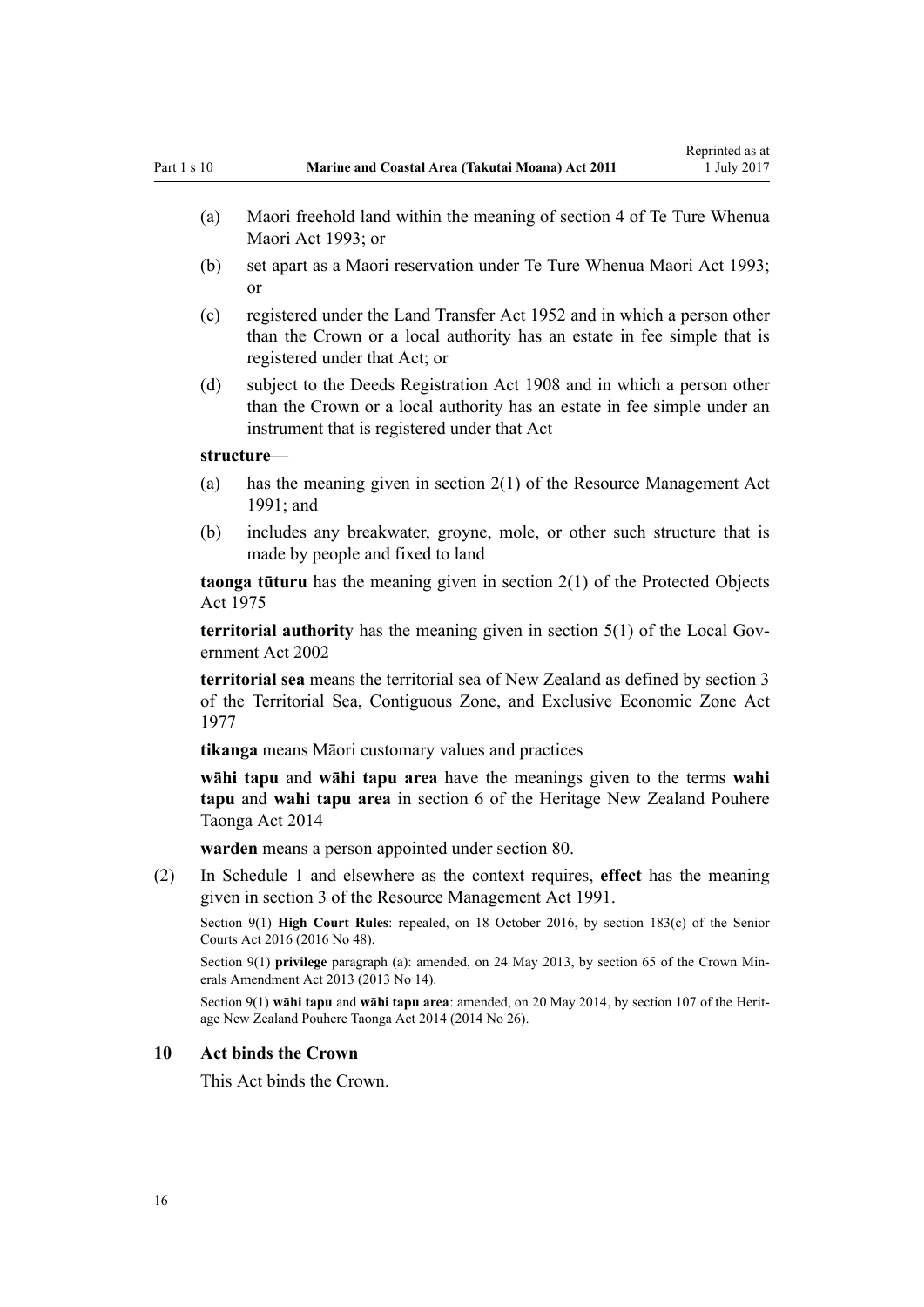# **Part 2**

# **Common marine and coastal area**

Subpart 1—Interests in common marine and coastal area

#### <span id="page-16-0"></span>**11 Special status of common marine and coastal area**

- (1) The common marine and coastal area is accorded a special status by this section.
- (2) Neither the Crown nor any other person owns, or is capable of owning, the common marine and coastal area, as in existence from time to time after the commencement of this Act.
- (3) On the commencement of this Act, the Crown and every local authority are divested of every title as owner, whether under any enactment or otherwise, of any part of the common marine and coastal area.
- (4) Whenever, after the commencement of this Act, whether as a result of erosion or other natural occurrence, any land owned by the Crown or a local authority becomes part of the common marine and coastal area, the title of the Crown or the local authority as owner of that land is, by this section, divested.
- (5) The special status accorded by this section to the common marine and coastal area does not affect—
	- (a) the recognition of customary interests in accordance with this Act; or
	- (b) any lawful use of any part of the common marine and coastal area or the undertaking of any lawful activity in any part of the common marine and coastal area; or
	- (c) any power to impose, by or under an enactment, a prohibition, limitation, or restriction in respect of a part of the common marine and coastal area; or
	- (d) any power or duty, by or under an enactment, to grant resource consents or permits (including the power to impose charges) within any part of the common marine and coastal area; or
	- (e) any power, by or under an enactment, to accord a status of any kind to a part of the common marine and coastal area, or to set aside a part of the common marine and coastal area for a specific purpose; or
	- (f) any status that is, by or under an enactment, accorded to a part of the common marine and coastal area or a specific purpose for which a part of the common marine and coastal area is, by or under an enactment, set aside, or any rights or powers that may, by or under an enactment, be exercised in relation to that status or purpose.
- (6) In this section, **enactment** includes bylaws, regional plans, and district plans.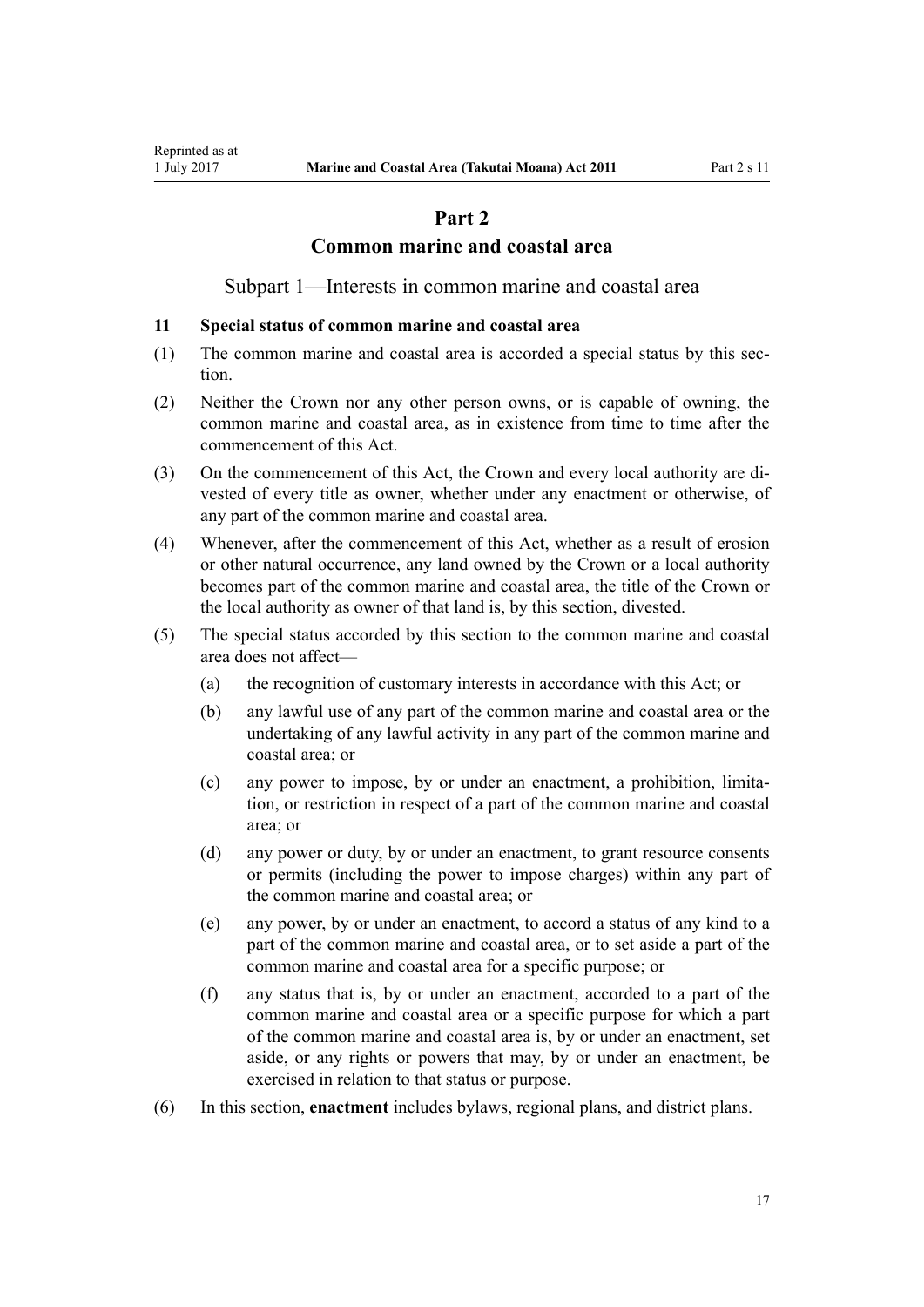# <span id="page-17-0"></span>**12 Areas acquiring status under certain enactments may vest in Crown**

- (1) This section applies to any defined area within the common marine and coastal area that acquires a status of any of the following kinds:
	- (a) a conservation area within the meaning of [section 2\(1\)](http://prd-lgnz-nlb.prd.pco.net.nz/pdflink.aspx?id=DLM103616) of the Conservation Act 1987:
	- (b) a national park within the meaning of [section 2](http://prd-lgnz-nlb.prd.pco.net.nz/pdflink.aspx?id=DLM36968) of the National Parks Act 1980:
	- (c) a reserve within the meaning of [section 2](http://prd-lgnz-nlb.prd.pco.net.nz/pdflink.aspx?id=DLM444310) of the Reserves Act 1977.
- (2) The Governor-General may, by Order in Council made on the recommendation of the Minister of Conservation, vest in the Crown any defined area to which this section applies other than an area that is within a customary marine title area.
- (3) When an Order in Council made under this section comes into force, the defined area to which it relates ceases to be part of the common marine and coastal area.
- (4) Every Order in Council made under this section is a legislative instrument and a disallowable instrument for the purposes of the [Legislation Act 2012](http://prd-lgnz-nlb.prd.pco.net.nz/pdflink.aspx?id=DLM2997643) and must be presented to the House of Representatives under [section 41](http://prd-lgnz-nlb.prd.pco.net.nz/pdflink.aspx?id=DLM2998573) of that Act. Section 12(4): replaced, on 5 August 2013, by [section 77\(3\)](http://prd-lgnz-nlb.prd.pco.net.nz/pdflink.aspx?id=DLM2998633) of the Legislation Act 2012 (2012) No 119).

#### **13 Boundary changes of marine and coastal area**

- (1) This Act (other than [section 11\(4\)](#page-16-0)) does not affect any enactment or the common law that governs accretions or erosions.
- (2) However, if, because of a change caused by a natural occurrence or process, any land, other than a road, that is owned by the Crown or a local authority becomes part of the marine and coastal area, then that land becomes part of the common marine and coastal area (even if that land consists of or is included in a piece of land defined by fixed boundaries).
- (3) If land has, because of a change caused by a natural occurrence or process, ceased to be part of the common marine and coastal area, and the title to that land is not determined by an enactment or the common law, then the land vests in the Crown as Crown land and is subject to the [Land Act 1948.](http://prd-lgnz-nlb.prd.pco.net.nz/pdflink.aspx?id=DLM250585)

### **14 Roads located in marine and coastal area**

- (1) Any road, whether formed or unformed, that is in the marine and coastal area on the commencement of this Act is not part of the common marine and coastal area.
- (2) A certificate signed and dated by the responsible Minister may state, in respect of an unformed road to which subsection (1) applies,—
	- (a) that the formation of the road has commenced; or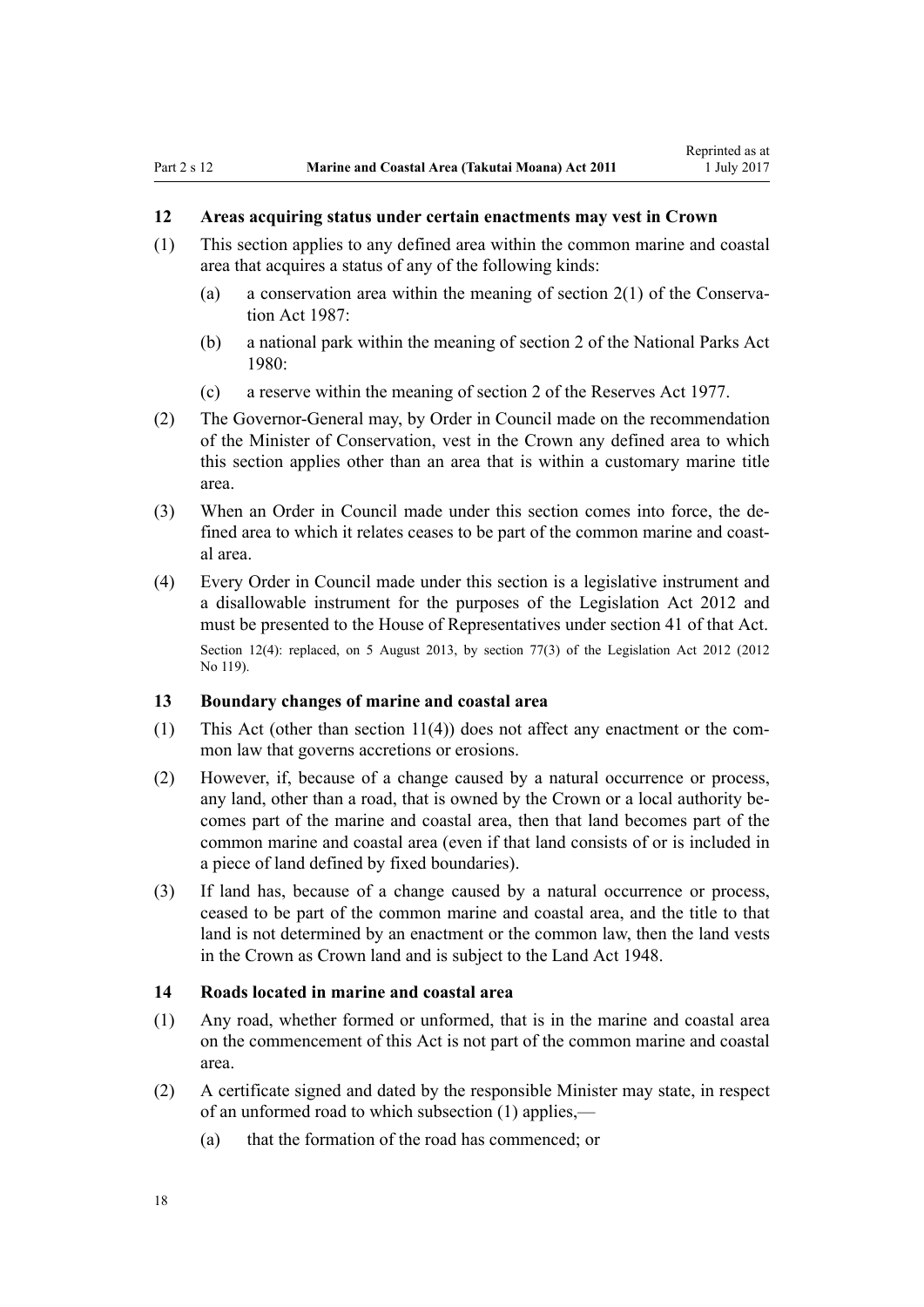- (b) that the Minister believes that the formation of the road is intended to be commenced, having regard to any evidence that the Minister considers relevant, including, without limitation, any resource consent or other authorisation for that formation or any application or proposed application for such consent or authorisation.
- (3) If, on the day before any quinquennial anniversary, an unformed road to which subsection (1) applies continues in existence as an unformed road, then that road is deemed to be stopped, and becomes part of the common marine and coastal area on that anniversary, unless a current certificate has been signed and dated in respect of that road.
- (4) If a road to which subsection (1) applies continues to be unformed for at least 15 years after the commencement of this Act, the road is deemed to be stopped, and becomes part of the common marine and coastal area, on the date that the responsible Minister, in his or her discretion, signs and dates a certificate stating that—
	- (a) the formation of the road has not commenced; and
	- (b) the Minister believes that there is no longer an intention to commence the formation of the road.
- (5) An unformed road that, after the commencement of this Act, comes into existence in the marine and coastal area is part of the common marine and coastal area.
- (6) However, if a road to which subsection (5) applies is formed, the road ceases to be part of the common marine and coastal area on the day on which its formation is completed.
- (7) In any case where a road in the marine and coastal area is not part of the common marine and coastal area, the ownership, management, and control of the road is determined and governed by the enactments that apply to the road.
- (8) Nothing in this section (except subsection (7)) or in [section 15](#page-19-0) applies to a private road.
- (9) In this section,—

**current certificate** means a certificate under subsection (2) that is dated not earlier than 6 months before the relevant quinquennial anniversary

**formation** and **form** have the same meaning as in [section 2\(1\)](http://prd-lgnz-nlb.prd.pco.net.nz/pdflink.aspx?id=DLM415539) of the Local Government Act 1974

**private road** has the same meaning as in [section 315\(1\)](http://prd-lgnz-nlb.prd.pco.net.nz/pdflink.aspx?id=DLM420326) of the Local Government Act 1974

**quinquennial anniversary** means any date that is the fifth, tenth, or 15th anniversary of the commencement of this Act.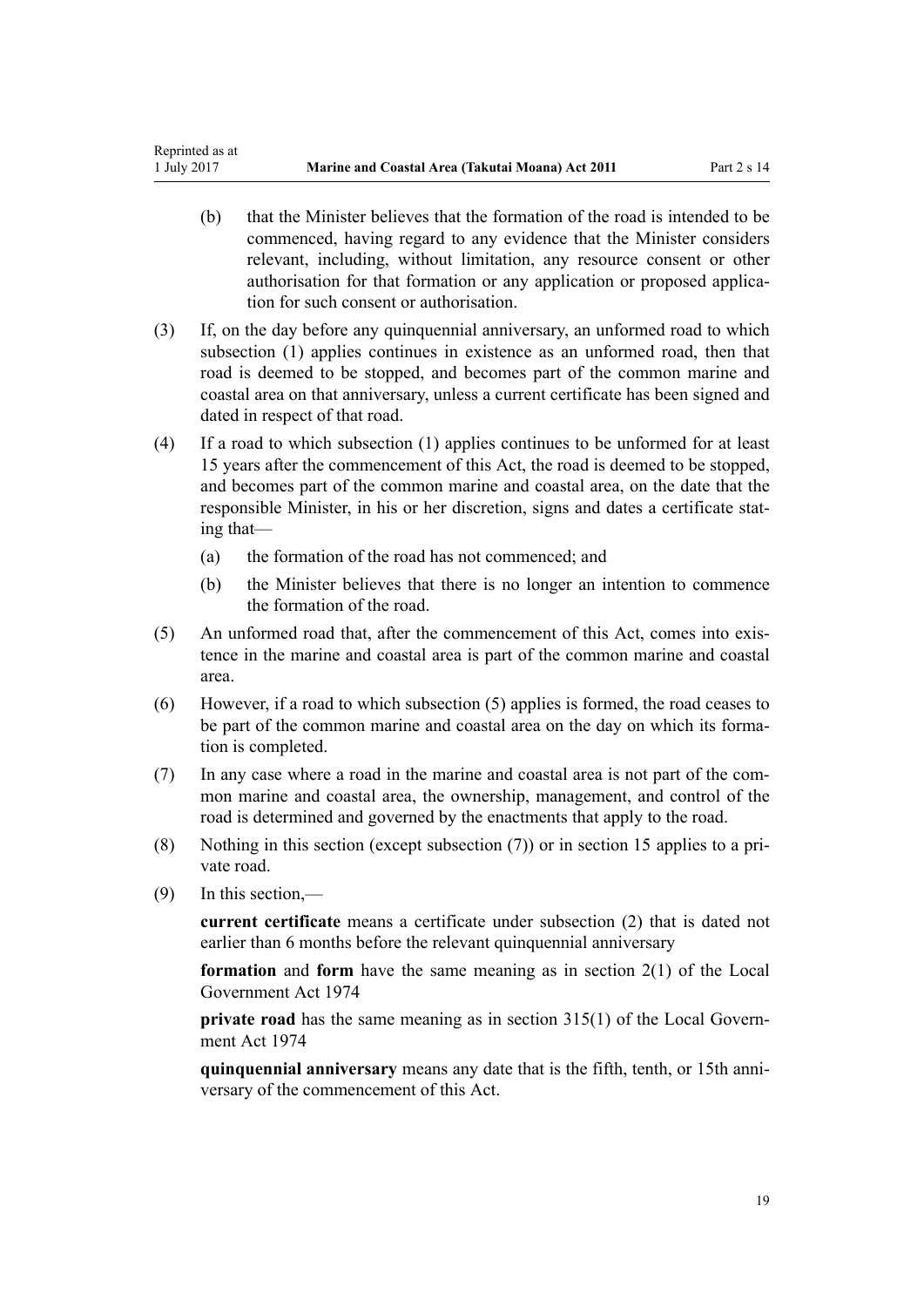# <span id="page-19-0"></span>**15 No ownership in road that becomes part of common marine and coastal area**

- (1) When a road or a former road becomes part of the common marine and coastal area, the title of the Crown or other entity as owner of the road is divested.
- (2) If a road in the marine and coastal area is stopped under the [Local Government](http://prd-lgnz-nlb.prd.pco.net.nz/pdflink.aspx?id=DLM415531) [Act 1974](http://prd-lgnz-nlb.prd.pco.net.nz/pdflink.aspx?id=DLM415531) or the [Public Works Act 1981](http://prd-lgnz-nlb.prd.pco.net.nz/pdflink.aspx?id=DLM45426), the former road becomes or, as the case requires, continues to be, part of the common marine and coastal area.
- (3) A certificate signed by the responsible Minister that identifies a road or an area and states that a provision of [section 14](#page-17-0) or this section has, since a specified date, applied to the road or area is, in the absence of proof to the contrary, sufficient evidence of the matters stated in the certificate.
- (4) This section and [section 14](#page-17-0) override section 18.

# **16 Continued Crown ownership of minerals**

- (1) Nothing in [section 11](#page-16-0) or [83](#page-62-0) affects [section 10](http://prd-lgnz-nlb.prd.pco.net.nz/pdflink.aspx?id=DLM246310) of the Crown Minerals Act 1991, which provides that all petroleum, gold, silver, and uranium existing in its natural condition in land is the property of the Crown.
- (2) For the purposes of [section 11](http://prd-lgnz-nlb.prd.pco.net.nz/pdflink.aspx?id=DLM246311) of the Crown Minerals Act 1991, the operation of [section 11](#page-16-0) or 17 is deemed to be an alienation from the Crown and, accordingly, every mineral (other than pounamu to which [section 3](http://prd-lgnz-nlb.prd.pco.net.nz/pdflink.aspx?id=DLM413605) of the Ngai Tahu (Pounamu Vesting) Act 1997 applies) existing in its natural condition in the common marine and coastal area is reserved in favour of the Crown.
- (3) [Section 11](#page-16-0) does not affect any privileges and the [Crown Minerals Act 1991](http://prd-lgnz-nlb.prd.pco.net.nz/pdflink.aspx?id=DLM242535) continues to apply to those privileges in all respects.
- (4) This section is subject to [section 83.](#page-62-0)

# **17 Additions to common marine and coastal area**

- (1) If, at any time after the commencement of this Act, the Crown or a local authority acquires, whether by purchase, gift, exchange, or by operation of law, any specified freehold land that is wholly or partly within the marine and coastal area, then that land, to the extent that it is within the marine and coastal area, becomes on that acquisition part of the common marine and coastal area.
- (2) Subsection (1) does not apply to any specified freehold land that is accorded a status under an enactment other than this Act.

### **18 Rights of owners of structures**

- (1) This section applies to any structure that is, on or after the commencement of this Act, fixed to, or under or over, any part of the common marine and coastal area.
- (2) Each structure to which this section applies—
	- (a) is to be regarded as personal property and not as land or as an interest in land; and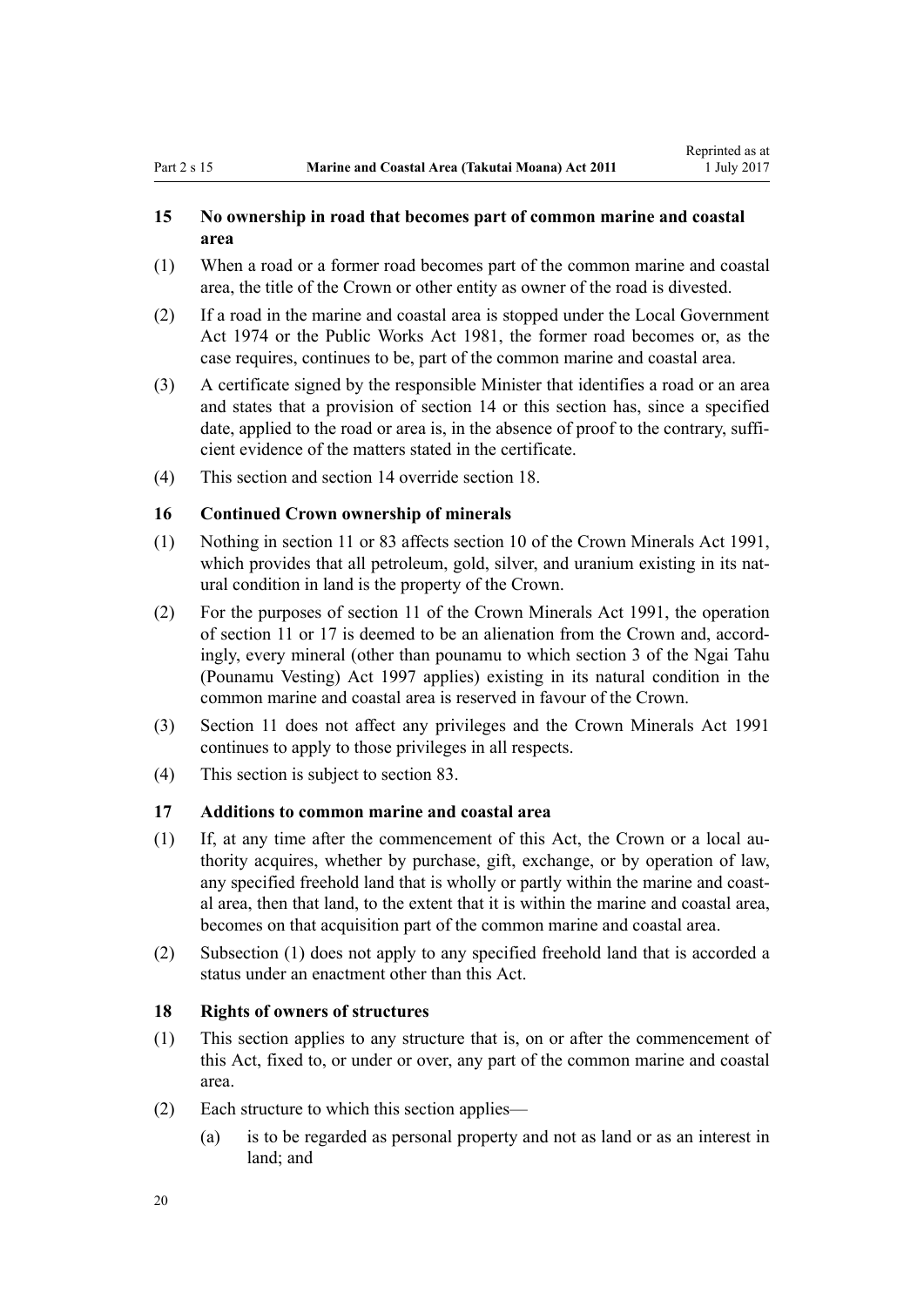- (b) does not form part of the common marine and coastal area.
- (3) A person who, immediately before the commencement of this Act, had an interest in a structure to which this section applies continues to have that interest in the structure as personal property until the person's interest is changed by a disposition or by operation of law.
- (4) A person is presumed, unless the contrary is shown, to own a structure to which this section applies if the person holds a resource consent for the occupation of the part of the common marine and coastal area in which the structure is located.
- (5) Any authority, in force immediately before the commencement of this Act, by which the Crown, a Minister, an officer, an employee, a department, an instrument of the Crown, or a local authority is authorised to exercise and perform powers, duties, or functions in respect of a structure to which this section applies continues to be in force according to its tenor until it is changed or ceases to have effect by a lawful direction, disposition, or by operation of law.

# **19 Crown deemed to be owner of abandoned structures**

- (1) The Crown is deemed to be the owner of any structure that is abandoned in the common marine and coastal area.
- (2) For the purposes of this section, a structure is **abandoned** if the regional council with statutory functions in the part of the common marine and coastal area in which the structure is located has, after due inquiry, been unable to ascertain the identity or the whereabouts of the owner of the structure.
- (3) This subsection and subsections (3A) to (3C) apply—
	- (a) if the ownership is uncertain in respect of a structure in a part of the common marine and coastal area for which a regional council has responsibility; and
	- (b) there is no current resource consent in respect of the structure.
- (3A) The regional council must—

<span id="page-20-0"></span>Reprinted as at

- (a) undertake an inquiry under subsection (2); or
- (b) remove the structure under [section 12\(7\)](http://prd-lgnz-nlb.prd.pco.net.nz/pdflink.aspx?id=DLM231949) of the Resource Management Act 1991.
- (3B) The regional council may take action under subsection  $(3A)(b)$  if, in the opinion of the council, an inquiry under subsection (2) is not warranted because—
	- (a) the structure is likely to have no, or minimal, value to any owner or to the community; and
	- (b) efforts to locate the owner have not been successful, including, as a minimum,—
		- (i) a search of the relevant records held by the council; and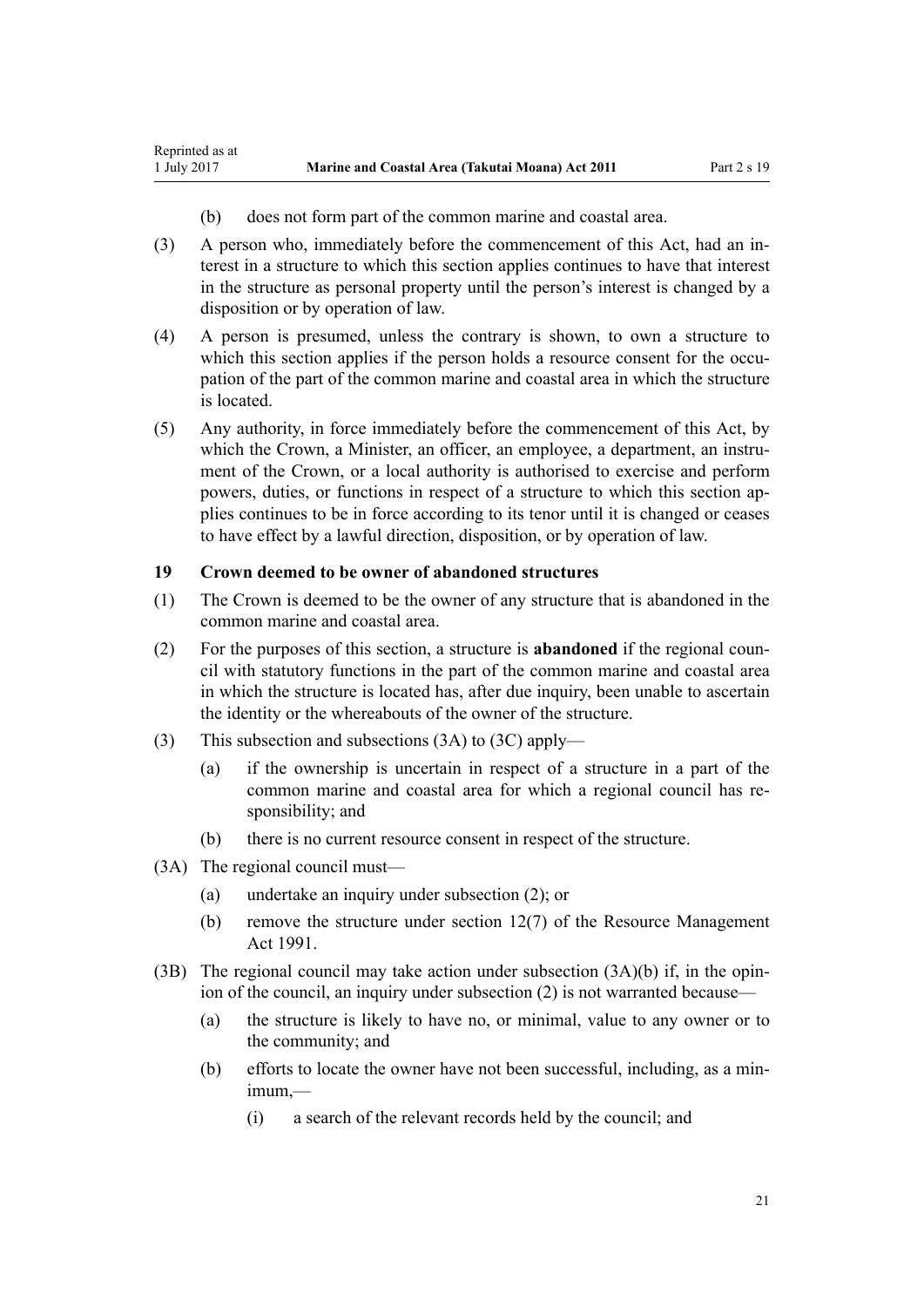- (ii) a reasonable effort to locate the owner from any contact details in those records.
- <span id="page-21-0"></span>(3C) A regional council may determine whether to remove a structure, in whole or in part,—
	- (a) in accordance with the provisions of the regional coastal plan; or
	- (b) without complying with any conditions in the regional coastal plan or obtaining a resource consent if, in the council's opinion, any adverse effects of removing the structure would be no more than minor.
- (4) Every inquiry under subsection (2) must be undertaken in accordance with regulations made under [section 118](#page-77-0).
- (5) Nothing in this section makes the Crown liable—
	- (a) for any breaches committed, in respect of a structure, before the Crown became the deemed owner of the structure; or
	- (b) for any effects attributable to anything done or omitted, in respect of a structure, before the Crown became the deemed owner of the structure; or
	- (c) to comply with any requirement in respect of the structure that does not relate to a matter of health or safety or to a significant adverse effect on the environment.

Section 19(3): replaced, on 19 April 2017, by [section 123](http://prd-lgnz-nlb.prd.pco.net.nz/pdflink.aspx?id=DLM6669356) of the Resource Legislation Amendment Act 2017 (2017 No 15).

Section 19(3A): inserted, on 19 April 2017, by [section 123](http://prd-lgnz-nlb.prd.pco.net.nz/pdflink.aspx?id=DLM6669356) of the Resource Legislation Amendment Act 2017 (2017 No 15).

Section 19(3B): inserted, on 19 April 2017, by [section 123](http://prd-lgnz-nlb.prd.pco.net.nz/pdflink.aspx?id=DLM6669356) of the Resource Legislation Amendment Act 2017 (2017 No 15).

Section 19(3C): inserted, on 19 April 2017, by [section 123](http://prd-lgnz-nlb.prd.pco.net.nz/pdflink.aspx?id=DLM6669356) of the Resource Legislation Amendment Act 2017 (2017 No 15).

#### **20 Act does not affect existing resource consents or lawful activities**

Nothing in this Act limits or affects—

- (a) any resource consent granted before the commencement of this Act; or
- (b) any activities that can be lawfully undertaken without a resource consent or other authorisation.

#### **21 Certain proprietary interests to continue**

- (1) In this section, **proprietary interest**
	- (a) means any interest under a lease, licence, permit, easement, or statutory authorisation (not being a resource consent) granted in respect of any land that, on the commencement of this Act, is located within the common marine and coastal area; and
	- (b) includes any right to a renewal or an extension of that interest; but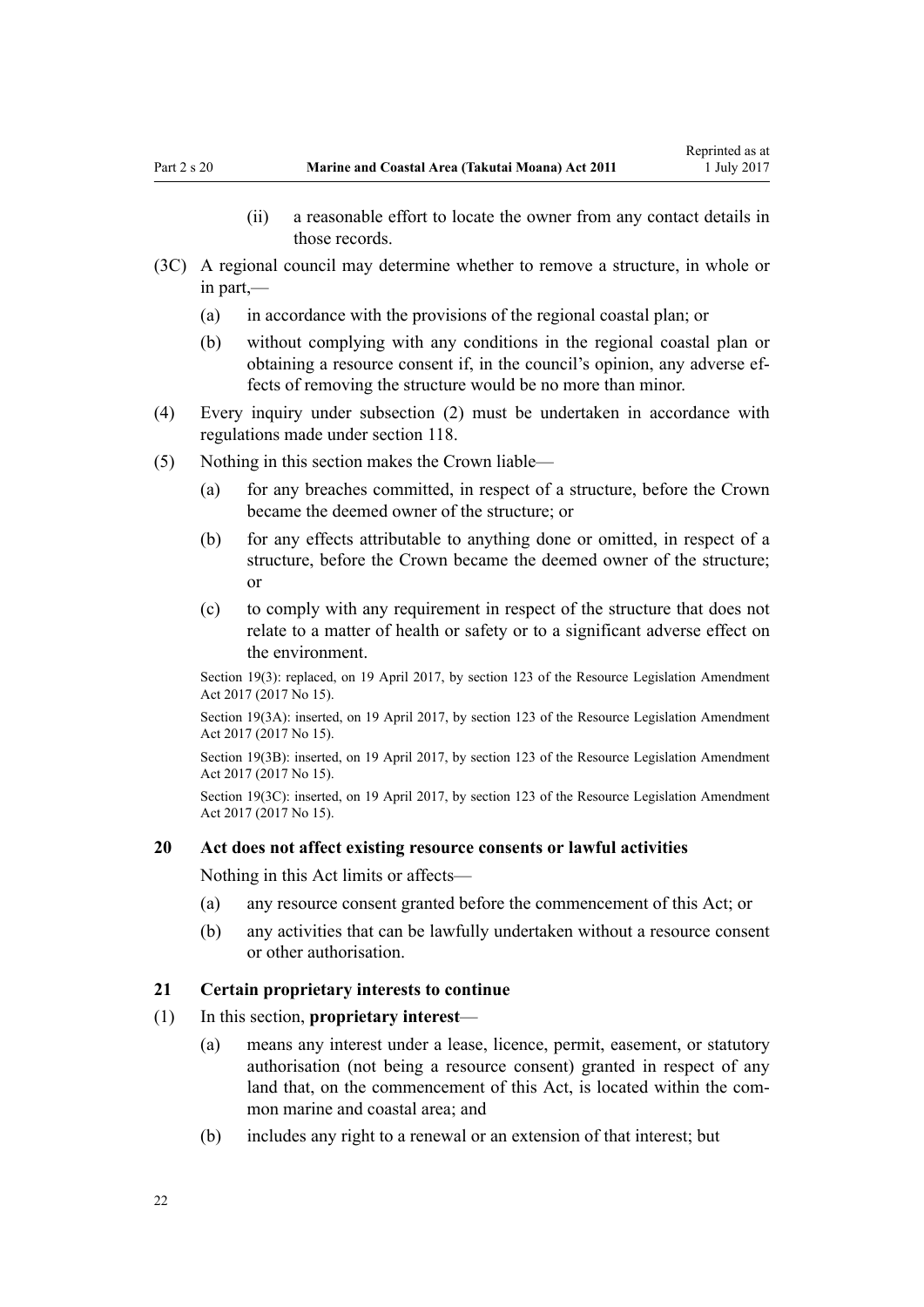- (c) does not include a privilege.
- <span id="page-22-0"></span>(2) A proprietary interest that, immediately before the commencement of this Act, was in effect continues, so far as it is lawful, to have effect according to its tenor.
- (3) Every proprietary interest that is continued by subsection (2) and that has been granted by a person other than the Crown is deemed to have been granted by the Crown.
- (4) The Minister of Conservation is authorised to execute on behalf of the Crown any instrument or other document that is required to be executed by the grantor in respect of any proprietary interest.
- (5) The Minister of Conservation may enforce any condition to which a proprietary interest is subject by taking any measures, including the taking of proceedings, that the grantor of the interest could take.
- (6) The Crown may grant a renewal or extension of a proprietary interest only if the interest contains a right of renewal or extension.
- (7) This section overrides [section 11](#page-16-0).

# **22 Provisions relating to computer freehold registers wholly in common marine and coastal area**

- (1) The Registrar must, at the request of the Minister of Conservation and without further authority than this section, cancel the whole of any computer freehold register that comprises land that is wholly within the common marine and coastal area.
- (2) Immediately upon the cancellation under subsection (1) of a computer freehold register that is subject to a current registered interest or current registered notification, the Registrar must, without further authority than this section,—
	- (a) issue a computer interest register under [section 9](http://prd-lgnz-nlb.prd.pco.net.nz/pdflink.aspx?id=DLM140179) of the Land Transfer (Computer Registers and Electronic Lodgement) Amendment Act 2002 for that registered interest or notification; and
	- (b) record on that computer interest register that the land to which the registered interest or notification relates is located in the common marine and coastal area.
- (3) When the interest or notification for which a computer interest register has been issued in accordance with subsection (2)(a) expires or is extinguished or is otherwise determined, the Registrar must, at the request of the Minister of Conservation and without further authority than this section, cancel the computer interest register.
- **23 Provisions relating to computer freehold register to land in common marine and coastal area and land above line of mean high-water springs**
- (1) If any computer freehold register comprises any land that is part of the common marine and coastal area as well as any adjacent land (the **adjacent land**)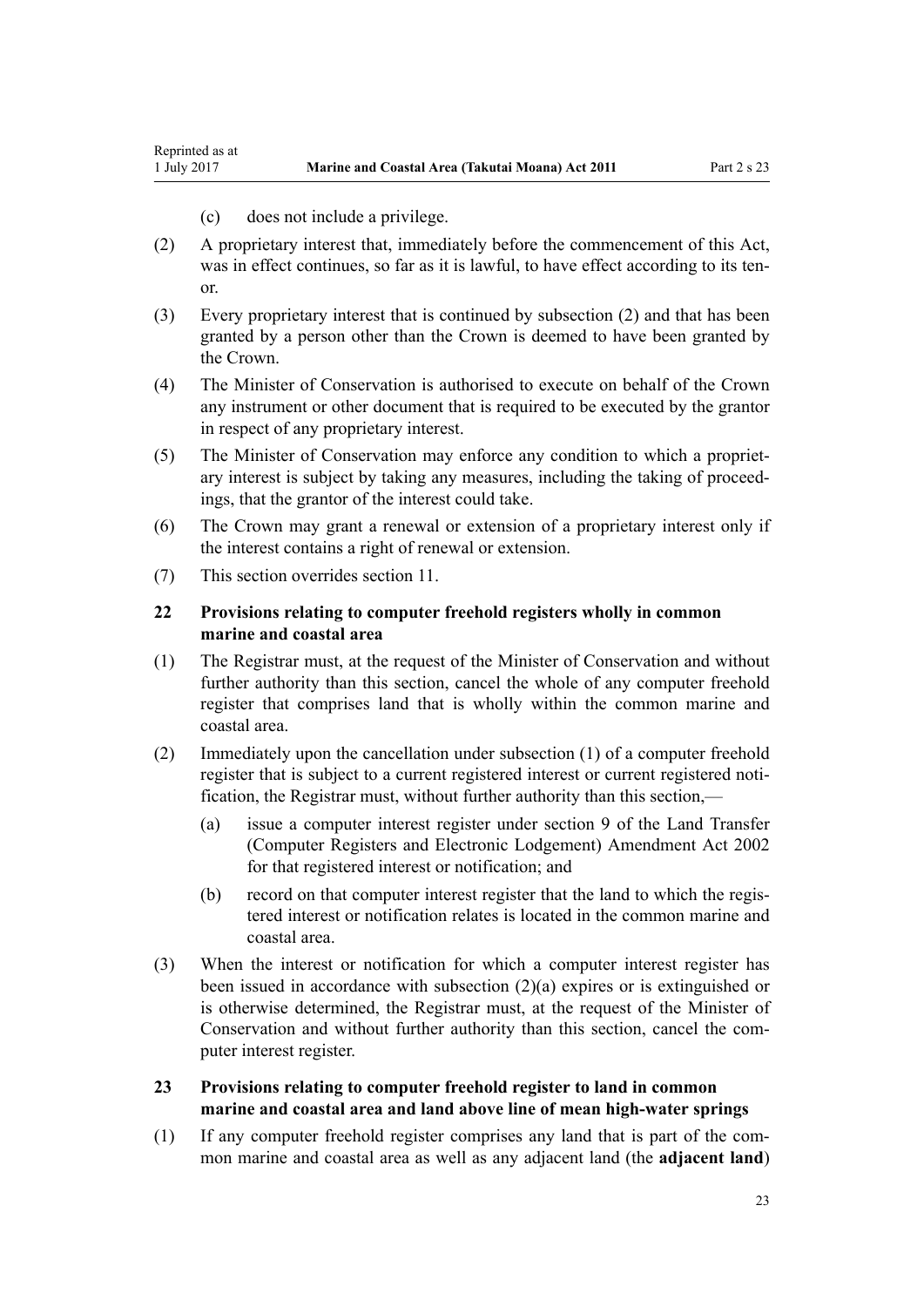<span id="page-23-0"></span>above the line of mean high-water springs, either the Minister of Conservation or the owner of the adjacent land may apply to the Registrar for the issue of a computer freehold register for the adjacent land.

- (2) On presentation of the application, the Registrar, on payment of the appropriate fee, must, despite anything in the [Land Transfer Act 1952,](http://prd-lgnz-nlb.prd.pco.net.nz/pdflink.aspx?id=DLM269031)—
	- (a) cancel the computer freehold register that comprises the land within the common marine and coastal area and the adjacent land; and
	- (b) issue a computer freehold register under [section 7](http://prd-lgnz-nlb.prd.pco.net.nz/pdflink.aspx?id=DLM140177) of the Land Transfer (Computer Registers and Electronic Lodgement) Amendment Act 2002 in the name of the owner of the adjacent land for the adjacent land; and
	- (c) note any current registered interest or current registered notification that relates to the adjacent land against that computer freehold register in the order in which it appears on the computer freehold register cancelled under paragraph (a); and
	- (d) issue a computer interest register under [section 9](http://prd-lgnz-nlb.prd.pco.net.nz/pdflink.aspx?id=DLM140179) of the Land Transfer (Computer Registers and Electronic Lodgement) Amendment Act 2002 for any registered interest or current registered notification that relates to land within the common marine and coastal area that was part of the computer freehold register cancelled under paragraph (a).
- (3) The Registrar may require the deposit of any survey plan necessary for the issue of a computer freehold register under subsection (2)(b).
- (4) To avoid doubt, no action taken under this section is subject to [Part 10](http://prd-lgnz-nlb.prd.pco.net.nz/pdflink.aspx?id=DLM236786) of the Resource Management Act 1991.

# **24 Exclusion of interests in marine and coastal area founded on adverse possession or prescriptive title**

- (1) Despite any other enactment or rule of law, no person may claim an interest in any part of the marine and coastal area on the ground of adverse possession or prescriptive title.
- (2) No relief may be claimed by any person for any loss or damage arising from this section.

# **25 Local authorities may apply to Minister for redress for loss of divested areas**

- (1) A local authority that, as a result of the operation of [section 11\(3\) or \(4\)o](#page-16-0)r [17](#page-19-0), loses its title to any land in the common marine and coastal area that it had acquired by purchase may apply to the Minister of Conservation for redress.
- (2) In considering an application by a local authority under subsection (1), the Minister of Conservation must be guided by whichever of the following criteria is applicable:
	- (a) if the local authority purchased the relevant land at full market value, compensation is to be paid at current market value: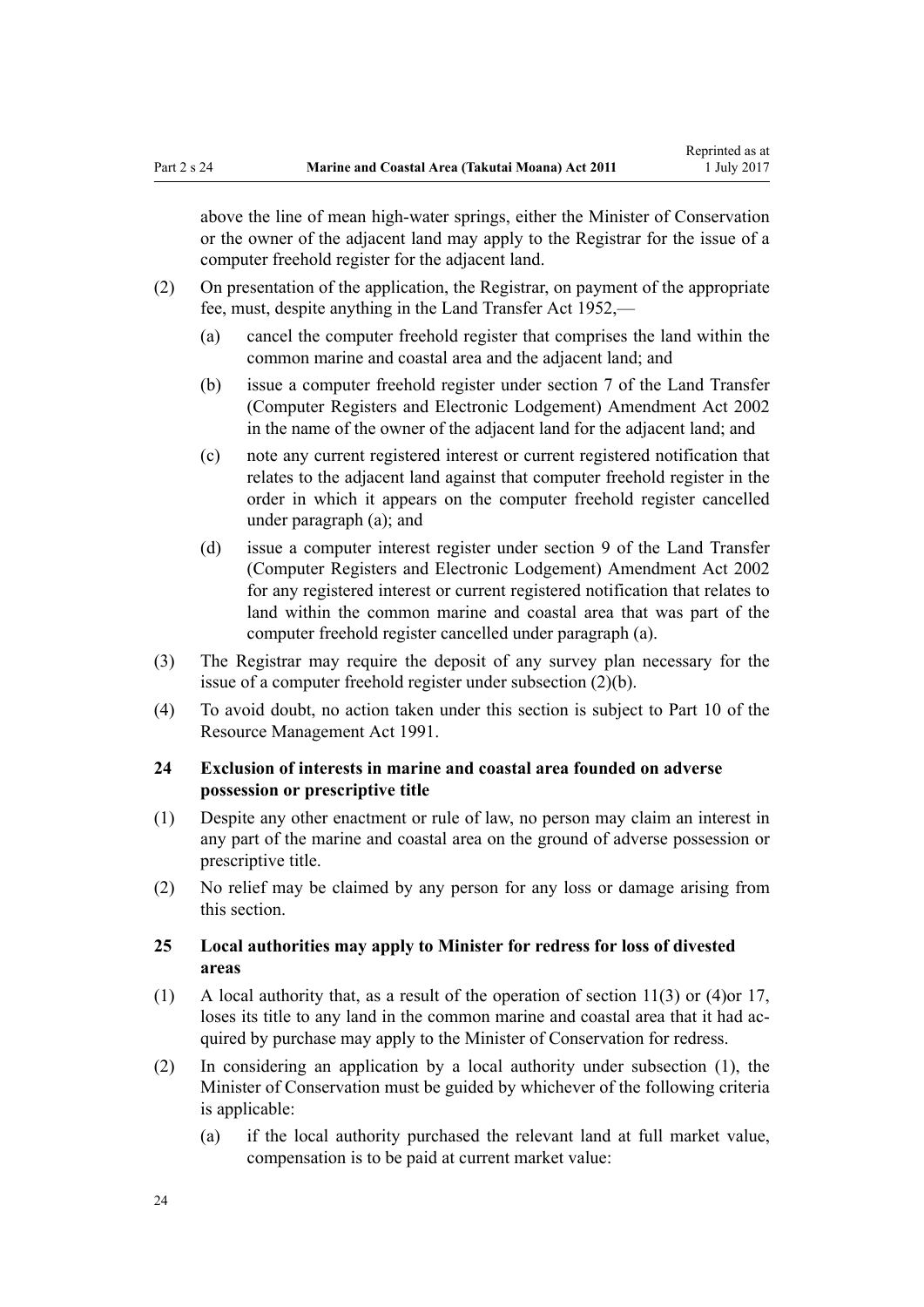- <span id="page-24-0"></span>(b) if the local authority did not purchase the relevant land at full market value, redress is limited to compensation for direct financial loss to the local authority arising from the loss of ownership, including loss of—
	- (i) any income that the local authority would, but for the operation of [section 11\(3\) or \(4\)](#page-16-0) or [17](#page-19-0), have derived from the relevant part of the marine and coastal area; and
	- (ii) any investment that the local authority made in the land after purchase.
- (3) An application under subsection (1) must be made,—
	- (a) if the loss results from the operation of [section 11\(3\),](#page-16-0) not later than 12 months after the commencement of this Act:
	- (b) if the loss results from the operation of section  $11(4)$  or [17](#page-19-0), not later than 12 months after the occurrence of the loss to which the application relates.
- (4) No court has jurisdiction to hear any claim in respect of any loss suffered by a local authority as a result of the operation of [section 11\(3\) or \(4\)](#page-16-0) or [17](#page-19-0).
- (5) Any application made under [section 25](http://prd-lgnz-nlb.prd.pco.net.nz/pdflink.aspx?id=DLM320246) of the Foreshore and Seabed Act 2004 that, on the commencement of this Act, has not yet been finally determined by the Minister of Conservation must be treated as if this Act (other than this subsection) had not been enacted.

# Subpart 2—Public rights and powers over common marine and coastal area

# *Rights of access*

# **26 Rights of access**

- (1) Every individual has, without charge, the following rights:
	- (a) to enter, stay in or on, and leave the common marine and coastal area:
	- (b) to pass and repass in, on, over, and across the common marine and coastal area:
	- (c) to engage in recreational activities in or on the common marine and coastal area.
- (2) The rights conferred by this section are subject to any authorised prohibitions or restrictions that are imposed under [section 79,](#page-59-0) or by or under any other enactment.
- (3) A prohibition or restriction of the kind described in subsection (2) may, subject to the enactment in which it is contained or by which it is authorised, apply to—
	- (a) any or all of the rights conferred by this section:
	- (b) 1 or more ways of exercising those rights: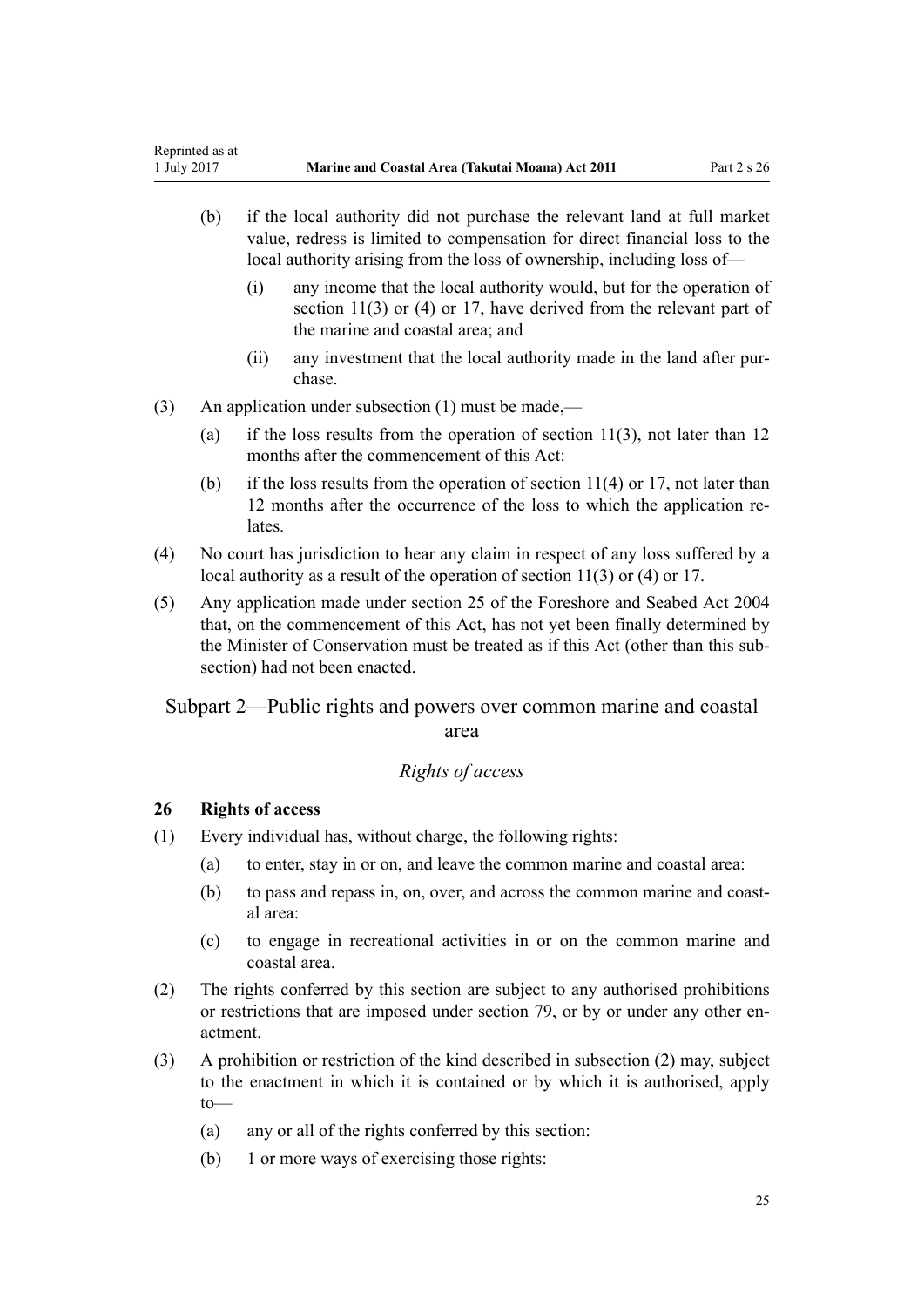- <span id="page-25-0"></span>(c) 1 or more defined periods, or an indefinite period, or recurring periods of a stated kind:
- (d) 1 or more specified areas.
- (4) In this section, **enactment** includes bylaws, regional plans, and district plans.

# *Rights of navigation*

# **27 Rights of navigation within marine and coastal area**

- (1) Every person has the following rights:
	- (a) to enter, and pass and repass through, the marine and coastal area by ship:
	- (b) to temporarily anchor, moor, and ground within the marine and coastal area:
	- (c) to load and unload cargo, crew, equipment, and passengers within the marine and coastal area:
	- (d) to remain in a place within the marine and coastal area for a convenient time:
	- (e) to remain temporarily in a place within the marine and coastal area until wind or weather permits departure or until cargo has been obtained or repairs completed.
- (2) The rights conferred by subsection (1) include anything reasonably incidental to their exercise.
- (3) The rights conferred by subsection (1) may be exercised subject to any authorised restrictions and prohibitions that are imposed by or under an enactment, including restrictions and prohibitions imposed under [sections 78](#page-58-0) and [79.](#page-59-0)
- (4) A restriction or prohibition of the kind described in subsection (3) may, subject to the enactment in which it is contained or by which it is authorised, apply to—
	- (a) 1 or more of the rights conferred by this section:
	- (b) 1 or more ways of exercising those rights:
	- (c) a definite period or an indefinite period, or recurring periods of a stated kind:
	- (d) 1 or more specified areas.
- (5) In this section, **enactment** includes bylaws, regional plans, and district plans.

# *Rights of fishing*

#### **28 Fishing rights preserved**

(1) Nothing in this Act prevents the exercise of any fishing rights conferred or recognised by or under an enactment or by a rule of law.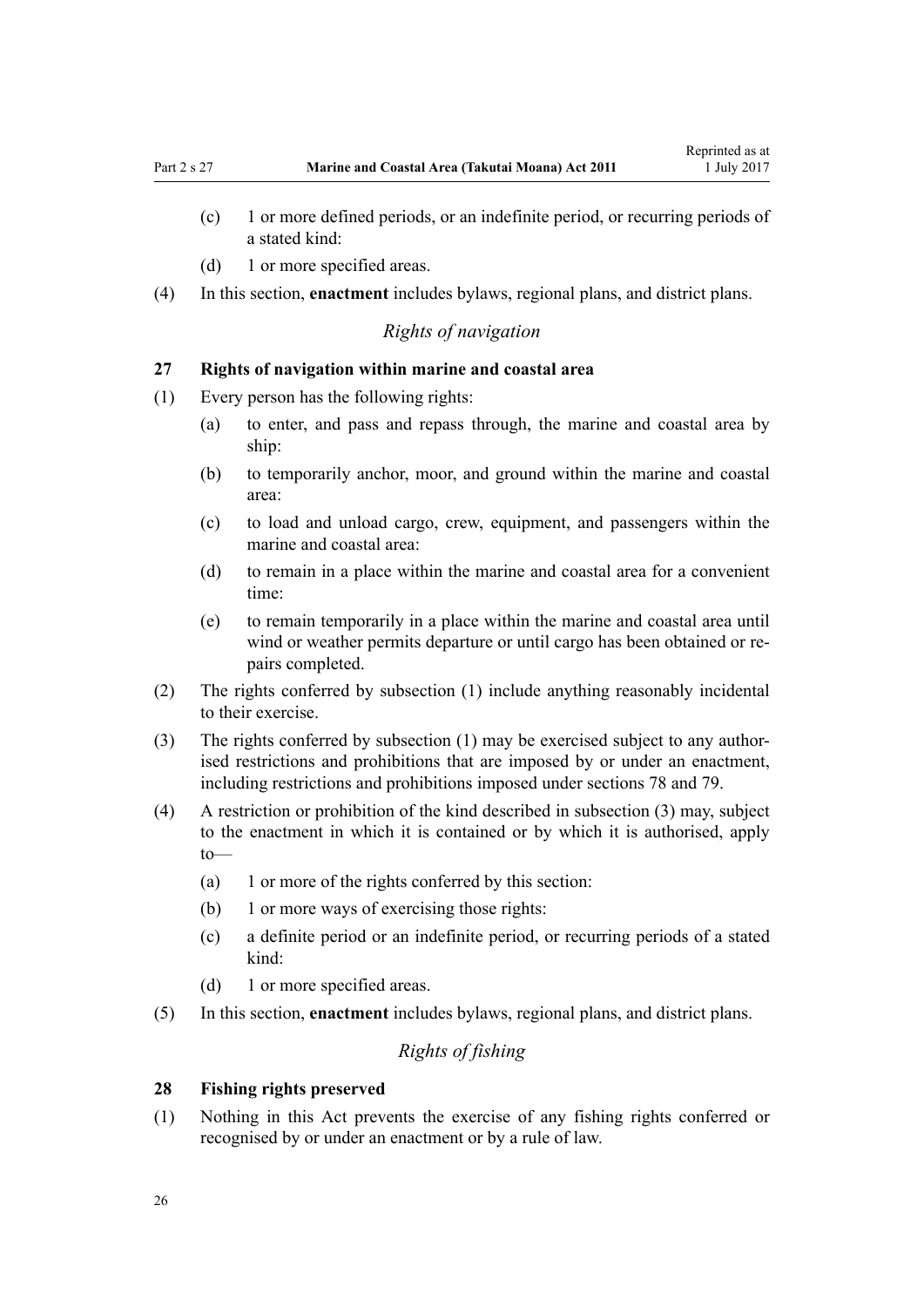<span id="page-26-0"></span>(2) Subsection (1) is subject to [section 81.](#page-60-0)

# Subpart 3—Reclaimed land

#### **29 Interpretation**

(1) In this section and in sections 30 to 45, unless the context otherwise requires,—

**developer**, in relation to any reclaimed land, means the person (including a customary marine title group) who holds the resource consent for the reclamation by which the land is formed, whether or not that resource consent was obtained after the commencement or completion of the reclamation

**dispose of** includes sell, exchange, gift, and transfer

**eligible applicant**, in relation to an application under [section 35,](#page-28-0) means a person who, under a provision of that section, is entitled to make that application

**freehold interest** means an estate in fee simple but does not include a stratum estate in freehold or in leasehold created under the [Unit Titles Act 1972](http://prd-lgnz-nlb.prd.pco.net.nz/pdflink.aspx?id=DLM405590) or the [Unit Titles Act 2010](http://prd-lgnz-nlb.prd.pco.net.nz/pdflink.aspx?id=DLM1160400)

**interest** means a freehold interest or a lesser interest

**lesser interest** means an interest in reclaimed land that is less than a freehold interest and includes a lease, licence, or other right or title to occupy or use the land

**Minister** means the Minister of the Crown who, under the authority of any warrant or with the authority of the Prime Minister, is for the time being responsible for the administration of the [Land Act 1948](http://prd-lgnz-nlb.prd.pco.net.nz/pdflink.aspx?id=DLM250585)

**reclaimed land** means permanent land formed from land that formerly was below the line of mean high-water springs and that, as a result of a reclamation, is located above the line of mean high-water springs, but does not include—

- (a) land that has arisen above the line of mean high-water springs as a result of natural processes, including accretion; or
- (b) structures such as breakwaters, moles, groynes, or sea walls

**reclaimed land subject to this subpart** means reclaimed land vested in the Crown under section 30 or [31,](#page-27-0) but does not include reclaimed land that is subject to a declaration under [section 32](#page-27-0).

(2) The purpose of this subpart is to provide certainty to business and development interests in respect of investments in reclamations and to balance the interests of all New Zealanders, including their interests in conservation.

#### **30 Certain reclaimed land to vest in Crown**

- (1) Subsection (2) applies to any reclaimed land that is formed from the common marine and coastal area as a result of a lawful reclamation.
- (2) The full legal and beneficial ownership in any reclaimed land to which this subsection applies vests in the Crown absolutely if, after the commencement of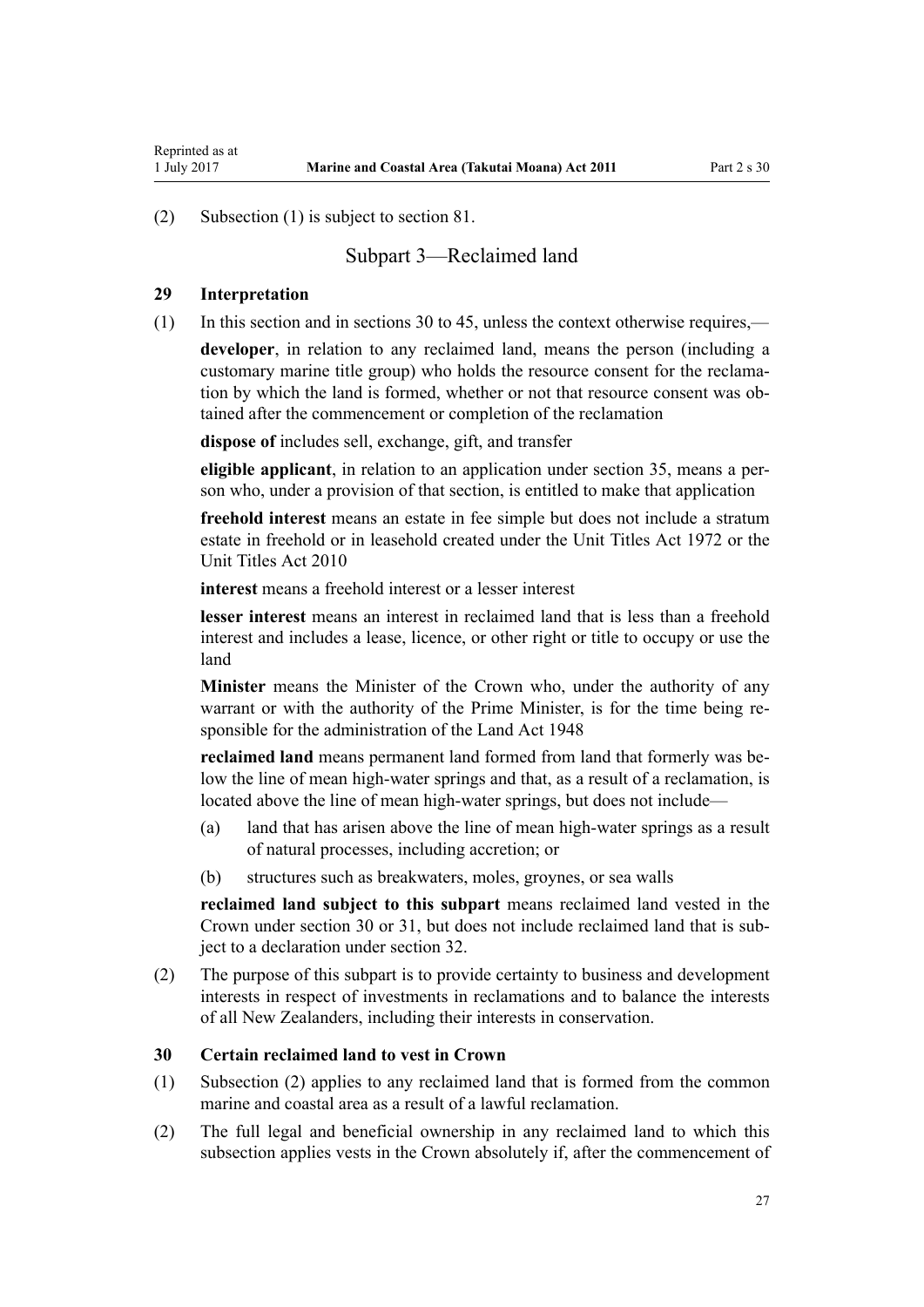<span id="page-27-0"></span>this Act, a regional council approves a plan of survey, under [section 245\(5\)](http://prd-lgnz-nlb.prd.pco.net.nz/pdflink.aspx?id=DLM237630) of the Resource Management Act 1991, in respect of that land.

- (3) Subsection (4) applies to reclaimed land that is formed from the common marine and coastal area as a result of an unlawful reclamation.
- (4) The full legal and beneficial ownership in any reclaimed land to which this subsection applies vests in the Crown absolutely if the Minister signs a certificate that—
	- (a) describes the position and extent of the reclaimed land; and
	- (b) states that this subsection applies to the reclaimed land.
- (5) A certificate signed under subsection (4) is, in the absence of proof to the contrary, sufficient evidence of the matter stated in the certificate.
- (6) The [Land Act 1948](http://prd-lgnz-nlb.prd.pco.net.nz/pdflink.aspx?id=DLM250585) does not apply to reclaimed land vested by this section.

#### **31 New status of existing reclaimed land**

- (1) This section applies to reclaimed land (**existing reclaimed land**) that,—
	- (a) immediately before the commencement of this Act, was—
		- (i) part of the public foreshore and seabed under the [Foreshore and](http://prd-lgnz-nlb.prd.pco.net.nz/pdflink.aspx?id=DLM319838) [Seabed Act 2004;](http://prd-lgnz-nlb.prd.pco.net.nz/pdflink.aspx?id=DLM319838) or
		- (ii) vested in the Crown under the [Land Act 1948](http://prd-lgnz-nlb.prd.pco.net.nz/pdflink.aspx?id=DLM250585); or
		- (iii) subject to the Foreshore and Seabed Endowment Revesting Act 1991; or
		- (iv) otherwise owned by the Crown; and
	- (b) is not set apart for a specified purpose.
- (2) On the commencement of this Act, the full legal and beneficial ownership of all existing reclaimed land vests in the Crown absolutely and, so far as it is, immediately before that commencement, subject to the [Foreshore and Seabed](http://prd-lgnz-nlb.prd.pco.net.nz/pdflink.aspx?id=DLM319838) [Act 2004](http://prd-lgnz-nlb.prd.pco.net.nz/pdflink.aspx?id=DLM319838), the Foreshore and Seabed Endowment Revesting Act 1991, or the [Land Act 1948](http://prd-lgnz-nlb.prd.pco.net.nz/pdflink.aspx?id=DLM250585), ceases to be subject to those Acts.
- (3) However, this section does not affect—
	- (a) any lesser interest held, immediately before the commencement of this Act, by a person other than the Crown in existing reclaimed land; or
	- (b) the ownership in structures fixed to, or under or over, existing reclaimed land.

#### **32 Minister may declare reclaimed land to be subject to Land Act 1948**

- (1) The Minister may, by notice in the *Gazette*, declare any land of the following kind to be Crown land subject to the [Land Act 1948](http://prd-lgnz-nlb.prd.pco.net.nz/pdflink.aspx?id=DLM250585) and not to this Act:
	- (a) reclaimed land vested in the Crown by [section 30](#page-26-0) or 31: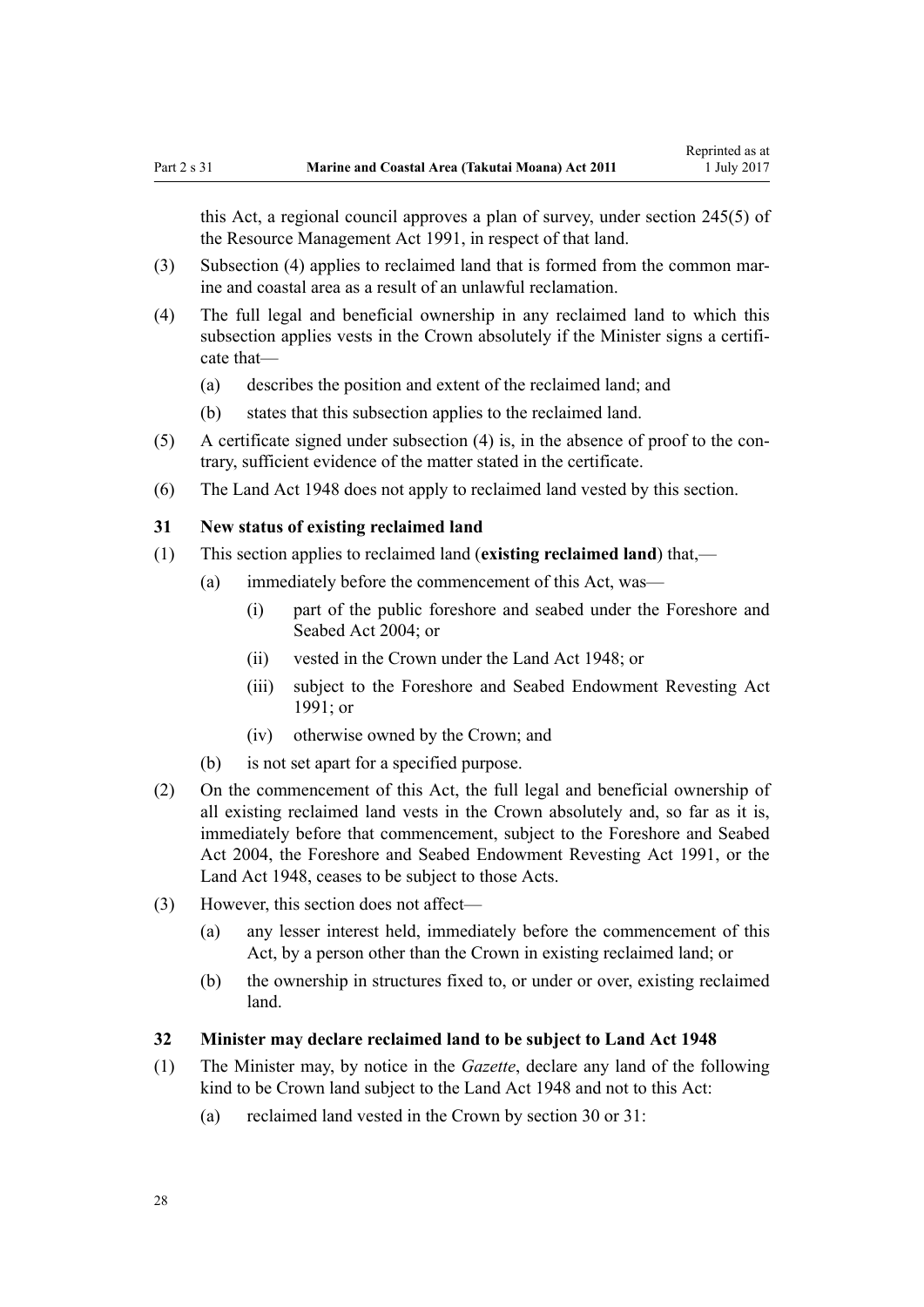- <span id="page-28-0"></span>(b) reclaimed land in which the Crown has, at any time after the commencement of this Act, acquired the freehold interest.
- (2) A notice under subsection (1)—
	- (a) must describe the position and extent of the reclaimed land; and
	- (b) takes effect on the 28th day after its publication in the *Gazette*.

# **33 Minister to administer reclaimed land subject to this subpart**

- (1) The Minister may perform and exercise the functions, duties, and powers of the Crown as owner in respect of every area of reclaimed land that is subject to this subpart.
- (2) The Minister may sign a certificate that—
	- (a) describes the position and extent of any land; and
	- (b) states that the land is, or is not, subject to this subpart.
- (3) A certificate signed under subsection (2) is, in the absence of proof to the contrary, sufficient evidence of the matter stated in the certificate.

# **34 Granting and disposition of interests in reclaimed land subject to this subpart**

- (1) The Minister may, in accordance with sections 35 to 41, grant interests in reclaimed land subject to this subpart.
- (2) The Crown may not dispose of any interest in reclaimed land subject to this subpart otherwise than in accordance with sections 35 to 41.

### **35 Eligible applicants for interests in reclaimed land subject to this subpart**

- (1) A developer of reclaimed land subject to this subpart that has been, or is being, or is to be formed may apply to the Minister for the grant to the developer of an interest in that reclaimed land.
- (2) A network utility operator may apply to the Minister for the grant to the network utility operator of a lesser interest in reclaimed land subject to this subpart that has been, or is being, or is to be formed on the ground that the lesser interest is required for the purposes of the network utility operation undertaken by the network utility operator.
- (3) Subsection (4) applies if—
	- (a) reclaimed land has been subject to this subpart for more than 10 years; and
	- (b) no interest has been granted in that land; and
	- (c) no current application for the grant of an interest in that land is awaiting the Minister's determination.
- (4) If this subsection applies, any person may apply to the Minister for the grant to the person of an interest in the reclaimed land.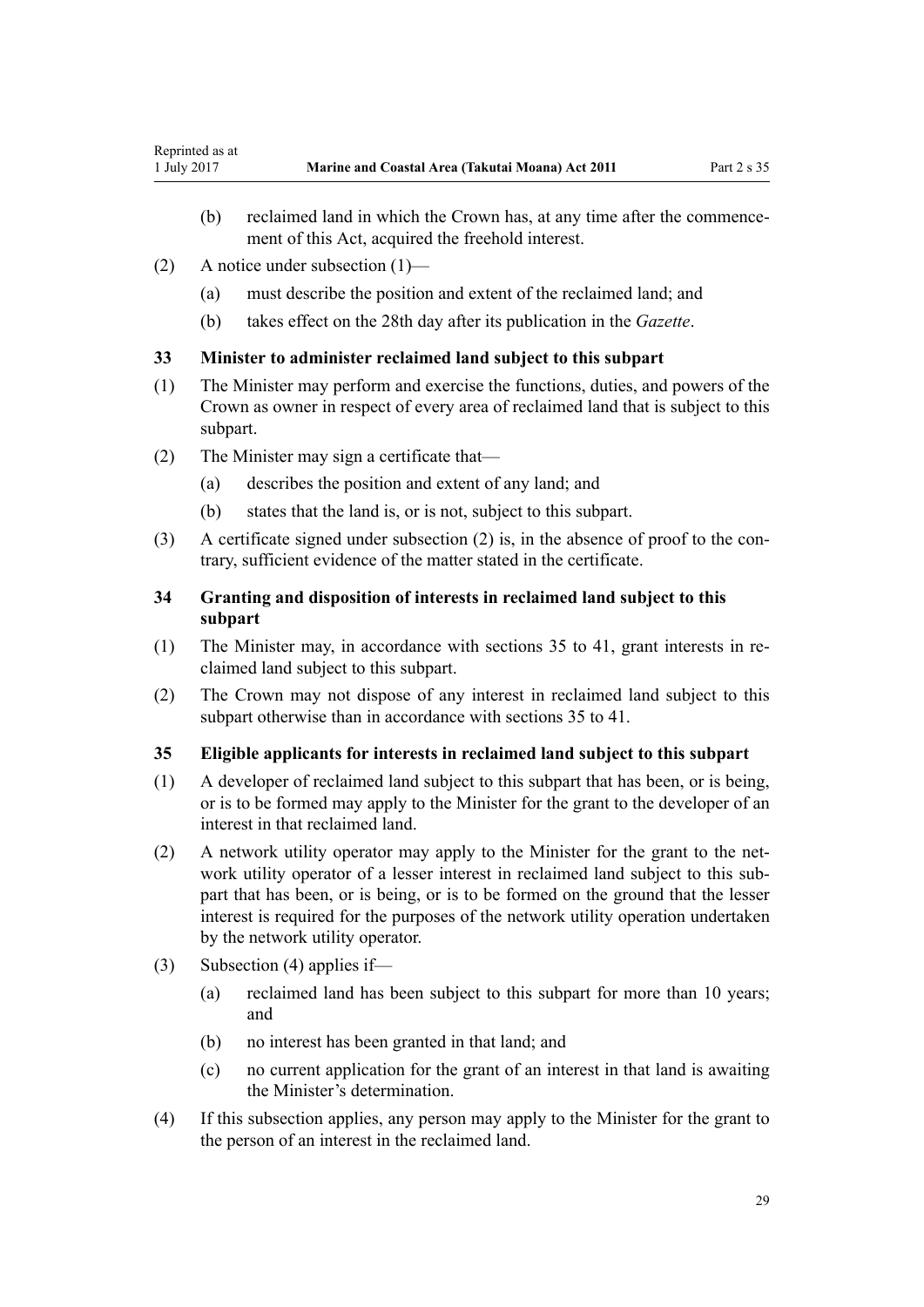- <span id="page-29-0"></span>(5) A developer or other person who makes an application under this section becomes liable to pay any fees payable under regulations made under this Act.
- (6) The fees referred to in subsection (5) are recoverable as a debt due to the Crown.
- (7) In this section, **network utility operator** and **network utility operation** have the same meanings as in [section 166](http://prd-lgnz-nlb.prd.pco.net.nz/pdflink.aspx?id=DLM236206) of the Resource Management Act 1991.

### **36 Determination of application by Minister**

- (1) When an application under [section 35](#page-28-0) is made by an eligible applicant, the Minister must, without limitation, determine the following matters:
	- (a) whether the applicant is to be granted an interest in the reclaimed land and, if so, whether that interest should be a freehold interest or a lesser interest:
	- (b) if a lesser interest is to be granted, the terms and conditions of that lesser interest:
	- (c) any conditions that must be fulfilled before any interest in the reclaimed land is granted:
	- (d) the encumbrances, restrictions, or conditions (if any) that should attach to any interest (including a freehold interest) to be granted:
	- (e) any consideration (whether by payment of price, rental or other charge, or by way of set-off, or in whole or partial settlement of any claim, including any claim under the [Treaty of Waitangi Act 1975\)](http://prd-lgnz-nlb.prd.pco.net.nz/pdflink.aspx?id=DLM435367) for the grant of the interest.
- (2) In determining the matters specified in subsection (1), the Minister must take into account the following matters, so far as they are applicable:
	- (a) the minimum interest in the reclaimed land that is reasonably needed to allow the purpose of the grant to be achieved:
	- (b) the public interest in the reclaimed land, including existing or proposed public use of the reclaimed land:
	- (c) whether, and the extent to which, the public is benefiting, or is to benefit, from the use or proposed use of the reclaimed land:
	- (d) any conditions or restrictions imposed on the resource consent that authorised the reclamation:
	- (e) whether any historical claims have been made under the [Treaty of Wai](http://prd-lgnz-nlb.prd.pco.net.nz/pdflink.aspx?id=DLM435367)[tangi Act 1975](http://prd-lgnz-nlb.prd.pco.net.nz/pdflink.aspx?id=DLM435367) in respect of the reclaimed land or whether there are any pending applications under [Part 4:](#page-68-0)
	- (f) the cultural value of the reclaimed land and surrounding area to tangata whenua:
	- (g) the financial value of the reclaimed land to the Crown:
	- (h) any natural or historic values associated with the reclaimed land: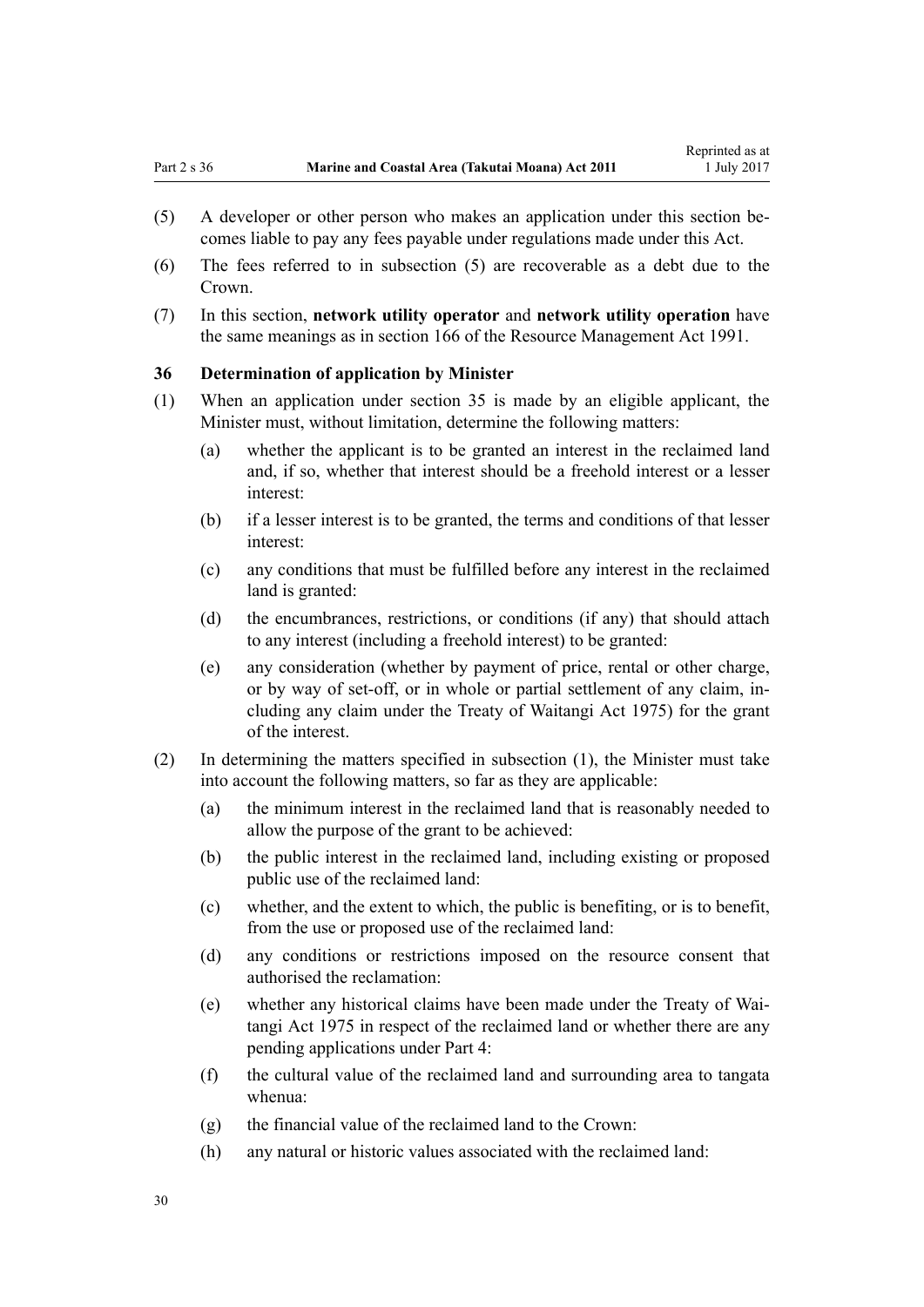- <span id="page-30-0"></span>(i) the potential public access, amenity, and recreational values of the reclaimed land:
- (j) any special circumstances of the applicant, including the amount of any investment made by the applicant in respect of the reclaimed land.
- (3) The Minister may determine that several eligible applicants may each be granted a distinct interest in the reclaimed land.

# **37 Presumption that certain applicants to be granted freehold interest in reclaimed land subject to this subpart**

- (1) In the case of an application made under [section 35](#page-28-0) by an eligible applicant who is a person of a kind specified in subsection (2), the Minister's determination of the matter specified in section  $36(1)(a)$  must proceed on the basis that the person is to be granted a freehold interest in the reclaimed land unless—
	- (a) the person does not wish to be granted a freehold interest; or
	- (b) the Minister is satisfied, after considering the matters specified in [section](#page-29-0) [36\(2\)](#page-29-0), that there is good reason not to grant the person a freehold interest.
- (2) The persons are the following:
	- (a) any port company (as defined in [section 2\(1\)](http://prd-lgnz-nlb.prd.pco.net.nz/pdflink.aspx?id=DLM131688) of the Port Companies Act 1988):
	- (b) any port operator (as defined in [Part 3A](http://prd-lgnz-nlb.prd.pco.net.nz/pdflink.aspx?id=DLM5689750) of the Maritime Transport Act  $1994$
	- (c) the company (as defined in [section 2](http://prd-lgnz-nlb.prd.pco.net.nz/pdflink.aspx?id=DLM125376) of the Auckland Airport Act 1987) that operates Auckland International Airport (including any entity that operates all or part of the airport and that is a subsidiary of, or successor to, that company):
	- (d) the company (as defined in [section 2](http://prd-lgnz-nlb.prd.pco.net.nz/pdflink.aspx?id=DLM211896) of the Wellington Airport Act 1990) that operates Wellington International Airport (including any entity that operates all or part of the airport and that is a subsidiary of, or successor to, that company).

Section 37(2)(b): replaced, on 23 October 2013, by [section 90](http://prd-lgnz-nlb.prd.pco.net.nz/pdflink.aspx?id=DLM4698973) of the Maritime Transport Amendment Act 2013 (2013 No 84).

### **38 Notification of determination and variation**

- (1) The Minister must notify the applicant of a determination under [section 36\(1\)](#page-29-0) and of any variation under subsection (3) of this section.
- (2) Before the Minister makes a determination under [section 36\(1\)](#page-29-0) or a variation under subsection (3) of this section, the Minister must give the applicant a reasonable opportunity to comment on the proposed determination or variation.
- (3) The Minister may, on the Minister's own initiative or on application by an applicant, vary a determination made under [section 36\(1\)](#page-29-0) before an interest in the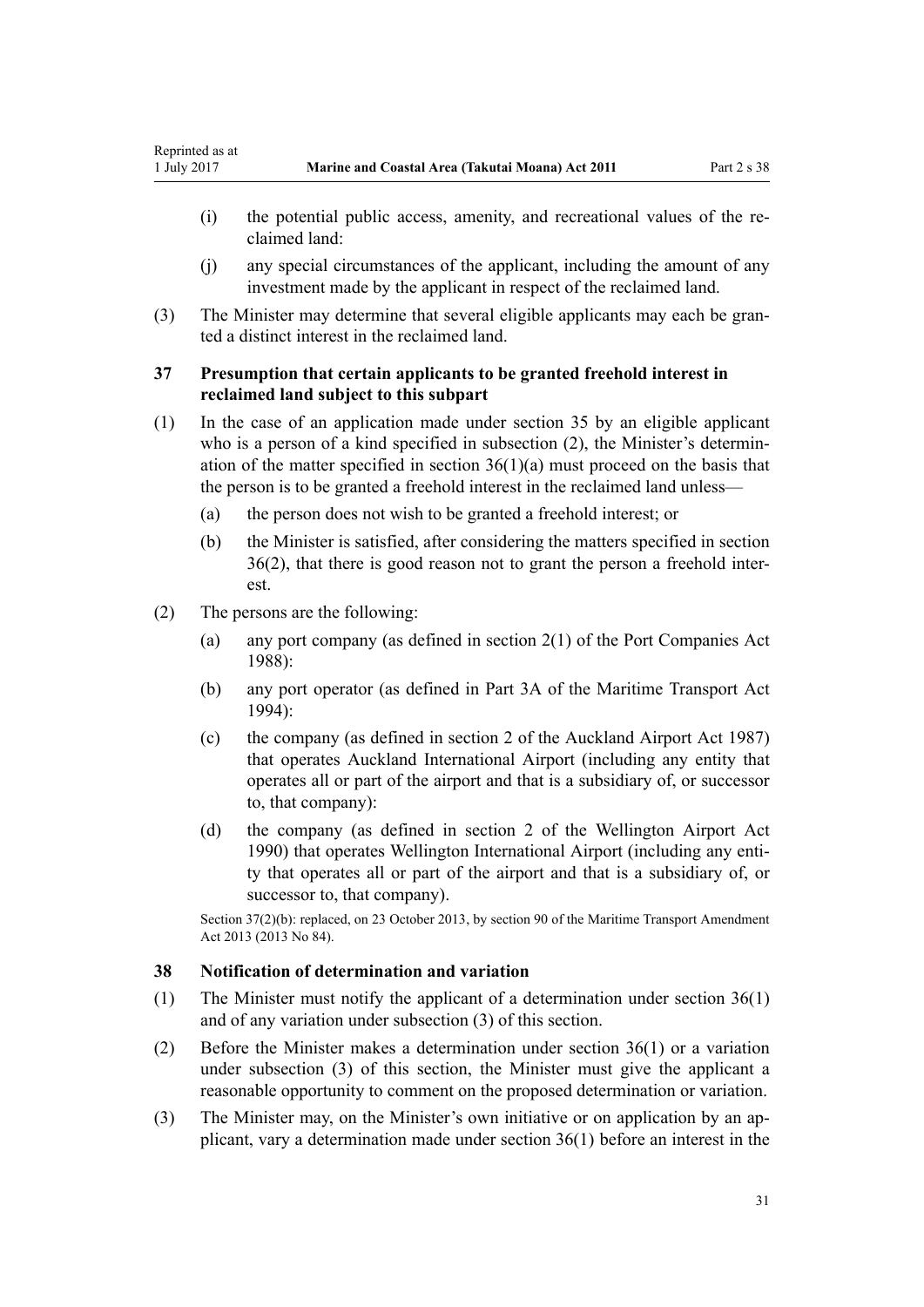<span id="page-31-0"></span>reclaimed land to which the determination relates is vested under section 39 if that variation is, in the Minister's opinion, necessary or desirable—

- (a) to take account of any of the matters specified in [section 36\(2\)](#page-29-0); or
- (b) for any other reason.

## **39 Vesting of interest in reclaimed land subject to this subpart**

- (1) The Minister may, by notice in the *Gazette*, vest in an applicant an interest in reclaimed land subject to this subpart if the Minister is satisfied that—
	- (a) the vesting is in accordance with a determination made under [section](#page-29-0) [36\(1\)](#page-29-0), as varied by any variations under [section 38\(3\)](#page-30-0); and
	- (b) any conditions imposed under [section 36\(1\)\(c\)](#page-29-0) have been complied with or that adequate provision has been made to ensure that those conditions will be complied with; and
	- (c) a certificate under [section 245\(5\)\(b\)](http://prd-lgnz-nlb.prd.pco.net.nz/pdflink.aspx?id=DLM237630) of the Resource Management Act 1991 has been issued in respect of the reclaimed land.
- (2) Every *Gazette* notice published under subsection (1) must—
	- (a) state the name of the applicant in whom the interest is vested and describe the position and extent of the reclaimed land; and
	- (b) describe the interest vested; and
	- (c) describe any encumbrances or restrictions imposed on the interest, including any restrictions that apply under [section 44;](#page-34-0) and
	- (d) where the interest vested is a freehold interest and in any other case where the Minister considers it appropriate, be sent by the Minister to the Registrar, with a request that a computer register be issued accordingly; and
	- (e) where the Registrar receives a request under paragraph (d), be registered by the Registrar after receipt from the Minister.
- (3) The Registrar must, in accordance with a request made under subsection  $(2)(d)$ ,—
	- (a) issue a computer register under the [Land Transfer \(Computer Registers](http://prd-lgnz-nlb.prd.pco.net.nz/pdflink.aspx?id=DLM140136) [and Electronic Lodgement\) Amendment Act 2002](http://prd-lgnz-nlb.prd.pco.net.nz/pdflink.aspx?id=DLM140136) in respect of the interest in the land vested by the *Gazette* notice; and
	- (b) record on that computer register—
		- (i) that the land is reclaimed land subject to [subpart 3 of Part 2](#page-26-0) of the Marine and Coastal Area (Takutai Moana) Act 2011; and
		- (ii) where the interest vested is a freehold interest, that the disposition of the freehold interest in that land is restricted by that subpart.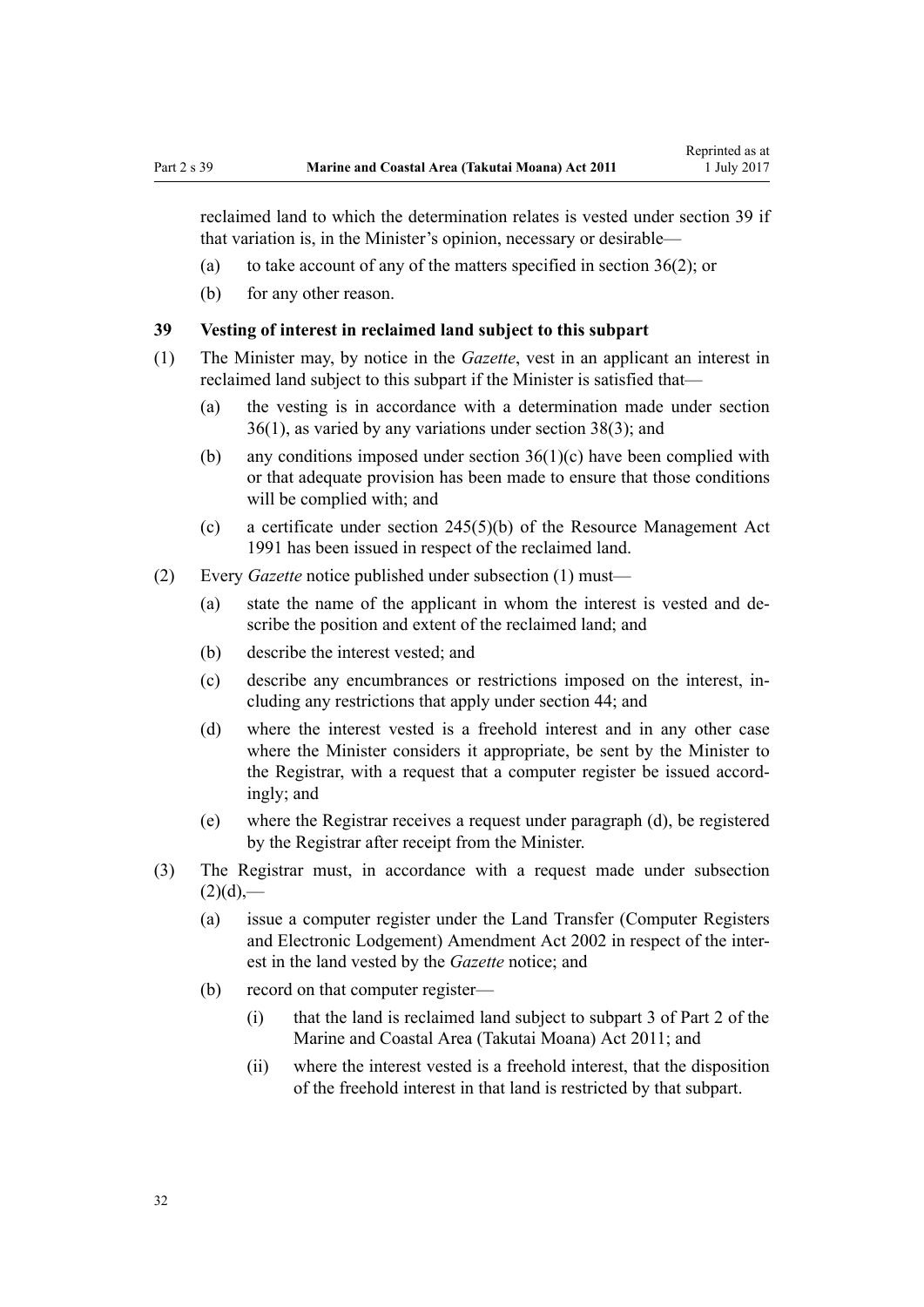# <span id="page-32-0"></span>**40 Application for renewal of interests less than freehold**

- (1) The holder of a lesser interest vested under [section 39\(1\)](#page-31-0) may apply to the Minister, not later than 3 months before the expiry of the existing interest, for a renewal of the interest in the same, or part of the same, reclaimed land.
- (2) If an application is made under subsection (1), the holder may continue to operate under the existing interest until the application is determined.
- (3) The holder of a lesser interest in reclaimed land may apply to the Minister for the vesting of a freehold interest in that land.
- (4) In determining an application under this section, the Minister must take into account the matters specified in [section 36\(2\)](#page-29-0), so far as those matters are relevant to the application.
- (5) This section also applies to a lesser interest vested in a person under [section](http://prd-lgnz-nlb.prd.pco.net.nz/pdflink.aspx?id=DLM239322) [355](http://prd-lgnz-nlb.prd.pco.net.nz/pdflink.aspx?id=DLM239322) or [355AA](http://prd-lgnz-nlb.prd.pco.net.nz/pdflink.aspx?id=DLM239326) of the Resource Management Act 1991 (as in force before the commencement of this Act) in land that has become reclaimed land subject to this subpart.

# **41 Pending applications under Resource Management Act 1991 that relate to reclaimed land**

- (1) This section applies to any application—
	- (a) that was made under [section 355\(1\)](http://prd-lgnz-nlb.prd.pco.net.nz/pdflink.aspx?id=DLM239322) of the Resource Management Act 1991, as in force immediately before the commencement of this Act; and
	- (b) that is to be, but has not yet been, substantively determined by the Minister of Conservation.
- (2) No applicant may apply under [section 35](#page-28-0) if—
	- (a) the applicant has previously made an application (**application A**) to which this section applies; and
	- (b) application A was withdrawn or discontinued; and
	- (c) at the time of that withdrawal or discontinuance, application A was in competition with another application to which this section applies.
- (3) An application to which this section applies must (subject to subsections (4) to (7)) be considered and determined by the Minister of Conservation as if this subpart (other than this section) had not been enacted and as if the [Resource](http://prd-lgnz-nlb.prd.pco.net.nz/pdflink.aspx?id=DLM230264) [Management Act 1991](http://prd-lgnz-nlb.prd.pco.net.nz/pdflink.aspx?id=DLM230264) had not been amended by this Act.
- (4) However, an applicant who has made an application to which this section applies may make a request, in accordance with subsection (6), to have the application considered and determined under [section 35](#page-28-0) by the Minister (within the meaning of [section 29](#page-26-0)), but only if the conditions stated in subsection (5) are met.
- (5) The conditions referred to in subsection (4) are that—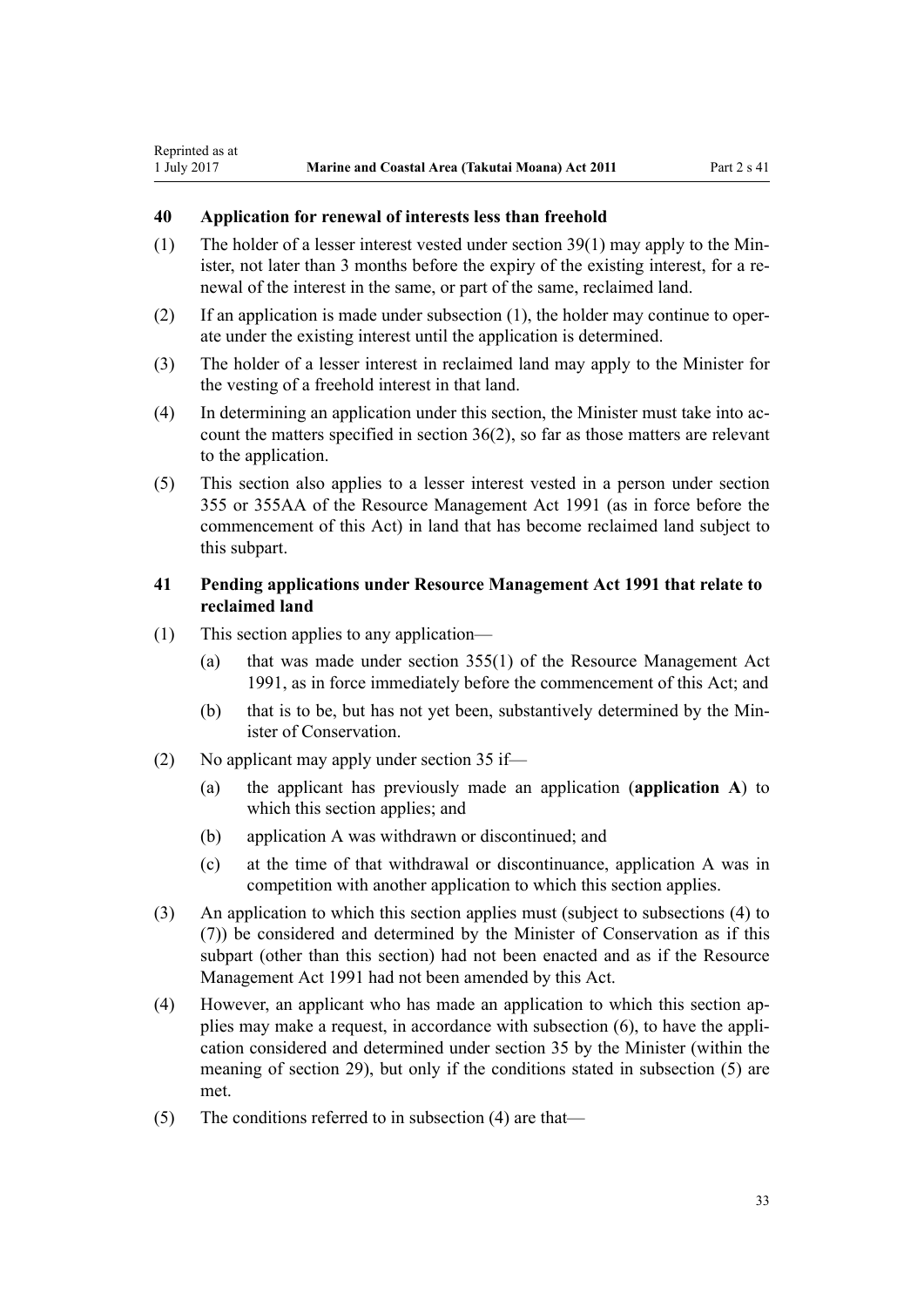- <span id="page-33-0"></span>(a) as at the commencement of this Act, the application is not in competition with any other application to which this section applies; and
- (b) the applicant would (but for having made the application to which this section applies) be eligible to apply under [section 35](#page-28-0).
- (6) A request under subsection (4) must be made in writing to the Minister of Conservation not later than 180 days after the commencement of this Act.
- (7) On receipt of a request under subsection (4), the Minister of Conservation must refer all the documents relating to the application to the Minister (within the meaning of [section 29](#page-26-0)) and the reference of those documents must be treated as an application under [section 35.](#page-28-0)

### **42 Savings**

- (1) Where, as at the commencement of this Act, any right, title, or interest in reclaimed land is to be vested in a person under a determination of an application under [section 355](http://prd-lgnz-nlb.prd.pco.net.nz/pdflink.aspx?id=DLM239322) of the Resource Management Act 1991 (as in force immediately before the commencement of this Act) but the right, title, or interest has not yet been formally vested, the Minister of Conservation must, if satisfied that all relevant conditions have been fulfilled and the price (if any) has been paid, give effect to the determination as if—
	- (a) this subpart (other than this section) had not been enacted; and
	- (b) the [Resource Management Act 1991](http://prd-lgnz-nlb.prd.pco.net.nz/pdflink.aspx?id=DLM230264) had not been amended by this Act.
- (2) In subsection (1), **determination** includes an agreement referred to in [section](http://prd-lgnz-nlb.prd.pco.net.nz/pdflink.aspx?id=DLM239326) [355AA\(2\)\(b\)](http://prd-lgnz-nlb.prd.pco.net.nz/pdflink.aspx?id=DLM239326) of the Resource Management Act 1991 (as in force immediately before the commencement of this Act).

# **43 Land reclaimed from customary marine title areas by customary marine title groups**

- (1) In any case where a customary marine title group is the developer of reclaimed land that has been formed or is being formed or is to be formed from the group's customary marine title area, this section applies instead of [sections 31](#page-27-0) [to 41.](#page-27-0)
- (2) The customary marine title group may apply to the Minister in writing for an interest in the area of reclaimed land, and on making the application becomes liable to pay any fees payable under regulations made under this Act, which are recoverable as a debt due to the Crown.
- (3) On receiving an application duly made under subsection (2), the Minister must—
	- (a) consider the application by applying the criteria stated in [section 36\(2\)](#page-29-0), so far as they are applicable; and
	- (b) proceed on the basis that the customary marine title group is to be granted a freehold interest in the reclaimed land unless—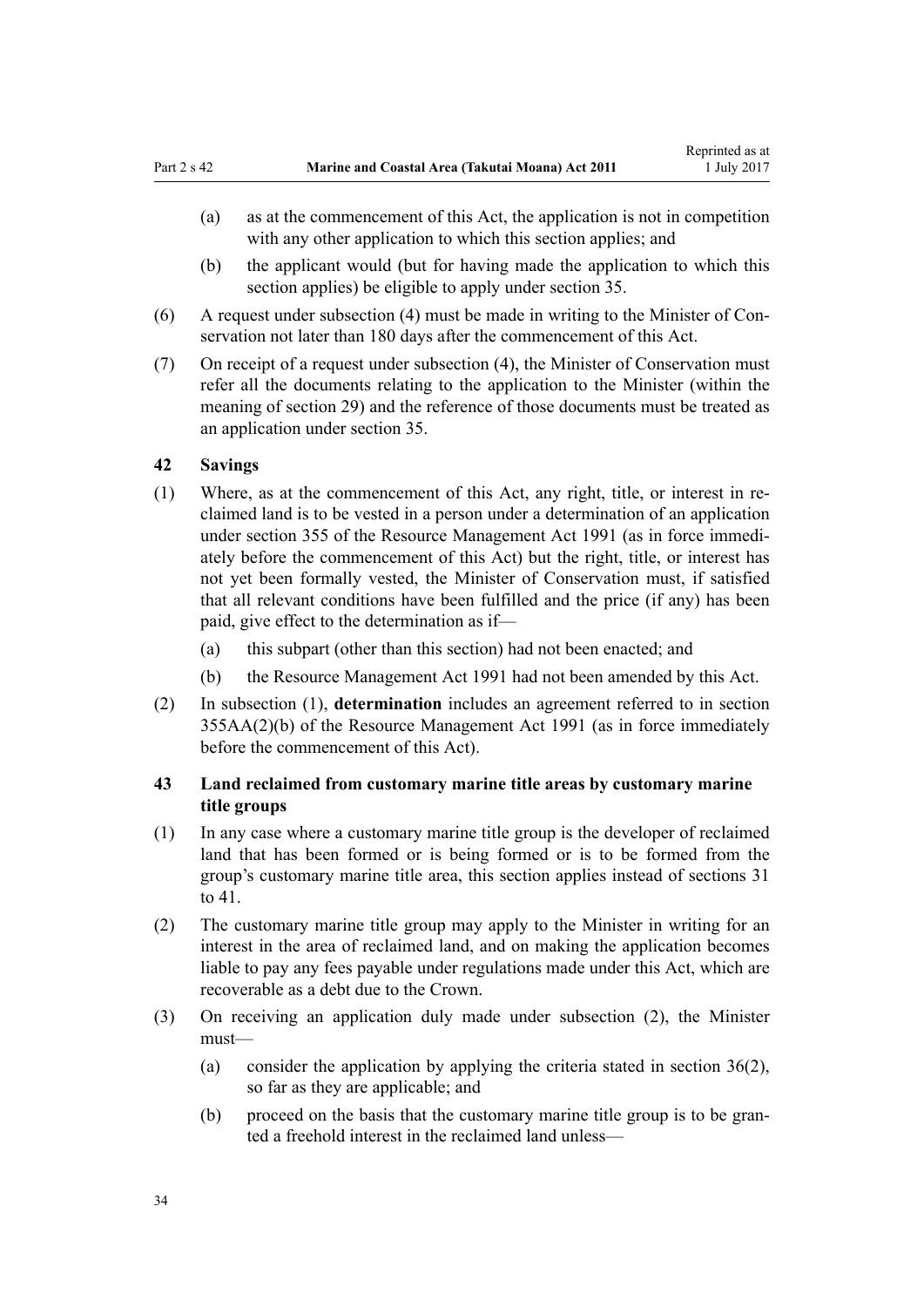- <span id="page-34-0"></span>(i) the customary marine title group does not wish to be granted a freehold interest; or
- (ii) the Minister is satisfied, after considering the matters specified in [section 36\(2\),](#page-29-0) that there is good reason not to grant the customary marine title group a freehold interest; and
- (c) determine the application, including whether any conditions must be fulfilled before any interest in the reclaimed land is vested and the nature of any such conditions; and
- (d) notify the customary marine title group of the determination.
- (4) Before the Minister makes a determination under subsection (3)(c), the Minister must give the customary marine title group a reasonable opportunity to comment on the proposed determination.
- (5) If satisfied that a certificate under [section 245\(5\)\(b\)](http://prd-lgnz-nlb.prd.pco.net.nz/pdflink.aspx?id=DLM237630) of the Resource Management Act 1991 has been issued in respect of the reclaimed land and that any conditions determined under subsection (3)(c) have been fulfilled, the Minister may, by notice in the *Gazette*, vest in the customary marine title group an interest in the reclaimed land.
- (6) Every *Gazette* notice published under subsection (5) must—
	- (a) state the name of the customary marine title group, and describe the position and extent of the reclaimed land; and
	- (b) describe the interest vested; and
	- (c) describe any encumbrances or restrictions imposed on the interest; and
	- (d) where the interest vested is a freehold interest and in any other case where the Minister considers it appropriate, be sent by the Minister to the Registrar, with a request that a computer register be issued accordingly; and
	- (e) where the Registrar receives a request under paragraph (d), be registered by the Registrar after receipt from the Minister.
- (7) The Registrar must, in accordance with a request made under subsection  $(6)(d)$ , issue a computer register under the [Land Transfer \(Computer Registers and](http://prd-lgnz-nlb.prd.pco.net.nz/pdflink.aspx?id=DLM140136) [Electronic Lodgement\) Amendment Act 2002](http://prd-lgnz-nlb.prd.pco.net.nz/pdflink.aspx?id=DLM140136) in respect of the interest in the land vested by the *Gazette* notice.

# *Rights of first refusal*

# **44 Restrictions on disposition of freehold interest**

(1) For as long as a computer register issued for reclaimed land subject to this subpart contains a record made under [section 39\(3\)\(b\)](#page-31-0), the freehold interest in the land may not be disposed of otherwise than in accordance with [section 45](#page-35-0), but if that record is removed (in accordance with subsection (6) of this section) fol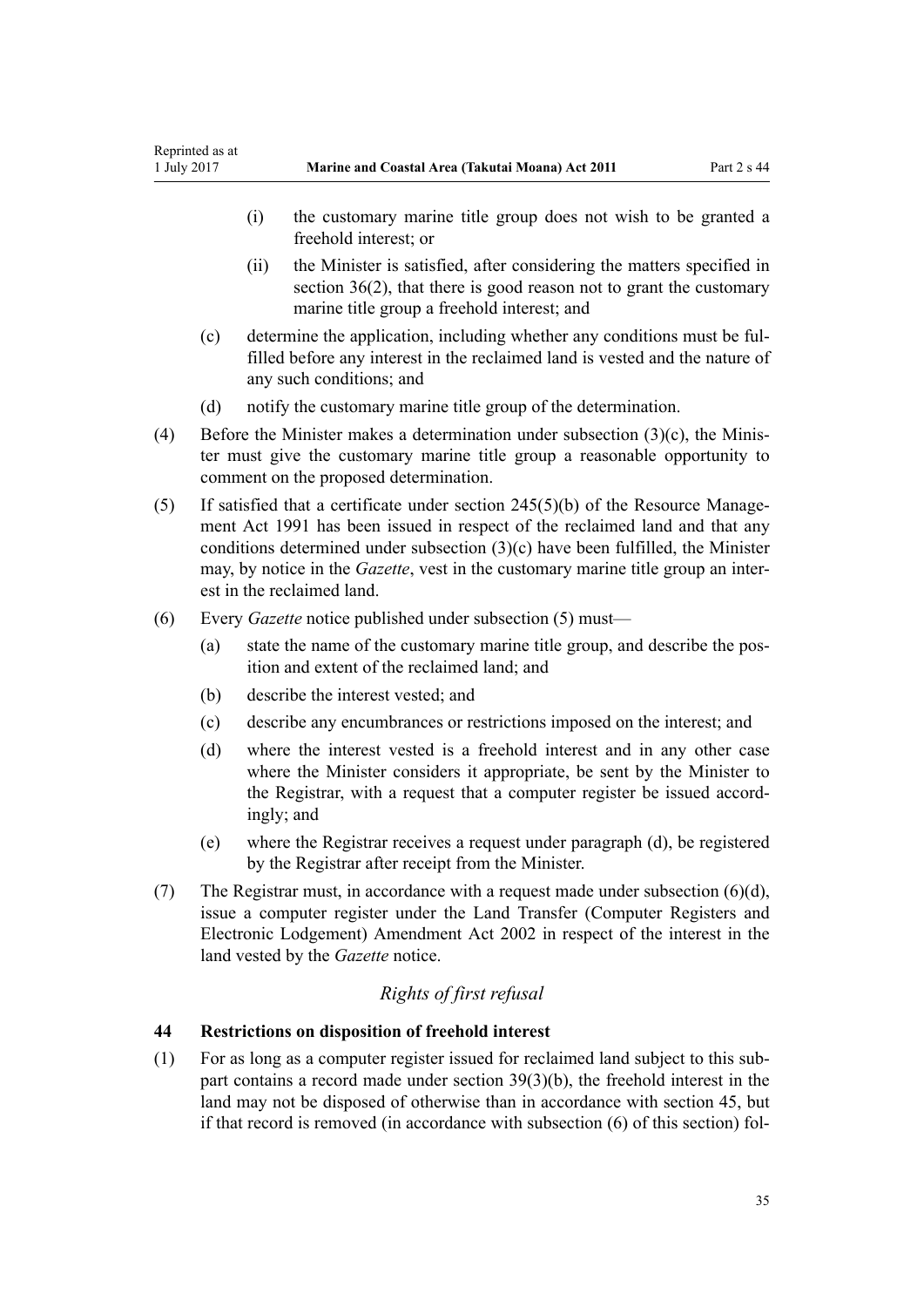<span id="page-35-0"></span>lowing a disposition in accordance with section 45, the freehold interest may be disposed of in any lawful way.

- (2) However, the restriction in subsection (1) does not apply to a disposition that—
	- (a) is made by a company to another company if both companies are—
		- (i) members of the same group (within the meaning of [section 5](http://prd-lgnz-nlb.prd.pco.net.nz/pdflink.aspx?id=DLM4632837) of the Financial Reporting Act 2013); or
		- (ii) related companies (within the meaning of [section 2\(3\)](http://prd-lgnz-nlb.prd.pco.net.nz/pdflink.aspx?id=DLM319576) of the Companies Act 1993); or
	- (b) affects not solely the freehold interest in the reclaimed land, but also 1 or more other assets.
- (3) The Minister may, at the request of the proprietor of the freehold interest and on payment of any fees payable under regulations made under this Act, sign a certificate stating that the freehold interest in reclaimed land has been disposed of in accordance with section 45 or that the disposition is permitted by subsection (2).
- (4) A certificate signed under subsection (3) is conclusive evidence of the matter stated in the certificate.
- (5) A transfer instrument purporting to effect a disposition to which subsection (1) applies—
	- (a) may not be presented for registration under the [Land Transfer Act 1952](http://prd-lgnz-nlb.prd.pco.net.nz/pdflink.aspx?id=DLM269031) unless the Minister has signed a certificate in respect of the disposition under subsection (3); and
	- (b) must, on being presented for registration under that Act, be accompanied by that certificate.
- $(6)$  If the certificate presented under subsection  $(5)(b)$  states that the freehold interest in reclaimed land has been disposed of in accordance with section 45, the Registrar must on registration of the transfer instrument remove from the computer register the record made under [section 39\(3\)\(b\).](#page-31-0)

Section  $44(2)(a)(i)$ : amended, on 1 April 2014, by [section 126](http://prd-lgnz-nlb.prd.pco.net.nz/pdflink.aspx?id=DLM5740665) of the Financial Reporting (Amendments to Other Enactments) Act 2013 (2013 No 102).

#### **45 Offers to Minister, iwi or hapū, or public**

- (1) In order to dispose of a freehold interest in reclaimed land (the **freehold interest**) in compliance with this section, the proprietor of the freehold interest must dispose of the freehold interest in accordance with a written notice that is in effect at the time of the disposition and is given under whichever of subsection  $(2)$ ,  $(4)$ , or  $(6)$  is applicable.
- (2) A notice under this subsection—
	- (a) must be given to the Minister; and
	- (b) may be given at any time unless a notice under subsection (4) or (6) is in effect; and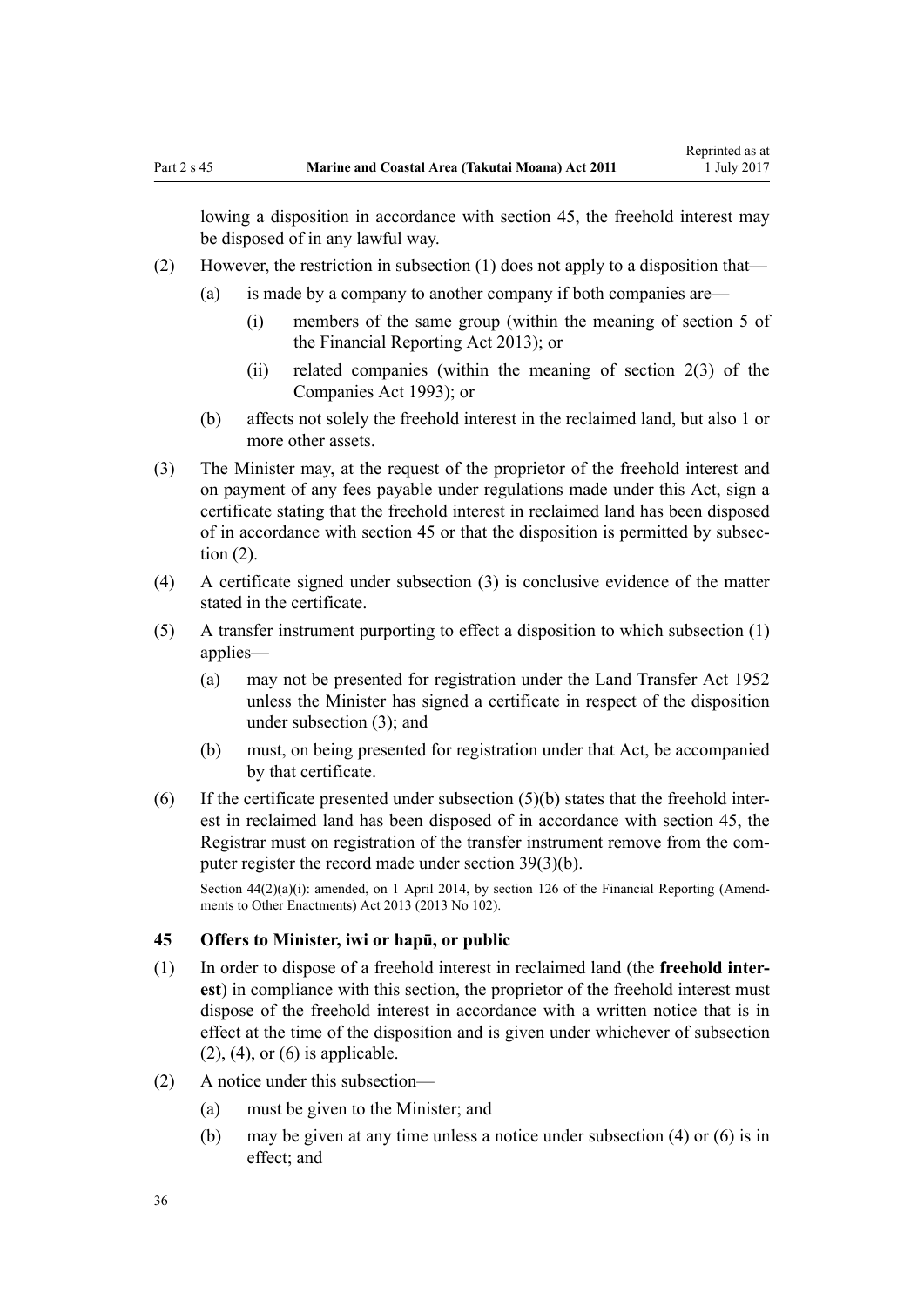- (c) must state the following terms on which the Crown may acquire the freehold interest:
	- (i) the consideration:

Reprinted as at

- (ii) any other terms and conditions.
- (3) If, within the period that the notice under subsection (2) is in effect, the Crown does not enter into a contract to acquire the freehold interest, the proprietor may give public notice under subsection (4).
- (4) A public notice under this subsection must be addressed to all iwi and hapū within the area in which the reclaimed land is located and must invite tenders from representatives of those iwi and hapū for the acquisition of the freehold interest and must state—
	- (a) the minimum consideration for the freehold interest, which may not be less than the consideration stated in the most recent notice given or sent under subsection (2):
	- (b) any other terms and conditions, which may not be more favourable than the terms and conditions stated in the most recent notice given under subsection (2).
- (5) If, within the period that the notice under subsection (4) is in effect, no iwi or hapū enters into a contract to acquire the freehold interest, the proprietor may, before the second anniversary of the day on which the notice was given to the Minister under subsection (2), give public notice under subsection (6).
- (6) A public notice under this subsection must invite tenders from any person for the acquisition of the freehold interest and state—
	- (a) the minimum consideration for the freehold interest, which may not be less than the consideration stated in the most recent public notice given under subsection (4):
	- (b) any other terms and conditions, which may not be more favourable than the terms and conditions stated in the most recent notice given under subsection  $(4)$ .
- (7) A notice given or published under subsection (2), (4), or (6) is in effect for the period that commences on the date on which the Minister receives the notice or, in the case of a public notice, the notice is first published and ends with the close of the 90th day after that date.

# **Part 3 Customary interests**

#### **46 Overview of this Part**

This Part sets out the legal rights and interests that give expression to customary interests in the common marine and coastal area of New Zealand.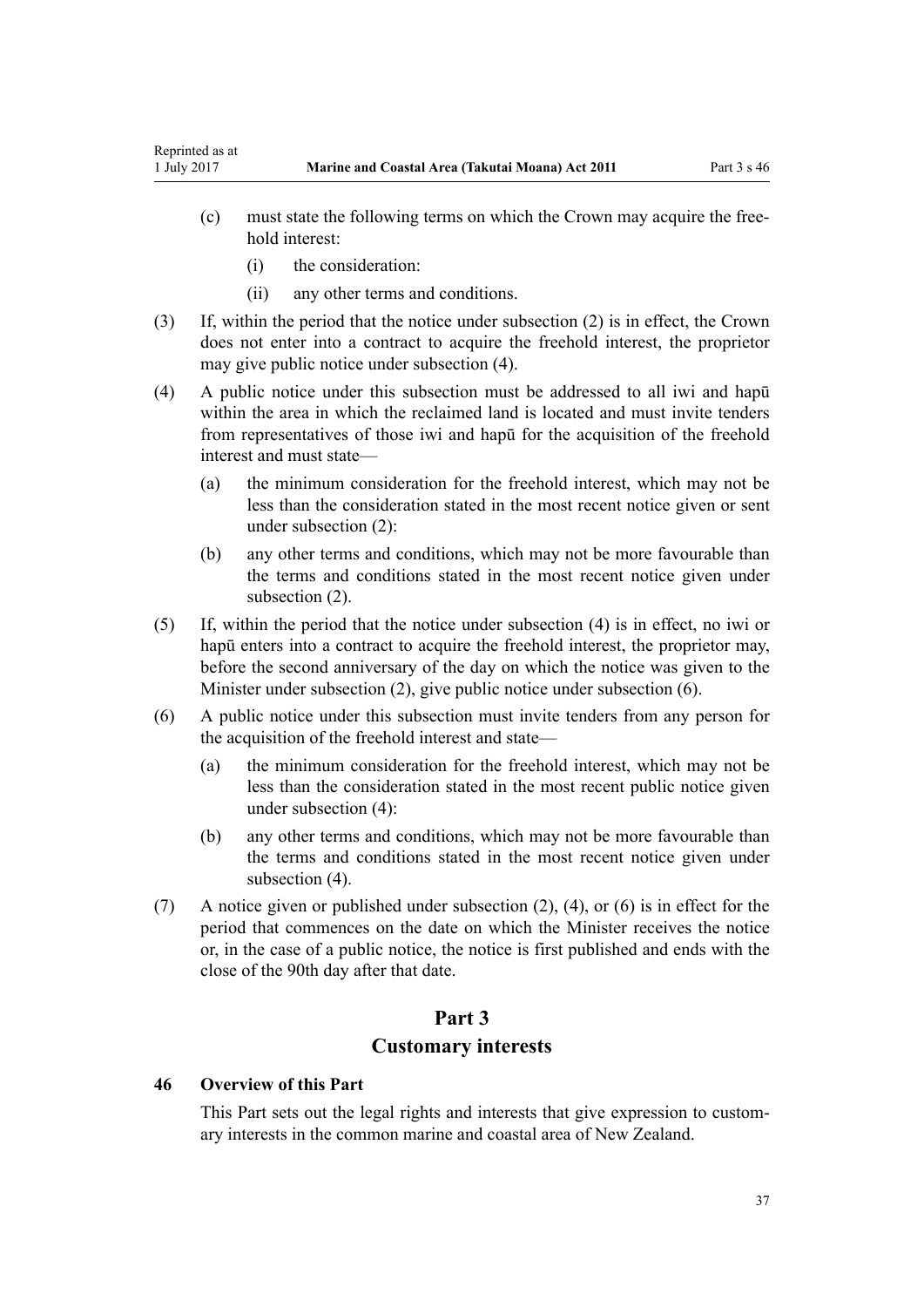# <span id="page-37-0"></span>Subpart 1—Participation in conservation processes in common marine and coastal area

## **47 Participation in conservation processes**

- (1) In this section and sections 48 to 50, **affected iwi, hapū, or whānau** means iwi, hapū, or whānau that exercise kaitiakitanga in a part of the common marine and coastal area where a conservation process is being considered.
- (2) Affected iwi, hapū, or whānau have the right to participate in conservation processes in the common marine and coastal area.
- (3) For the purposes of subsection (1), the conservation processes are—
	- (a) applications made under [section 5](http://prd-lgnz-nlb.prd.pco.net.nz/pdflink.aspx?id=DLM398113) of the Marine Reserves Act 1971 for the purpose of declaring or extending a marine reserve:
	- (b) proposals under [section 22](http://prd-lgnz-nlb.prd.pco.net.nz/pdflink.aspx?id=DLM25372) of the Marine Mammals Protection Act 1978 to define and declare or extend a marine mammal sanctuary:
	- (c) proposals under the enactments relevant to conservation protected areas to declare or extend conservation protected areas:
	- (d) publicly notified applications for concessions:
	- (e) applications made under [regulation 12](http://prd-lgnz-nlb.prd.pco.net.nz/pdflink.aspx?id=DLM168830) of the Marine Mammals Protection Regulations 1992 for permits authorising marine mammal watching.

# **48 Notification of conservation process**

- (1) If an application or a proposal is made for a conservation process, notice must be given as provided for in subsection (2), by—
	- (a) the Director-General, in the case of those referred to in section  $47(3)(a)$ to (d); and
	- (b) the applicant, in the case of an application referred to in section  $47(3)(e)$ .
- (2) Notice must be given as soon as is reasonably practicable after the application or proposal is received by the Director-General and may be given—
	- (a) as part of any public notice given to members of the public generally of the matter to which it relates; or
	- (b) in a case where the Director-General is not otherwise required to give public notice, to the affected iwi, hapū, or whānau in particular in any publication circulating in the locality to which the proposal relates.
- (3) A notice given under this section must—
	- (a) include advice that any iwi, hapū, or whānau that consider they are affected iwi, hapū, or whānau may provide that advice to the Director-General; and
	- (b) state the day by which any iwi, hapū, or whānau who may be affected must provide their views; and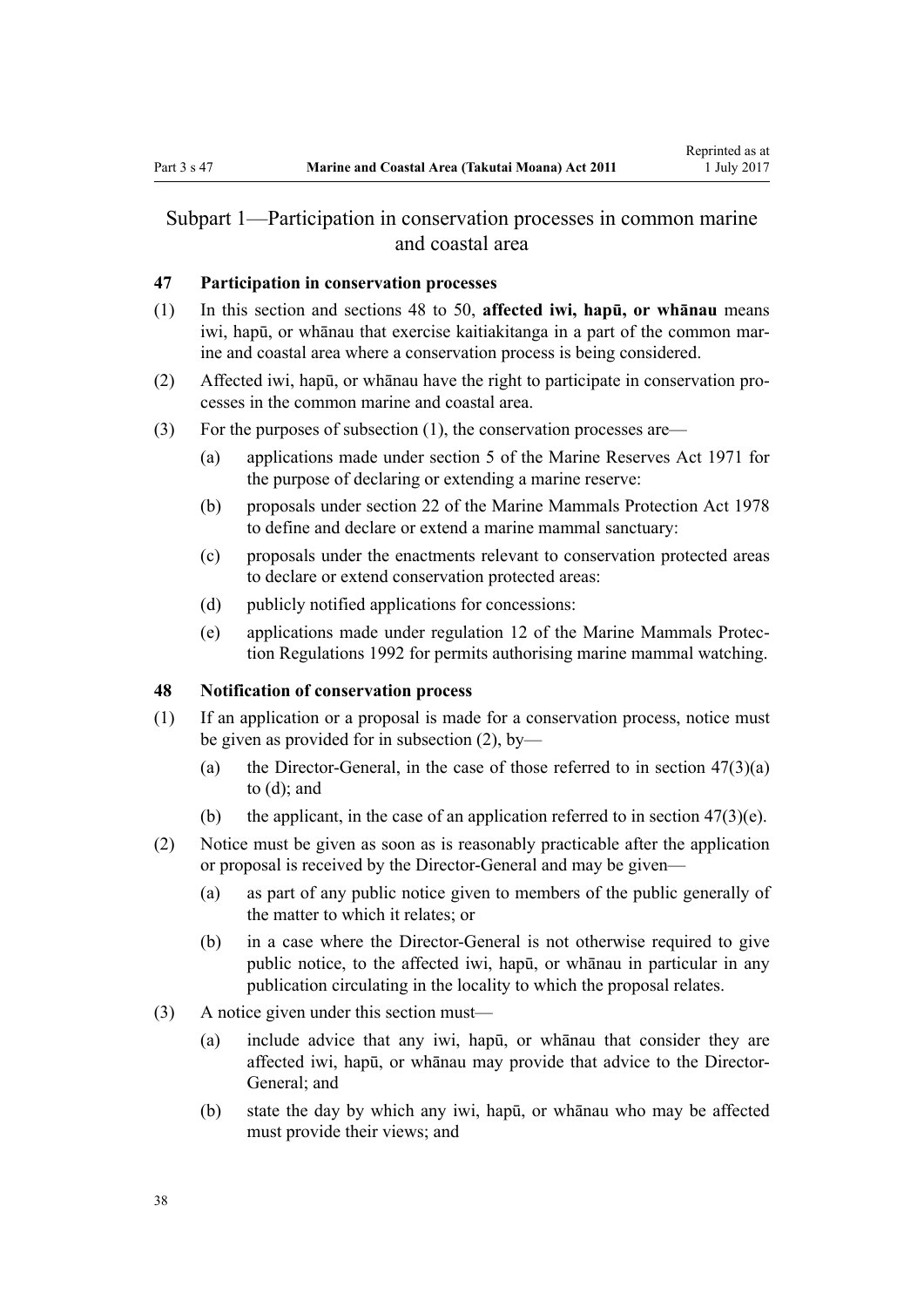- (c) provide sufficient information about the subject matter and scope of the application or proposal—
	- (i) to inform iwi, hapū, or whānau who may be affected, of the obligations on the Director-General under this subpart; and
	- (ii) to assist affected iwi, hapū, or whānau to decide whether they wish to make a submission on the application or proposal; and
	- (iii) to advise where further information on an application or proposal may be viewed.
- (4) In the event of a dispute as to whether, or which, iwi, hapū, or whānau are affected by an application or proposal, the Director-General must—
	- (a) seek, and may rely on, any evidence that in his or her opinion is of sufficient authority to resolve the dispute; and
	- (b) advise iwi, hapū, or whānau without delay of the decision made under this subsection, with reasons.
- (5) A decision of the Director-General as to whether iwi, hapū, or whānau are affected is final.

## **49 Obligation on decision maker**

If the Director-General is advised by iwi, hapū, or whānau and accepts, or determines under [section 48\(4\)](#page-37-0), that they are affected iwi, hapū, or whānau, the decision maker must have particular regard to the views of those affected iwi, hapū, or whānau in considering the application or proposal.

#### **50 Stranded marine mammals**

- (1) In this section **marine mammal** has the same meaning as in [section 2](http://prd-lgnz-nlb.prd.pco.net.nz/pdflink.aspx?id=DLM25116) of the Marine Mammals Protection Act 1978.
- (2) This section applies if marine mammals are stranded in or on the common marine and coastal area.
- (3) When making decisions about managing a stranded marine mammal, a marine mammals officer must—
	- (a) ensure that the welfare of the marine mammal and public safety are the primary considerations; and
	- (b) have particular regard to the views of any affected iwi, hapū, or whanau expressed to the officer.

#### (4) In subsection (3), **marine mammals officer**—

- (a) means a person declared or appointed to be a marine mammals officer under [section 11](http://prd-lgnz-nlb.prd.pco.net.nz/pdflink.aspx?id=DLM25336) of the Marine Mammals Protection Act 1978; and
- (b) includes any other person authorised under [section 18](http://prd-lgnz-nlb.prd.pco.net.nz/pdflink.aspx?id=DLM25362) of that Act to manage stranded marine mammals.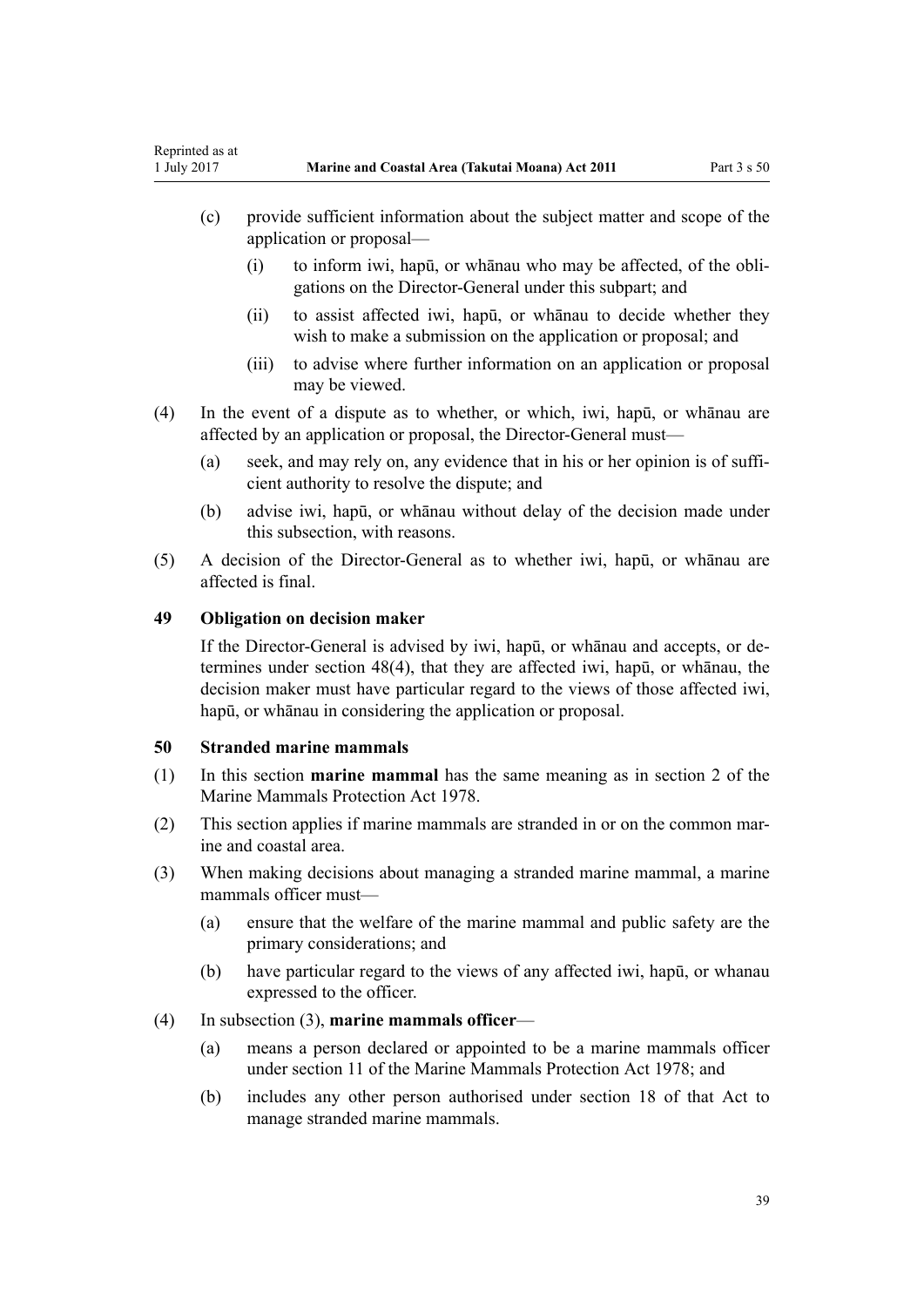# Subpart 2—Protected customary rights

#### <span id="page-39-0"></span>**51 Meaning of protected customary rights**

- (1) A **protected customary right** is a right that—
	- (a) has been exercised since 1840; and
	- (b) continues to be exercised in a particular part of the common marine and coastal area in accordance with tikanga by the applicant group, whether it continues to be exercised in exactly the same or a similar way, or evolves over time; and
	- (c) is not extinguished as a matter of law.
- (2) A **protected customary right** does not include an activity—
	- (a) that is regulated under the [Fisheries Act 1996](http://prd-lgnz-nlb.prd.pco.net.nz/pdflink.aspx?id=DLM394191); or
	- (b) that is a commercial aquaculture activity (within the meaning of [section](http://prd-lgnz-nlb.prd.pco.net.nz/pdflink.aspx?id=DLM324356) [4](http://prd-lgnz-nlb.prd.pco.net.nz/pdflink.aspx?id=DLM324356) of the Maori Commercial Aquaculture Claims Settlement Act 2004); or
	- (c) that involves the exercise of—
		- (i) any commercial Māori fishing right or interest, being a right or interest declared by [section 9](http://prd-lgnz-nlb.prd.pco.net.nz/pdflink.aspx?id=DLM281460) of the Treaty of Waitangi (Fisheries Claims) Settlement Act 1992 to be settled; or
		- (ii) any non-commercial Māori fishing right or interest, being a right or interest subject to the declarations in [section 10](http://prd-lgnz-nlb.prd.pco.net.nz/pdflink.aspx?id=DLM281461) of the Treaty of Waitangi (Fisheries Claims) Settlement Act 1992; or
	- (d) that relates to—
		- (i) wildlife within the meaning of the [Wildlife Act 1953](http://prd-lgnz-nlb.prd.pco.net.nz/pdflink.aspx?id=DLM276813), or any animals specified in [Schedule 6](http://prd-lgnz-nlb.prd.pco.net.nz/pdflink.aspx?id=DLM278592) of that Act:
		- (ii) marine mammals within the meaning of the [Marine Mammals](http://prd-lgnz-nlb.prd.pco.net.nz/pdflink.aspx?id=DLM25110) [Protection Act 1978;](http://prd-lgnz-nlb.prd.pco.net.nz/pdflink.aspx?id=DLM25110) or
	- (e) that is based on a spiritual or cultural association, unless that association is manifested by the relevant group in a physical activity or use related to a natural or physical resource (within the meaning of [section 2\(1\)](http://prd-lgnz-nlb.prd.pco.net.nz/pdflink.aspx?id=DLM230272) of the Resource Management Act 1991).
- (3) An applicant group does not need to have an interest in land in or abutting the specified part of the common marine and coastal area in order to establish protected customary rights.

#### **52 Scope and effect of protected customary rights**

(1) A protected customary right may be exercised under a protected customary rights order or an agreement without a resource consent, despite any prohibition, restriction, or imposition that would otherwise apply in or under [sections](http://prd-lgnz-nlb.prd.pco.net.nz/pdflink.aspx?id=DLM231949) [12 to 17](http://prd-lgnz-nlb.prd.pco.net.nz/pdflink.aspx?id=DLM231949) of the Resource Management Act 1991.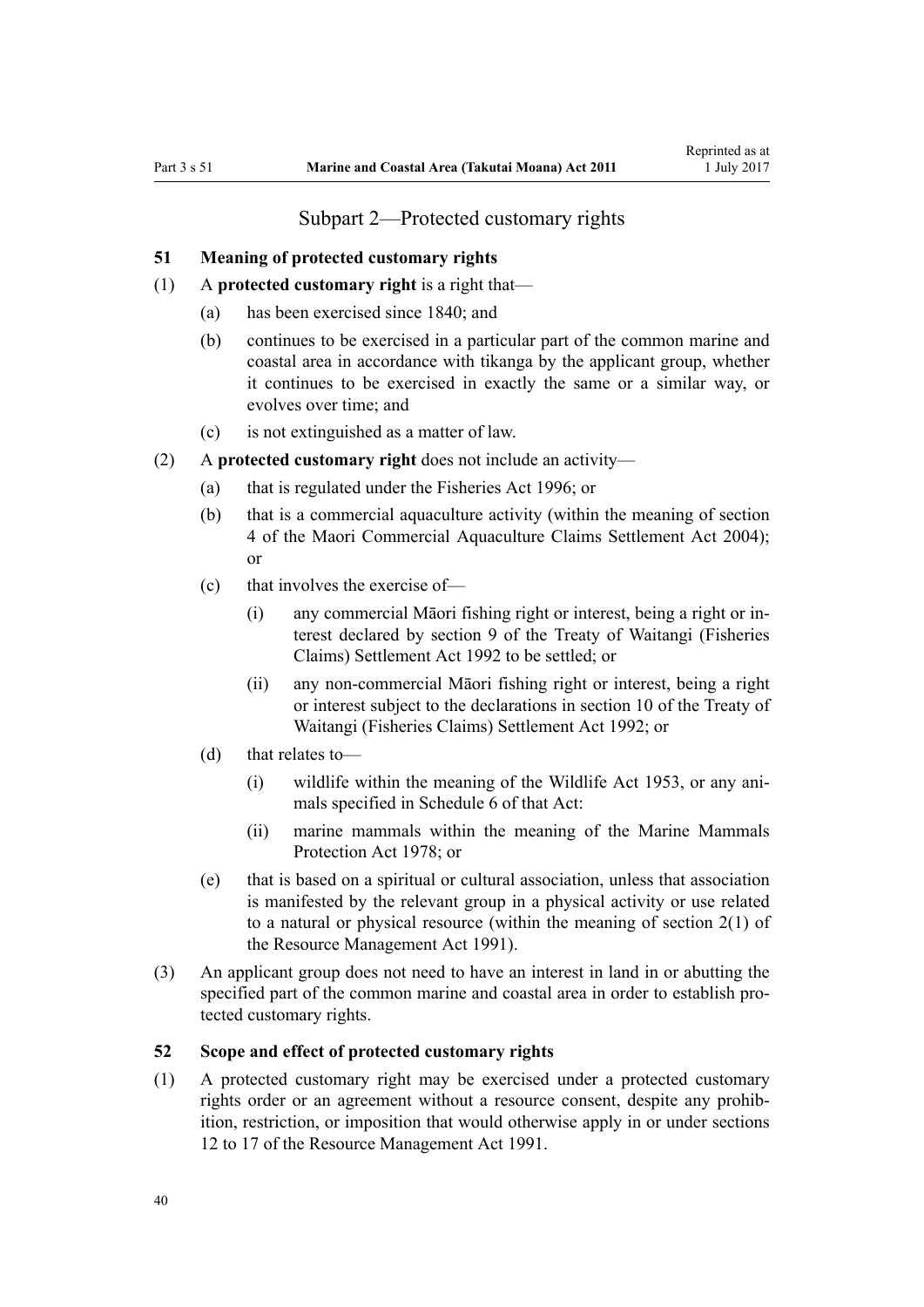- (2) In exercising a protected customary right, a protected customary rights group is not liable for—
	- (a) the payment of coastal occupation charges imposed under [section 64A](http://prd-lgnz-nlb.prd.pco.net.nz/pdflink.aspx?id=DLM233610) of the Resource Management Act 1991; or
	- (b) the payment of royalties for sand and shingle imposed by regulations made under the [Resource Management Act 1991](http://prd-lgnz-nlb.prd.pco.net.nz/pdflink.aspx?id=DLM230264).
- (3) However, subsections (1) and (2) apply only if a protected customary right is exercised in accordance with—
	- (a) tikanga; and
	- (b) the requirements of this subpart; and
	- (c) a protected customary rights order or an agreement that applies to the customary rights group; and
	- (d) any controls imposed by the Minister of Conservation under [section 57](#page-43-0).
- (4) A protected customary rights group may do any of the following:
	- (a) delegate or transfer the rights conferred by a protected customary rights order or an agreement in accordance with tikanga:
	- (b) derive a commercial benefit from exercising its protected customary rights, except in relation to the exercise of—
		- (i) a non-commercial aquaculture activity; or
		- (ii) a non-commercial fishery activity that is not a right or interest subject to the declarations in [section 10](http://prd-lgnz-nlb.prd.pco.net.nz/pdflink.aspx?id=DLM281461) of the Treaty of Waitangi (Fisheries Claims) Settlement Act 1992:
	- (c) determine who may carry out any particular activity, use, or practice in reliance on a protected customary rights order or agreement:
	- (d) limit or suspend, in whole or in part, the exercise of a protected customary right.

#### **53 Delegations and transfers of protected customary rights**

- (1) A delegation or transfer may only be made under [section 52\(4\)](#page-39-0) to a person identified in a protected customary rights order or an agreement as a person to whom a right may be delegated or transferred.
- (2) A delegation or transfer of a protected customary right must be—
	- (a) notified to each of the persons or bodies referred to in section  $110(2)(b)$ ; and
	- (b) registered in accordance with [section 114](#page-76-0).
- (3) A delegation or transfer does not take effect until,—
	- (a) in the case of a protected customary rights order, the order is varied in accordance with [section 111;](#page-74-0) and
	- (b) in the case of an agreement, the agreement is varied.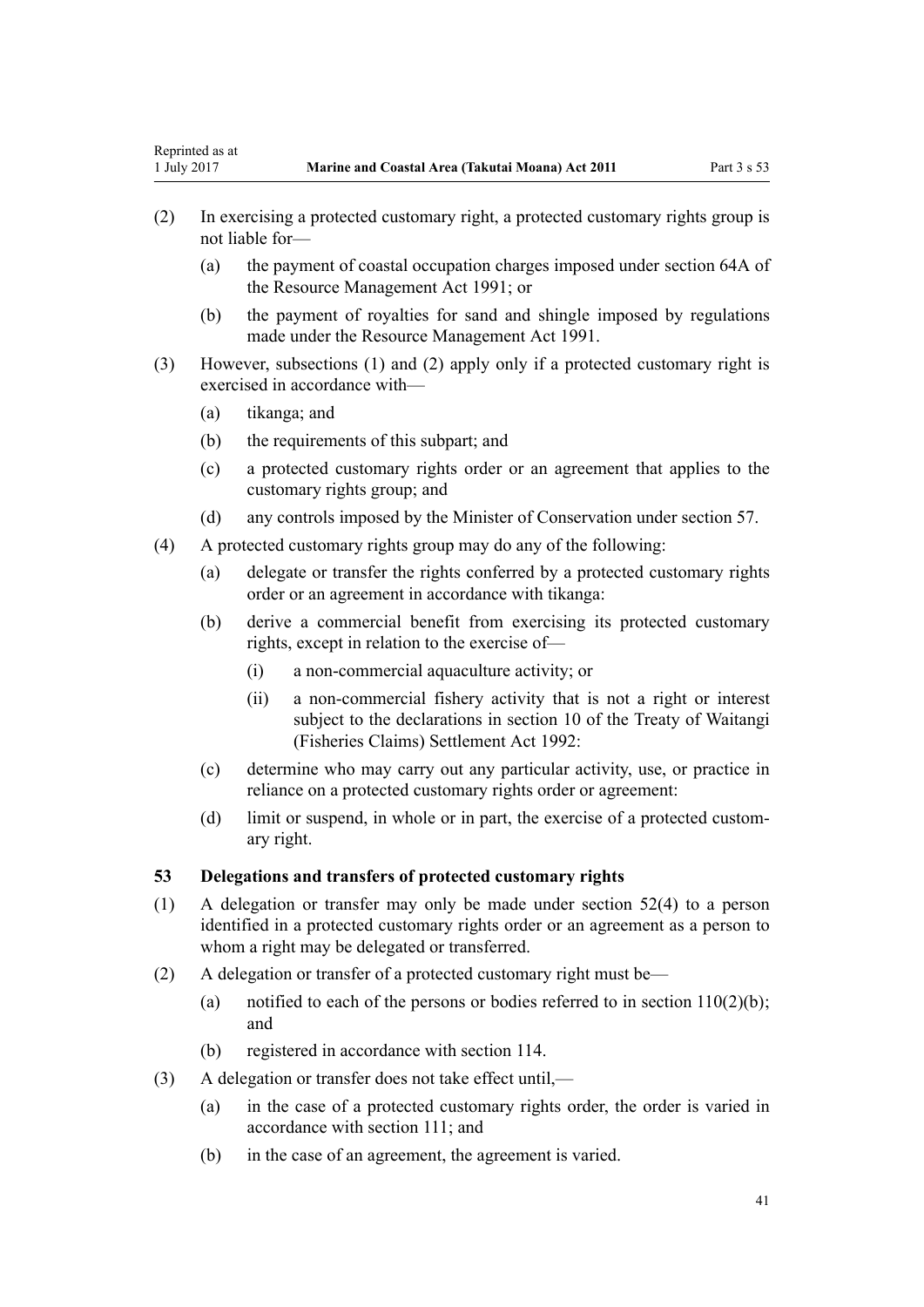# **54 Limitations on exercise of protected customary rights**

- (1) A protected customary right does not include any right or title over the part of the common marine and coastal area where the protected customary right is exercised, other than the rights provided for in [section 52](#page-39-0).
- (2) A protected customary right must be exercised in accordance with—
	- (a) any terms, conditions, or limitations on the scale, extent, and frequency of the activity specified in the order or in the agreement; and
	- (b) any controls imposed by the Minister of Conservation under [section 56](#page-42-0).

## **55 Effect of protected customary rights on resource consent applications**

- (1) This section applies if an application for a resource consent for an activity to be undertaken wholly or in part within a protected customary rights area is lodged on or after the date that—
	- (a) a protected customary rights agreement comes into effect under [section](#page-68-0)  $96(1)(a)$ ; or
	- (b) a protected customary rights order is sealed in accordance with [section](#page-76-0) [113](#page-76-0).
- (2) A consent authority must not grant a resource consent for an activity (including a controlled activity) to be carried out in a protected customary rights area if the activity will, or is likely to, have adverse effects that are more than minor on the exercise of a protected customary right, unless—
	- (a) the relevant protected customary rights group gives its written approval for the proposed activity; or
	- (b) the activity is one to which subsection (3) applies.
- (3) The existence of a protected customary right does not limit or otherwise affect the grant of—
	- (a) a coastal permit under the [Resource Management Act 1991](http://prd-lgnz-nlb.prd.pco.net.nz/pdflink.aspx?id=DLM230264) to permit existing aquaculture activities to continue to be carried out in a specified part of the common marine and coastal area,-
		- (i) regardless of when the application is lodged or whether there is any change in the species farmed or in the method of marine farming; and
		- (ii) provided that there is no increase in the area, or change to the location, of the coastal space occupied by the aquaculture activity for which the existing coastal permit was granted; or
	- (b) a resource consent under [section 330A](http://prd-lgnz-nlb.prd.pco.net.nz/pdflink.aspx?id=DLM239008) of the Resource Management Act 1991 for an emergency activity (within the meaning of [section 63](#page-47-0)) undertaken in accordance with [section 330](http://prd-lgnz-nlb.prd.pco.net.nz/pdflink.aspx?id=DLM239003) of that Act, as if the emergency activity were an emergency work to which section 330 applies; or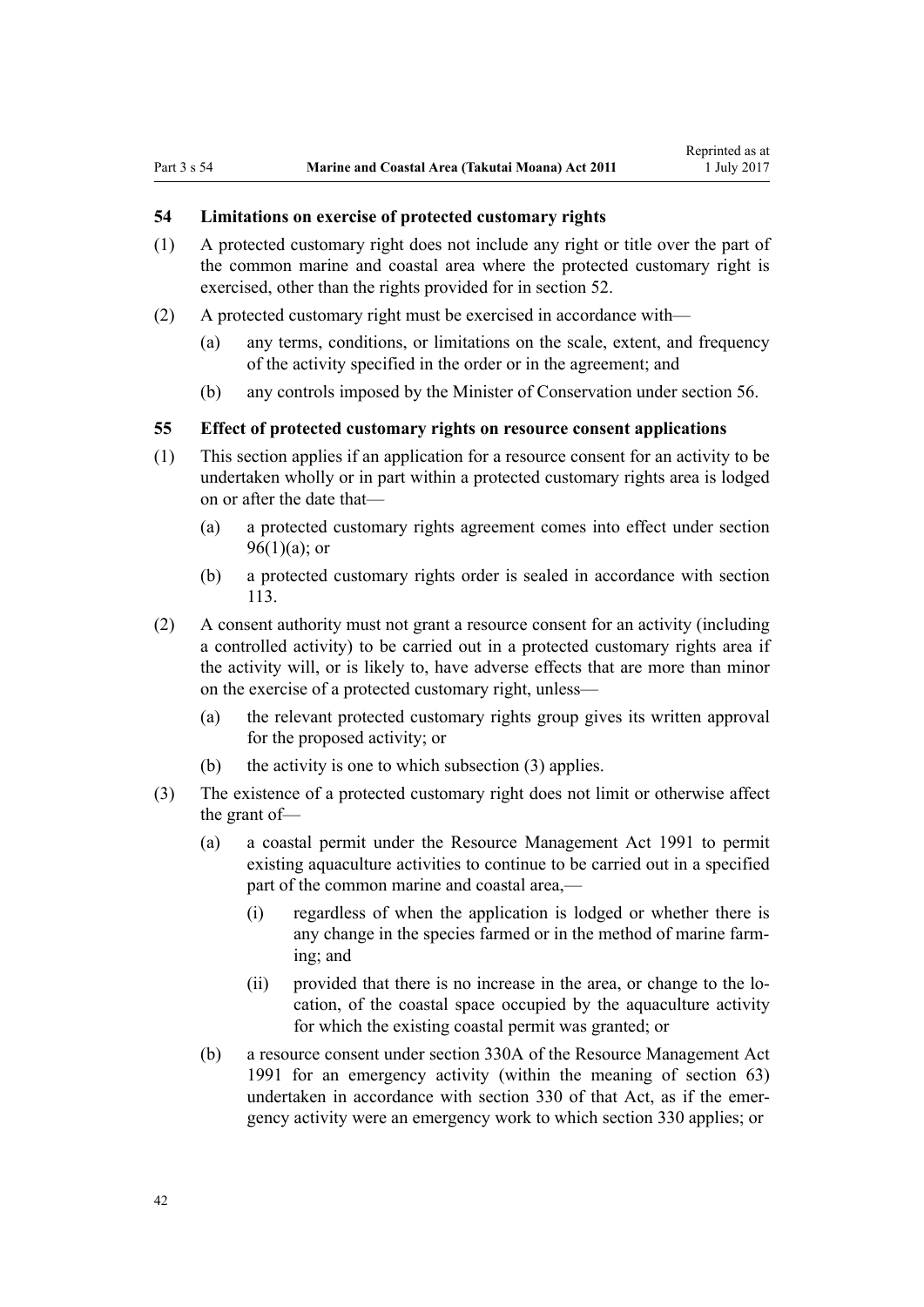- <span id="page-42-0"></span>(c) a resource consent for an existing accommodated infrastructure (within the meaning of [section 63\)](#page-47-0) if any adverse effects of the proposed activity on the exercise of a protected customary right will be or are likely to be—
	- (i) the same or similar in character, intensity, and scale as those that existed before the application for the resource consent was lodged; or
	- (ii) if more than minor or temporary in nature; or
- (d) a resource consent for a deemed accommodated activity (within the meaning of section  $65(1)(b)(i)$ .
- (4) In the case where a deemed accommodated activity within the meaning of [sec](#page-51-0)tion  $65(1)(b)(i)$  applies, the consent authority must, when considering applications for a resource consent relating to that activity, have particular regard to the nature of the protected customary right.
- (5) The provisions of [Part 1](#page-83-0) of Schedule 1 apply for the purposes of subsections (2) and (3).

# *Controls*

# **56 Controls on exercise of protected customary rights**

- (1) If, at any time, the Minister of Conservation determines that the exercise of protected customary rights under a protected customary rights order or agreement has, or is likely to have, a significant adverse effect on the environment, the Minister may impose controls, including any terms, conditions, or restrictions that the Minister thinks fit, on the exercise of the rights.
- (2) Any person may apply to the Minister of Conservation for controls to be imposed on the exercise of a protected customary right, stating the reasons for the application.
- (3) If the Minister is satisfied that the application raises reasonable concerns that the exercise of a protected customary right has, or is likely to have, a significant adverse effect on the environment, the Minister must serve the notice, stating his or her intention to consider imposing controls, on—
	- (a) the protected customary rights group; and
	- (b) the local authorities that have statutory functions in the area where the protected customary right applies; and
	- (c) the person applying for controls to be imposed.
- (4) If the Minister is not satisfied that an application under subsection (2) raises reasonable concerns that the exercise of a protected customary right has, or is likely to have, a significant adverse effect on the environment, the Minister must advise the applicant accordingly, giving reasons for that decision.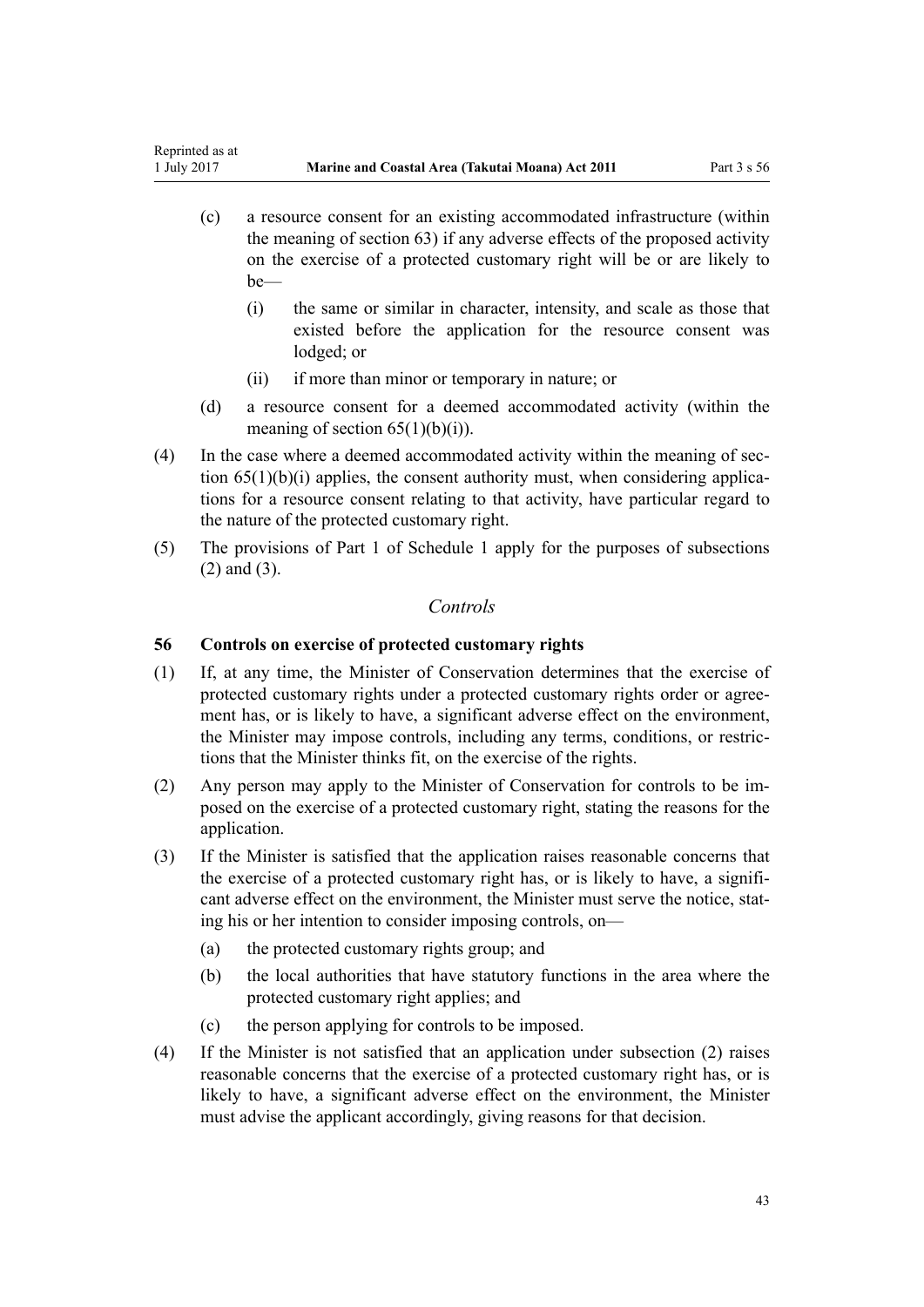<span id="page-43-0"></span>(5) [Part 2](#page-85-0) of Schedule 1 applies to making a determination as to whether there is, or is likely to be, a significant adverse effect on the environment, for the purpose of imposing controls under this section.

#### **57 Notification of controls**

- (1) The Minister of Conservation must notify in the *Gazette* any controls imposed under [section 56](#page-42-0).
- (2) The notice must set out—
	- (a) the name and contact details of the relevant protected customary rights group; and
	- (b) a description of the extent of the protected customary rights area that is subject to the controls; and
	- (c) a description of the protected customary right that is subject to the controls; and
	- (d) a description of the controls, including any standards, terms, conditions, or restrictions, to be applied and the reasons for the controls; and
	- (e) the date on which the controls take effect (which must be as soon as is reasonably practicable after the date of the notice).
- (3) The Minister of Conservation must, as soon as practicable after giving notice, provide a copy of the notice to—
	- (a) the protected customary rights group to which the notice applies; and
	- (b) the Minister of Māori Affairs; and
	- (c) the local authorities that have statutory functions in, or relating to, the protected customary rights area; and
	- (d) the chief executive.
- (4) Controls take effect on the date stated in the *Gazette* notice.

Subpart 3—Customary marine title

*Determination of whether customary marine title exists*

#### **58 Customary marine title**

- (1) Customary marine title exists in a specified area of the common marine and coastal area if the applicant group—
	- (a) holds the specified area in accordance with tikanga; and
	- (b) has, in relation to the specified area,—
		- (i) exclusively used and occupied it from 1840 to the present day without substantial interruption; or
		- (ii) received it, at any time after 1840, through a customary transfer in accordance with subsection (3).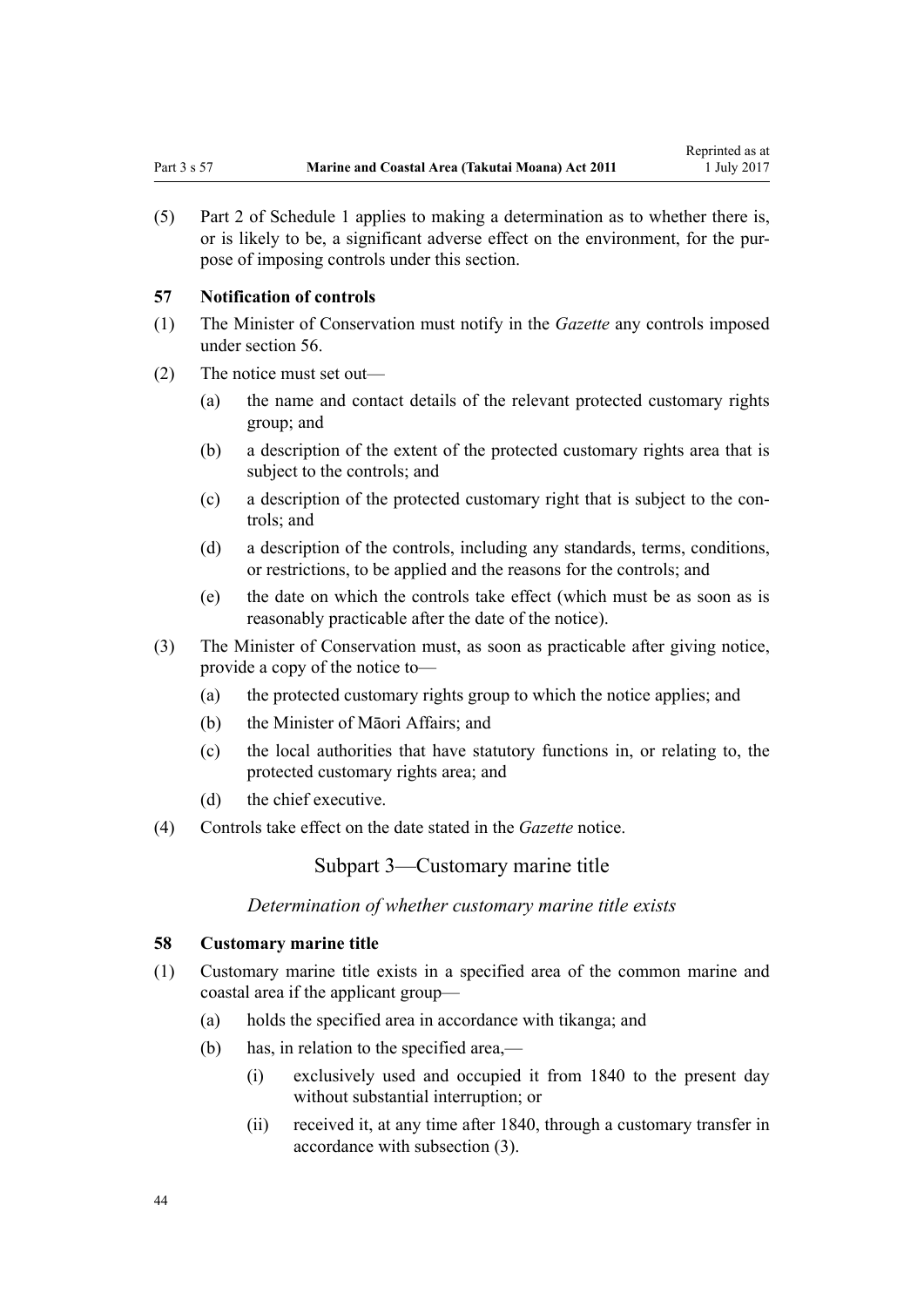- (2) For the purpose of subsection (1)(b), there is no substantial interruption to the exclusive use and occupation of a specified area of the common marine and coastal area if, in relation to that area, a resource consent for an activity to be carried out wholly or partly in that area is granted at any time between—
	- (a) the commencement of this Act; and
	- (b) the effective date.
- (3) For the purposes of subsection  $(1)(b)(ii)$ , a transfer is a customary transfer if—
	- (a) a customary interest in a specified area of the common marine and coastal area was transferred—
		- (i) between or among members of the applicant group; or
		- (ii) to the applicant group or some of its members from a group or some members of a group who were not part of the applicant group; and
	- (b) the transfer was in accordance with tikanga; and
	- (c) the group or members of the group making the transfer—
		- (i) held the specified area in accordance with tikanga; and
		- (ii) had exclusively used and occupied the specified area from 1840 to the time of the transfer without substantial interruption; and
	- (d) the group or some members of the group to whom the transfer was made have—
		- (i) held the specified area in accordance with tikanga; and
		- (ii) exclusively used and occupied the specified area from the time of the transfer to the present day without substantial interruption.
- (4) Without limiting subsection (2), customary marine title does not exist if that title is extinguished as a matter of law.

#### **59 Matters relevant to whether customary marine title exists**

- (1) Matters that may be taken into account in determining whether customary marine title exists in a specified area of the common marine and coastal area include—
	- (a) whether the applicant group or any of its members—
		- (i) own land abutting all or part of the specified area and have done so, without substantial interruption, from 1840 to the present day:
		- (ii) exercise non-commercial customary fishing rights in the specified area, and have done so from 1840 to the present day; and
	- (b) if paragraph (a) applies, the extent to which there has been such ownership or exercise of fishing rights in the specified area.
- (2) To avoid doubt, [section 10](http://prd-lgnz-nlb.prd.pco.net.nz/pdflink.aspx?id=DLM281461) of the Treaty of Waitangi (Fisheries Claims) Settlement Act 1992 does not limit subsection (1)(a)(ii).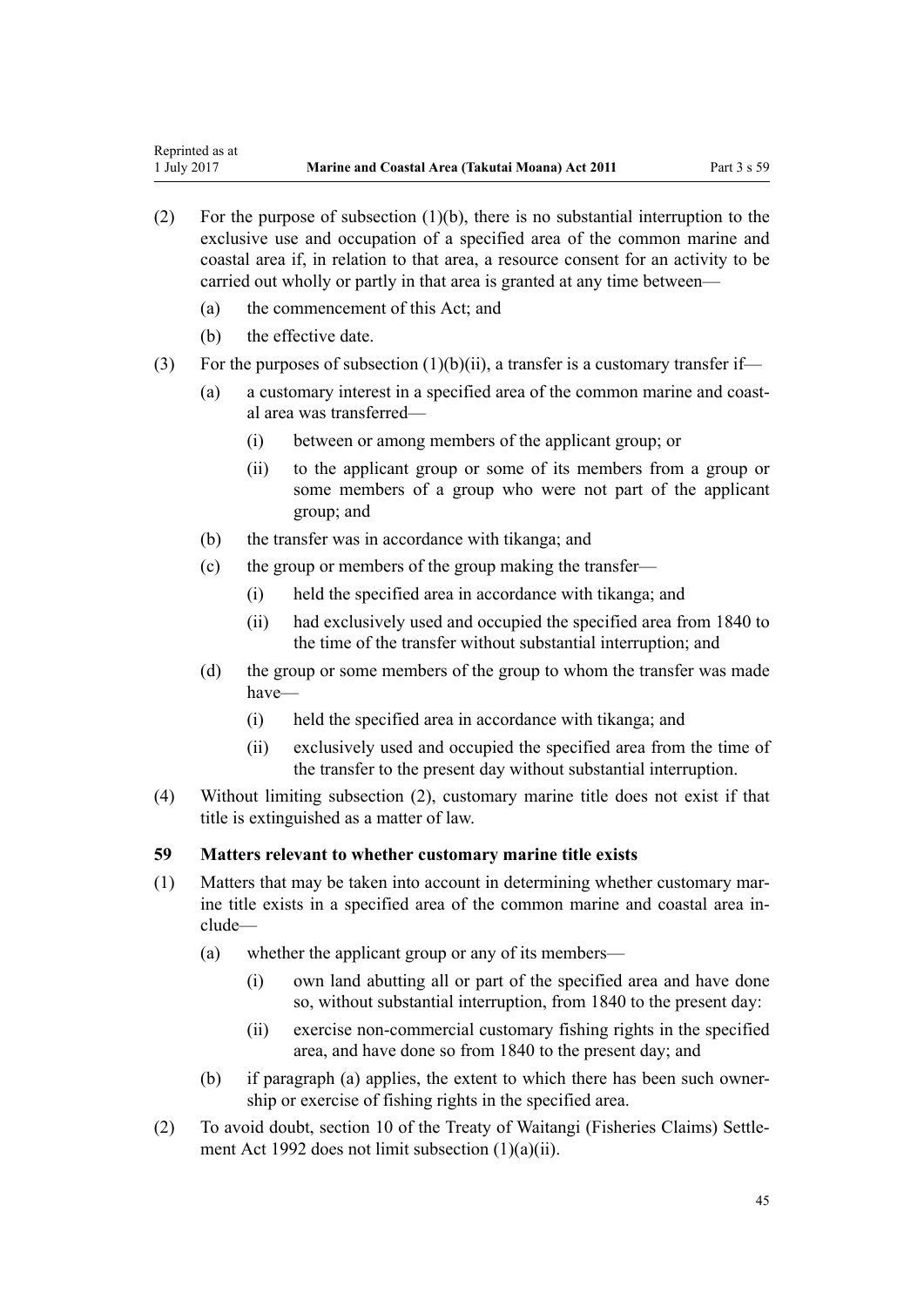- <span id="page-45-0"></span>(3) The use at any time, by persons who are not members of an applicant group, of a specified area of the common marine and coastal area for fishing or navigation does not, of itself, preclude the applicant group from establishing the existence of customary marine title.
- (4) For the purpose of subsection  $(1)(a)(i)$ , **land abutting all or part of the specified area** means—
	- (a) land that directly abuts the specified area; or
	- (b) land that does not directly abut the specified area, but does directly abut any of the following:
		- (i) a marginal strip (as defined in [section 2\(1\)](http://prd-lgnz-nlb.prd.pco.net.nz/pdflink.aspx?id=DLM103616) of the Conservation Act 1987) that directly abuts the specified area:
		- (ii) an esplanade reserve (as defined in section  $2(1)$  of the Resource Management Act 1991), but only to the extent that it directly abuts the specified area:
		- (iii) a reserve (as defined in [section 2\(1\)](http://prd-lgnz-nlb.prd.pco.net.nz/pdflink.aspx?id=DLM444310) of the Reserves Act 1977), but only to the extent that it directly abuts the specified area:
		- (iv) a Māori reservation (as defined in [section 2\(1\)](http://prd-lgnz-nlb.prd.pco.net.nz/pdflink.aspx?id=DLM444310) of the Reserves Act 1977) that directly abuts the specified area:
		- (v) a road that directly abuts the specified area:
		- (vi) a railway line that directly abuts the specified area.

#### *Rights under customary marine title*

#### **60 Scope and effect of customary marine title**

- (1) Customary marine title—
	- (a) provides an interest in land, but does not include a right to alienate or otherwise dispose of any part of a customary marine title area; and
	- (b) provides only for the exercise of the rights listed in [section 62](#page-46-0) and described in [sections 66 to 93;](#page-52-0) and
	- (c) has effect on and from the effective date.
- (2) A customary marine title group—
	- (a) may use, benefit from, or develop a customary marine title area (including derive commercial benefit) by exercising the rights conferred by a customary marine title order or agreement, but is not exempt from obtaining any relevant resource consent, permit, or approval that may be required under another enactment for the use and development of that customary marine title area; and
	- (b) is not liable for payment, in relation to the customary marine title area, of—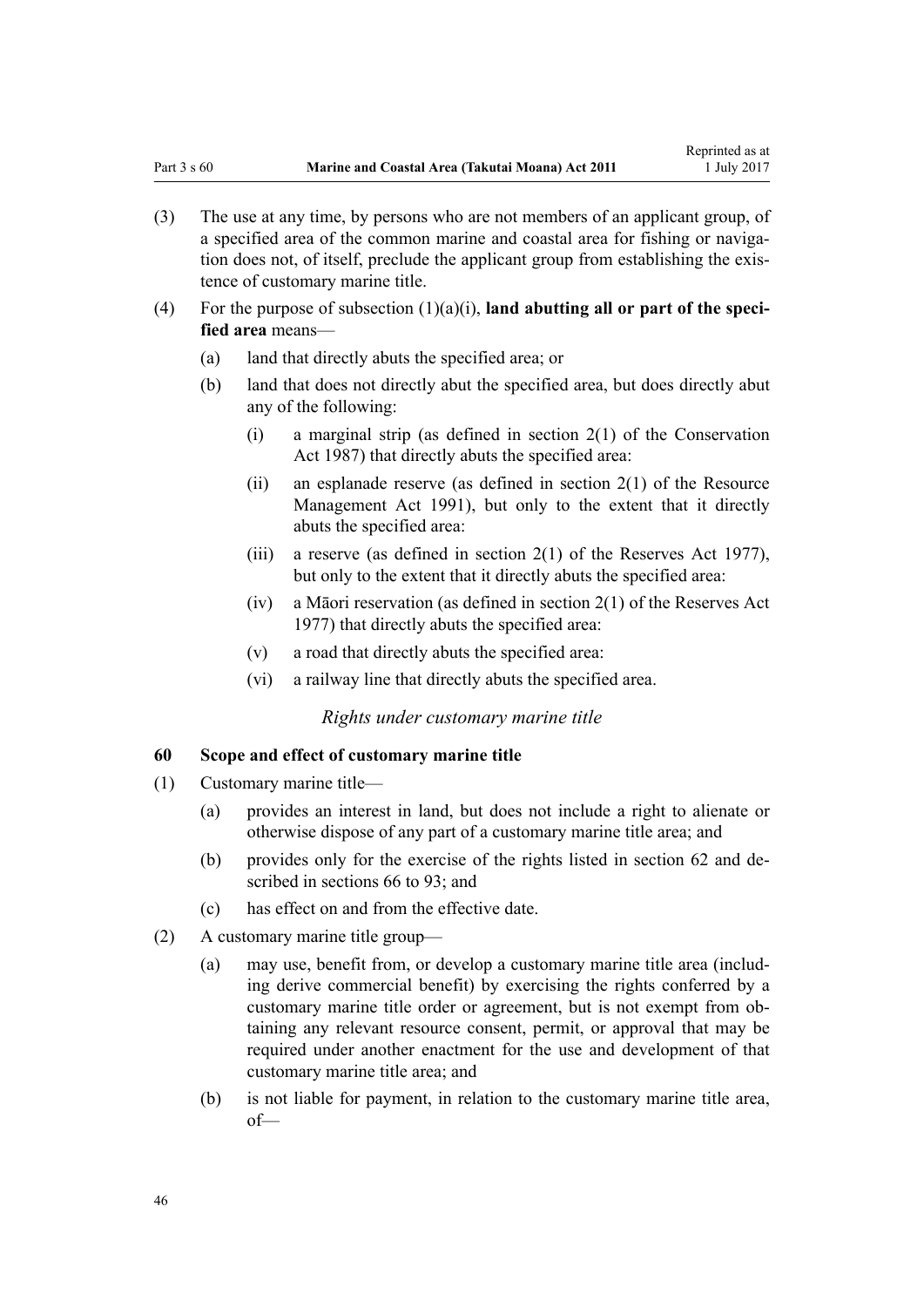- <span id="page-46-0"></span>(i) coastal occupation charges imposed under [section 64A](http://prd-lgnz-nlb.prd.pco.net.nz/pdflink.aspx?id=DLM233610) of the Resource Management Act 1991; or
- (ii) royalties for sand and shingle imposed by regulations made under the [Resource Management Act 1991](http://prd-lgnz-nlb.prd.pco.net.nz/pdflink.aspx?id=DLM230264).
- (3) A customary marine title group may—
	- (a) delegate the rights conferred by a customary marine title order or an agreement in accordance with tikanga; or
	- (b) transfer a customary marine title order or an agreement in accordance with tikanga.

## **61 Delegation and transfer**

- (1) A delegation or transfer permitted by [section 60\(3\)](#page-45-0) may only be to persons who—
	- (a) belong to the same iwi or hapū as the customary marine title group making the delegation or transfer; and
	- (b) are specified in the relevant customary marine title order or agreement.
- (2) A delegation or transfer of customary marine title recognised by an order or in an agreement takes effect only when, as the case requires,—
	- (a) the order has been varied in accordance with [section 111](#page-74-0); or
	- (b) the agreement has been varied.
- (3) If customary marine title is delegated, the applicant group remains the holder of the customary marine title.
- (4) If customary marine title is transferred, the persons to whom the title is transferred become the customary marine title group.

#### **62 Rights conferred by customary marine title**

- (1) The following rights are conferred by, and may be exercised under, a customary marine title order or an agreement on and from the effective date:
	- (a) a [Resource Management Act 1991](http://prd-lgnz-nlb.prd.pco.net.nz/pdflink.aspx?id=DLM230264) (**RMA**) permission right (*see* [sections](#page-52-0) [66 to 70\)](#page-52-0); and
	- (b) a conservation permission right (*see* [sections 71 to 75\)](#page-55-0); and
	- (c) a right to protect wāhi tapu and wāhi tapu areas (*see* [sections 78 to 81](#page-58-0)); and
	- (d) rights in relation to—
		- (i) marine mammal watching permits (*see* [section 76\)](#page-57-0); and
		- (ii) the process for preparing, issuing, changing, reviewing, or revoking a New Zealand coastal policy statement (*see* [section 77\)](#page-58-0); and
	- (e) the prima facie ownership of newly found taonga tūturu (*see* [section 82](#page-61-0)); and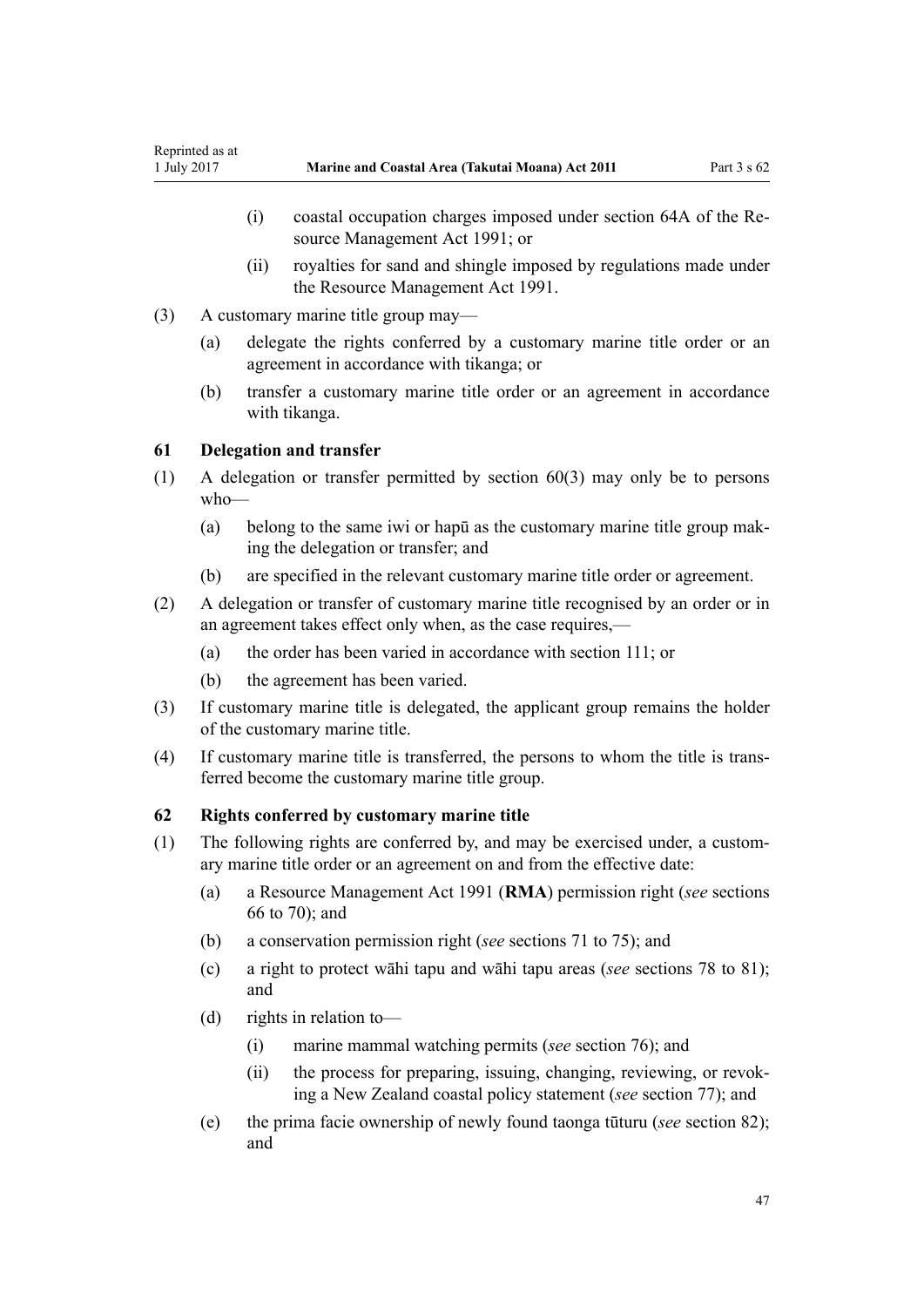- <span id="page-47-0"></span>(f) the ownership of minerals other than—
	- (i) minerals within the meaning of [section 10](http://prd-lgnz-nlb.prd.pco.net.nz/pdflink.aspx?id=DLM246310) of the Crown Minerals Act  $1991$ ; or
	- (ii) pounamu to which [section 3](http://prd-lgnz-nlb.prd.pco.net.nz/pdflink.aspx?id=DLM413605) of the Ngai Tahu (Pounamu Vesting) Act 1997 applies (*see* [section 83](#page-62-0)); and
- (g) the right to create a planning document (*see* [sections 85 to 93](#page-63-0)).
- (2) Subsection (3) applies if a person applies for a resource consent, a permit, or an approval in relation to a part of the common marine and coastal area in respect of which—
	- (a) no customary marine title order or agreement applies; but
	- (b) either—
		- (i) an applicant group has applied to the Court under [section 100](#page-70-0) for recognition of customary marine title and notice has been given in accordance with [section 103;](#page-71-0) or
		- (ii) an applicant group has applied to enter negotiations under [section](#page-68-0) [95.](#page-68-0)
- (3) Before a person may lodge an application that relates to a right conferred by a customary marine title order or agreement, that person must—
	- (a) notify the applicant group about the application; and
	- (b) seek the views of the group on the application.

## *Accommodated activities*

## **63 Interpretation**

In this section and in sections 64 and 65,—

**accommodated activities** are activities that are—

- (a) expressly excluded under [section 64\(1\)](#page-49-0) from the exercise of an RMA permission right or a conservation permission right by a customary marine title group; and
- (b) within the scope of the activities provided for by [section 64\(1\)](#page-49-0)

**accommodated infrastructure** means infrastructure (including structures and associated operations) that is—

- (a) lawfully established; and
- (b) owned, operated, or carried out by 1 or more of the following:
	- (i) the Crown, including a Crown entity:
	- (ii) a local authority or a council-controlled organisation:
	- (iii) a network utility operator (within the meaning of [section 166](http://prd-lgnz-nlb.prd.pco.net.nz/pdflink.aspx?id=DLM236206) of the Resource Management Act 1991):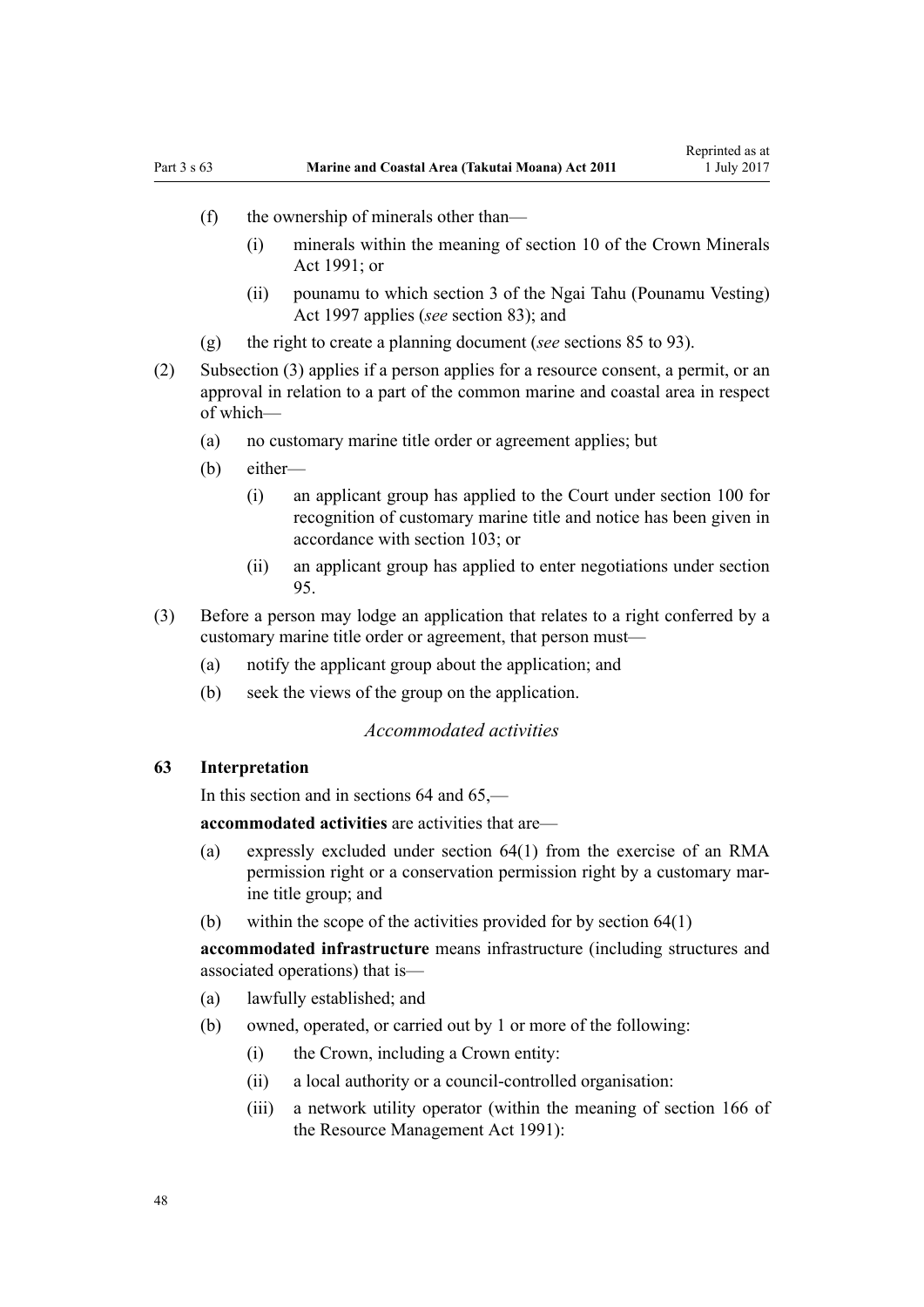- (iv) an electricity generator (as defined in [section 2\(1\)](http://prd-lgnz-nlb.prd.pco.net.nz/pdflink.aspx?id=DLM281866) of the Electricity Act 1992):
- (v) a port company (as defined in [section 2\(1\)](http://prd-lgnz-nlb.prd.pco.net.nz/pdflink.aspx?id=DLM131688) of the Port Companies Act 1988):
- (vi) a port operator (as defined in [Part 3A](http://prd-lgnz-nlb.prd.pco.net.nz/pdflink.aspx?id=DLM5689750) of the Maritime Transport Act 1994):
- (c) reasonably necessary for—
	- (i) the national social or economic well-being; or
	- (ii) the social or economic well-being of the region in which the infrastructure is located

**associated operations** means activities that are necessary for the functioning of an accommodated infrastructure, including—

- (a) an activity carried out under a resource consent granted under the [Re](http://prd-lgnz-nlb.prd.pco.net.nz/pdflink.aspx?id=DLM230264)[source Management Act 1991](http://prd-lgnz-nlb.prd.pco.net.nz/pdflink.aspx?id=DLM230264) to permit existing accommodated infrastructure to continue in the same location; and
- (b) maintenance, remedial, and restoration work; and
- (c) the upgrading of existing infrastructure, but only if the effects on the environment of the upgraded infrastructure, assessed at the date when an application is made to upgrade the existing infrastructure, are to be the same or similar in character, intensity, and scale as the effects of the infrastructure that is being upgraded; and
- (d) the replacement of a part of existing infrastructure by a new part of the same or similar nature; and
- (e) the relocation of existing infrastructure, if—
	- (i) that is necessary for the continuing operation of the infrastructure; and
	- (ii) the effects on the environment of the new location, assessed at the date when an application is made to relocate the existing infrastructure, are the same or similar in character, intensity, and scale as the effects of the infrastructure in its previous location; and
- (f) dredging as part of the ongoing operation of a port

**Crown agent** has the meaning given in [section 10\(1\)](http://prd-lgnz-nlb.prd.pco.net.nz/pdflink.aspx?id=DLM329649) of the Crown Entities Act 2004

**deemed accommodated activities** are the activities described in [section 65](#page-51-0) **emergency activity**—

- (a) means an activity undertaken in a customary marine title area to prevent, remove, or reduce—
	- (i) an actual or imminent danger to human health or safety; or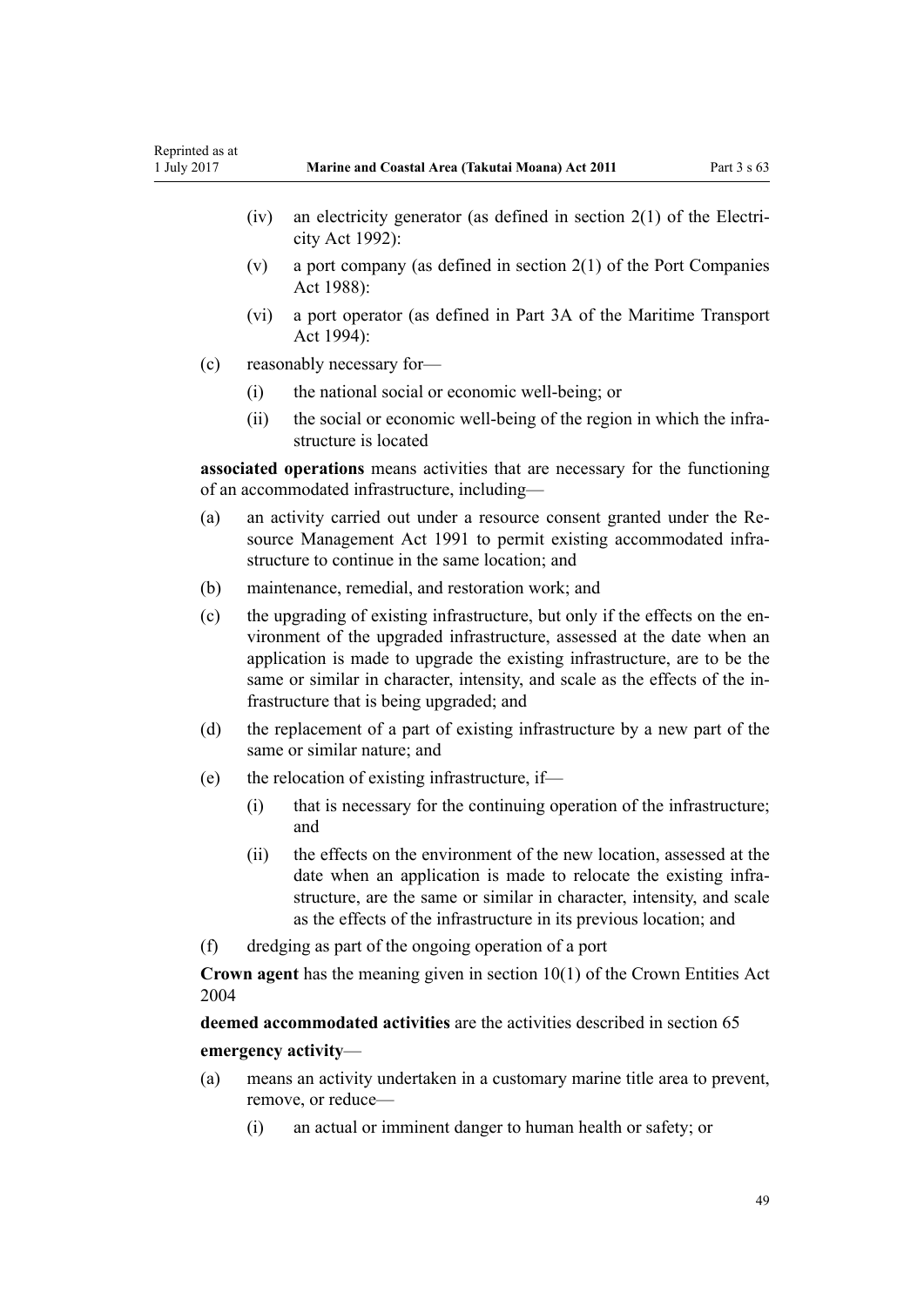- <span id="page-49-0"></span>(ii) a danger to the environment or property so significant that immediate action is required; and
- (b) includes all necessary coastal protection work undertaken in a customary marine title area by a local authority or Crown agency; and
- (c) includes any activity authorised by an enactment for the purpose of preventing any of the matters referred to in paragraph (a), including an activity in relation to—
	- (i) a state of emergency declared under the [Civil Defence Emergency](http://prd-lgnz-nlb.prd.pco.net.nz/pdflink.aspx?id=DLM149788) [Management Act 2002;](http://prd-lgnz-nlb.prd.pco.net.nz/pdflink.aspx?id=DLM149788) or
	- (ii) a biosecurity emergency declared under [section 144](http://prd-lgnz-nlb.prd.pco.net.nz/pdflink.aspx?id=DLM149788) of the Biosecurity Act 1993; or
	- (iii) an emergency or a special emergency declared under [section 49B](http://prd-lgnz-nlb.prd.pco.net.nz/pdflink.aspx?id=DLM384019) or [136](http://prd-lgnz-nlb.prd.pco.net.nz/pdflink.aspx?id=DLM384998) of the Hazardous Substances and New Organisms Act  $1996$ ; or
	- (iv) a marine oil spill response under the [Maritime Transport Act](http://prd-lgnz-nlb.prd.pco.net.nz/pdflink.aspx?id=DLM334659)  $1994$ ; or
	- (v) an emergency within the meaning of [section 6](http://prd-lgnz-nlb.prd.pco.net.nz/pdflink.aspx?id=DLM6678613) of the Fire and Emergency New Zealand Act 2017; or
	- (vi) emergency works described in [section 330](http://prd-lgnz-nlb.prd.pco.net.nz/pdflink.aspx?id=DLM239003) of the Resource Management Act 1991

**existing**, in relation to an activity, means an activity for which, before the effective date, any necessary resource consents have been granted, whether or not any or all of them have been given effect to before the effective date.

Section 63 **accommodated infrastructure** paragraph (b)(vi): replaced, on 23 October 2013, by [sec](http://prd-lgnz-nlb.prd.pco.net.nz/pdflink.aspx?id=DLM4698973)[tion 90](http://prd-lgnz-nlb.prd.pco.net.nz/pdflink.aspx?id=DLM4698973) of the Maritime Transport Amendment Act 2013 (2013 No 84).

Section 63 **emergency activity** paragraph (c)(v): amended, on 1 July 2017, by [section 197](http://prd-lgnz-nlb.prd.pco.net.nz/pdflink.aspx?id=DLM6678752) of the Fire and Emergency New Zealand Act 2017 (2017 No 17).

#### **64 Accommodated activities**

- (1) An accommodated activity—
	- (a) may be carried out in a part of the common marine and coastal area despite customary marine title being recognised in respect of that part under [subpart 1](#page-68-0) or [2](#page-69-0) of Part 4; and
	- (b) is not limited or otherwise affected by the exercise of an RMA permission right or a conservation permission right; but
	- (c) does not limit or otherwise affect the exercise of any other right referred to in section  $62(1)$ .
- (2) For the purposes of this subpart, **accommodated activity** means any of the following activities, to the extent that they are within a customary marine title area: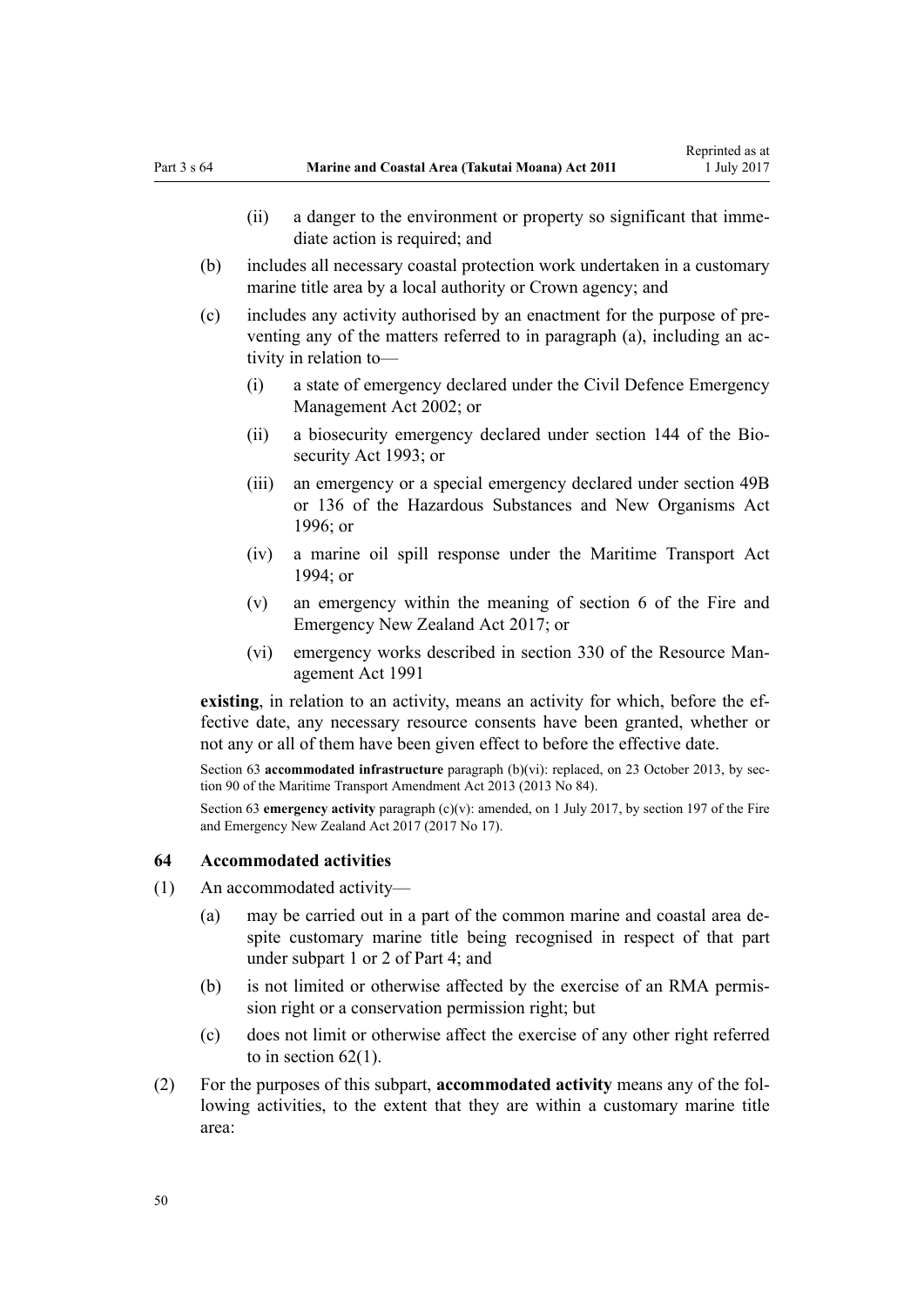- (a) an activity authorised under a resource consent, whenever granted, if the application for the consent is first accepted by the consent authority before the effective date:
- (b) an activity that may be carried out under a resource consent, whenever granted, for a minimum impact activity (as defined in [section 2\(1\)](http://prd-lgnz-nlb.prd.pco.net.nz/pdflink.aspx?id=DLM242543) of the Crown Minerals Act 1991) relating to petroleum (as defined in section 2(1) of that Act):
- (c) accommodated infrastructure:
- (d) the management activities for which a resource consent is required in relation to—
	- (i) an existing marine reserve:
	- (ii) an existing wildlife sanctuary:
	- (iii) an existing marine mammal sanctuary:
	- (iv) an existing concession:
- (e) an activity carried out under a coastal permit granted under the [Resource](http://prd-lgnz-nlb.prd.pco.net.nz/pdflink.aspx?id=DLM230264) [Management Act 1991](http://prd-lgnz-nlb.prd.pco.net.nz/pdflink.aspx?id=DLM230264) to permit existing aquaculture activities to continue to be carried out in a specified part of the common marine and coastal area,—
	- (i) regardless of when the application is lodged or whether there is any change in the species farmed or in the method of marine farming; but
	- (ii) provided that there is no increase in the area, or change of location, of the coastal space occupied by the aquaculture activities for which the existing coastal permit was granted:
- (f) an emergency activity:
- $(g)$  scientific research or monitoring that is undertaken or funded by—
	- (i) the Crown:
	- (ii) any Crown agent:
	- (iii) the regional council with statutory functions in the region where the research or monitoring is to take place:
- (h) a deemed accommodated activity.
- (3) Subsection (4) applies if, in relation to whether an activity is an accommodated activity, there is a dispute between—
	- (a) a customary marine title group; and
	- (b) the person who owns, operates, or carries out the activity that is the subject of the dispute.
- (4) Either party to the dispute may refer the dispute to the Minister for Land Information for resolution.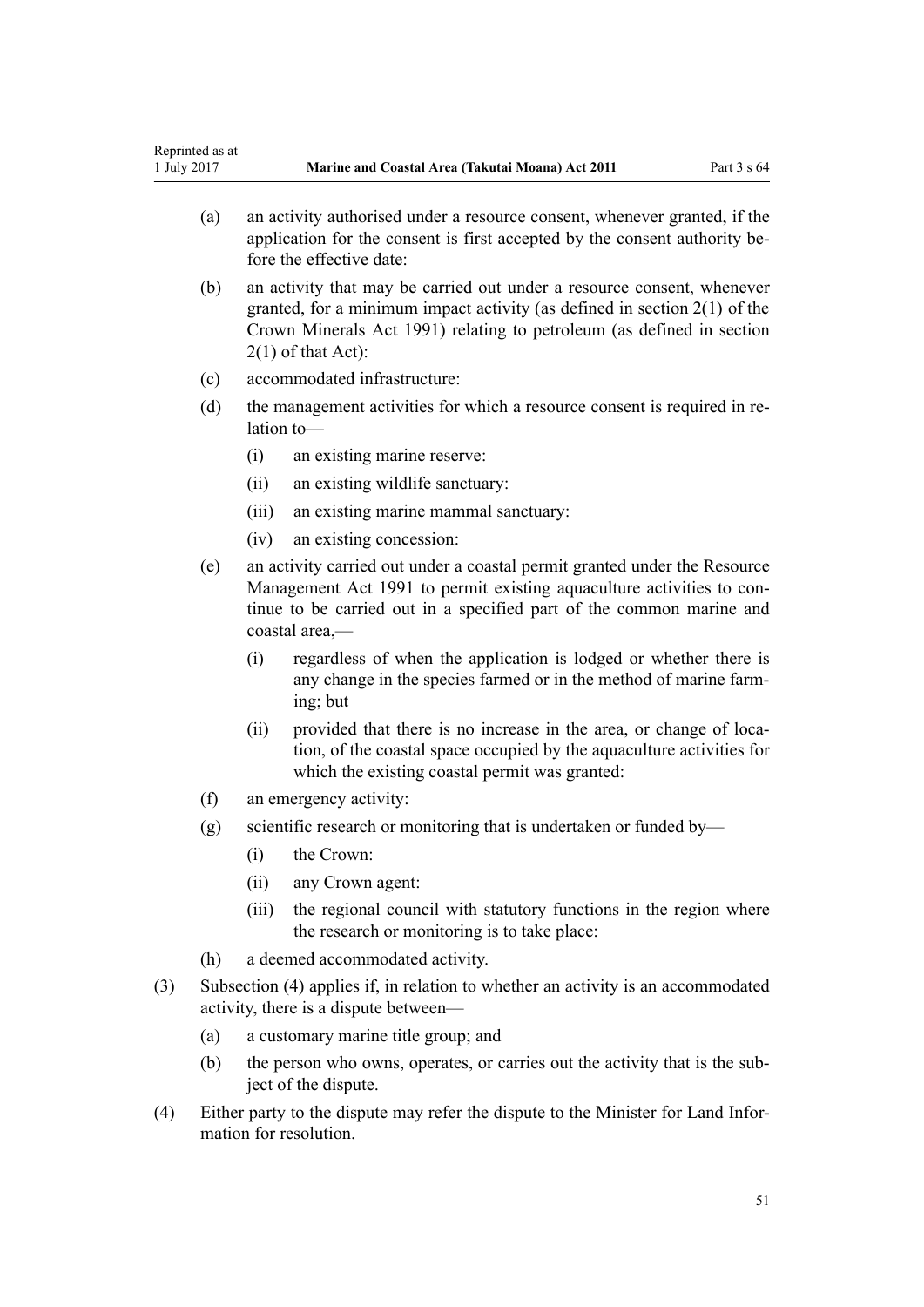<span id="page-51-0"></span>(5) The decision of the Minister is final.

#### **65 Deemed accommodated activities**

- (1) For the purpose of section  $64(2)(h)$  and [Schedule 2](#page-91-0), the following activities are deemed to be accommodated activities:
	- (a) the construction or operation of any proposed infrastructure that—
		- (i) is within the meaning of paragraph (b) of the definition of **accommodated infrastructure**; and
		- (ii) cannot practicably be constructed or operated in any location other than within a customary marine title area; and
		- (iii) is essential for—
			- (A) the national social or economic well-being; or
			- (B) the social or economic well-being of the region in which the infrastructure is located; and
		- (iv) in any case where the construction of infrastructure is to take place at any time after the commencement of this Act, that construction is either—
			- (A) agreed in principle in accordance with [Part 1](#page-91-0) of Schedule 2 (subject to all necessary consents being obtained) by the group that holds a customary marine title order in the area relevant to the proposed infrastructure; or
			- (B) classified by the Minister for Land Information as a deemed accommodated activity (subject to all necessary resource consents being obtained) in accordance with [Part 1](#page-91-0) of Schedule 2:
	- (b) any activity—
		- (i) that, at any time after the commencement of this Act, is necessary for, or reasonably related to, prospecting, exploration, mining operations, or mining (as those terms are defined in [section 2\(1\)](http://prd-lgnz-nlb.prd.pco.net.nz/pdflink.aspx?id=DLM242543) of the Crown Minerals Act 1991) for petroleum under a privilege; and
		- (ii) for which an agreement or an arbitral award has been made under [Part 2](#page-94-0) of Schedule 2:
	- (c) any activity—
		- (i) that, at any time after the commencement of this Act, is necessary for, or reasonably related to, the exercise of a privilege in existence immediately before the effective date and of the rights associated with that privilege, as provided for in [section 84\(1\)](#page-62-0); and
		- (ii) for which an agreement or arbitral award has been made under [Part 2](#page-94-0) of Schedule 2.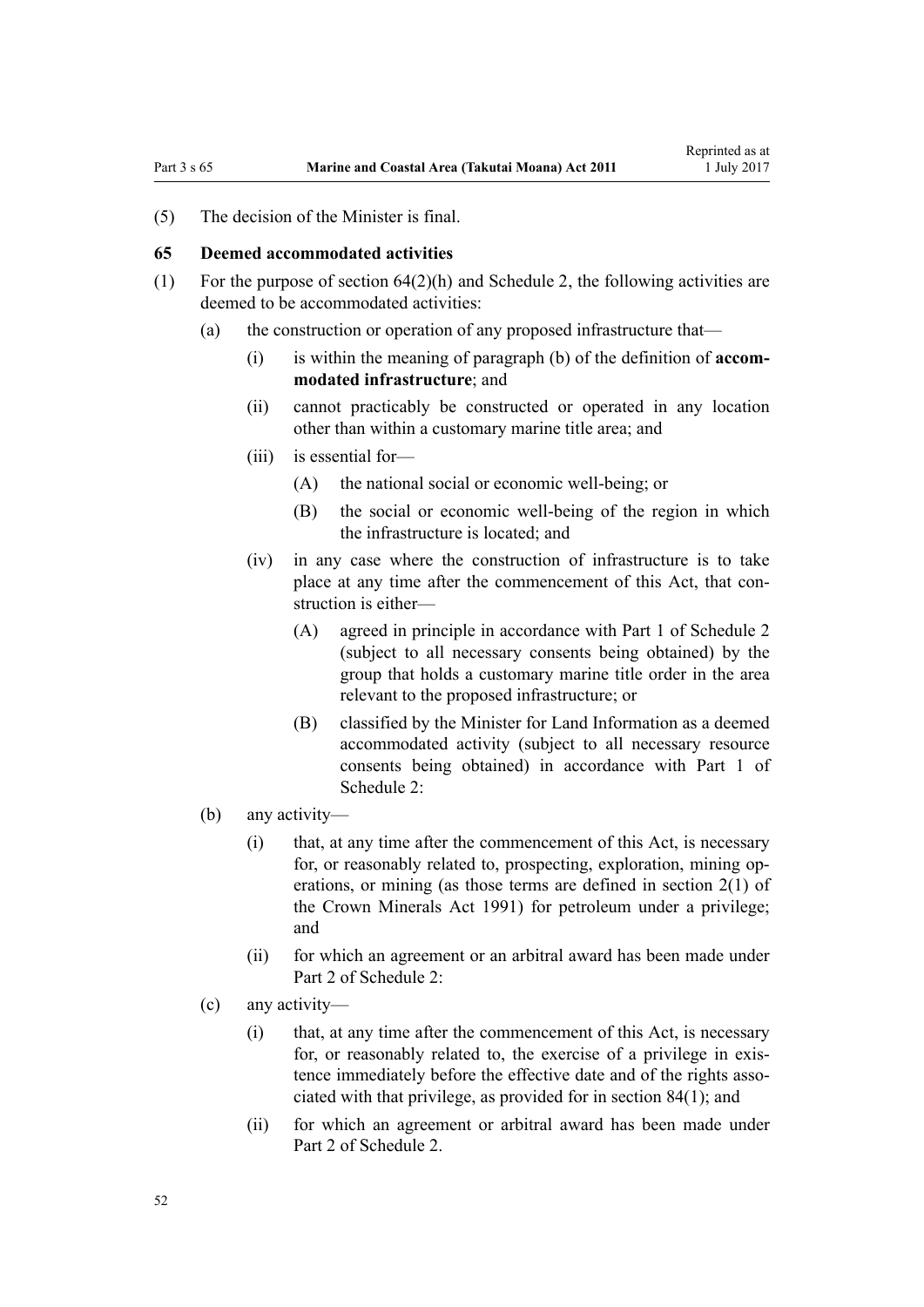- <span id="page-52-0"></span>(2) Nothing in subsection (1)(a) or (b) limits the discretion of a consent authority—
	- (a) to decline an application for a resource consent; or
	- (b) to impose conditions on the resource consent.

#### *RMA permission right*

#### **66 Scope of Resource Management Act 1991 permission right**

- (1) An RMA permission right applies to activities that are to be carried out under a resource consent, including a resource consent for a controlled activity, to the extent that the resource consent is for an activity to be carried out within a customary marine title area.
- (2) A customary marine title group may give or decline permission, on any grounds, for an activity to which an RMA permission right applies.
- (3) Permission given by a customary marine title group cannot be revoked.
- (4) An RMA permission right does not apply to the grant or exercise of a resource consent for an accommodated activity.
- (5) An RMA permission right, or permission given under such a right, does not limit the discretion of a consent authority—
	- (a) to decline an application for a resource consent; or
	- (b) to impose conditions.
- (6) In this section, **consent authority** includes the Minister of Conservation and the Minister for the Environment exercising the powers of a consent authority under the [Resource Management Act 1991](http://prd-lgnz-nlb.prd.pco.net.nz/pdflink.aspx?id=DLM230264).

## **67 Procedural matters relevant to exercise of RMA permission right**

- (1) A person seeking to carry out an activity (the **applicant**) to which an RMA permission right applies—
	- (a) must make a request for permission by notice to the relevant customary marine title group; and
	- (b) may do so at any time before the relevant resource consent may commence.
- (2) The customary marine title group must—
	- (a) notify in writing its decision on a request for permission to—
		- (i) the applicant who gave notice under subsection (1); and
		- (ii) the relevant consent authority; and
	- (b) if permission is given, specify—
		- (i) the activity for which permission is given; and
		- (ii) the applicant who is to have the benefit of the permission; and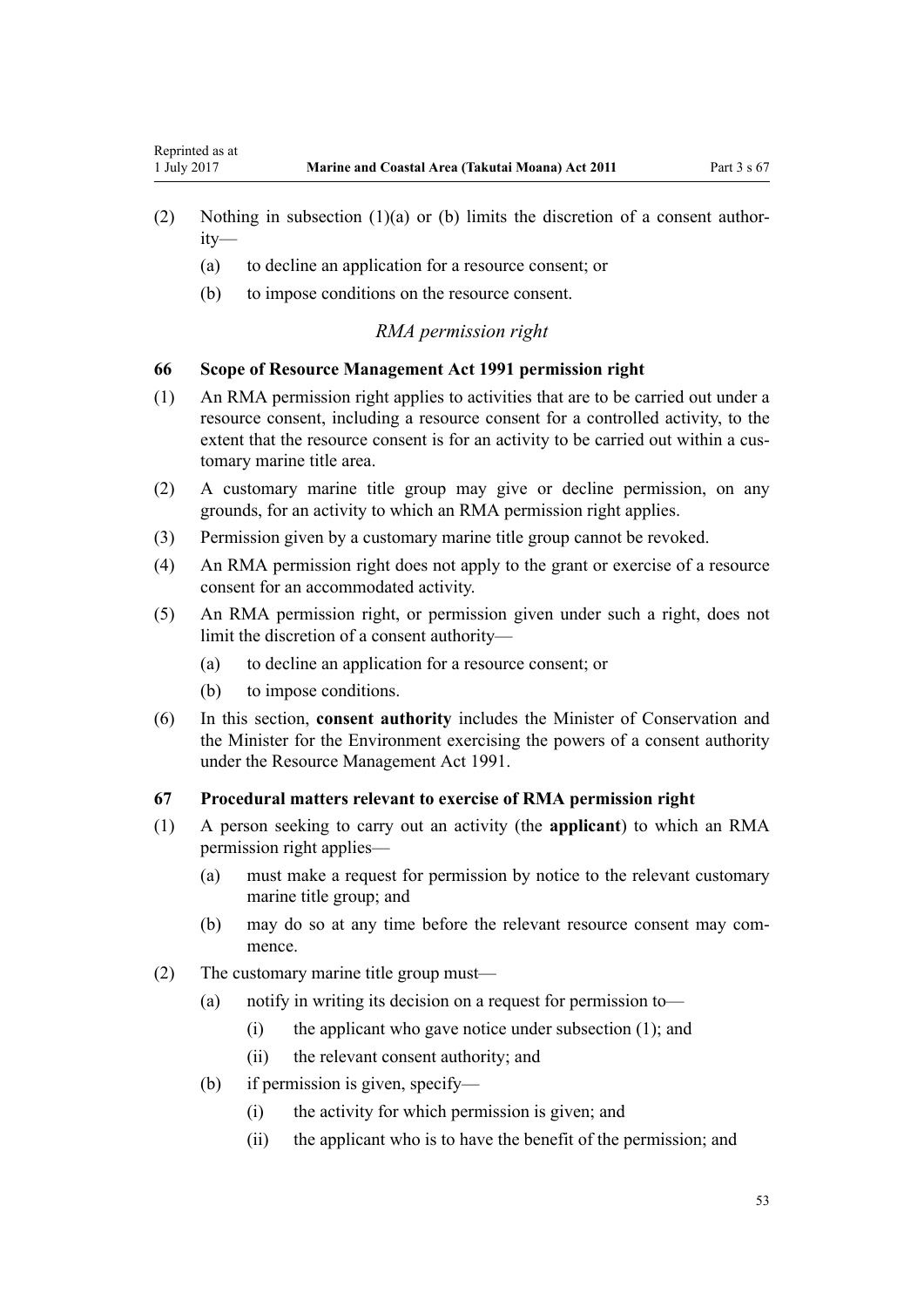#### (iii) the duration of the permission.

- (3) Unless the customary marine title group has already notified its decision to the applicant under subsection (2), it must do so not later than 40 working days after it receives a notice from the applicant that the applicant has been granted the relevant resource consent (whether or not the applicant had previously notified the customary marine title group of the application).
- (4) The customary marine title group is to be treated as having given permission for the resource consent, for its duration, if notice of its decision is not received by the applicant in accordance with subsection (3).
- (5) In subsection (3), the grant of a resource consent means that the consent has been granted and any appeal rights exhausted, and that the resource consent would, but for the requirement for the permission of the customary marine title group, commence under [section 116](http://prd-lgnz-nlb.prd.pco.net.nz/pdflink.aspx?id=DLM234865) of the Resource Management Act 1991.

#### **68 Effect of RMA permission right**

- (1) The holder of a resource consent for an activity in a customary marine title area to which an RMA permission right applies must not commence the activity to which the consent applied unless—
	- (a) permission has been given by the relevant customary marine title group under [section 66\(2\)](#page-52-0) for that activity; and
	- (b) the permission covers the activity to which the resource consent applies.
- (2) To avoid doubt, a decision of a customary marine title group to give or to decline permission for an activity is not subject to—
	- (a) a right of appeal; or
	- (b) a right of objection under [section 357](http://prd-lgnz-nlb.prd.pco.net.nz/pdflink.aspx?id=DLM239342) or [357A](http://prd-lgnz-nlb.prd.pco.net.nz/pdflink.aspx?id=DLM239356) of the Resource Management Act 1991.

#### **69 Offence and penalty provision**

- (1) In relation to an activity to which an RMA permission right applies, it is an offence to commence the activity in the relevant customary title area unless the relevant customary marine title group has given permission under [section 66\(2\)](#page-52-0) or is to be treated as having given permission under [section 67\(4\).](#page-52-0)
- (2) Every person who commits an offence against subsection (1) is liable, on conviction,—
	- (a) in the case of a natural person, to imprisonment for a term not exceeding 2 years or a fine not exceeding \$300,000:
	- (b) in the case of a person other than a natural person, to a fine not exceeding \$600,000.
- (3) A person convicted of an offence under this section is also liable for the full value of—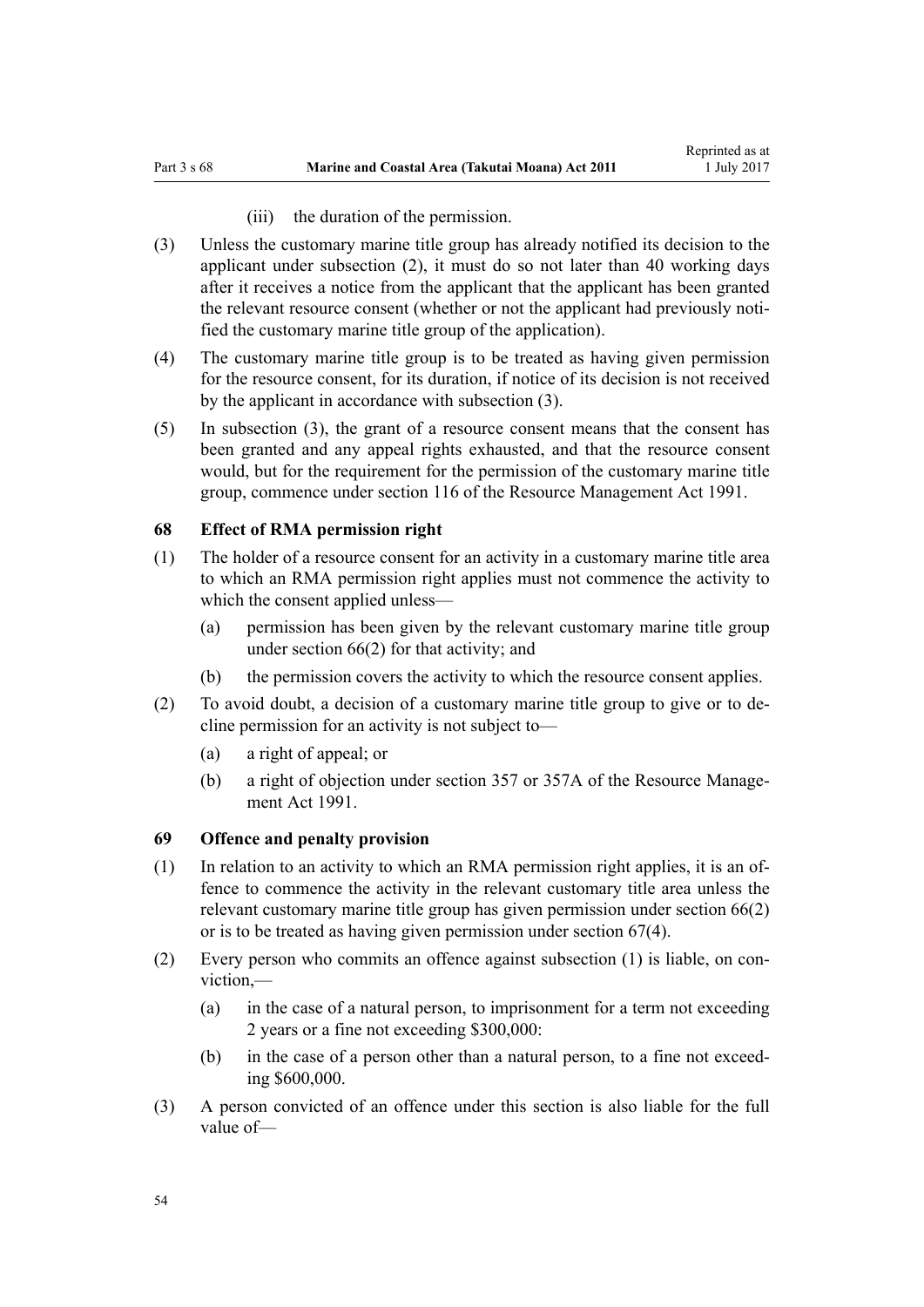- (a) any revenue or profits earned by, or accruing to, the offender as a result of the offence; or
- (b) any revenue or profits lost by the customary marine title group as a result of the offence; or
- (c) any savings in costs made by, or accruing to, the offender as a result of the offence.
- (4) If a person is convicted of an offence under this section and a fine is imposed, the Environment Court must—
	- (a) deduct 10% from the total sum of the fine imposed and the full amount payable under subsection (3), to be credited to the Crown Bank Account; and
	- (b) order that the balance of the total sum described in paragraph (a) be paid—
		- (i) in full to the relevant customary marine title group that brought the prosecution; or
		- (ii) if another person or group brought the prosecution, to that person and the relevant customary marine title group in any proportion that the Environment Court directs.
- (5) Proceedings under this section and section 70 must be heard either—
	- (a) by an Environment Judge sitting alone; or
	- (b) in the District Court and, unless the Chief District Court Judge directs otherwise, by a District Court Judge who is an Environment Judge.

Section 69(2): amended, on 1 July 2013, by [section 413](http://prd-lgnz-nlb.prd.pco.net.nz/pdflink.aspx?id=DLM3360714) of the Criminal Procedure Act 2011 (2011) No 81).

## **70 Environment Court may make enforcement orders**

- (1) Subsection (3) applies only if, in relation to the exercise of a resource consent,—
	- (a) the RMA permission right is applicable; and
	- (b) a resource consent is exercised without the permission of the customary marine title group being obtained.
- (2) If proceedings for an offence are commenced in the Environment Court, the [Criminal Procedure Act 2011](http://prd-lgnz-nlb.prd.pco.net.nz/pdflink.aspx?id=DLM3359902) applies as if a reference to the District Court were a reference to the Environment Court, with any other necessary modifications.
- (3) The Environment Court may make enforcement orders to—
	- (a) prohibit a person from continuing the activity:
	- (b) require a person to remove any structure or other work or materials from the customary marine title area: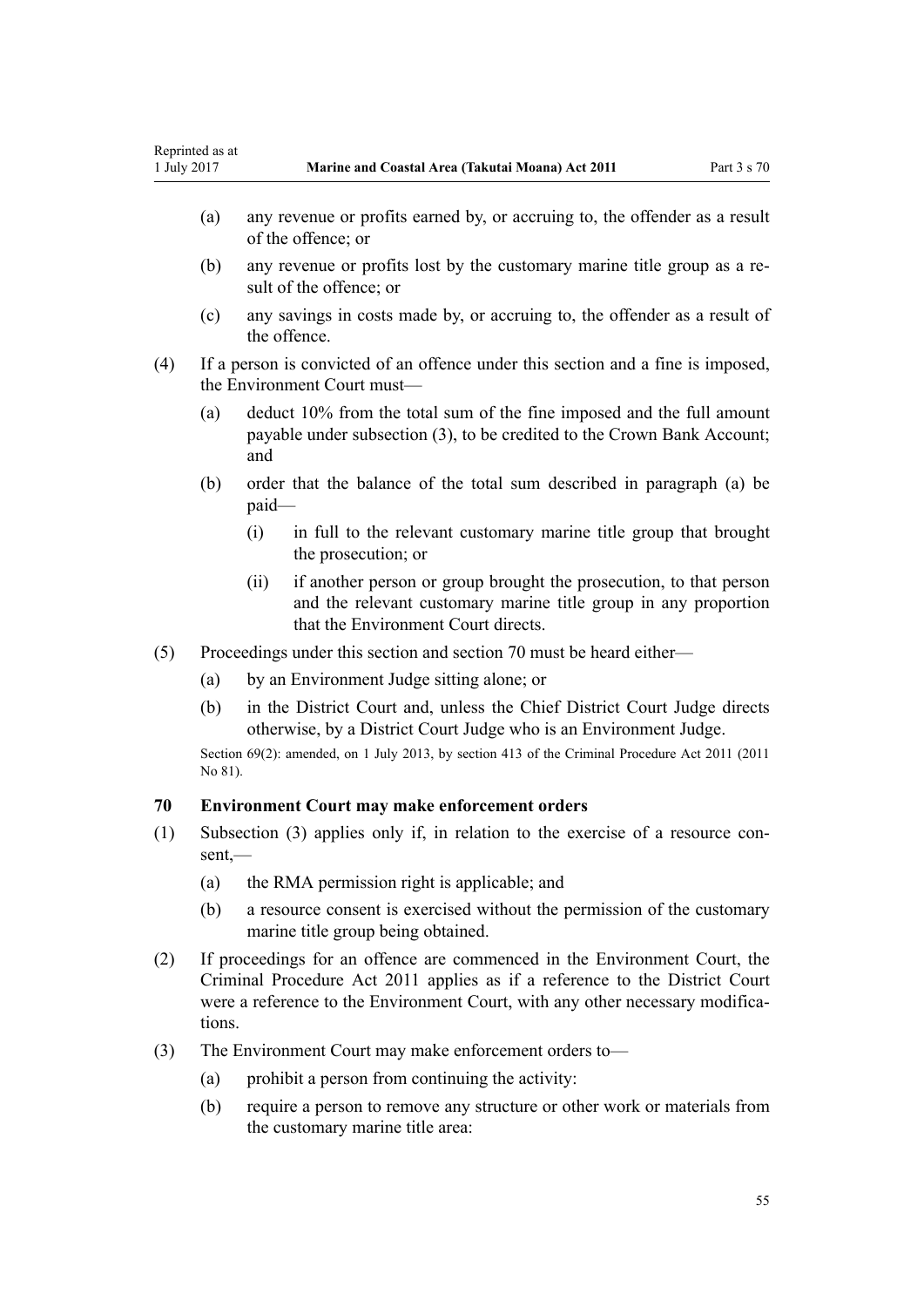<span id="page-55-0"></span>Section 70(2): amended, on 1 July 2013, by [section 413](http://prd-lgnz-nlb.prd.pco.net.nz/pdflink.aspx?id=DLM3360714) of the Criminal Procedure Act 2011 (2011) No 81).

#### *Conservation permission right*

#### **71 Scope and effect of conservation permission right**

- (1) A conservation permission right enables a customary marine title group to give or decline permission, on any grounds, for the Minister of Conservation or the Director-General, as the case requires, to proceed to consider an application or proposal for a conservation activity specified in subsection (3).
- (2) A conservation permission right applies only in the case of an application or proposal made on or after the effective date.
- (3) The conservation activities to which a conservation permission right applies are activities wholly or partly within the relevant customary marine title area and for which—
	- (a) an application is made under [section 5](http://prd-lgnz-nlb.prd.pco.net.nz/pdflink.aspx?id=DLM398113) of the Marine Reserves Act 1971 to declare or extend a marine reserve:
	- (b) a proposal is made under the enactments relevant to a conservation protected area to declare or extend a conservation protected area:
	- (c) an application for a concession is made.
- (4) Permission given by a customary marine title group cannot be revoked.
- (5) A conservation permission right, or permission given under such a right, does not limit—
	- (a) the discretion of the Minister of Conservation or Director-General, as the case may require,—
		- (i) to decline an application or a proposal; or
		- (ii) to impose conditions, including conditions not sought by the customary marine title group, or more stringent conditions than those it may have sought; or
	- (b) the matters provided for in [sections 74](#page-56-0) and [75](#page-57-0).
- (6) Nothing in this section or sections 72 or [73](#page-56-0) applies to an accommodated activity.

## **72 Obligation to refer proposals for conservation activity if conservation permission right applies**

- (1) The Minister of Conservation or Director-General, as the case requires,—
	- (a) must refer an application or a proposal for a conservation activity to the relevant customary marine title group for its consideration, unless the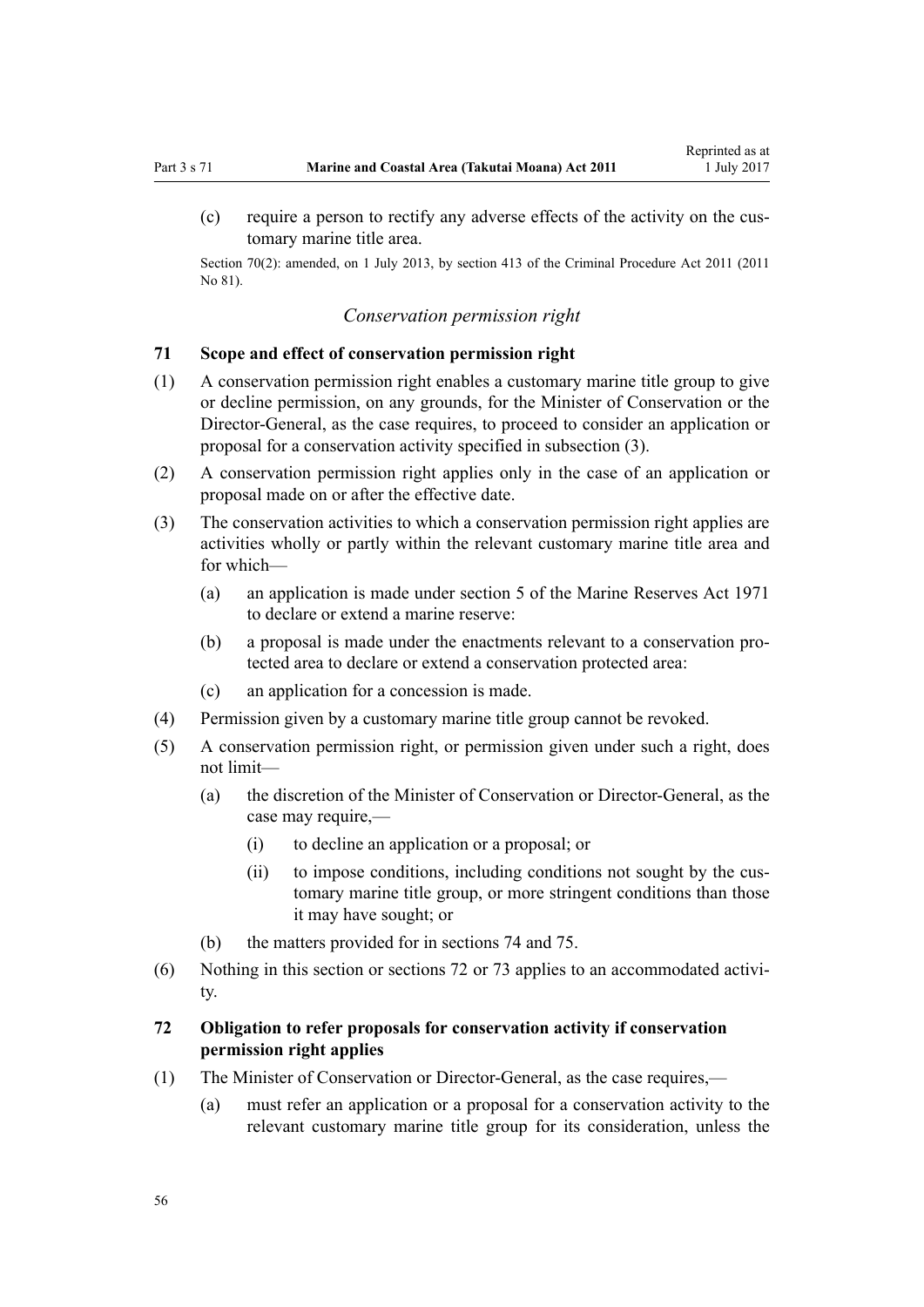person making the proposal has already sought permission from the customary marine title group; and

- (b) must not proceed to consider the application or proposal until the written permission of the group for the proposed activity is received by the Minister or Director-General; and
- (c) must not approve an application or a proposal except to the extent that any permission given by the customary marine title group covers the application or proposal.
- (2) In referring an application in respect of a marine reserve under subsection (1), the Director-General must include information on—
	- (a) any boundary markers that may be placed in the reserve under [section 22](http://prd-lgnz-nlb.prd.pco.net.nz/pdflink.aspx?id=DLM398410) of the Marine Reserves Act 1971; and
	- (b) any signs that may be erected, or any management that may be carried out, in the reserve under that Act.
- (3) Permission given under [section 71](#page-55-0) is to be treated as including permission for the placement of boundary markers, signs, and management activities disclosed to the customary marine title group under subsection (2).

## **73 Obligations when conservation permission right is exercised**

- (1) A customary marine title group must, not later than 40 working days after it receives an application or a proposal for its consideration under [section 72](#page-55-0),—
	- (a) decide whether to give or decline permission for the Minister of Conservation or Director-General, as the case requires, to proceed to determine the application or proposal; and
	- (b) give written notice of that decision to the Minister of Conservation or Director-General, as the case requires.
- (2) The group is to be treated as having given permission if advice of its decision under subsection  $(1)(a)$  is not received under subsection  $(1)(b)$  within the stated time.
- (3) To avoid doubt,—

<span id="page-56-0"></span>Reprinted as at

- (a) the group is not obliged to comply with any obligations arising under the enactments listed in [section 71\(3\);](#page-55-0) and
- (b) there is no right of appeal against the decision of a customary marine title group in the exercise of its conservation permission right.

#### *Protection purposes*

#### **74 Priority of protection purposes**

- (1) This section applies to a proposal—
	- (a) to declare or extend a marine reserve that is wholly or partly in a customary marine title area; or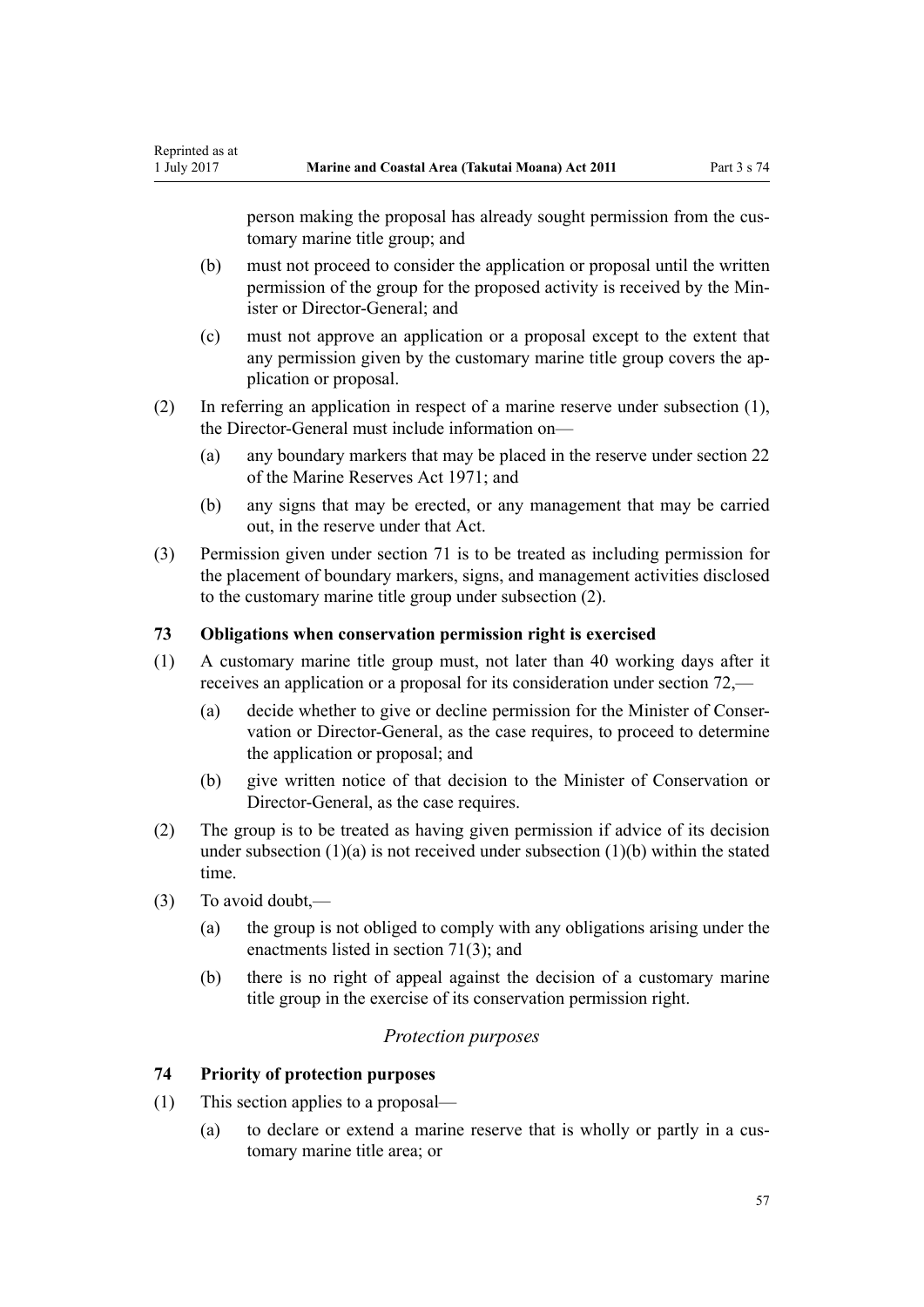- <span id="page-57-0"></span>(b) to declare or extend a conservation protected area that is wholly or partly in a customary marine title area.
- (2) The Minister of Conservation or the Director-General, as the case requires, may proceed with a proposal described in subsection (1) without the permission of the relevant customary marine title group if the Minister or Director-General is satisfied that the proposal is for a protection purpose that is of national importance.

#### **75 Matters relevant to determining protection purposes**

In making a determination under [section 74\(2\)](#page-56-0), the Minister of Conservation or the Director-General, as the case requires, must have regard to—

- (a) the views of the customary marine title group on the effects of the proposal on the interests of the group; and
- (b) whether the proposal minimises as far as practicable any adverse effects on the interests of the group; and
- (c) whether there are no practicable options for achieving a protection purpose that is of national importance, other than within the customary marine title area, because—
	- (i) the protection relates to a unique or rare habitat, ecosystem, feature, or area of scientific value; or
	- (ii) the area is nationally important for the conservation of a species; or
	- (iii) protection of the area is essential for the viability, integrity, or effective management of a nationally important—
		- (A) conservation protected area:
		- (B) marine reserve:
		- (C) network of such protected areas; or
	- (iv) the protection relates to a habitat, ecosystem, or species that occurs at a number of sites where it is not practicable to achieve the protection purposes; and
- (d) any other matter similar in nature to the matters set out in paragraphs (a) to (c).

#### *Marine mammal watching permits*

#### **76 Decisions on grant of marine mammal permits**

- (1) Before the Director-General determines an application under the [Marine Mam](http://prd-lgnz-nlb.prd.pco.net.nz/pdflink.aspx?id=DLM168285)[mals Protection Regulations 1992](http://prd-lgnz-nlb.prd.pco.net.nz/pdflink.aspx?id=DLM168285) to watch marine mammals within a customary marine title area, the Director-General must—
	- (a) give written notice to the customary marine title group relevant to that area—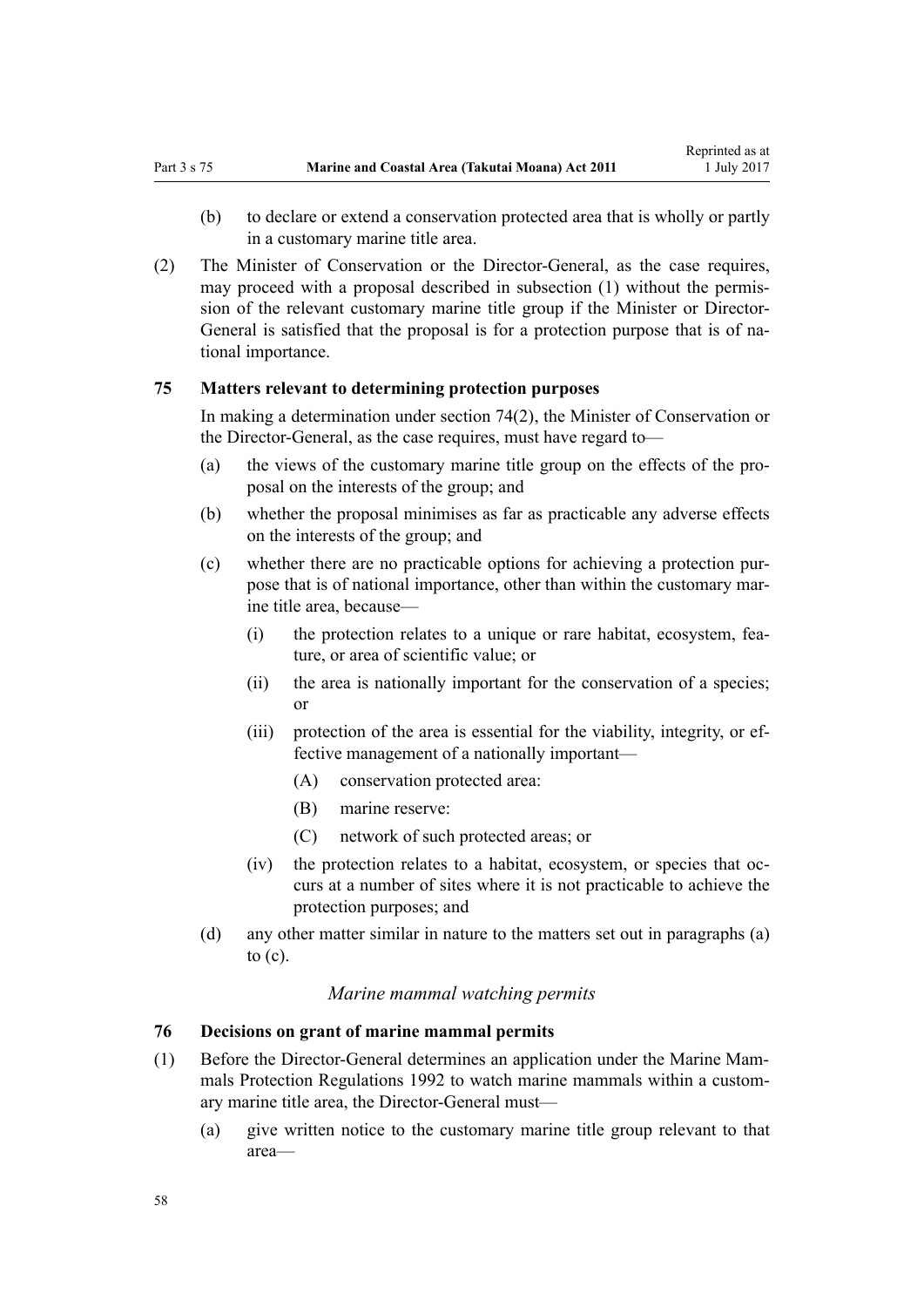- (i) of the proposed permit; and
- (ii) that the Director-General seeks its views (which must be given within 40 working days of that notice being received); and
- (b) recognise and provide for the views of the group on the proposed permit, if they are provided within the specified time.
- (2) The obligation under subsection (1)(b) does not limit the discretion of the Director-General to—
	- (a) approve or decline an application on the grounds set out in the [Marine](http://prd-lgnz-nlb.prd.pco.net.nz/pdflink.aspx?id=DLM168285) [Mammals Protection Regulations 1992](http://prd-lgnz-nlb.prd.pco.net.nz/pdflink.aspx?id=DLM168285); or
	- (b) impose any conditions on a permit that the Director-General thinks fit.
- (3) The notice must include a copy of the proposed permit and sufficient information to enable the customary marine title group to provide its views on the application.

#### *New Zealand coastal policy statement*

#### **77 Consultation**

<span id="page-58-0"></span>Reprinted as at

If the Minister of Conservation is proposing to prepare, issue, change, review, or revoke a New Zealand coastal policy statement under [section 57](http://prd-lgnz-nlb.prd.pco.net.nz/pdflink.aspx?id=DLM233379) of the Resource Management Act 1991, the Minister must seek and consider the views of the customary marine title groups recorded on the register.

## *Wāhi tapu protection right*

#### **78 Protection of wāhi tapu and wāhi tapu areas**

- (1) A customary marine title group may seek to include recognition of a wāhi tapu or a wāhi tapu area—
	- (a) in a customary marine title order; or
	- (b) in an agreement.
- (2) A wāhi tapu protection right may be recognised if there is evidence to establish—
	- (a) the connection of the group with the wāhi tapu or wāhi tapu area in accordance with tikanga; and
	- (b) that the group requires the proposed prohibitions or restrictions on access to protect the wāhi tapu or wāhi tapu area.
- (3) If a customary marine title is recognised under [subpart 1](#page-68-0) or [2](#page-69-0) of Part 4, the customary marine title order or agreement must set out the wāhi tapu conditions that apply, as provided for in [section 79](#page-59-0).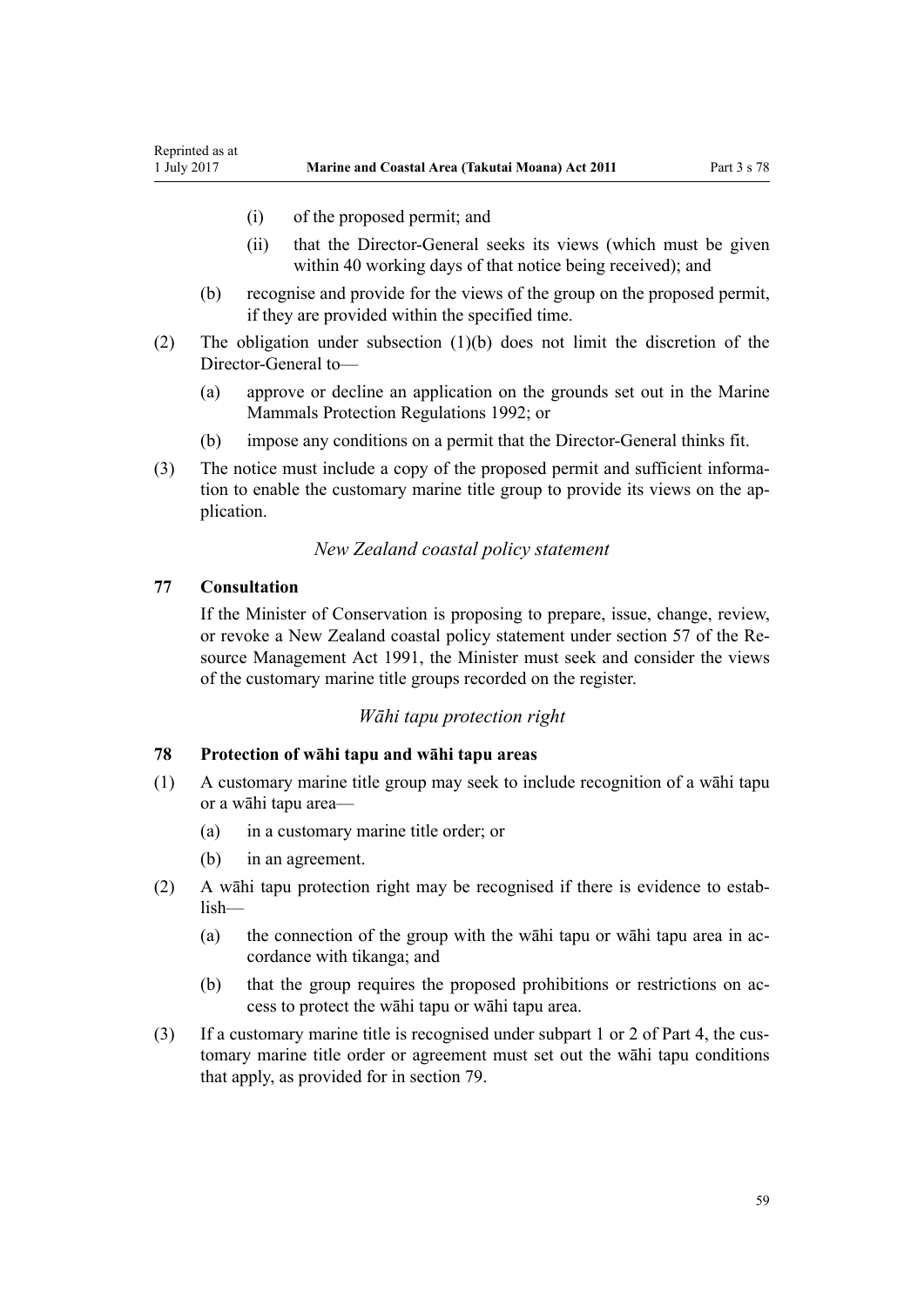# <span id="page-59-0"></span>**79 Wāhi tapu conditions**

- (1) The wāhi tapu conditions that must be set out in a customary marine title order or an agreement are—
	- (a) the location of the boundaries of the wāhi tapu or wāhi tapu area that is the subject of the order; and
	- (b) the prohibitions or restrictions that are to apply, and the reasons for them; and
	- (c) any exemption for specified individuals to carry out a protected customary right in relation to, or in the vicinity of, the protected wāhi tapu or wāhi tapu area, and any conditions applying to the exercise of the exemption.
- (2) Wāhi tapu conditions—
	- (a) may affect the exercise of fishing rights, but must not do so to the extent that the conditions prevent fishers from taking their lawful entitlement in a quota management area or fisheries management area; and
	- (b) do not affect the exercise of kaitiakitanga by a customary marine title group in relation to a wāhi tapu or wāhi tapu area in the customary marine title area of that group.
- (3) A customary marine title group may seek to vary or revoke a wāhi tapu condition by applying to—
	- (a) vary a recognition order under [section 111;](#page-74-0) or
	- (b) vary an agreement.
- (4) In this section, **fisheries legislation** means—
	- (a) the [Fisheries Act 1983](http://prd-lgnz-nlb.prd.pco.net.nz/pdflink.aspx?id=DLM66581); and
	- (b) the [Fisheries Act 1996](http://prd-lgnz-nlb.prd.pco.net.nz/pdflink.aspx?id=DLM394191); and
	- (c) regulations made under those Acts.

#### **80 Wardens and fishery officers**

- (1) Wardens may be appointed by a customary marine title group with an interest in a wāhi tapu or wāhi tapu area, in accordance with regulations made under [section 118,](#page-77-0) to promote compliance with a prohibition or restriction imposed under section 79.
- (2) A warden appointed under subsection (1) is responsible to the customary marine title group for the following functions:
	- (a) to assist in implementing any prohibition or restriction:
	- (b) to enter a wāhi tapu or wāhi tapu area for the purpose of performing the warden's functions:
	- (c) to advise members of the public of any applicable prohibition or restriction: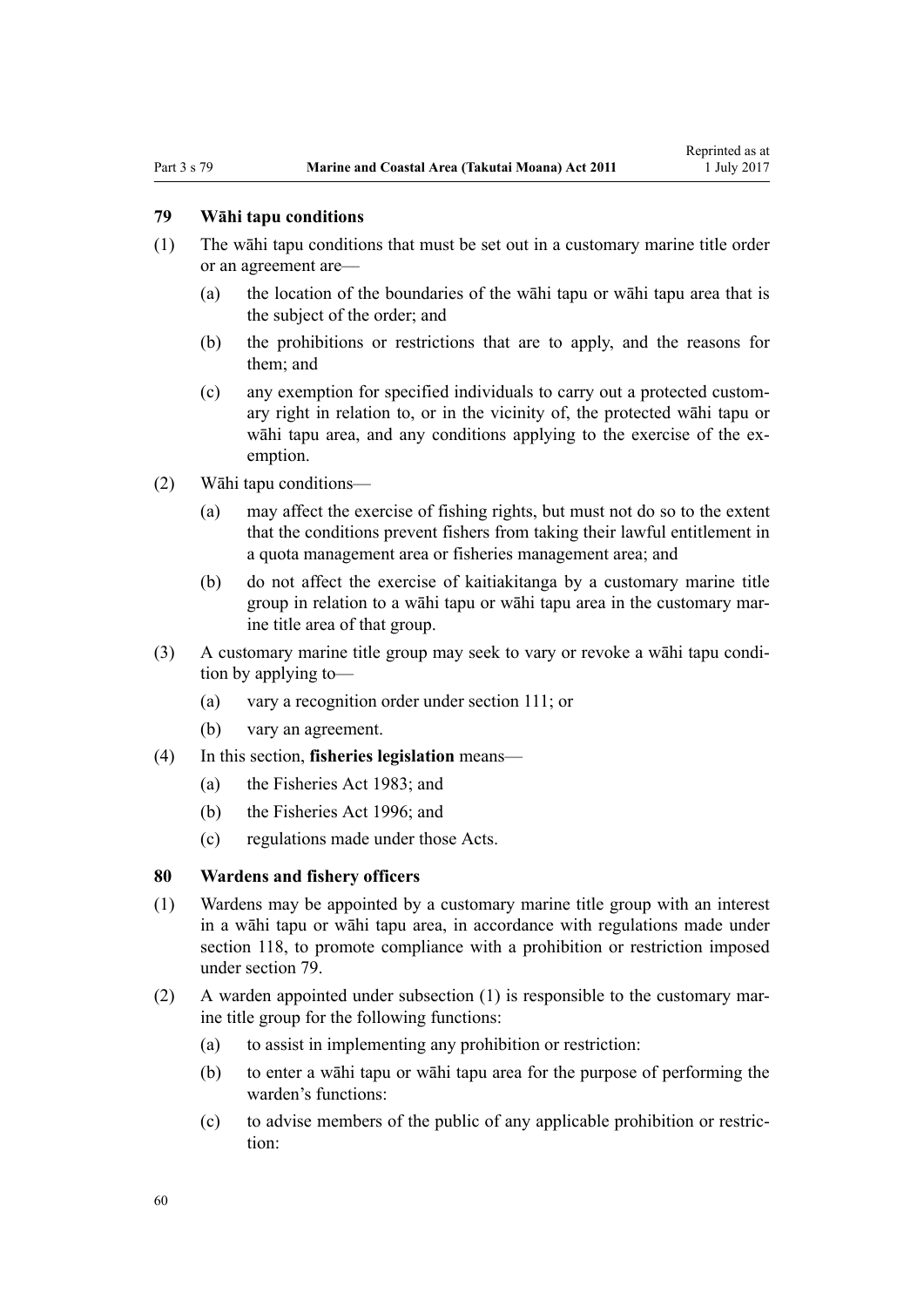- (d) to warn a person to leave a wāhi tapu or wāhi tapu area:
- (e) to record—

Reprinted as at

- (i) any failure to comply with a prohibition or restriction if the warden has reason to believe that the failure is intentional; and
- (ii) the name, contact details, and date of birth of a person who the warden has reason to believe is intentionally failing to comply with a prohibition or restriction:
- (f) to report to a constable any failure to comply with a prohibition or restriction in any case where the warden has reason to believe that the failure is intentional.
- (3) Fishery officers and honorary fishery officers may enforce wāhi tapu conditions imposed under [section 79](#page-59-0) if, and to the extent that, any fishing in a wāhi tapu or wāhi tapu area breaches those conditions.
- (4) For the purpose of subsection (3), fishery officers and honorary fishery officers may enter a wāhi tapu or wāhi tapu area—
	- (a) to assist in implementing a prohibition or restriction:
	- (b) to advise fishers of any applicable prohibition or restriction:
	- (c) to warn fishers to leave the wāhi tapu or wāhi tapu area:
	- (d) to record any failure of a fisher, and the details of that fisher, to comply with a prohibition or restriction, if the officer has reason to believe the failure is intentional:
	- (e) to report any such failure to a constable.
- (5) In this section, **fishery officer**, **honorary fishery officer**, and **fishing** have the meanings given in [section 2\(1\)](http://prd-lgnz-nlb.prd.pco.net.nz/pdflink.aspx?id=DLM394199) of the Fisheries Act 1996.

## **81 Compliance**

- (1) A local authority that has statutory functions in the location of a wāhi tapu or wāhi tapu area that is subject to a wāhi tapu protection right must, in consultation with the relevant customary marine title group, take any appropriate action that is reasonably necessary to encourage public compliance with any wāhi tapu conditions.
- (2) Every person commits an offence who intentionally fails to comply with a prohibition or restriction notified for that wāhi tapu or wāhi tapu area, and is liable on conviction to a fine not exceeding \$5,000.
- (3) Despite subsection (2), the offence provisions of the [Heritage New Zealand](http://prd-lgnz-nlb.prd.pco.net.nz/pdflink.aspx?id=DLM4005402) [Pouhere Taonga Act 2014](http://prd-lgnz-nlb.prd.pco.net.nz/pdflink.aspx?id=DLM4005402) apply if a wāhi tapu or wāhi tapu area subject to a wāhi tapu protection right is protected by a heritage covenant under [section 39](http://prd-lgnz-nlb.prd.pco.net.nz/pdflink.aspx?id=DLM4005548) of that Act.
- (4) To avoid doubt, it is not an offence for a person to do anything that is inconsistent with the prohibition or restriction included in the wāhi tapu conditions if—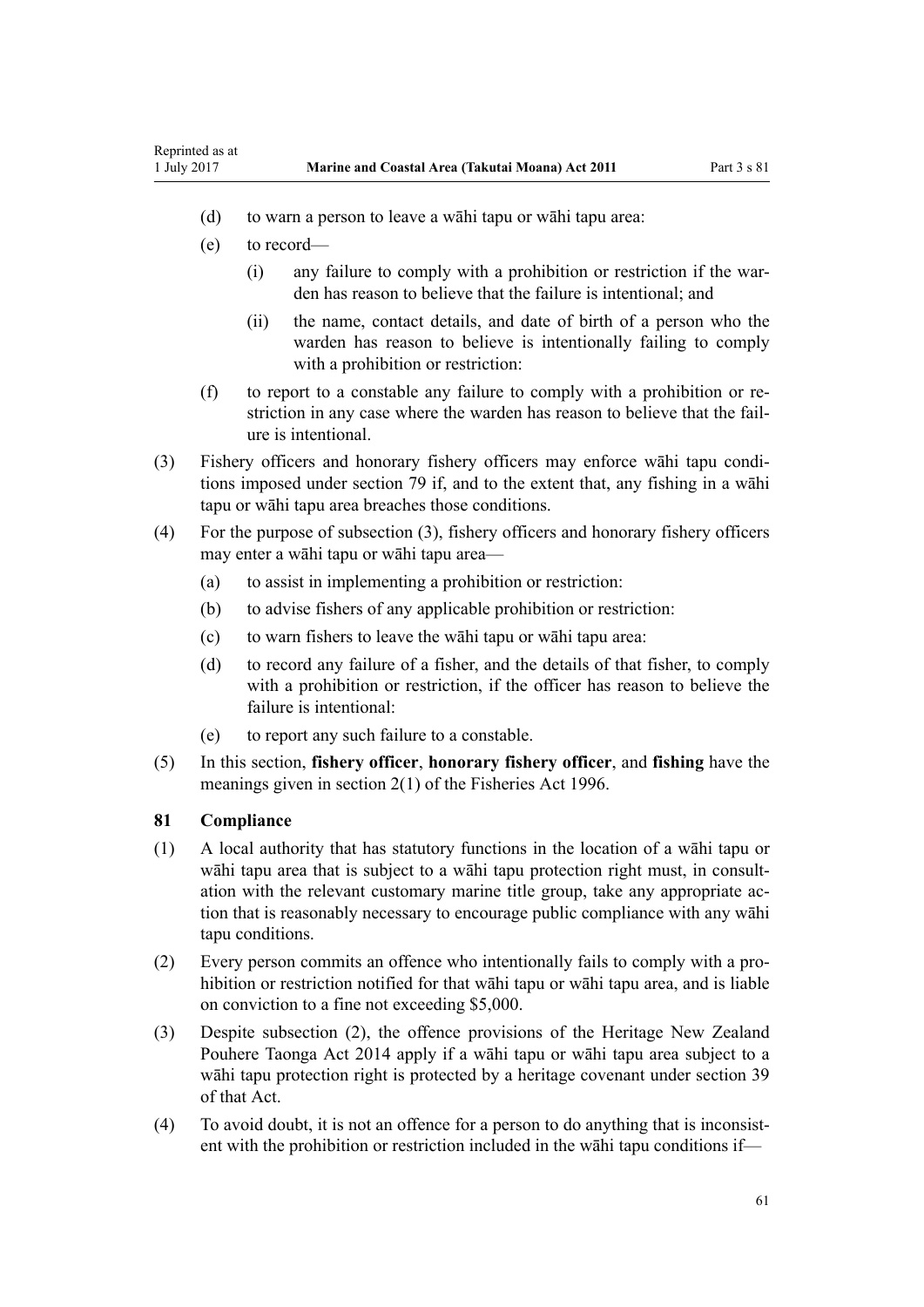- <span id="page-61-0"></span>(a) the person is carrying out an emergency activity (within the meaning of [section 63](#page-47-0)); or
- (b) the person has an exemption notified under section  $79(1)(c)$ .

Section 81(2): amended, on 1 July 2013, by [section 413](http://prd-lgnz-nlb.prd.pco.net.nz/pdflink.aspx?id=DLM3360714) of the Criminal Procedure Act 2011 (2011) No 81).

Section 81(3): replaced, on 20 May 2014, by [section 107](http://prd-lgnz-nlb.prd.pco.net.nz/pdflink.aspx?id=DLM4005646) of the Heritage New Zealand Pouhere Taonga Act 2014 (2014 No 26).

## *Ngā taonga tūturu*

#### **82 Newly found taonga tūturu**

- (1) Any taonga tūturu found in a customary marine title area on or after the effective date is prima facie the property of the relevant customary marine title group.
- (2) Accordingly, [section 11\(1\)](http://prd-lgnz-nlb.prd.pco.net.nz/pdflink.aspx?id=DLM432422) of the Protected Objects Act 1975 does not apply to taonga tūturu to which subsection (1) applies.
- (3) Any person finding a taonga tūturu in a customary marine title area has a duty to notify the finding within 28 days, in accordance with [section 11\(3\)](http://prd-lgnz-nlb.prd.pco.net.nz/pdflink.aspx?id=DLM432422) of the Protected Objects Act 1975.
- (4) The obligations of the chief executive under [section 11\(4\)](http://prd-lgnz-nlb.prd.pco.net.nz/pdflink.aspx?id=DLM432422) of the Protected Objects Act 1975 apply, but with the following modifications:
	- (a) the relevant customary marine title group is entitled to have interim custody of the taonga tūturu, at the discretion of the chief executive and subject to any conditions that the chief executive considers fit; and
	- (b) the public notice given by the chief executive must provide for a period of 6 months from the date of the notice for any claims of ownership to the taonga tūturu to be lodged.
- (5) To avoid doubt, the discretion conferred on the chief executive or other person by [section 11\(2\)](http://prd-lgnz-nlb.prd.pco.net.nz/pdflink.aspx?id=DLM432422) of the Protected Objects Act 1975 to apply to the Māori Land Court also applies under this section.
- (6) If no competing claims have been lodged with the chief executive after 6 months from the date of the notice given under subsection (4)(b), the relevant customary marine title group becomes the owner of the taonga tūturu.
- (7) If competing claims are lodged in respect of the taonga tūturu within the specified time,—
	- (a) the relevant customary marine title group must be treated as having also lodged a claim for the ownership of the taonga tūturu; and
	- (b) the ownership of the taonga tūturu must be determined in accordance with [sections 11\(6\) and \(7\)](http://prd-lgnz-nlb.prd.pco.net.nz/pdflink.aspx?id=DLM432422) and [12](http://prd-lgnz-nlb.prd.pco.net.nz/pdflink.aspx?id=DLM432435) of the Protected Objects Act 1975.
- (8) [Section 11\(8\) and \(9\)](http://prd-lgnz-nlb.prd.pco.net.nz/pdflink.aspx?id=DLM432422) of the Protected Objects Act 1975 apply to the finding of taonga tūturu to which this section applies.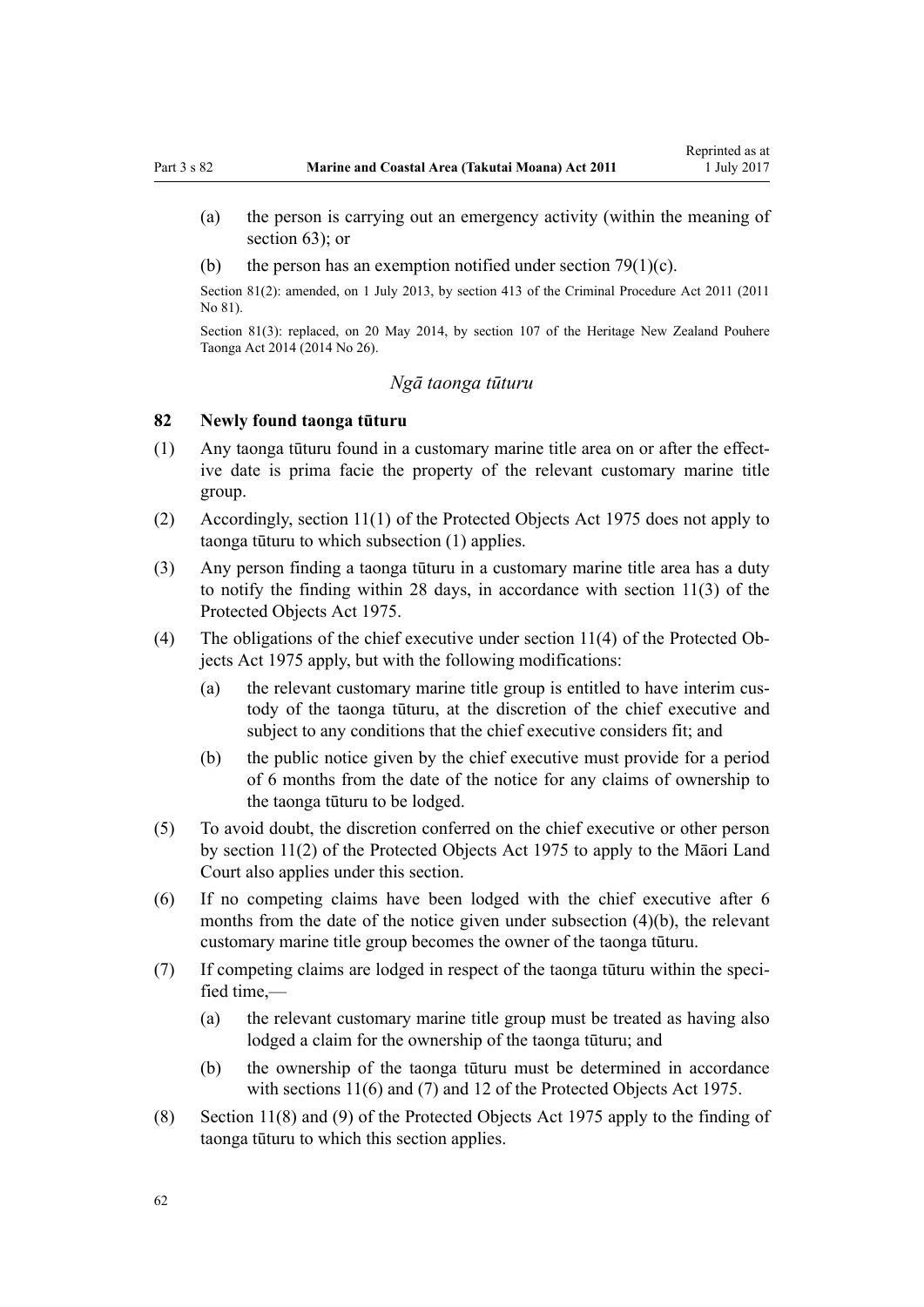<span id="page-62-0"></span>(9) In this section, **relevant customary marine title group** means the group that holds a customary marine title order or has entered into an agreement in relation to the part of the common marine and coastal area where the taonga tūturu is found.

# *Status of minerals*

## **83 Status of minerals in customary marine title area**

- (1) This section applies on and after the effective date.
- (2) A customary marine title group has, and may exercise, ownership of minerals (other than petroleum, gold, silver, and uranium existing in their natural condition) that are within the customary marine title area of that group.
- (3) The reservation of minerals in favour of the Crown continued by [section 16\(2\)](#page-19-0) ceases.
- (4) This section does not limit or have any effect on [section 11\(1A\)](http://prd-lgnz-nlb.prd.pco.net.nz/pdflink.aspx?id=DLM246311) of the Crown Minerals Act 1991 (which excludes the reservation of minerals in favour of the Crown from applying to pounamu to which [section 3](http://prd-lgnz-nlb.prd.pco.net.nz/pdflink.aspx?id=DLM413605) of the Ngai Tahu (Pounamu Vesting) Act 1997 applies).

## **84 Status of existing privileges within common marine and coastal area**

- (1) Despite section 83(2) and (3), the following privileges, rights, obligations, functions, and powers (including those preserved by the transitional provisions in [Part 2](http://prd-lgnz-nlb.prd.pco.net.nz/pdflink.aspx?id=DLM247305) of the Crown Minerals Act 1991) continue as if section 83 had not been enacted:
	- (a) privileges in existence immediately before the effective date; and
	- (b) rights that can be exercised under the [Crown Minerals Act 1991](http://prd-lgnz-nlb.prd.pco.net.nz/pdflink.aspx?id=DLM242535) by the holders of those privileges or any other person; and
	- (c) subsequent rights and privileges granted to those holders or any other person following the exercise of the rights referred to in paragraph (b) (including those provided for by [section 32](http://prd-lgnz-nlb.prd.pco.net.nz/pdflink.aspx?id=DLM246341) of the Crown Minerals Act 1991); and
	- (d) the obligations on those holders or any other person imposed by or under the [Crown Minerals Act 1991;](http://prd-lgnz-nlb.prd.pco.net.nz/pdflink.aspx?id=DLM242535) and
	- (e) the exercise by the Crown of its functions and powers under the [Crown](http://prd-lgnz-nlb.prd.pco.net.nz/pdflink.aspx?id=DLM242535) [Minerals Act 1991](http://prd-lgnz-nlb.prd.pco.net.nz/pdflink.aspx?id=DLM242535) in relation to any of the matters referred to in paragraphs (a) to (d).
- (2) A customary marine title group is entitled to receive the following royalties:
	- (a) from the Crown, any royalties due to the Crown under the [Crown Min](http://prd-lgnz-nlb.prd.pco.net.nz/pdflink.aspx?id=DLM242535)[erals Act 1991](http://prd-lgnz-nlb.prd.pco.net.nz/pdflink.aspx?id=DLM242535) in respect of minerals (other than petroleum, gold, silver, and uranium existing in their natural condition) that are subject to any privilege referred to in subsection  $(1)(a)$  to  $(d)$  that applies to its customary marine title area; and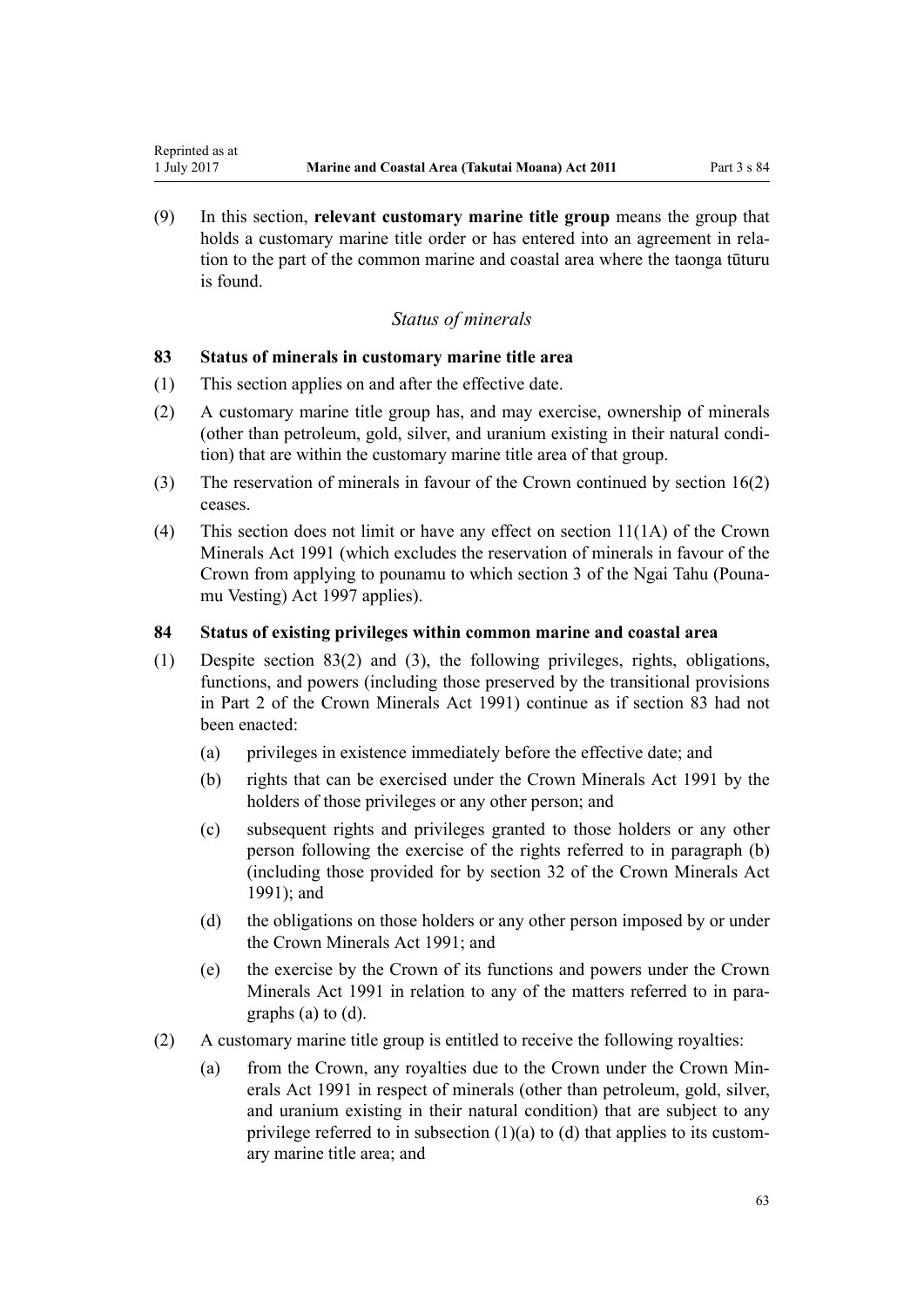- <span id="page-63-0"></span>(b) from the regional council, any royalties for sand and shingle taken from the customary marine title area imposed by regulations made under the [Resource Management Act 1991](http://prd-lgnz-nlb.prd.pco.net.nz/pdflink.aspx?id=DLM230264).
- (3) Royalties due under subsection (2)—
	- (a) are payable on and after the date on which—
		- (i) a customary marine title order is sealed under [section 113](#page-68-0); or
		- (ii) an agreement is brought into effect under section  $96(1)(b)$ ; but
	- (b) must be calculated from the date on which an application is made for—
		- (i) a recognition agreement under [section 95](#page-68-0); or
		- (ii) a recognition order under [section 100](#page-70-0).

#### *Planning document*

#### **85 Planning document**

- (1) A customary marine title group has a right to prepare a planning document in accordance with its tikanga.
- (2) The purposes of the planning document are—
	- (a) to identify issues relevant to the regulation and management of the customary marine title area of the group; and
	- (b) to set out the regulatory and management objectives of the group for its customary marine title area; and
	- (c) to set out policies for achieving those objectives.
- (3) A planning document may include any matter that can be regulated under the enactments specified in subsection (5), including matters that are relevant to—
	- (a) promoting the sustainable management of the natural and physical resources of the customary marine title area; and
	- (b) the protection of the cultural identity and historic heritage of the group.
- (4) A planning document may relate—
	- (a) only to the customary marine title area of the group; or
	- (b) if it relates to areas outside the customary marine title area, only to the part of the common marine and coastal area where the group exercises kaitiakitanga.
- (5) The planning document may include only matters that may be regulated under—
	- (a) the [Conservation Act 1987](http://prd-lgnz-nlb.prd.pco.net.nz/pdflink.aspx?id=DLM103609) or the Acts listed in [Schedule 1](http://prd-lgnz-nlb.prd.pco.net.nz/pdflink.aspx?id=DLM107200) of that Act:
	- (b) the [Heritage New Zealand Pouhere Taonga Act 2014:](http://prd-lgnz-nlb.prd.pco.net.nz/pdflink.aspx?id=DLM4005402)
	- (c) the [Local Government Act 2002](http://prd-lgnz-nlb.prd.pco.net.nz/pdflink.aspx?id=DLM170872):
	- (d) the [Resource Management Act 1991](http://prd-lgnz-nlb.prd.pco.net.nz/pdflink.aspx?id=DLM230264).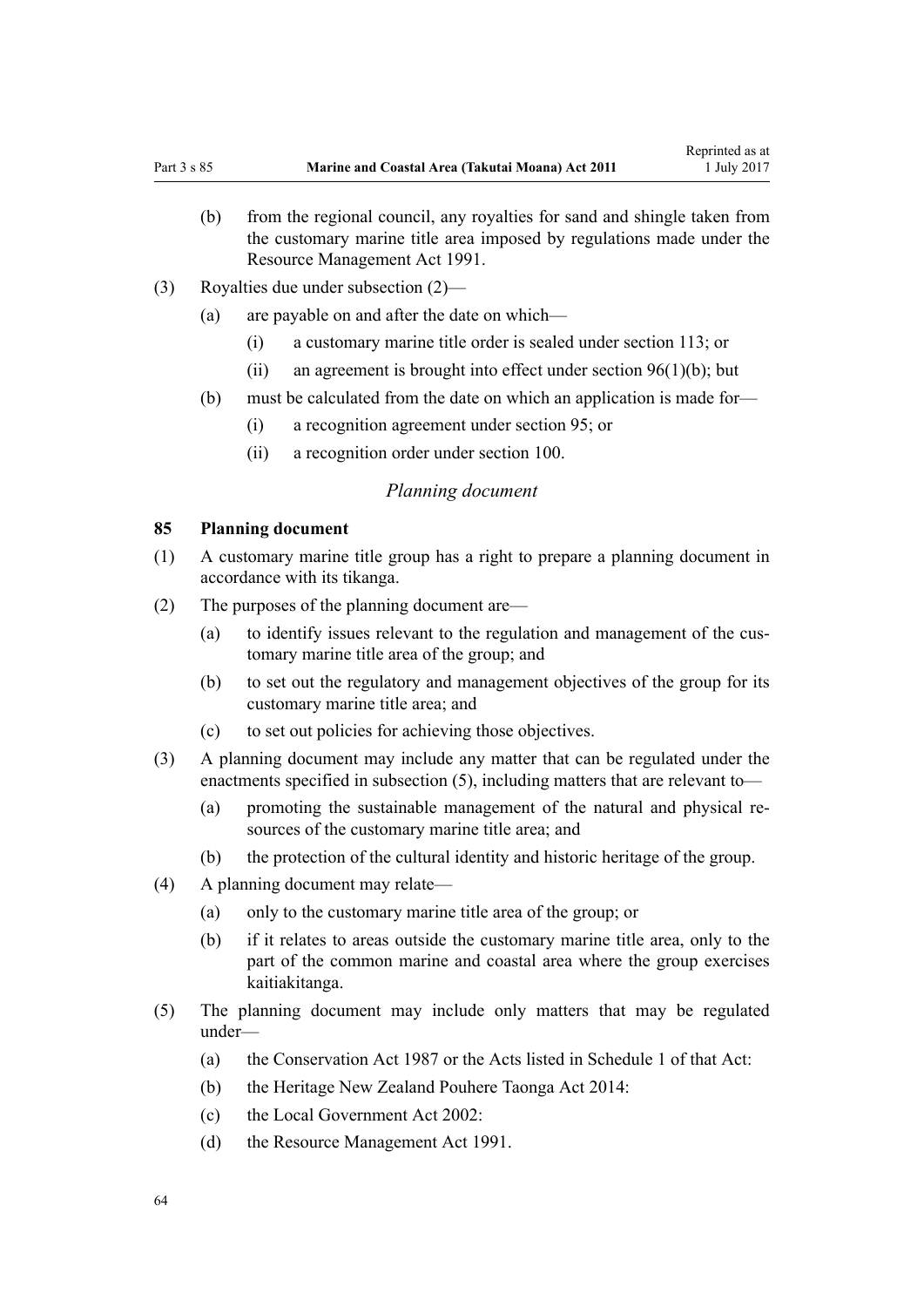<span id="page-64-0"></span>Section 85(5)(b): amended, on 20 May 2014, by [section 107](http://prd-lgnz-nlb.prd.pco.net.nz/pdflink.aspx?id=DLM4005646) of the Heritage New Zealand Pouhere Taonga Act 2014 (2014 No 26).

## **86 Lodging and registration of planning document**

- (1) A planning document is of no effect until it is lodged with—
	- (a) the regional council with jurisdiction in the region to which the planning instrument relates; and
	- (b) any of the agencies referred to in sections 88 to 91 whose jurisdiction is relevant to the contents of the planning document; and
	- (c) the chief executive.
- (2) A document is deemed to be registered on the day that is 20 working days after it is first lodged with an agency.

## **87 Transitional provision**

The obligations arising under sections 89 and [91](#page-65-0) do not apply to applications for resource consents or other approvals that are accepted before a planning document is lodged under section 86(1).

*Obligations arising in respect of customary marine title planning documents*

## **88 Obligation on local authorities**

- (1) This section applies if a planning document is lodged with a local authority that has statutory functions in the district or region where the customary marine title area is located.
- (2) On and after the date that a planning document is registered, the local authority must take the planning document into account when making any decision under the [Local Government Act 2002](http://prd-lgnz-nlb.prd.pco.net.nz/pdflink.aspx?id=DLM170872) in relation to the customary marine title area.

#### **89 Obligation on Heritage New Zealand Pouhere Taonga**

If a customary marine title group lodges a planning document with Heritage New Zealand Pouhere Taonga, on and after the date that the planning document is registered,—

- (a) Heritage New Zealand Pouhere Taonga must have particular regard to matters set out in the document that relate to the functions of Heritage New Zealand Pouhere Taonga when considering an application under [section 44](http://prd-lgnz-nlb.prd.pco.net.nz/pdflink.aspx?id=DLM4005562) of the Heritage New Zealand Pouhere Taonga Act 2014 to destroy or modify an archaeological site within the customary marine title area of the group; and
- (b) in the event of an appeal under [section 58](http://prd-lgnz-nlb.prd.pco.net.nz/pdflink.aspx?id=DLM4005583) of that Act against a decision of Heritage New Zealand Pouhere Taonga made under paragraph (a), the Environment Court must have particular regard to the planning document.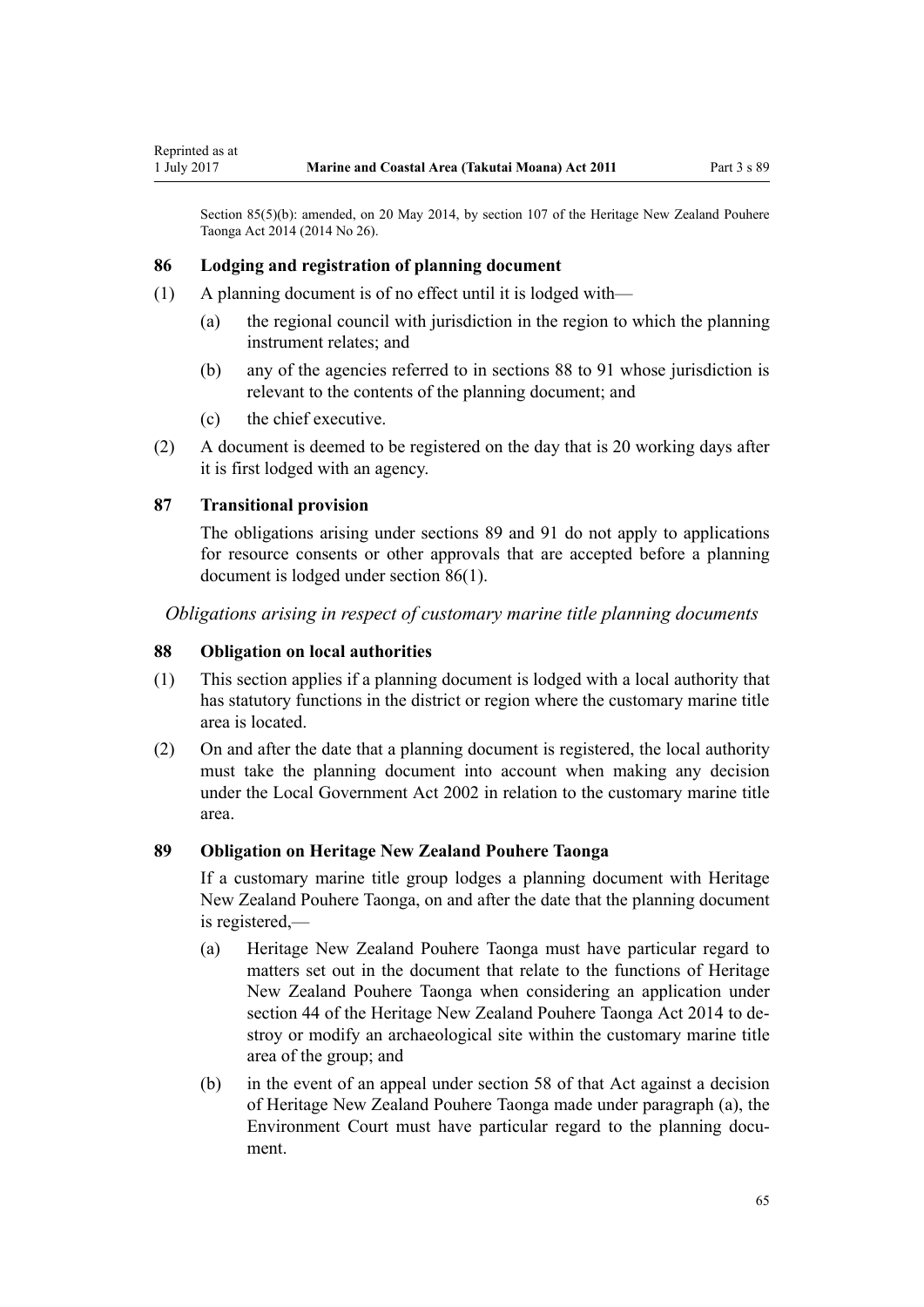<span id="page-65-0"></span>Section 89 heading: amended, on 20 May 2014, by [section 107](http://prd-lgnz-nlb.prd.pco.net.nz/pdflink.aspx?id=DLM4005646) of the Heritage New Zealand Pouhere Taonga Act 2014 (2014 No 26).

Section 89: amended, on 20 May 2014, by [section 107](http://prd-lgnz-nlb.prd.pco.net.nz/pdflink.aspx?id=DLM4005646) of the Heritage New Zealand Pouhere Taonga Act 2014 (2014 No 26).

Section 89(a): amended, on 20 May 2014, by [section 107](http://prd-lgnz-nlb.prd.pco.net.nz/pdflink.aspx?id=DLM4005646) of the Heritage New Zealand Pouhere Taonga Act 2014 (2014 No 26).

Section 89(b): amended, on 20 May 2014, by [section 107](http://prd-lgnz-nlb.prd.pco.net.nz/pdflink.aspx?id=DLM4005646) of the Heritage New Zealand Pouhere Taonga Act 2014 (2014 No 26).

## **90 Obligation on Director-General**

- (1) If a customary marine title group lodges a planning document with the Director-General, the Director-General must, on and after the date that a planning document is registered, take into account the relevant matters set out in the document when reviewing or amending a conservation management strategy that directly affects the customary marine title area of the group that lodged the planning document.
- (2) In this section, **conservation management strategy** has the meaning given in [section 2\(1\)](http://prd-lgnz-nlb.prd.pco.net.nz/pdflink.aspx?id=DLM103616) of the Conservation Act 1987.

#### **91 Obligation on Minister of Fisheries**

- (1) If a customary marine title group lodges a planning document with the Minister of Fisheries, the Minister must, on and after the date that the planning document is registered, have regard to the planning document to the extent that it is relevant to fisheries management when setting or varying sustainability measures under [section 11\(1\)](http://prd-lgnz-nlb.prd.pco.net.nz/pdflink.aspx?id=DLM395397) of the Fisheries Act 1996 if these measures apply to an area that includes, wholly or in part, the customary marine title area of the group.
- (2) This section—
	- (a) does not extend the scope of the rights conferred by [section 85](#page-63-0) or [86](#page-64-0) or give a customary marine title group the right to include fisheries or other matters in a planning document; and
	- (b) relates only to matters—
		- (i) included in a planning document that are provided for by the [Re](http://prd-lgnz-nlb.prd.pco.net.nz/pdflink.aspx?id=DLM230264)[source Management Act 1991](http://prd-lgnz-nlb.prd.pco.net.nz/pdflink.aspx?id=DLM230264); and
		- (ii) that are relevant to fisheries management.

#### **92 Interpretation**

In this section and section 93, unless the context otherwise requires,—

**regional document** means any of the following:

- (a) a regional plan or regional policy statement (within the meanings given in [section 43AA](http://prd-lgnz-nlb.prd.pco.net.nz/pdflink.aspx?id=DLM2412743) of the Resource Management Act 1991):
- (b) a proposed regional plan or proposed policy statement (within the meanings of [sections 43AA](http://prd-lgnz-nlb.prd.pco.net.nz/pdflink.aspx?id=DLM2412743) and [43AAC](http://prd-lgnz-nlb.prd.pco.net.nz/pdflink.aspx?id=DLM2412769) of that Act)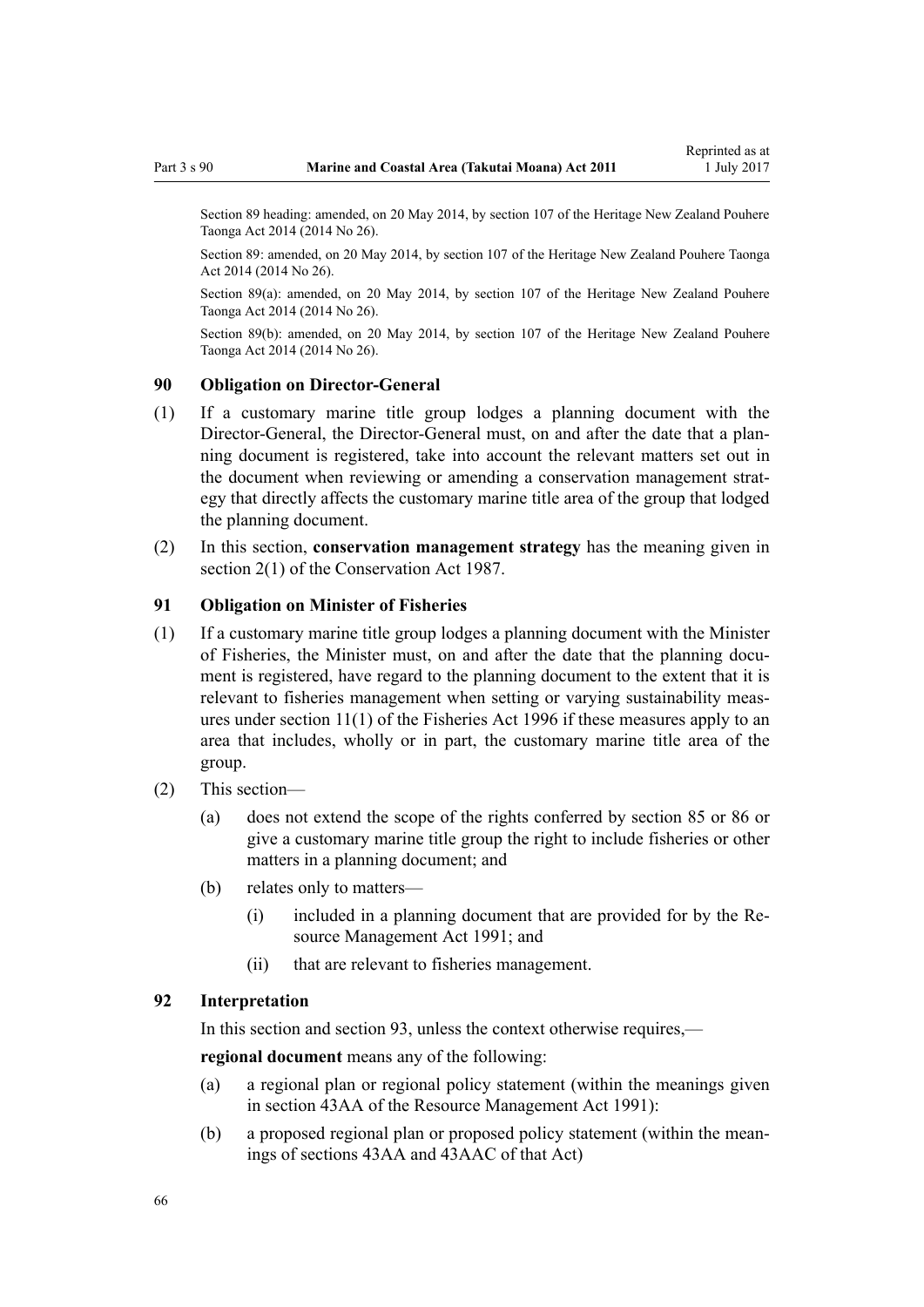**relevant regional document** means a regional document that relates, directly or indirectly, to all or part of the area to which a planning document applies.

#### **93 Obligations on regional councils in relation to planning documents**

*Preliminary obligations*

Reprinted as at

(1) A regional council with functions in a region where 1 or more planning documents are registered in accordance with [section 86](#page-64-0) must, until the requirements of subsection (5) have been completed, attach the planning documents to copies of its relevant regional documents that it makes publicly available.

*Identification and application of resource management matters included in planning document*

- (2) Between the time that a planning document is lodged under [section 86\(1\)](#page-64-0) and the time it is deemed to be registered under section 86(2), a regional council must identify the matters in the planning document that relate to resource management issues within its functions under the [Resource Management Act 1991](http://prd-lgnz-nlb.prd.pco.net.nz/pdflink.aspx?id=DLM230264), to the extent that those matters are relevant within—
	- (a) the customary marine title area to which the planning document relates; and
	- (b) any parts of the common marine and coastal area to which the planning document relates other than the customary marine title area.
- (3) When considering, under [section 104](http://prd-lgnz-nlb.prd.pco.net.nz/pdflink.aspx?id=DLM234355) of the Resource Management Act 1991, a resource consent application for an activity that would, if the consent were granted, directly affect, wholly or in part, the area to which the planning document applies, a consent authority of a regional council must have regard to any matters identified under subsection (2).
- (4) The obligation under subsection (3) applies only to the matters in respect of which a regional council is able to exercise discretion.
- (5) The obligation under subsection (3) continues until—
	- (a) a regional document, altered in accordance with this section, becomes operative in accordance with [Schedule 1](http://prd-lgnz-nlb.prd.pco.net.nz/pdflink.aspx?id=DLM240686) of the Resource Management Act 1991; or
	- (b) 30 working days after the date that the customary marine title group is informed of the decision under subsection (11) that no alterations are to be made to the relevant regional documents.

*Obligations with respect to relevant regional documents*

- (6) A regional council must initiate a process to determine whether to alter its relevant regional documents, if and to the extent that any alteration would achieve the purpose of the [Resource Management Act 1991,](http://prd-lgnz-nlb.prd.pco.net.nz/pdflink.aspx?id=DLM230264) in order to—
	- (a) recognise and provide for any matters identified under subsection  $(2)(a)$ ; and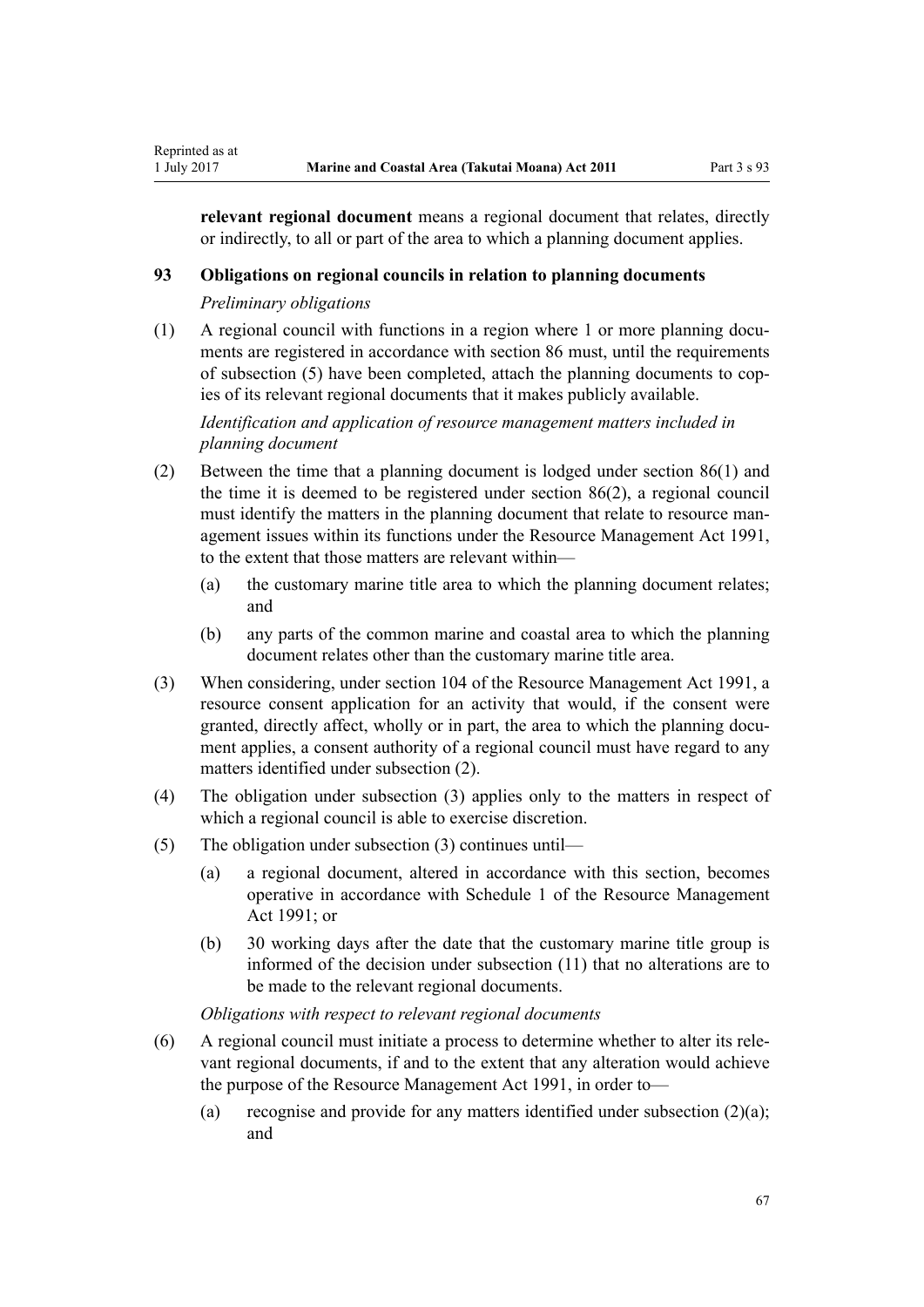- (b) take into account any matters identified under subsection (2)(b).
- (7) The process required by subsection (6) may be commenced—
	- (a) at any time after a planning document is registered; but
	- (b) not later than the first proposed change to, or variation or review of, any provision in a relevant regional document that applies to a customary marine title area.
- (8) In making a determination under subsection (6), a regional council must consider the extent to which alterations must be made to its relevant regional documents to—
	- (a) recognise and provide for the matters in a planning document that relate to the customary marine title area; and
	- (b) take into account the matters in a planning document that relate to the parts of the common marine and coastal area other than the customary marine title area.
- (9) The obligations on a regional council under subsection (8) must be carried out in accordance with the requirements and procedures that relate to regional documents in—
	- (a) [Part 5](http://prd-lgnz-nlb.prd.pco.net.nz/pdflink.aspx?id=DLM233301) of the Resource Management Act 1991; and
	- (b) [Schedule 1](http://prd-lgnz-nlb.prd.pco.net.nz/pdflink.aspx?id=DLM240686) of that Act.
- (10) A regional council may decide, in conducting the process required by subsection (6), not to alter its relevant regional documents, but only on the grounds that the matters in the planning document—
	- (a) are already provided for in a relevant regional document; or
	- (b) would not achieve the purpose of the [Resource Management Act 1991;](http://prd-lgnz-nlb.prd.pco.net.nz/pdflink.aspx?id=DLM230264) or
	- (c) would be more effectively and efficiently addressed in another way.
- (11) If a regional council determines that no alterations should be notified in a proposed policy statement or plan that is notified under [clause 5](http://prd-lgnz-nlb.prd.pco.net.nz/pdflink.aspx?id=DLM241213) of Schedule 1 of the Resource Management Act 1991, it must inform the customary marine title group in writing and provide reasons for its decision within 5 working days of that decision.
- (12) If an application is made to a regional council under [Part 2](http://prd-lgnz-nlb.prd.pco.net.nz/pdflink.aspx?id=DLM241513) of Schedule 1 of the Resource Management Act 1991 for a private plan change that includes a customary marine title area in respect of which a planning document has been lodged,—
	- (a) the provisions of [Part 2](http://prd-lgnz-nlb.prd.pco.net.nz/pdflink.aspx?id=DLM241513) of that schedule apply to the application, subject to the regional council having regard to any matters in the planning document when making a decision under [clause 25](http://prd-lgnz-nlb.prd.pco.net.nz/pdflink.aspx?id=DLM241526) of that schedule; and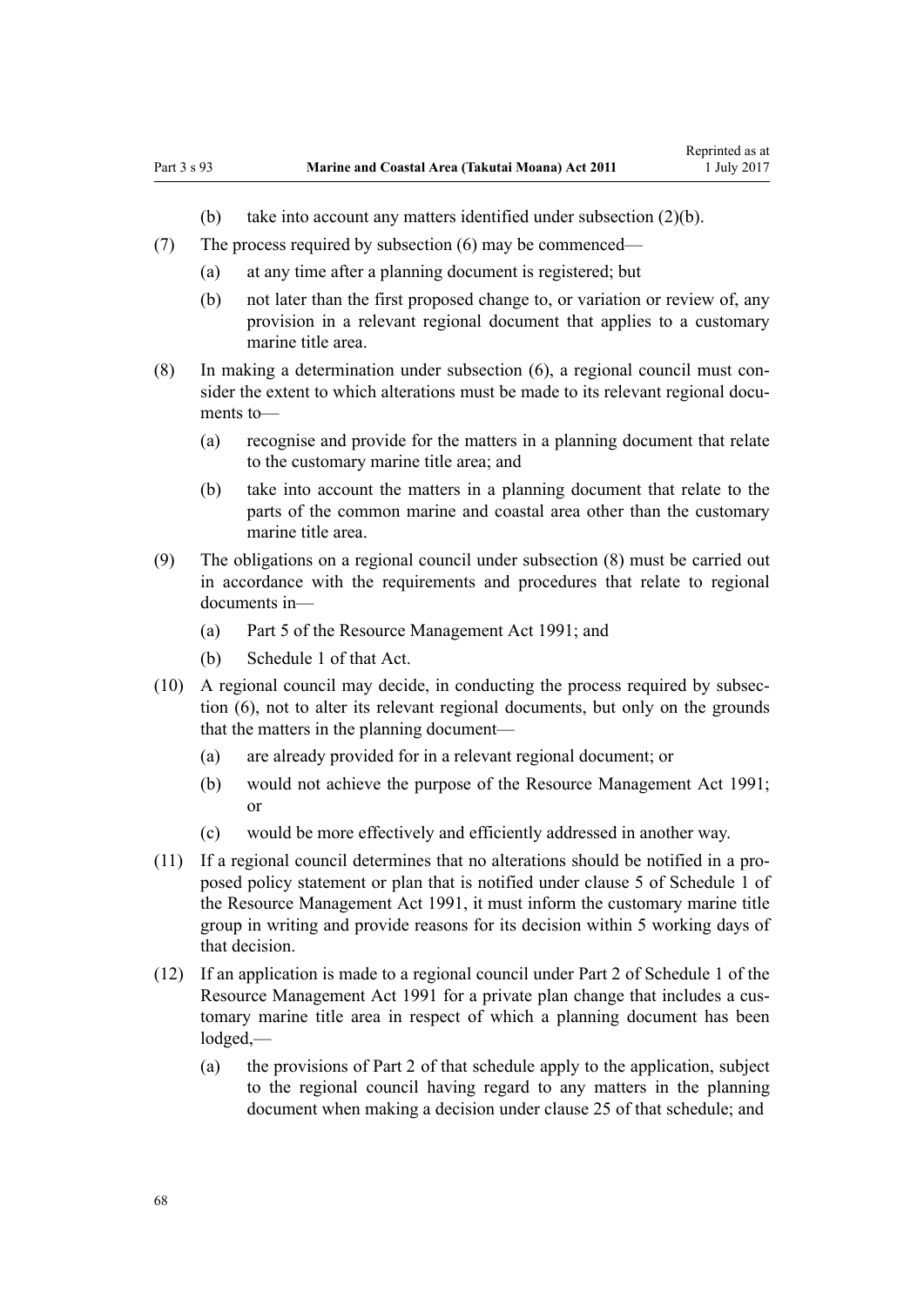(b) if the private plan change is not rejected or treated as a resource consent application, the regional council must adopt the request and initiate the process required by subsection (6).

# **Part 4**

# **Administrative and miscellaneous matters**

#### *Recognition of customary interests*

#### **94 Recognition of protected customary rights and customary marine title**

- (1) A protected customary right or customary marine title relating to a specified part of the common marine and coastal area may be recognised by—
	- (a) an agreement made in accordance with section 95 and brought into effect under section 96; or
	- (b) an order of the Court made on an application under [section 100](#page-70-0).
- (2) A protected customary right or customary marine title may not be recognised in any other way.

# Subpart 1—Recognition agreements

## **95 Recognition agreements**

<span id="page-68-0"></span>Reprinted as at

- (1) An applicant group and the responsible Minister on behalf of the Crown may enter into an agreement recognising—
	- (a) a protected customary right:
	- (b) customary marine title.
- (2) Subsection (1) does not apply unless the applicant group, not later than 6 years after the commencement of this Act, has given notice to the responsible Minister of its intention to seek an agreement recognising a protected customary right or customary marine title.
- (3) Nothing requires the Crown to enter into the agreement, or to enter into negotiations for the agreement: in both cases this is at the discretion of the Crown.
- (4) The Crown must not enter into an agreement unless the applicant group satisfies the Crown that,—
	- (a) in the case of a protected customary right, the requirements in [section 51](#page-39-0) are met; or
	- (b) in the case of customary marine title, the requirements in [section 58](#page-43-0) are met.

## **96 How recognition agreements to be brought into effect**

(1) An agreement is of no effect unless and until it is brought into effect,—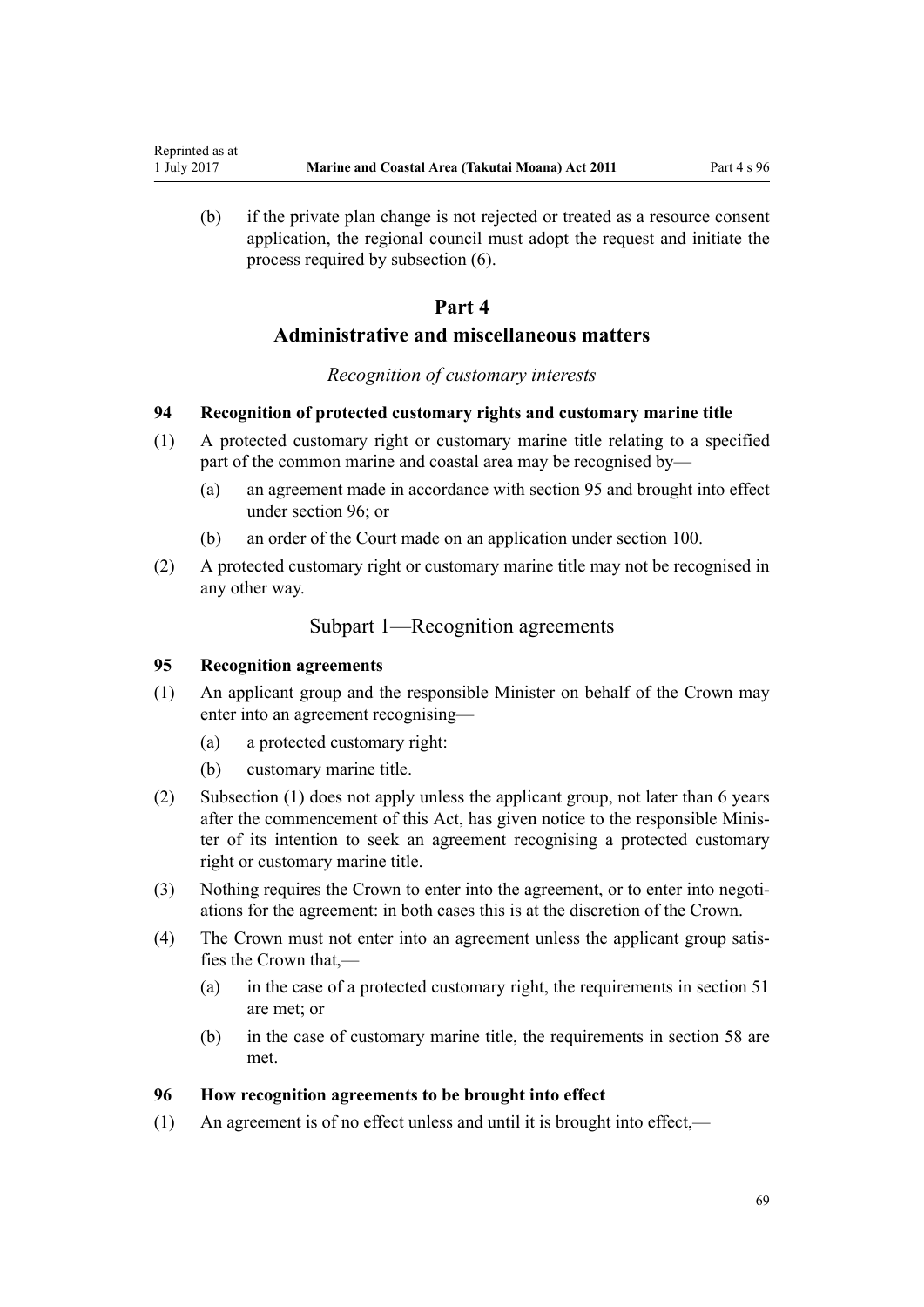- <span id="page-69-0"></span>(a) in the case of an agreement to recognise a protected customary right, on the date prescribed by an Order in Council, which must also specify—
	- (i) the applicant group in sufficient detail to identify it; and
	- (ii) the area to which the agreement relates, with a map or diagram that is sufficient to identify the area; and
- (b) in the case of an agreement to recognise customary marine title, by an Act of Parliament on the date specified in the enactment.
- (2) The responsible Minister must introduce legislation into Parliament that contains the full text of the agreement for the purpose of subsection (1)(b).

# **97 Notification of agreement recognising protected customary rights**

The responsible Minister must, without delay, provide a copy of any agreement recognising a protected customary right and brought into effect under [section](#page-68-0)  $96(1)(a)$  to —

- (a) the chief executive; and
- (b) the local authorities that are affected by the agreement; and
- (c) the Minister of Conservation; and
- (d) the Minister of Fisheries; and
- (e) the Minister of Māori Affairs; and
- (f) any other person who the responsible Minister considers is directly affected by the agreement.

# Subpart 2—Recognition by order of Court

## **98 Court may recognise protected customary right or customary marine title**

- (1) The Court may make an order recognising a protected customary right or customary marine title (a **recognition order**).
- (2) The Court may only make an order if it is satisfied that the applicant,—
	- (a) in the case of an application for recognition of a protected customary right, meets the requirements of [section 51\(1\)](#page-39-0); or
	- (b) in the case of an application for recognition of customary marine title, meets the requirements of [section 58](#page-43-0).
- (3) No other court has jurisdiction to make a recognition order.
- (4) On and after the commencement of this Act, the jurisdiction of the Court to hear and determine any aboriginal rights claim is replaced fully by the jurisdiction of the Court under this Act.
- (5) In subsection (4), **aboriginal rights claim** means any claim in respect of the common marine and coastal area that is based on, or relies on, customary rights, customary title, aboriginal rights, aboriginal title, the fiduciary duty of the Crown, or any rights, titles, or duties of a similar nature, whether arising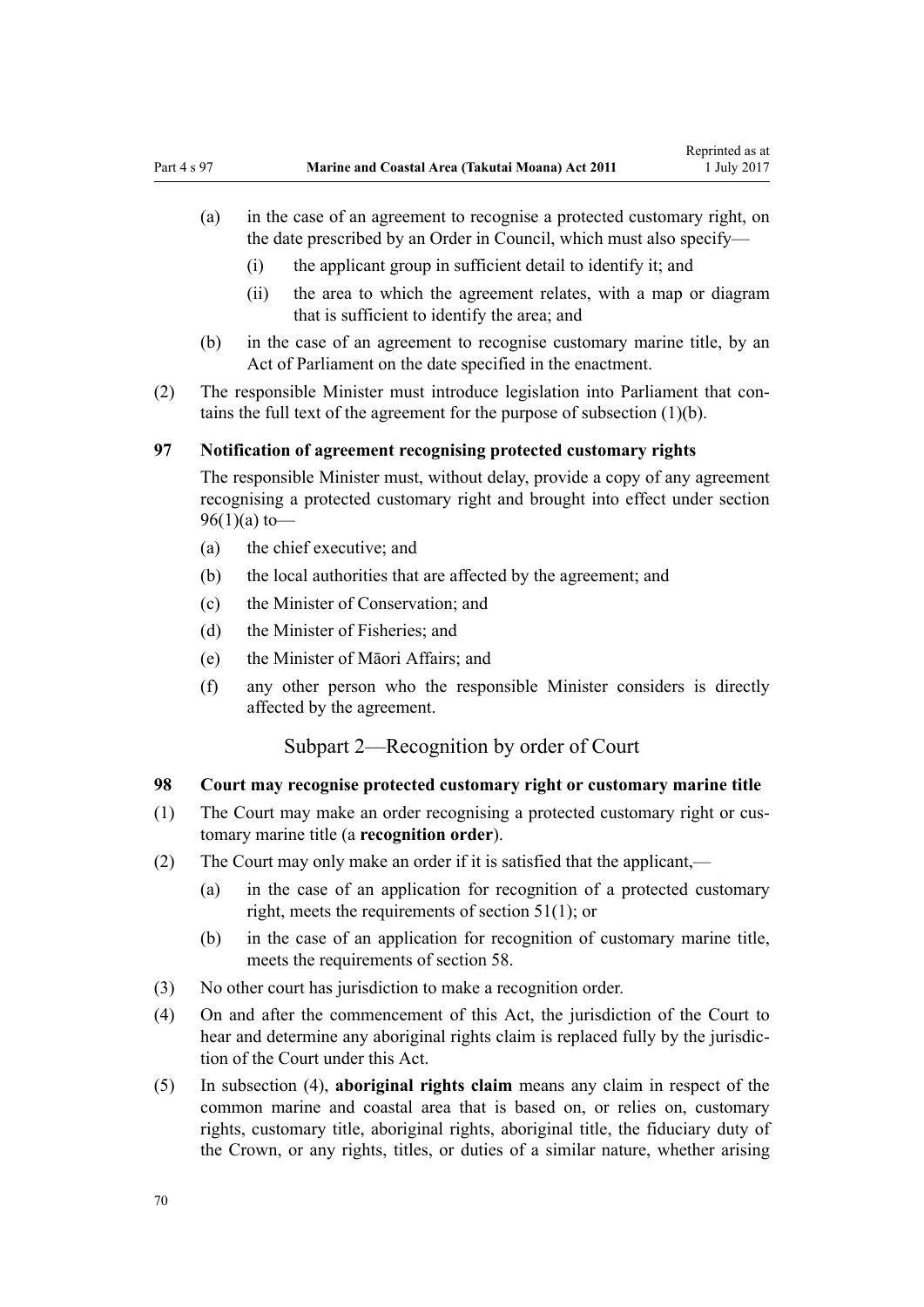<span id="page-70-0"></span>before, on, or after the commencement of this Act and whether or not the claim is based on, or relies on, any 1 or more of the following:

- (a) a rule, principle, or practice of the common law or equity:
- (b) the Treaty of Waitangi:
- (c) the existence of a trust:
- (d) an obligation of any kind.
- (6) Nothing in this section limits [section 10](http://prd-lgnz-nlb.prd.pco.net.nz/pdflink.aspx?id=DLM281461) of the Treaty of Waitangi (Fisheries Claims) Settlement Act 1992.
- (7) Subsection (3) does not limit [section 112](#page-75-0).

# **99 Court may refer to Māori Appellate Court or pūkenga for opinion or advice on tikanga**

- (1) If an application for a recognition order raises a question of tikanga, the court may—
	- (a) refer that question in accordance with [section 61](http://prd-lgnz-nlb.prd.pco.net.nz/pdflink.aspx?id=DLM290946) of Te Ture Whenua Maori Act 1993 to the Māori Appellate Court for its opinion; or
	- (b) obtain the advice of a court expert (a **pūkenga**) appointed in accordance with the [High Court Rules 2016](http://prd-lgnz-nlb.prd.pco.net.nz/pdflink.aspx?id=DLM6959800) who has knowledge and experience of tikanga.
- (2) The opinion of the Māori Appellate Court is binding on the Court but the advice of a pūkenga is not.

Section 99(1)(b): amended, on 18 October 2016, by [section 183\(c\)](http://prd-lgnz-nlb.prd.pco.net.nz/pdflink.aspx?id=DLM5759564) of the Senior Courts Act 2016 (2016 No 48).

# *Application for recognition order*

#### **100 Who may apply**

- (1) An applicant may apply to the Court—
	- (a) for a recognition order; or
	- (b) to vary or cancel a recognition order.
- (2) However, the application must be filed not later than 6 years after the commencement of this Act, and the Court must not accept for filing or otherwise consider any application that purports to be filed after that date.

#### **101 Contents of application**

An application for a recognition order must—

- (a) state whether it is an application for recognition of a protected customary right, or of customary marine title, or both; and
- (b) if it is an application for recognition of a protected customary right, describe that customary right; and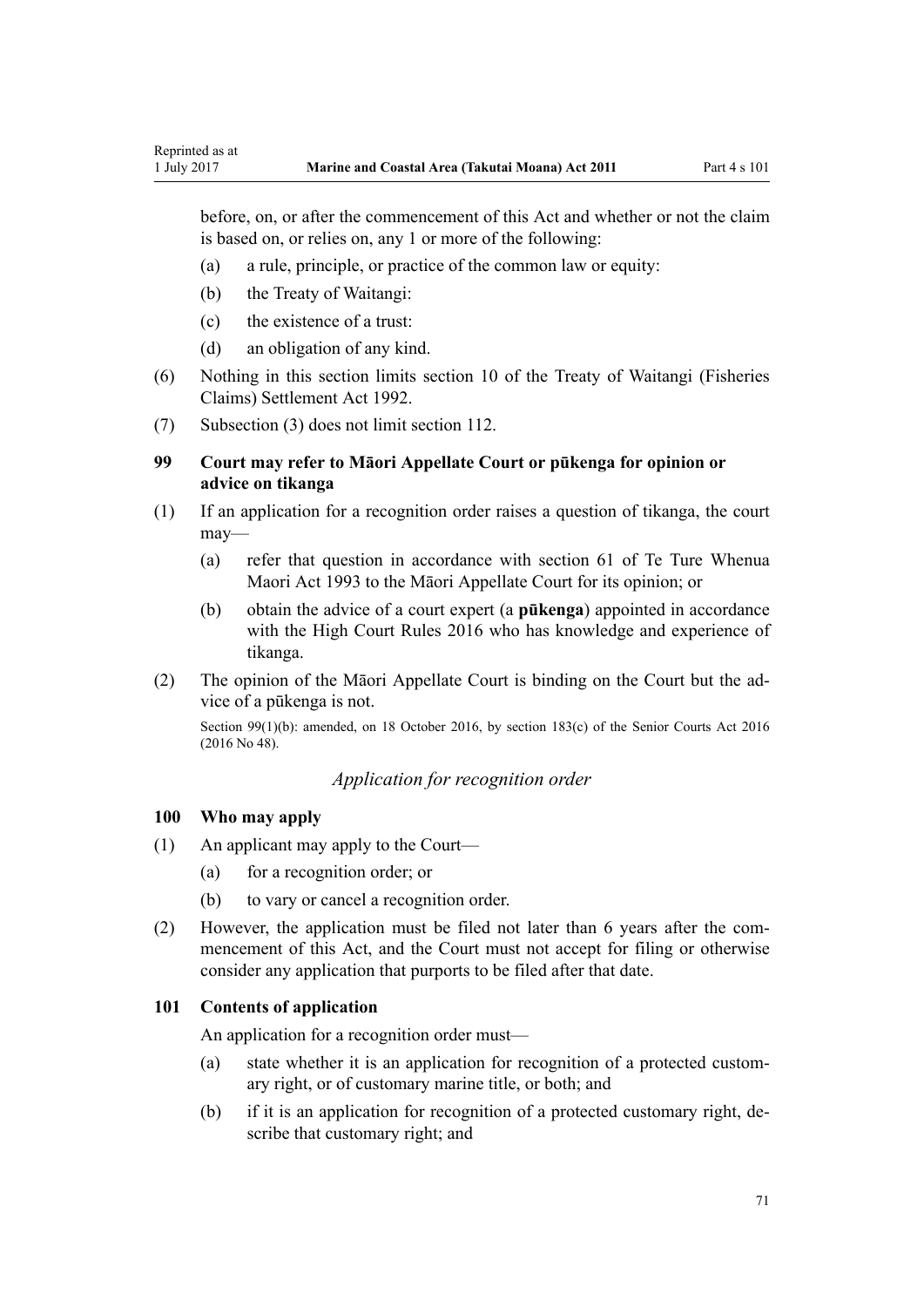- <span id="page-71-0"></span>(c) describe the applicant group; and
- (d) identify the particular area of the common marine and coastal area to which the application relates; and
- (e) state the grounds on which the application is made; and
- (f) name a person to be the holder of the order as the representative of the applicant group; and
- (g) specify contact details for the group and for the person named to hold the order; and
- (h) be supported by an affidavit or affidavits that set out in full the basis on which the applicant group claims to be entitled to the recognition order; and
- (i) contain any other information required by regulations made under [sec](#page-77-0)[tion 118\(1\)\(i\)](#page-77-0).

## **102 Service of application**

The applicant group applying for a recognition order must serve the application on—

- (a) the local authorities that have statutory functions in the area of the common marine and coastal area to which the application relates; and
- (b) any local authority that has statutory functions in the area adjacent to the area of the common marine and coastal area to which the application relates; and
- (c) the Solicitor-General on behalf of the Attorney-General; and
- (d) any other person who the Court considers is likely to be directly affected by the application.

## **103 Public notice of application**

- (1) The applicant group applying for a recognition order must give public notice of the application not later than 20 working days after filing the application.
- (2) The public notice must include, as a minimum,—
	- (a) the name of the applicant group and its description as an iwi, hapū, or whānau, whichever applies; and
	- (b) a brief description of the application, including whether it is an application for recognition of a protected customary right or of customary marine title or both; and
	- (c) a description of the particular area of the common marine and coastal area to which the application relates; and
	- (d) the name of the person who is proposed as the holder of the order; and
	- (e) in the case of an application for recognition of a protected customary right, a description of the right; and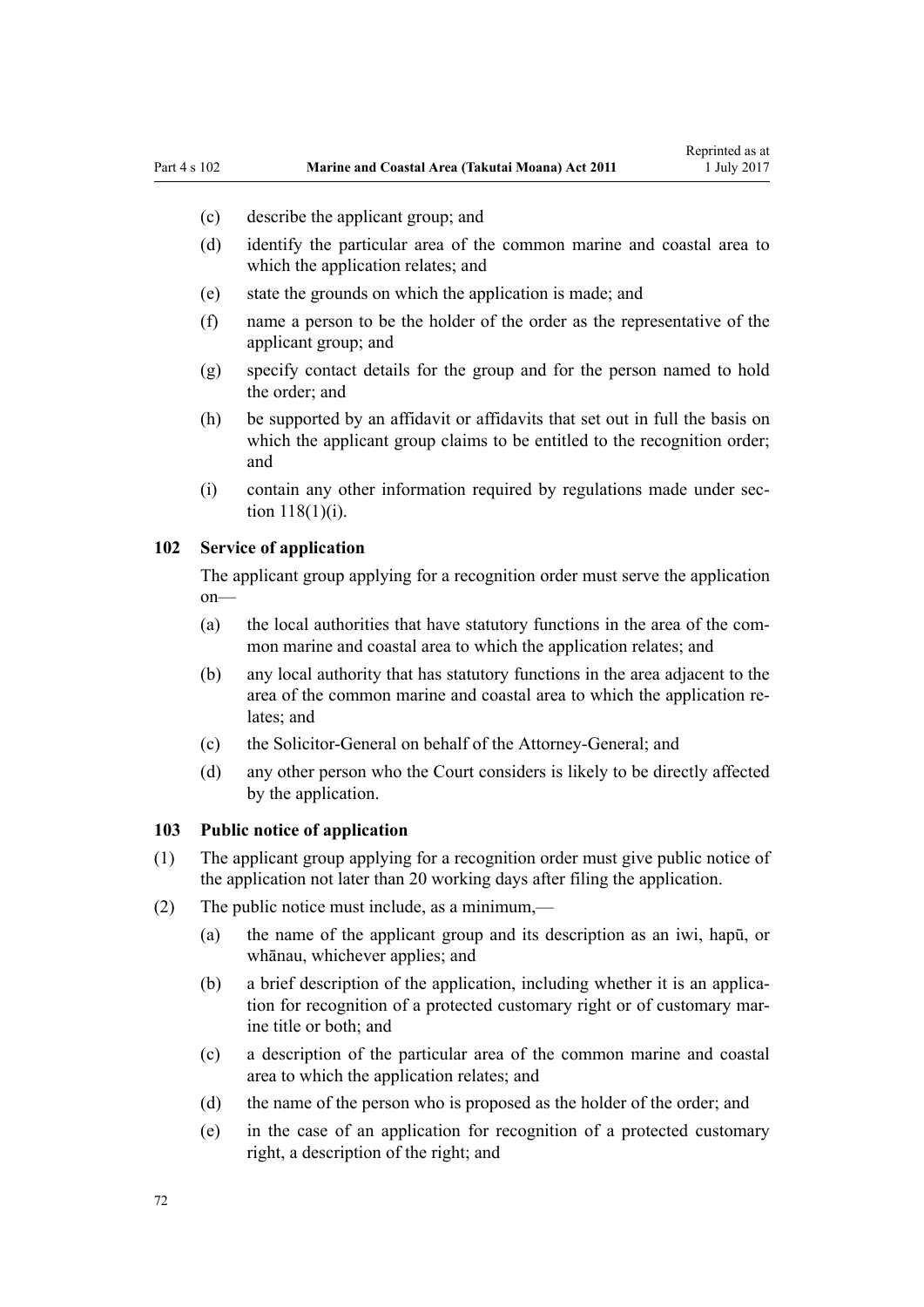- <span id="page-72-0"></span>(f) a date that complies with subsection (3) for filing a notice of appearance in support of or in opposition to the application; and
- (g) the registry of the Court for filing the notice of appearance.
- (3) The date for filing a notice of appearance must not be less than 20 working days after the first public notice of the application is published.

## **104 Who may appear on application for recognition order**

Any interested person may appear and be heard on an application for a recognition order if that person has, by the due date, filed a notice of appearance.

### **105 Evidence**

In hearing an application for a recognition order, the Court may receive as evidence any oral or written statement, document, matter, or information that the Court considers to be reliable, whether or not that evidence would otherwise be admissible.

### **106 Burden of proof**

- (1) In the case of an application for recognition of protected customary rights in a specified area of the common marine and coastal area, the applicant group must prove that the protected customary right—
	- (a) has been exercised in the specified area; and
	- (b) continues to be exercised by that group in the same area in accordance with tikanga.
- (2) In the case of an application for the recognition of customary marine title in a specified area of the common marine and coastal area, the applicant group must prove that the specified area—
	- (a) is held in accordance with tikanga; and
	- (b) has been used and occupied by the applicant group, either—
		- (i) from 1840 to the present day; or
		- (ii) from the time of a customary transfer to the present day.
- (3) In the case of every application for a recognition order, it is presumed, in the absence of proof to the contrary, that a customary interest has not been extinguished.

## **107 Court's flexibility in dealing with application**

- (1) The Court may, if it considers that an application for recognition of a protected customary right is more appropriately decided as an application for recognition of customary marine title, treat it as the latter.
- (2) The Court may, if it considers that an application for recognition of customary marine title is more appropriately decided as an application for recognition of a protected customary right, treat it as the latter.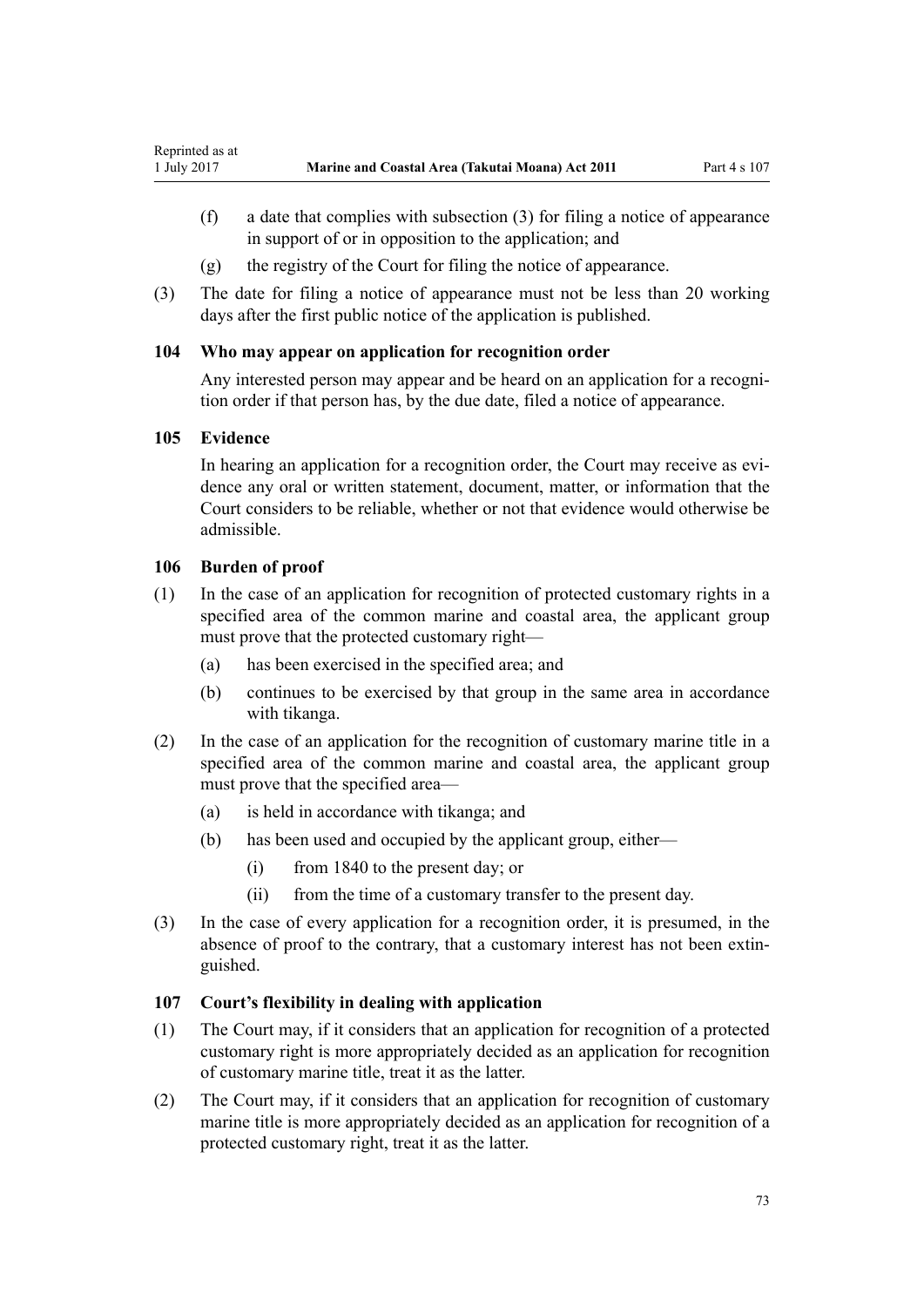- <span id="page-73-0"></span>(3) The Court may strike out all or part of an application for a recognition order or a notice of appearance filed under [section 104](#page-72-0) if it—
	- (a) discloses no reasonably arguable case; or
	- (b) is likely to cause prejudice or delay; or
	- (c) is frivolous or vexatious; or
	- (d) is otherwise an abuse of the Court.
- (4) If the Court strikes out an application under subsection (3), it may by the same or a subsequent order dismiss the application.
- (5) Instead of striking out all or part of an application under subsection (3), the Court may stay all or part of the application on such conditions as are considered just.
- (6) This section does not affect the Court's inherent jurisdiction.

#### **108 Rules governing procedure**

Rules not inconsistent with this Act may be made under [section 148](http://prd-lgnz-nlb.prd.pco.net.nz/pdflink.aspx?id=DLM5759504) of the Senior Courts Act 2016 to regulate the practice and procedure of the Court or the Court of Appeal or the Supreme Court in relation to any application to the Court under this Act.

Section 108: amended, on 1 March 2017, by [section 183\(b\)](http://prd-lgnz-nlb.prd.pco.net.nz/pdflink.aspx?id=DLM5759564) of the Senior Courts Act 2016 (2016 No 48).

#### *Recognition orders*

#### **109 Form of recognition order**

- (1) An applicant group in whose favour the Court grants recognition of a protected customary right or customary marine title must submit a draft order for approval by the Registrar of the Court.
- (2) Every recognition order must specify—
	- (a) the particular area of the common marine and coastal area to which the order applies; and
	- (b) the group to which the order applies; and
	- (c) the name of the holder of the order; and
	- (d) contact details for the group and for the holder.
- (3) A protected customary rights order must also include—
	- (a) a description of the right, including any limitations on the scale, extent, or frequency of the exercise of the right; and
	- (b) a diagram or map that is sufficient to identify the area.
- (4) Every customary marine title order must include—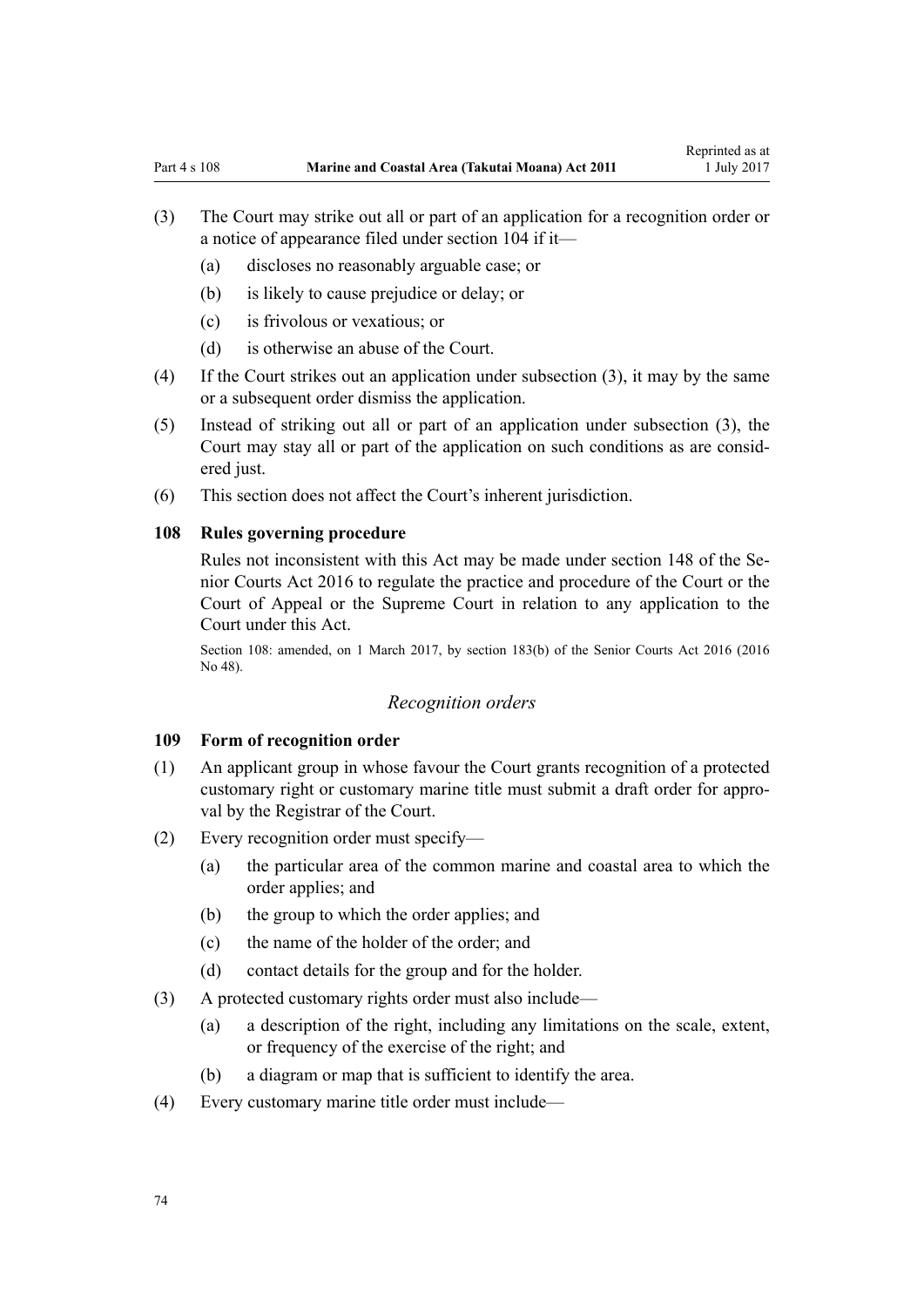- <span id="page-74-0"></span>(a) a survey plan that sets out the extent of the customary marine title area, to a standard of survey determined for the purpose by the Surveyor-General; and
- (b) a description of the customary marine title area; and
- (c) any prohibition or restriction that is to apply to a wāhi tapu or wāhi tapu area within the customary marine title area.

### **110 Requirements for notification of orders**

- (1) Not later than 5 working days after a recognition order has been sealed, the Registrar of the Court must provide a copy of it to—
	- (a) the responsible Minister; and
	- (b) the chief executive.
- (2) The responsible Minister must—
	- (a) publish a minute of the sealed order, including any wāhi tapu conditions, in the *Gazette*; and
	- (b) send a copy of the sealed order to—
		- (i) the local authorities that have statutory functions in the area of the common marine and coastal area to which the order applies; and
		- (ii) any local authorities with statutory functions in an area adjacent to the area of the common marine and coastal area to which the order applies; and
		- (iii) the Minister of Conservation; and
		- (iv) the Minister of Māori Affairs; and
		- (v) each person who appeared on the application; and
		- (vi) any other person that the Court directs.
- (3) If a customary marine title order includes recognition of wāhi tapu or wāhi tapu areas, the responsible Minister must—
	- (a) publicly notify the conditions; and
	- (b) give written notice of the conditions to—
		- (i) the customary marine title group; and
		- (ii) Heritage New Zealand Pouhere Taonga.

Section 110(3)(b)(ii): amended, on 20 May 2014, by [section 107](http://prd-lgnz-nlb.prd.pco.net.nz/pdflink.aspx?id=DLM4005646) of the Heritage New Zealand Pouhere Taonga Act 2014 (2014 No 26).

### **111 Recognition order may be varied or cancelled**

- (1) The Court may—
	- (a) vary a recognition order, including—
		- (i) varying any of the matters referred to in [section 109\(2\);](#page-73-0) and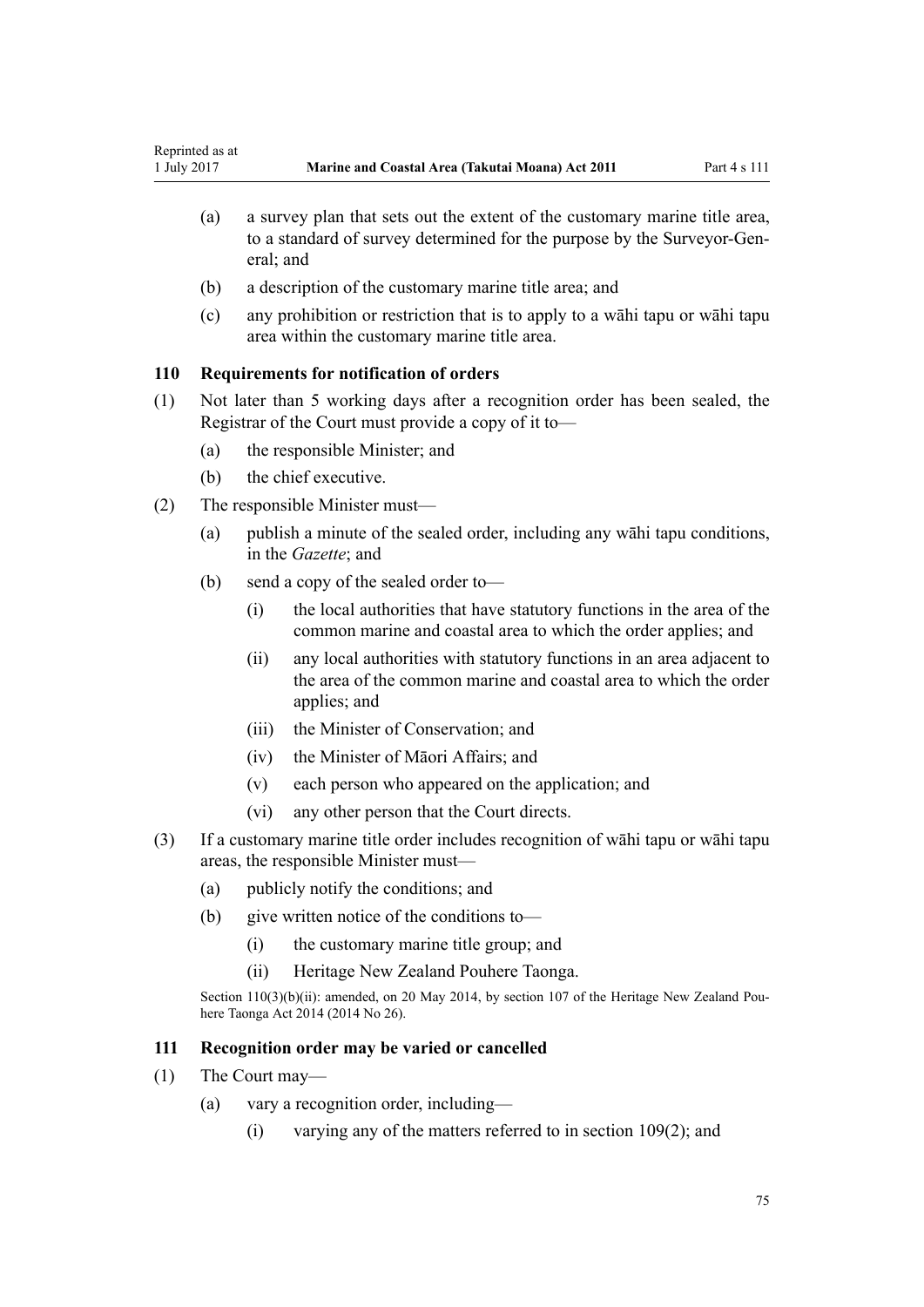- (ii) varying or cancelling a protected customary right or customary marine title that has been delegated or transferred under [section 53](#page-40-0) or  $60(3)$ ; or
- (b) cancel a recognition order.
- (2) However, the Court may vary a recognition order only if the requirements of [section 51](#page-39-0) or [58,](#page-43-0) as the case requires, are met by the variation.
- (3) In the case of a variation, the variation—
	- (a) must not have the effect of depriving the group to which the order applied before variation of the benefits of the order; but
	- (b) does not preclude the transfer or delegation of a right in accordance with tikanga.
- (4) An application for variation or cancellation of a recognition order may be made only by—
	- (a) the holder of the order; or
	- (b) a representative of the group to which the order applies, if the holder—
		- (i) has ceased to exist; or
		- (ii) being a natural person, has died or no longer has legal capacity.
- (5) The Court must not vary or cancel the order unless it is satisfied that—
	- (a) the applicant is authorised to apply for the variation or cancellation by the group to which the order applies; and
	- (b) the applicant has given sufficient notice of the application to that group; and
	- (c) there has been sufficient opportunity for that group to consider the application and make its views known to the applicant; and
	- (d) that group has no meritorious objections to the application that would require the Court to decline the application.
- (6) [Sections 101 to 108](#page-70-0) apply, with necessary modifications, to an application under this section.
- (7) [Sections 110](#page-74-0) and [113](#page-76-0) apply, with the necessary modifications, to the sealing and notification of a variation to, or cancellation of, a recognition order under this section.

## *Appeal rights*

#### **112 Right of appeal against decision of Court**

- (1) A party to a proceeding under this subpart who is dissatisfied with a decision of the Court may appeal to the Court of Appeal on a matter of fact or law.
- (2) In relation to a proceeding under this subpart, the Crown—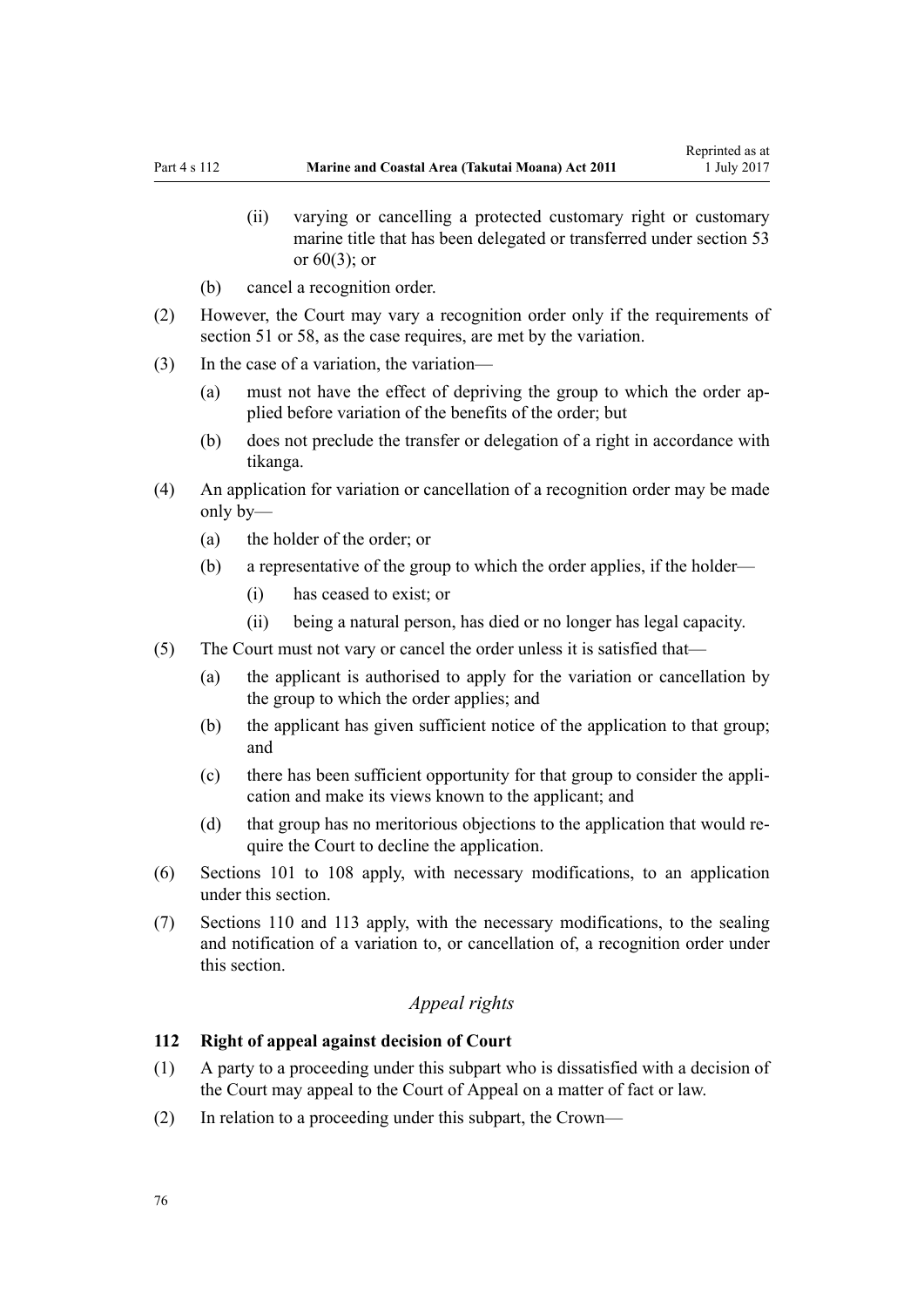- <span id="page-76-0"></span>(a) may lodge an appeal on a matter of fact or law (whether or not it was a party to the proceedings in the Court) and must be treated as a party to the appeal; or
- (b) may apply to be an intervener in the proceedings.
- (3) An appeal made under this section must be commenced by notice of appeal, given in accordance with the [Court of Appeal \(Civil\) Rules 2005](http://prd-lgnz-nlb.prd.pco.net.nz/pdflink.aspx?id=DLM319745).

### *Sealing of recognition orders*

### **113 Orders sealed by Court**

A recognition order must be sealed—

- (a) on the application of the applicant group; but
- (b) not before the expiry of the appeal period or the disposal of any appeal.

## Subpart 3—Marine and coastal area register

### **114 Marine and coastal area register**

- (1) The chief executive must keep a marine and coastal area register (the **register**) as a permanent record of—
	- (a) recognition orders, including those varied or cancelled; and
	- (b) agreements brought into effect, including those varied or cancelled; and
	- (c) planning documents registered in accordance with [section 86\(2\)](#page-64-0); and
	- (d) notices given under [section 57](#page-43-0) of any controls imposed by the Minister of Conservation under [section 56.](#page-42-0)
- (2) The chief executive must enter a document on the register without delay after—
	- (a) receiving it under [section 86](#page-64-0), [97](#page-69-0), or [110](#page-74-0); or
	- (b) an agreement is brought into force under [section 96\(1\).](#page-68-0)
- (3) The chief executive may only enter a document on the register if he or she is satisfied that the document meets all the requirements for registration.
- (4) No compensation is payable by the Crown for any loss or damage arising from the operation of this section.

### **115 Requirements for keeping register**

- (1) The register must be held in the safe custody of the chief executive.
- (2) The register may be kept—
	- (a) in an electronic, electromagnetic, optical, digital, or photographic system or process; or
	- (b) as a paper record; or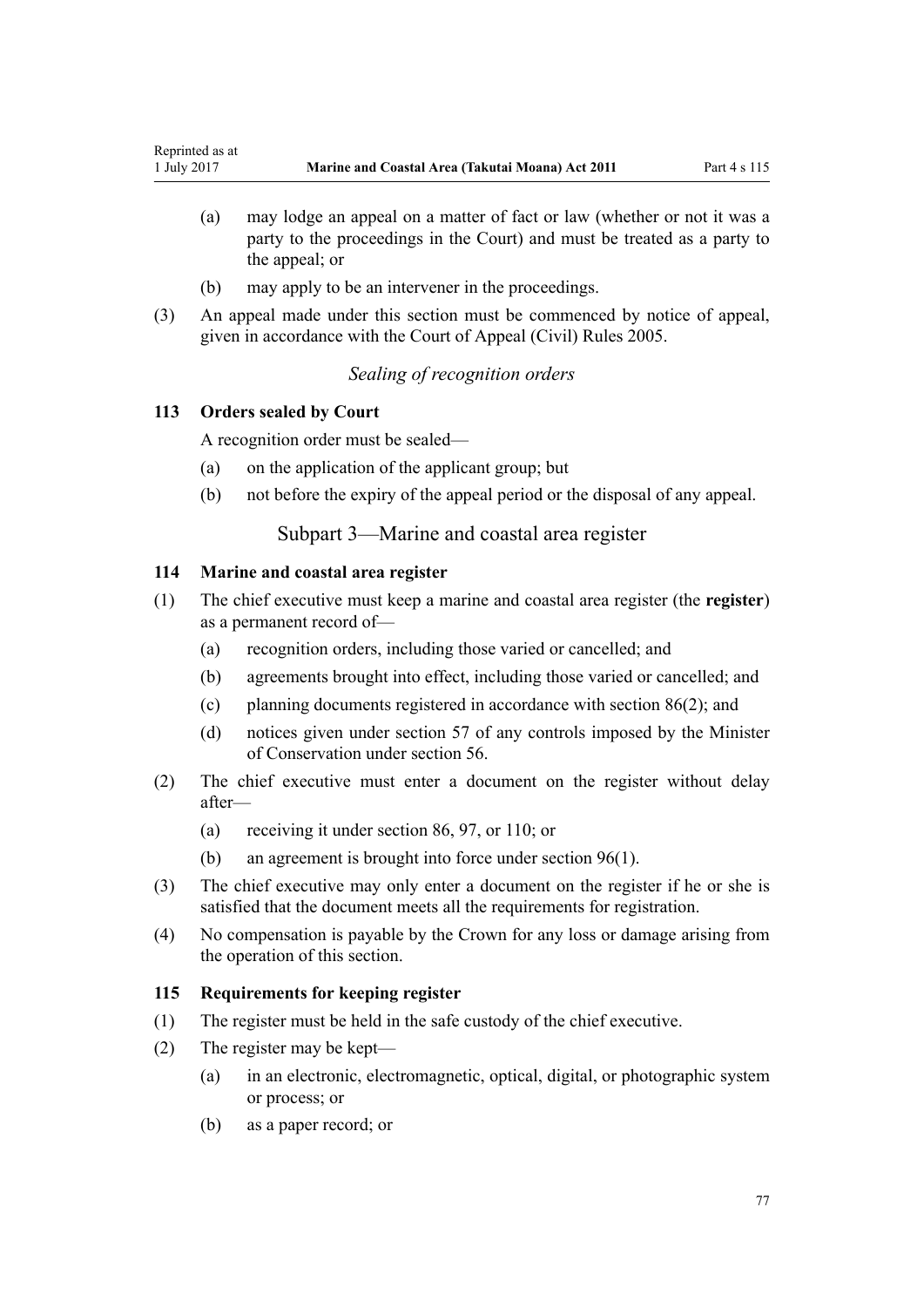- (c) by other means for recording, reproducing, copying, or storing information; or
- (d) in any combinations of these processes, systems, or means.

#### **116 Inspection and copying**

- (1) All orders and other documents contained in the register must be available for public inspection and copying, and copies may be supplied to any person upon request on payment of the prescribed fee (if any).
- (2) The right to inspect and copy orders and other documents includes the right to receive,—
	- (a) in the case of an order or other document that is a paper record, a paper copy of the order or other document; and
	- (b) in the case of an instrument recorded by a process, system, or means other than as a paper record, a paper document that records the content of the instrument.

#### **117 Application of Privacy Act 1993**

The register is a public register within the meaning of [section 58](http://prd-lgnz-nlb.prd.pco.net.nz/pdflink.aspx?id=DLM297424) of the Privacy Act 1993.

### Subpart 4—Regulations and miscellaneous matters

#### *Regulations and bylaws*

#### **118 Regulations for administrative purposes**

- (1) The Governor-General may, by Order in Council, make regulations for any of the following purposes:
	- (a) prescribing the duties of the chief executive in relation to the register:
	- (b) providing for the appointment of wardens under [section 80,](#page-59-0) the qualification for appointment, the terms of those appointments (including the responsibility of the customary marine title group for their funding), and the termination of such appointments:
	- (c) prescribing additional functions of wardens appointed under [section 80](#page-59-0), being functions that are reasonably incidental to the functions specified in that section:
	- (d) prescribing any duties or powers to be exercised by wardens for the purpose of performing their functions:
	- (e) prescribing the means (including, without limitation, identity cards or badges, or both) by which wardens are to be identified:
	- (f) giving directions relating to the management of wardens by a customary marine title group whose customary marine title order includes prohibitions and restrictions in respect of a wāhi tapu or wāhi tapu area: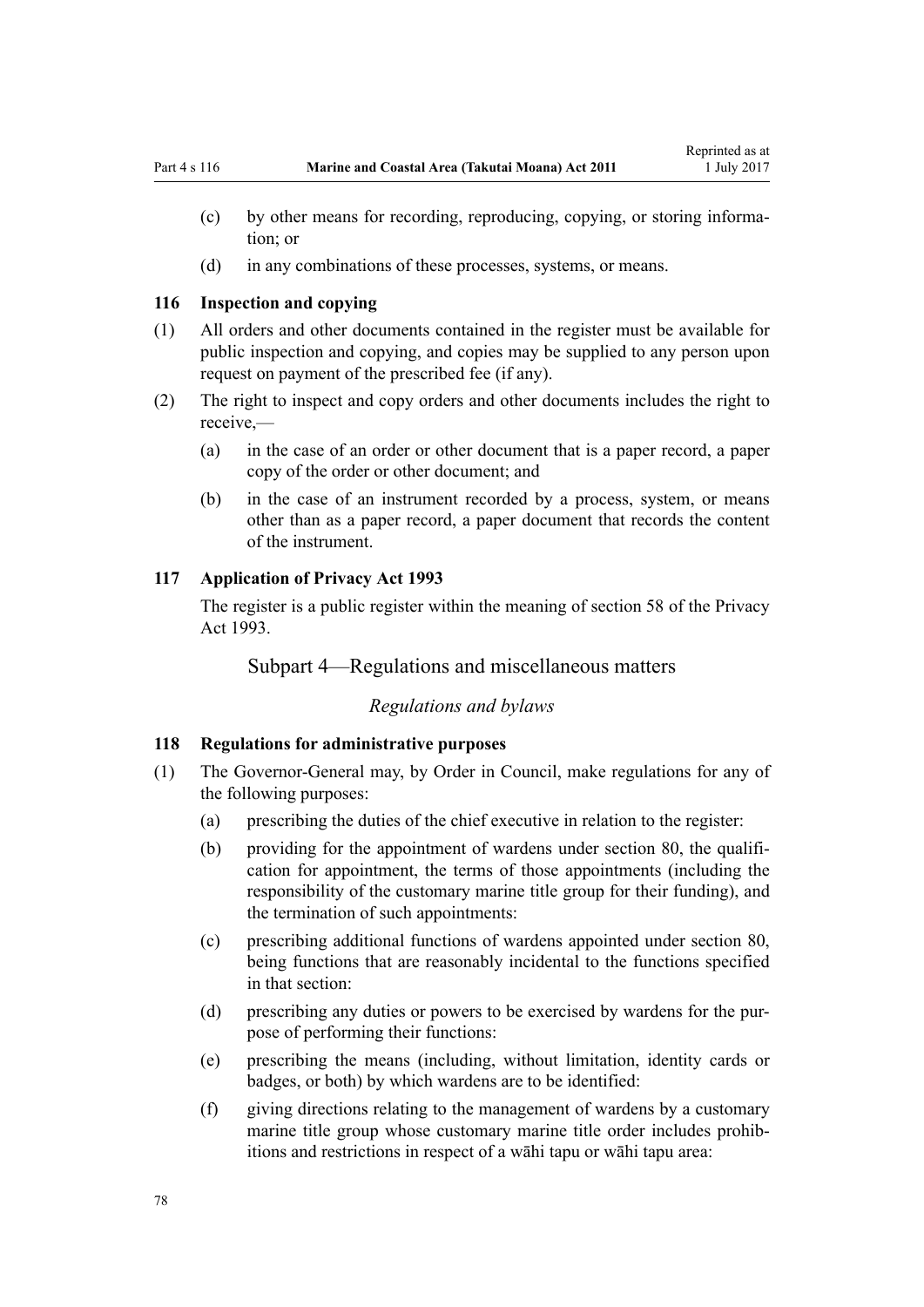- <span id="page-78-0"></span>(g) prescribing the steps that a regional council must or may take in undertaking an inquiry under [section 19\(2\)](#page-20-0):
- (h) prescribing the fees payable, or the methods or rates by which fees are to be assessed, for—
	- (i) the consideration and processing of applications made, or actions taken, under [sections 34 to 45:](#page-28-0)
	- (ii) decisions made under [Schedule 2:](#page-91-0)
	- (iii) public inspection and copying of documents on the register:
- (i) prescribing the information that must be included in applications made under [subpart 1](#page-68-0) or [2:](#page-69-0)
- (j) prescribing the information that the chief executive may require for the purposes of [section 114:](#page-76-0)
- (k) providing for any other matters contemplated by this Act or necessary for giving it full effect.
- (2) Regulations made under subsection (1) must be made on the advice of the Minister of Justice, after consultation with the responsible Minister who must consult with the customary marine title groups that appear to the Minister to be likely to be affected by the regulations.

### **119 Minister of Conservation to perform residual management functions**

- (1) The Minister of Conservation may perform a managerial or administrative function provided for or contemplated by this Act or by any regulations or bylaws made under section 120 or [121](#page-79-0) in respect of the common marine and coastal area but only if, and to the extent that, the same or similar function is not conferred on the local authority or other person with responsibility for the relevant part of the common marine and coastal area in which the function is to be performed.
- (2) Nothing in this section or in any regulations or bylaws made under section 120 or [121](#page-79-0) limits any power conferred under an enactment on a local authority or any other person that may be exercised in respect of the common marine and coastal area.
- (3) In performing and exercising the functions, duties, and powers under this section and under sections 120 and [121,](#page-79-0) the Minister of Conservation must act consistently with the purpose stated in [section 4](#page-8-0).

### **120 Regulations for management of common marine and coastal area**

(1) The Governor-General may, by Order in Council made on the recommendation of the Minister of Conservation, make regulations for all or any of the following purposes: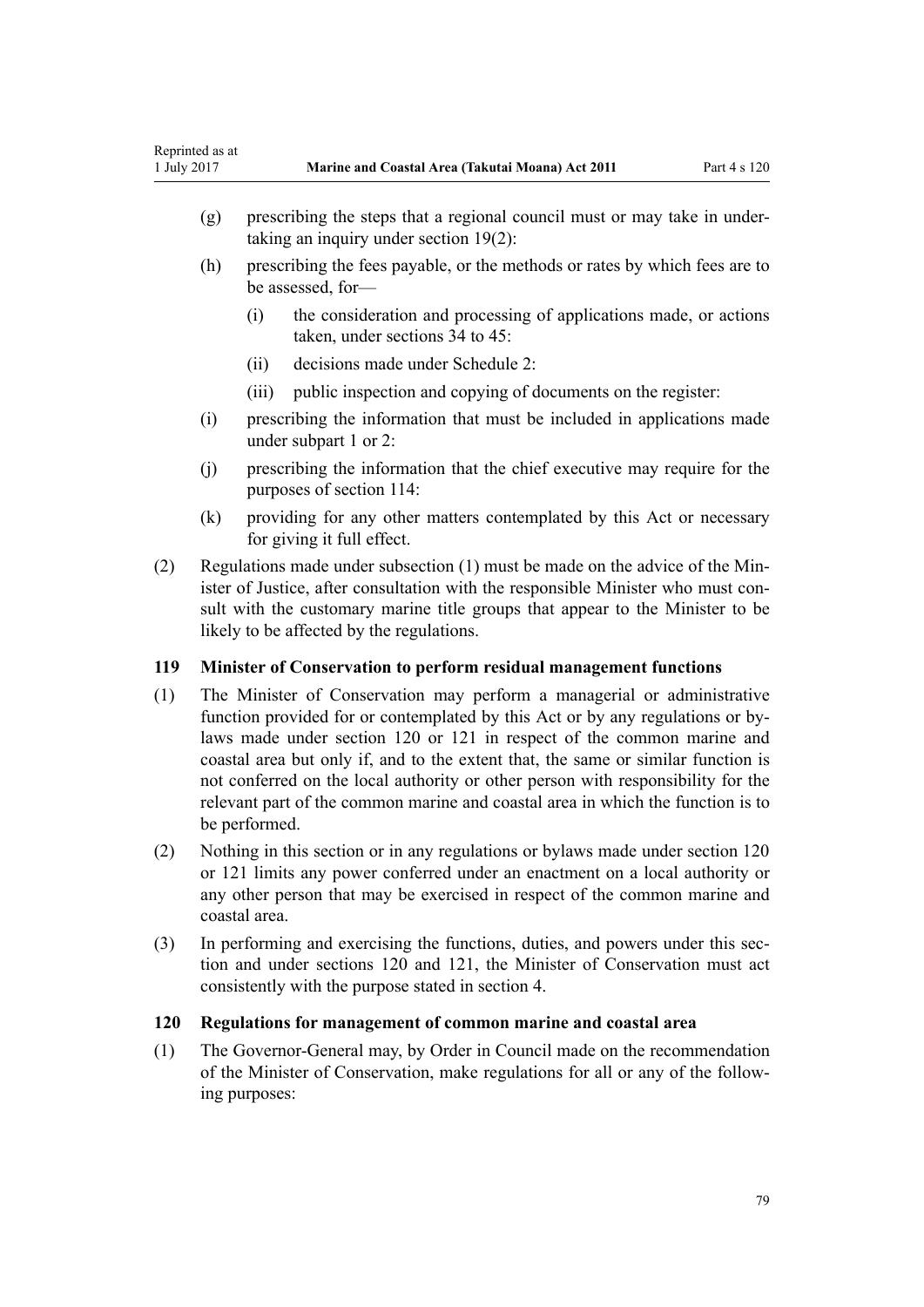- <span id="page-79-0"></span>(a) the safety and protection of members of the public who exercise rights of access or navigation in or over the common marine and coastal area or any specified part of that area:
- (b) the preservation or protection of the natural environment of the common marine and coastal area or any specified part of that area:
- (c) prohibiting or regulating the construction or use of structures in the common marine and coastal area or any specified part of that area, and providing for the removal or destruction of those structures:
- (d) prohibiting or regulating the placing or deposit of objects in the common marine and coastal area or any specified part of that area, and providing for the removal or destruction of those objects:
- (e) prescribing offences punishable on conviction by a fine not exceeding \$5,000 in any one case:
- (f) providing for any other matters contemplated by this Part, necessary for its administration, or necessary for giving it full effect.
- (2) The Minister of Conservation must not make a recommendation under subsection (1) unless satisfied that—
	- (a) the proposed regulations are necessary for the proper management of the common marine and coastal area or of the specified part to which the proposed regulations relate; and
	- (b) the objectives of the proposed regulations cannot be, or are not being, achieved under an existing enactment.

Section 120(1)(e): amended, on 1 July 2013, by [section 413](http://prd-lgnz-nlb.prd.pco.net.nz/pdflink.aspx?id=DLM3360714) of the Criminal Procedure Act 2011 (2011 No 81).

## **121 Bylaws**

- (1) The Minister of Conservation may, by notice in the *Gazette*, make bylaws for any specified part of the common marine and coastal area for all or any of the following purposes:
	- (a) prohibiting or regulating the use or parking of vehicles in a specified part of the common marine and coastal area:
	- (b) regulating the use or mooring of vessels in the specified part of a common marine and coastal area:
	- (c) prohibiting the hovering or landing of any aircraft, as defined in [section](http://prd-lgnz-nlb.prd.pco.net.nz/pdflink.aspx?id=DLM214692) [2](http://prd-lgnz-nlb.prd.pco.net.nz/pdflink.aspx?id=DLM214692) of the Civil Aviation Act 1990, over or in a specified part of the common marine and coastal area:
	- (d) prescribing fines, not exceeding \$500 in any one case, for the breach of any bylaws made under this section.
- (2) The Minister of Conservation must not make any bylaws under subsection (1) unless satisfied that—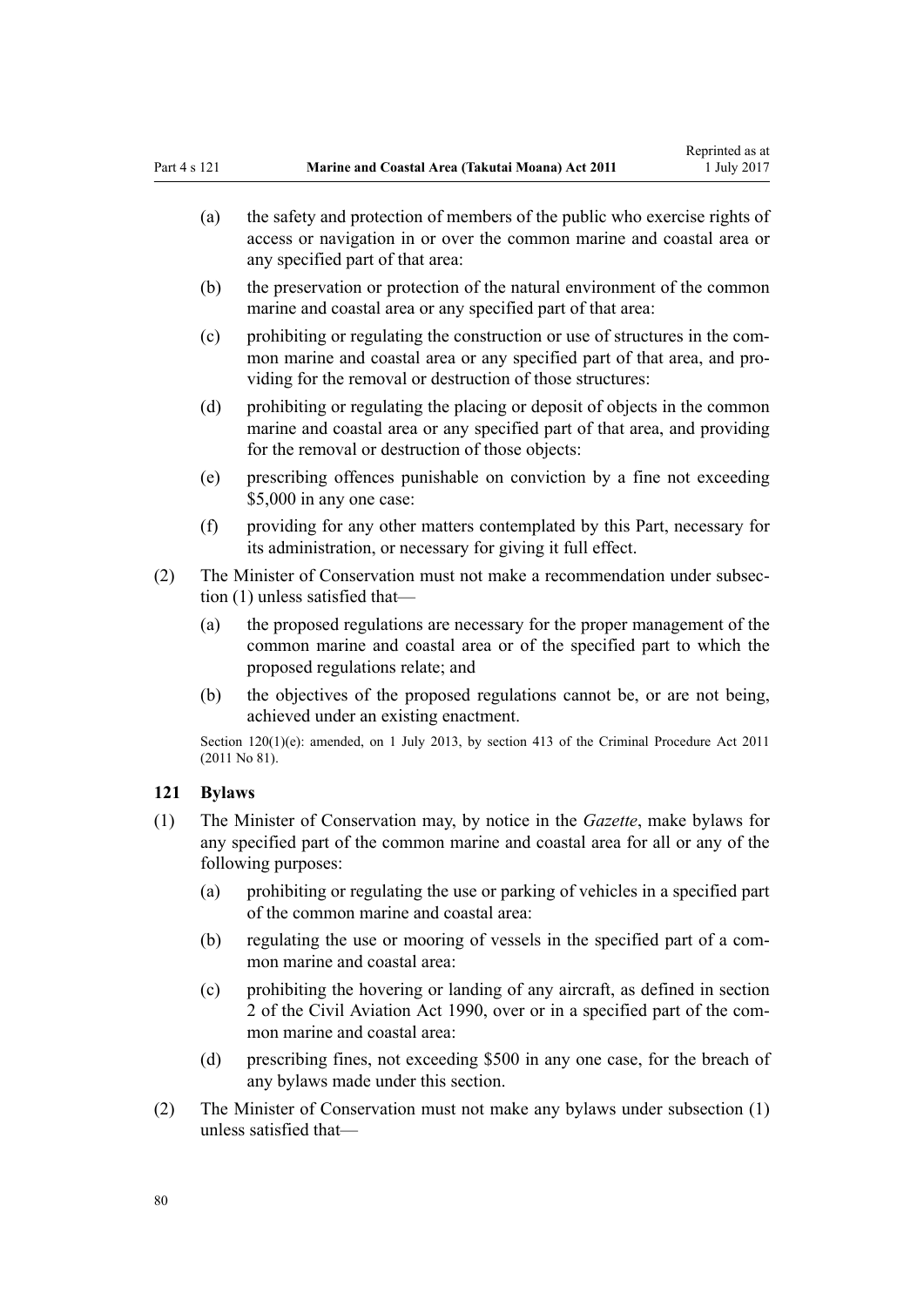- (a) the proposed bylaws are necessary for the proper management of the specified part of the common marine and coastal area to which the proposed bylaws relate; and
- (b) the objectives of the proposed bylaws cannot be, or are not being, achieved under an existing enactment.

## **122 Persons breaching regulations or bylaws may be directed to stop**

- (1) If a person in the common marine and coastal area is engaging in an activity that the Director-General or a delegate of the Director-General has reasonable grounds to believe constitutes a breach of any regulations made under [section](#page-78-0) [120](#page-78-0) or any bylaws made under [section 121](#page-79-0), the Director-General or the delegate may direct the person to stop that activity.
- (2) If the Director-General or a delegate of the Director-General has reasonable grounds to believe that the use or the location of a vehicle, vessel, or other moveable thing in the common marine and coastal area constitutes a breach of any regulations made under [section 120](#page-78-0) or any bylaws made under [section 121](#page-78-0), the Director-General or the delegate may—
	- (a) take charge, or authorise another person to take charge, of the vehicle, vessel, or thing for the purpose of moving it or preparing it for movement; and
	- (b) move, or authorise another person to move, the vehicle, vessel, or thing to another location.
- (3) A person who intentionally fails to comply with a direction given under subsection (1) commits an offence and is liable on conviction to imprisonment for a term not exceeding 3 months or to a fine not exceeding \$5,000 or to both.
- (4) Every person who fails to comply with a direction given under subsection (1) may be arrested without warrant by any constable.
- (5) The Director-General may from time to time, either generally or particularly, delegate the power conferred by subsection (1) or (2) to any of the following persons:
	- (a) a warranted officer within the meaning of the [Conservation Act 1987](http://prd-lgnz-nlb.prd.pco.net.nz/pdflink.aspx?id=DLM103609):
	- (b) employees of local authorities.
- (6) Subsection (5) does not limit [sections 41](http://prd-lgnz-nlb.prd.pco.net.nz/pdflink.aspx?id=DLM129566) and [42](http://prd-lgnz-nlb.prd.pco.net.nz/pdflink.aspx?id=DLM129571) of the State Sector Act 1988, and those sections apply with any necessary modifications to any delegation under subsection (5).
- (7) Before a delegate exercises a power under subsection (1) or (2), the delegate must produce his or her warrant of appointment or other evidence of his or her authority.

Section 122(3): amended, on 1 July 2013, by [section 413](http://prd-lgnz-nlb.prd.pco.net.nz/pdflink.aspx?id=DLM3360714) of the Criminal Procedure Act 2011 (2011) No 81).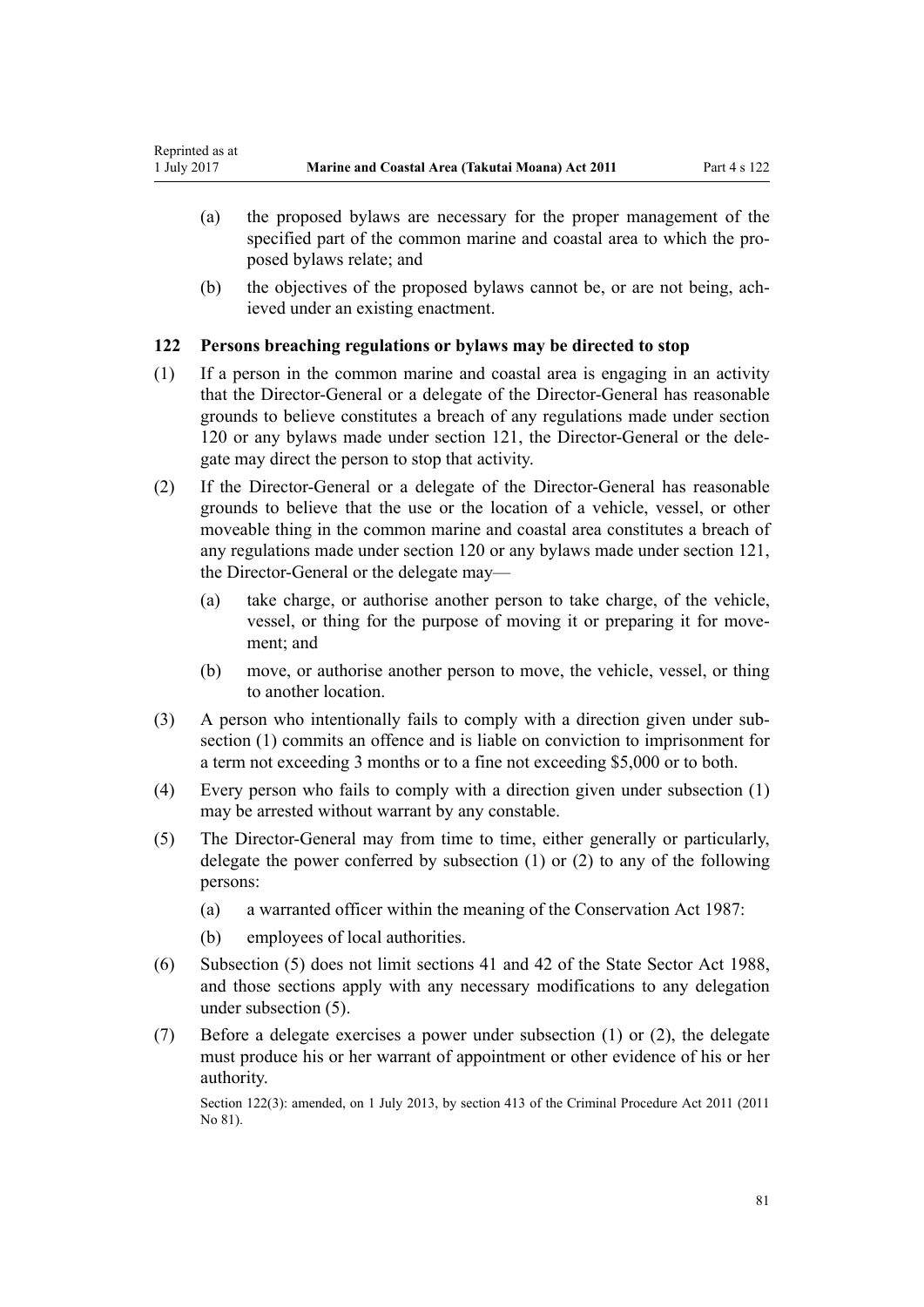## *Local Acts*

#### **123 Relationship between local Acts and this Act**

- (1) If a provision of a local Act is inconsistent with a provision of this Act, the provision of this Act prevails.
- (2) Despite subsection (1), to the extent that there is any conflict between this Act and the following Acts, those Acts prevail over this Act:
	- (a) the [Timaru Harbour Board Act 1876 Amendment Act 1881](http://prd-lgnz-nlb.prd.pco.net.nz/pdflink.aspx?id=DLM15371):
	- (b) the [Timaru Harbour Board Reclamation and Empowering Act 1980:](http://prd-lgnz-nlb.prd.pco.net.nz/pdflink.aspx?id=DLM74774)
	- (c) the [Wellington Harbour Board and Wellington City Council Vesting and](http://prd-lgnz-nlb.prd.pco.net.nz/pdflink.aspx?id=DLM78106) [Empowering Act 1987.](http://prd-lgnz-nlb.prd.pco.net.nz/pdflink.aspx?id=DLM78106)

### *References*

#### **124 References to public foreshore and seabed**

- (1) On and after the commencement of this Act, a reference in any instrument to the public foreshore and seabed is taken to be a reference to the common marine and coastal area unless on the facts of any particular case the relevant part of the public foreshore and seabed is excluded from the common marine and coastal area by or under this Act.
- (2) Subsection (1) does not apply to any document filed, served, or issued in any proceeding commenced under, or in reliance on, the [Foreshore and Seabed Act](http://prd-lgnz-nlb.prd.pco.net.nz/pdflink.aspx?id=DLM319838) [2004](http://prd-lgnz-nlb.prd.pco.net.nz/pdflink.aspx?id=DLM319838).

#### *Transitional arrangements*

### **125 Pending proceedings under Foreshore and Seabed Act 2004**

- (1) On the commencement of this Act, all applications made under the [Foreshore](http://prd-lgnz-nlb.prd.pco.net.nz/pdflink.aspx?id=DLM319838) [and Seabed Act 2004](http://prd-lgnz-nlb.prd.pco.net.nz/pdflink.aspx?id=DLM319838) to the Māori Land Court for customary rights orders and not finally determined under that Act before the commencement of this Act must, without further authority than this section, be transferred to the High Court.
- (2) The High Court must treat applications transferred under subsection (1) as if they were applications made under [subpart 2](#page-69-0) for orders recognising protected customary rights.
- (3) The High Court—
	- (a) must give priority to applications transferred under this section ahead of any applications made under [subpart 2](#page-69-0):
	- (b) may deem any of the steps that are required for a proceeding under the [High Court Rules 2016](http://prd-lgnz-nlb.prd.pco.net.nz/pdflink.aspx?id=DLM6959800) to have been met by the applications transferred under this section: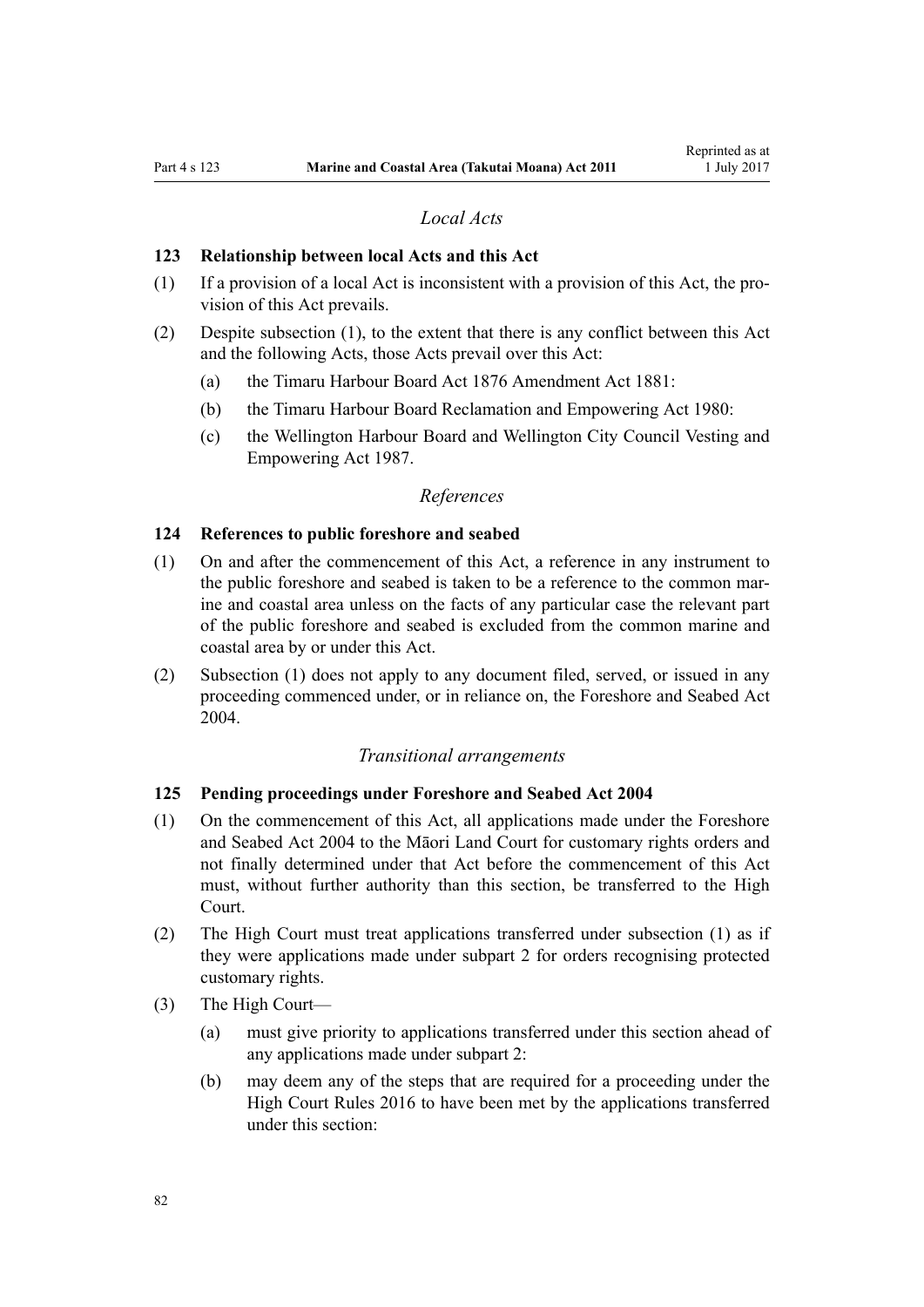- <span id="page-82-0"></span>(c) may give directions to applicants to take such steps that, in the opinion of the High Court, are necessary to enable the proceedings to be completed.
- (4) An application made under [section 33](http://prd-lgnz-nlb.prd.pco.net.nz/pdflink.aspx?id=DLM320263) of the Foreshore and Seabed Act 2004 for a finding that a group would have held territorial customary rights is to be treated by the High Court as an application under [subpart 2](#page-69-0) for an order recognising customary marine title.

Section 125(3)(b): amended, on 18 October 2016, by [section 183\(c\)](http://prd-lgnz-nlb.prd.pco.net.nz/pdflink.aspx?id=DLM5759564) of the Senior Courts Act 2016 (2016 No 48).

### *Notices*

## **126 Giving of notices**

- (1) If a notice or other document is to be given or served on a person under this Act, it must be given in writing—
	- (a) by personal service; or
	- (b) by registered post addressed to the person at the person's usual or last known place of business or residence; or
	- (c) by service on the person's lawyer or another person authorised to act on behalf of that person; or
	- (d) by registered post to that other person; or
	- (e) by electronic transmission to the person or that person's lawyer or another person authorised to act on behalf of that person, including transmission by fax, electronic mail, or electronic data transfer.
- (2) A notice or document sent by post or registered post is deemed to have been given or received 7 days after the date on which it was posted, unless the person to whom it was sent proves that, other than through that person's fault, the notice or document was not received.

## *Amendments to other enactments*

## **127 Amendment to section 7 of Conservation Act 1987**

- (1) This section amends the [Conservation Act 1987.](http://prd-lgnz-nlb.prd.pco.net.nz/pdflink.aspx?id=DLM103609)
- (2) [Section 7](http://prd-lgnz-nlb.prd.pco.net.nz/pdflink.aspx?id=DLM104251) of the Conservation Act 1987 is amended by inserting the following subsection after subsection (1A):
- (1B) In the case of land that is foreshore within the common marine and coastal area, the Minister may declare, by notice in the *Gazette* describing the land, that the land is held for conservation purposes.

## **128 Consequential amendments to other enactments**

The enactments specified in [Schedule 3 a](#page-97-0)re amended in the manner specified in that schedule.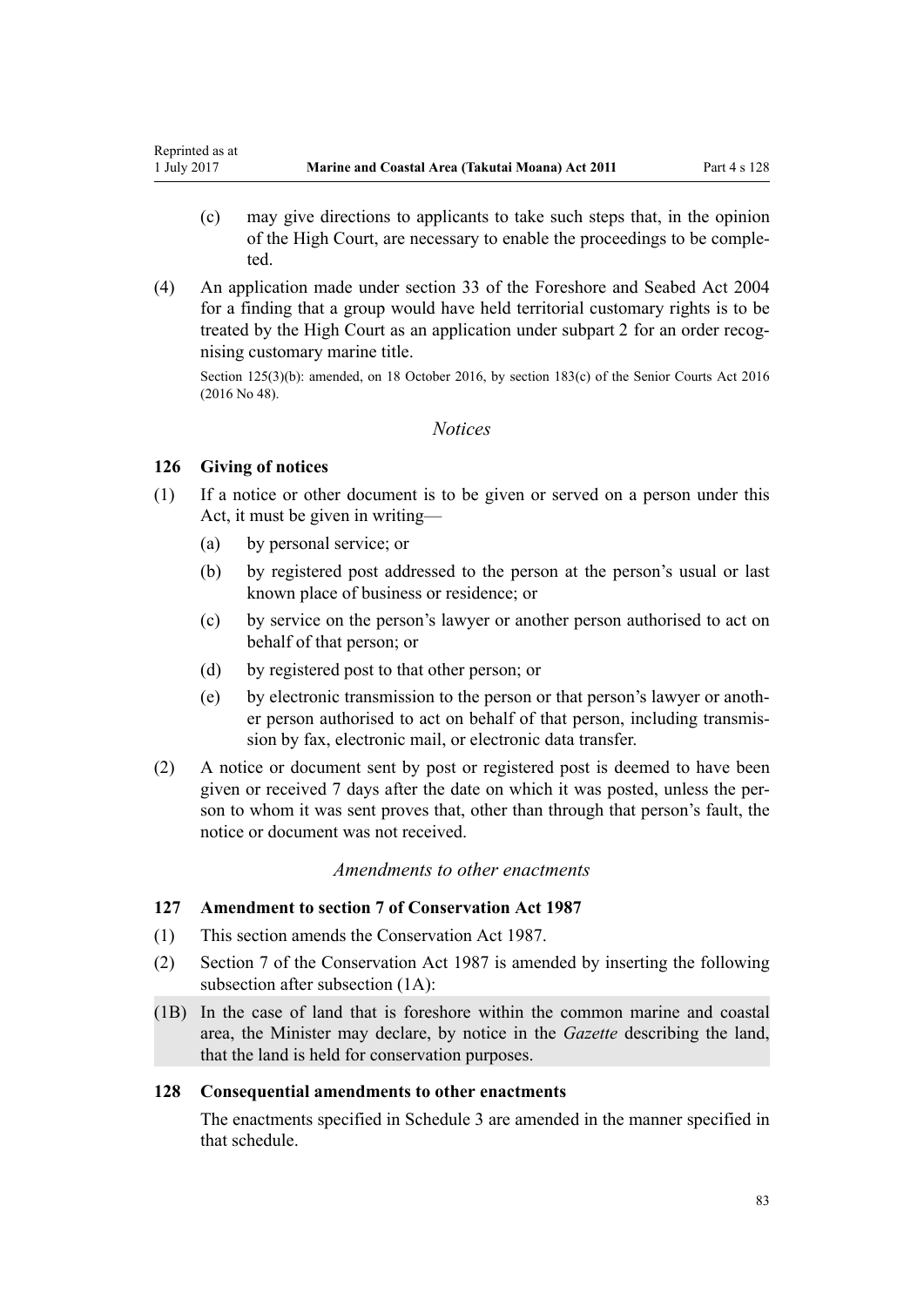# **Schedule 1**

## <span id="page-83-0"></span>**Resource consents and controls in protected customary rights area**

[ss 55\(5\)](#page-41-0), [56\(5\)](#page-42-0)

### **Part 1**

## **Matters relevant to applications**

### **1 Determination of adverse effects**

In determining whether a proposed activity will, or is likely to, have an adverse effect on the exercise of a protected customary right, a consent authority must consider the following matters:

- (a) the effects of the proposed activity on a protected customary right; and
- (b) the area that the proposed activity would have in common with the relevant protected customary rights area; and
- (c) the degree to which the proposed activity must be carried out to the exclusion of other activities; and
- (d) the degree to which the exercise of a protected customary right must be carried out to the exclusion of other activities; and
- (e) whether an alternative location or method would avoid, remedy, or mitigate any adverse effects of the proposed activity on the exercise of the protected customary right; and
- (f) whether any conditions could be included in a resource consent for the proposed activity that would avoid, remedy, or mitigate any adverse effects of the proposed activity on the exercise of the protected customary right.

### **2 Written approval**

- (1) This clause applies if—
	- (a) a protected customary rights group gives written approval under [section](#page-41-0) [55\(2\)](#page-41-0) for a resource consent for a proposed activity; and
	- (b) the proposed activity, if carried out under the resource consent, would have the effect of preventing, in whole or in part, the exercise of a protected customary right.
- (2) The protected customary rights group must acknowledge in writing that the resource consent, if granted, would have the effect described in subclause (1)(b).
- (3) Both the written approval given under [section 55\(2\)](#page-41-0) and the written acknowledgement required by subclause (2)—
	- (a) form part of the application for the resource consent for the proposed activity; and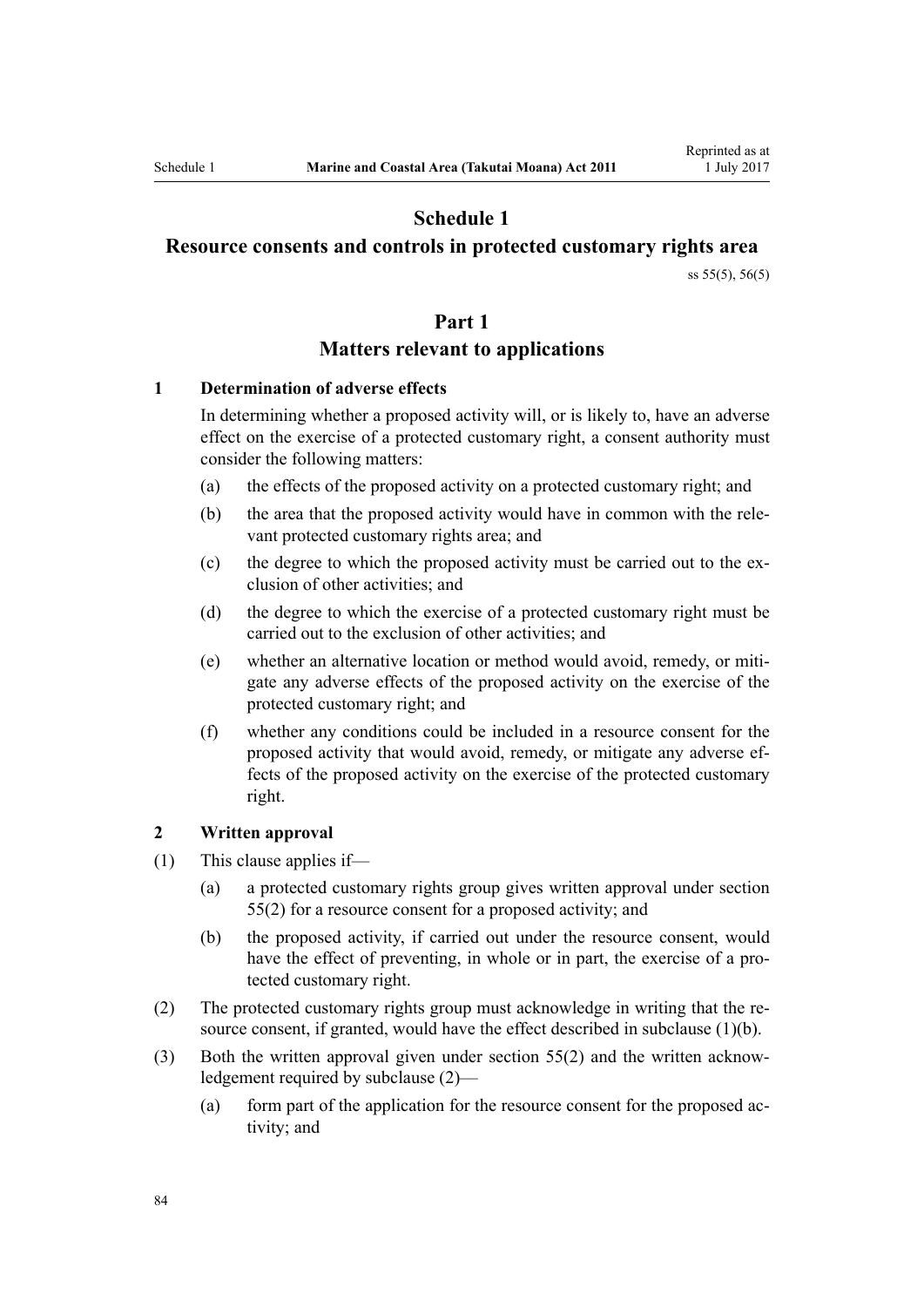Reprinted as at

- (b) if a resource consent is granted, form part of the resource consent for that activity.
- (4) An approval given by a protected customary rights group is not able to be revoked.

### **3 Process if grant of resource consent has effect of cancelling protected customary right**

- (1) If the effect of carrying out an activity under a resource consent granted in the circumstances contemplated by [clause 2](#page-83-0) would be permanently to cancel a protected customary rights order or agreement, in whole or in part,—
	- (a) the protected customary rights group must apply, as the case requires,—
		- (i) to the High Court under [section 111](#page-74-0) to vary or cancel the order; or
		- (ii) to the responsible Minister to vary or cancel an agreement; and
	- (b) a decision by the consent authority to grant a resource consent for the proposed activity is of no effect until the application referred to in paragraph (a) has been—
		- (i) determined by the High Court under [section 111](#page-74-0) and all appeal rights have been pursued, and registered under [section 114;](#page-76-0) or
		- (ii) agreed to by the responsible Minister as if it were an application for an agreement to which [sections 95](#page-68-0), [96](#page-68-0), and [114](#page-76-0) apply.
- (2) If the High Court or the responsible Minister, as the case requires, declines an application to cancel a protected customary rights order, the relevant resource consent must be treated as if it were declined by the consent authority.

### **4 Assessment of effects of exercise of protected customary rights**

- (1) An enforcement officer authorised in writing for the purpose by a local authority may do any of the following for the purpose of assessing the effects on the environment of the exercise of a protected customary right:
	- (a) carry out surveys, investigations, tests, or measurements:
	- (b) take samples of any water, air, soil, or vegetation:
	- (c) enter or re-enter land (except a dwelling house).
- (2) These powers may be exercised—
	- (a) at any reasonable time; and
	- (b) with or without assistance, vehicles, appliances, machinery, or equipment reasonably necessary for the purpose.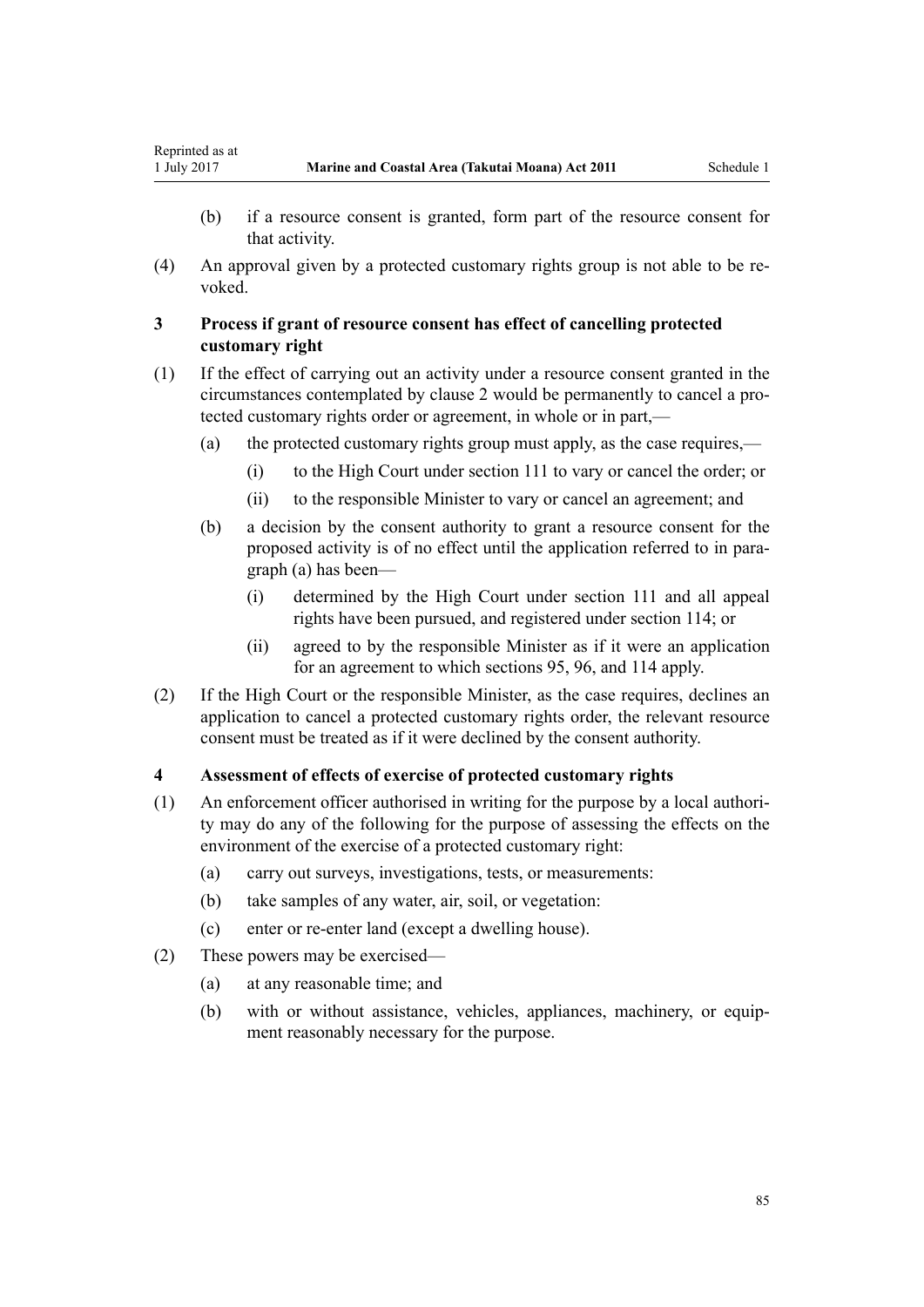# **Part 2**

## <span id="page-85-0"></span>**Controls on exercise of protected customary rights**

#### *Power to impose controls*

#### **5 Power to impose controls**

- (1) The Minister of Conservation may impose controls (including terms, standards, and restrictions) on the exercise of a protected customary right, but only if the Minister considers that—
	- (a) the exercise of a protected customary right has, or may have, a significant adverse effect on the environment; and
	- (b) the controls—
		- (i) will not prevent the exercise of the right; and
		- (ii) are reasonable and, in the circumstances, not unduly restrictive; and
		- (iii) are necessary to avoid, remedy, or mitigate any significant adverse effects of the exercise of the right on the environment.
- (2) However, the Minister of Conservation must not impose controls on the exercise of a protected customary right under subclause (1) unless the Minister—
	- (a) has received a copy of an adverse effects report under [clause 12](#page-89-0) or carried out his or her own adverse effects assessment and completed a report on that assessment; and
	- (b) has consulted with the relevant protected customary rights group and the Minister of Māori Affairs.
- (3) The Minister may seek any other relevant information and views before imposing controls.
- (4) The Minister of Conservation must not undertake an assessment under this clause if, before he or she has begun an assessment, the relevant regional council notifies the Minister of Conservation under [clause 9](#page-87-0) that it is carrying out an adverse effects assessment of the protected customary right in accordance with [clause 8.](#page-86-0)
- (5) The Minister of Conservation must give written notice of his or her decision to carry out an adverse effects assessment under this clause not later than 5 working days after making that decision to—
	- (a) the relevant regional council; and
	- (b) the relevant protected customary rights group.

### **6 Matters relevant to consideration**

The Minister of Conservation, when considering whether to impose controls on the exercise of a protected customary right,—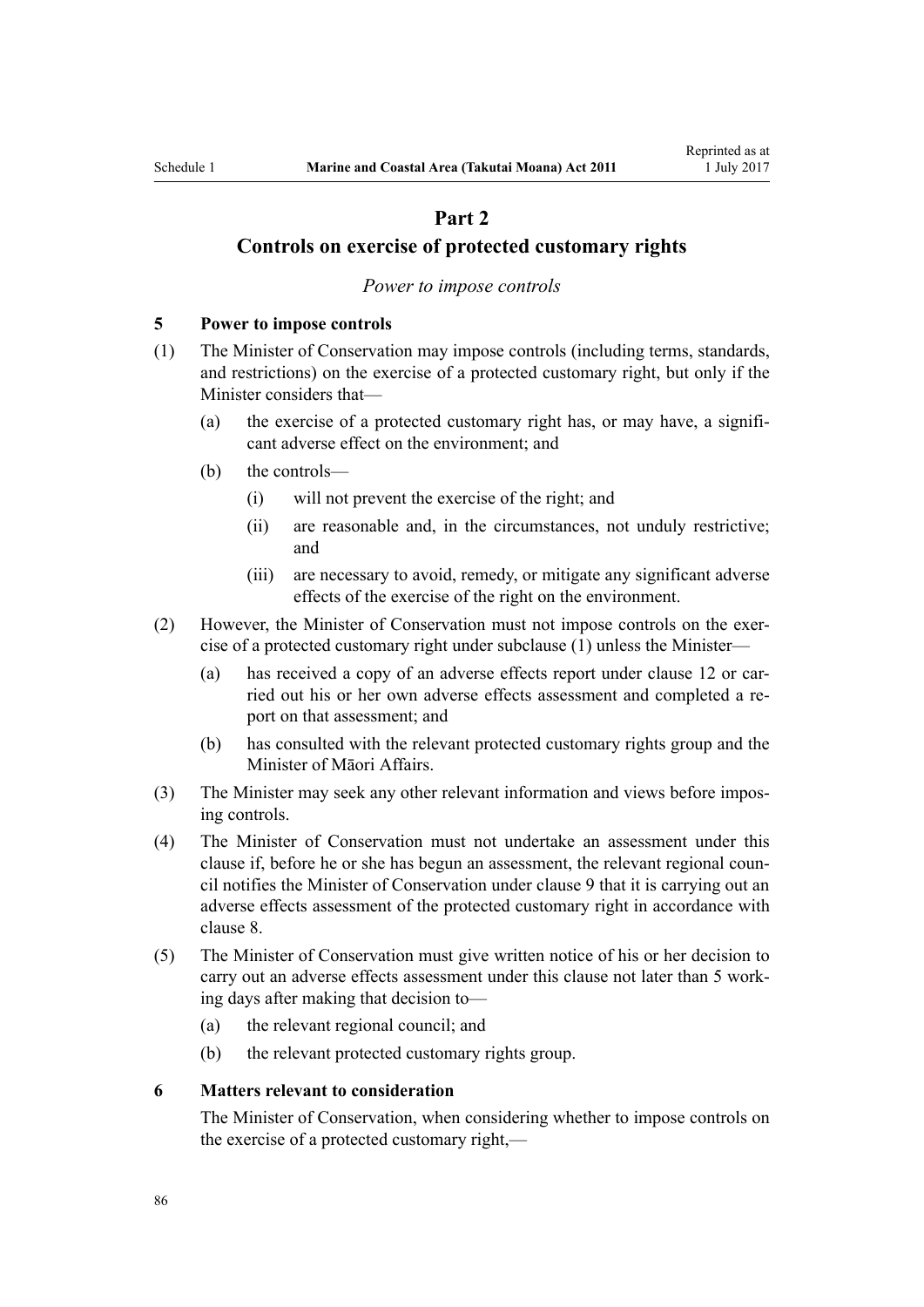- <span id="page-86-0"></span>(a) must have regard to—
	- (i) the effects on the environment of exercising the right; and
	- (ii) any adverse effects report received by the Minister in relation to the exercise of the right; and
	- (iii) the views expressed by the persons with whom the Minister has consulted; and
	- (iv) any other relevant information and views that the Minister has received; and
- (b) may have regard to—
	- (i) any relevant national policy statement:
	- (ii) the New Zealand coastal policy statement:
	- (iii) the relevant regional policy statement or proposed regional policy statement:
	- (iv) any relevant plan or proposed plan.

### **7 Timing and giving of notice**

The Minister of Conservation must—

- (a) decide whether to impose controls on the exercise of a protected customary right no later than 60 working days after—
	- (i) receiving an adverse effects report on the matter from the regional council; or
	- (ii) giving notice under clause  $5(5)$  that the Minister will be carrying out his or her own assessment; and
- (b) give written notice of his or her decision, and the reasons for it, to—
	- (i) the relevant regional council; and
	- (ii) the relevant protected customary rights group; and
	- (iii) the Minister of Māori Affairs; and
	- (iv) the chief executive.

### *Adverse effects assessment and reporting*

#### **8 Adverse effects assessment**

- (1) For the purpose of imposing controls on the exercise of a protected customary right under this Part, a regional council must, if directed by the Minister of Conservation at any time, and may of its own initiative in the circumstances set out in subclause (3),—
	- (a) carry out an adverse effects assessment of the effects on the environment of exercising a protected customary right in its region; and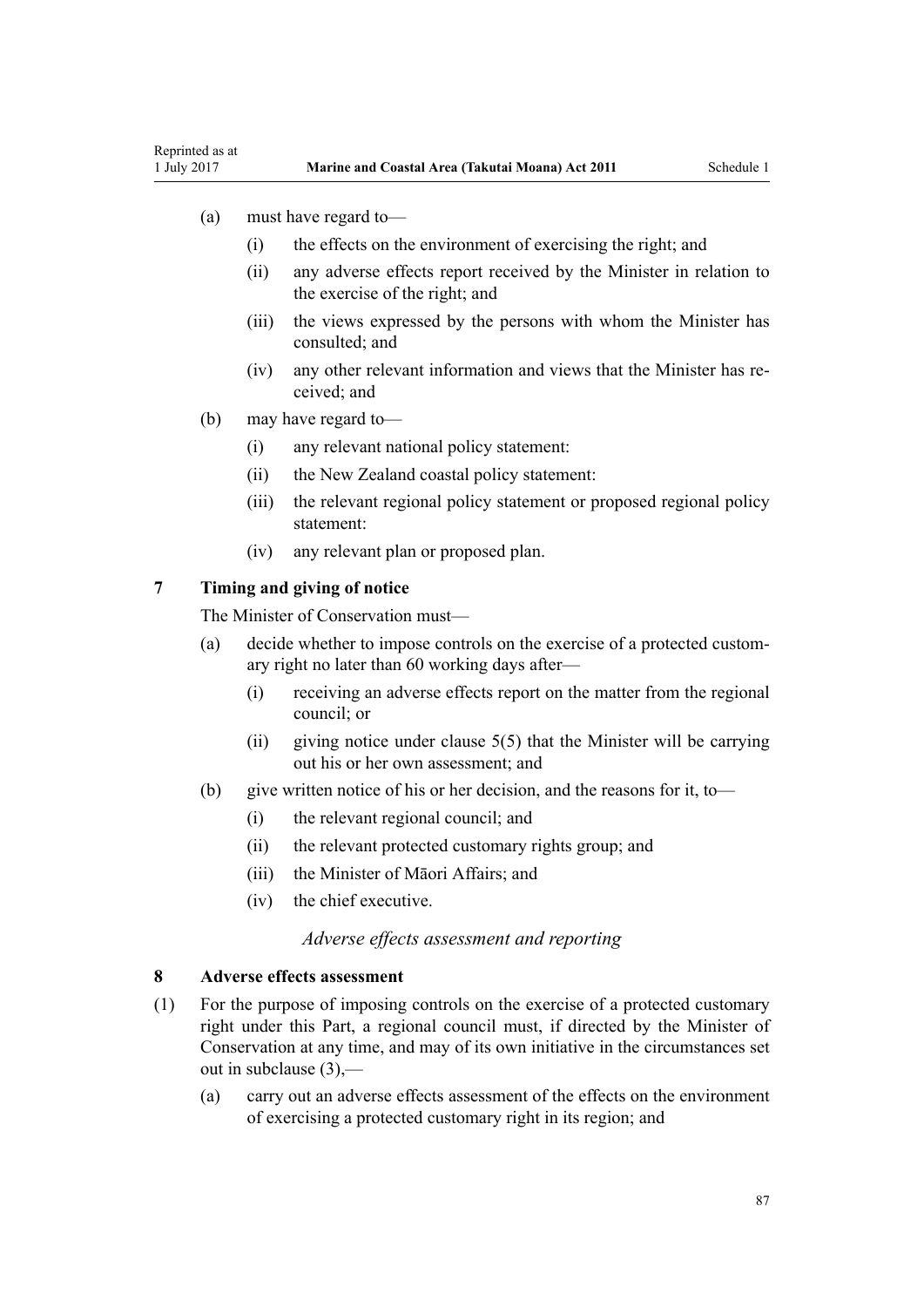- <span id="page-87-0"></span>(b) complete, and give to the Minister, an adverse effects report based on that assessment.
- (2) If a regional council is directed under subclause (1), it must begin the adverse effects assessment not later than 5 working days after receiving the direction.
- (3) If a regional council has not been notified by the Minister of Conservation that the Minister intends to carry out his or her own adverse effects assessment, the regional council may, of its own initiative, carry out an adverse effects assessment of, and prepare an adverse effects report on, the exercise of the protected customary right.
- (4) However, the regional council may only carry out an assessment if—
	- (a) it begins the assessment, for any reason, not later than 20 working days after a protected customary rights order or an agreement is registered under [section 114;](#page-76-0) or
	- (b) at any time after the expiry of the 20 working day period referred to in paragraph (a), it considers that the effects of exercising the protected customary right on the environment are, or are likely to be, materially different from those effects considered when, whichever is the later,—
		- (i) the controls were last imposed; or
		- (ii) the controls were last reviewed under this schedule.

#### **9 Notification**

- (1) A regional council must give written notice regarding an adverse effects assessment in relation to the exercise of a protected customary right if—
	- (a) it decides to carry out an adverse effects assessment under clause  $8(3)$ ; or
	- (b) in the period between the date that the relevant protected customary rights order or an agreement is registered and 20 working days after that date, it decides not to carry out an adverse effects assessment; or
	- (c) it is directed by the Minister of Conservation under [clause 8\(1\)](#page-86-0) to begin an adverse effects assessment.
- (2) The written notice must be given to the Minister of Conservation and the relevant protected customary rights group.
- (3) Written notice given under subclause (1) must be given—
	- (a) for an assessment required by the Minister of Conservation under [clause](#page-86-0) [8\(1\)](#page-86-0), not later than 5 working days after receiving a direction from the Minister:
	- (b) for an assessment under clause  $8(4)(a)$  or (b), not later than 5 working days after deciding to carry out an adverse effects assessment: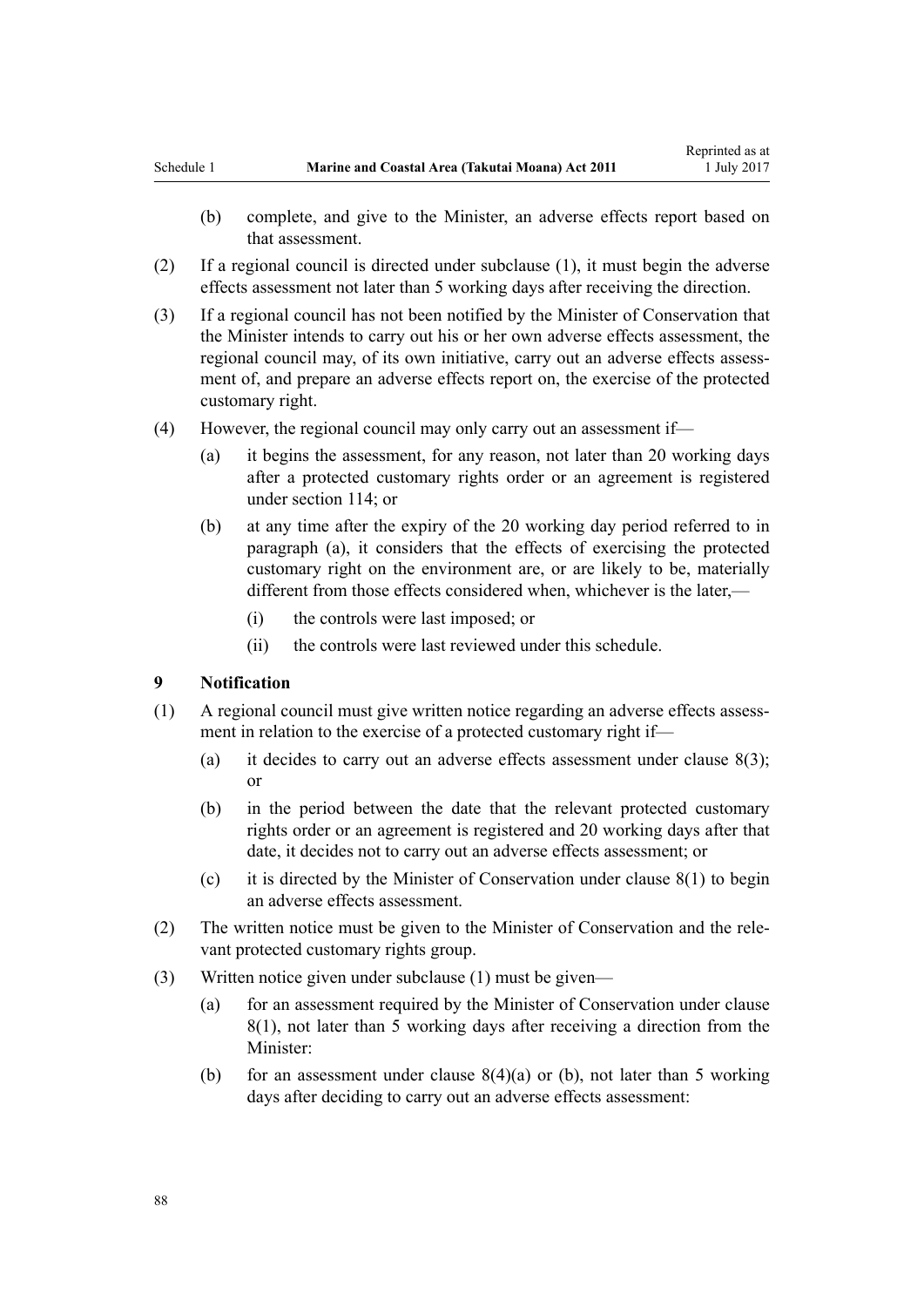(c) for a decision referred to in subclause  $(1)(b)$ , not later than 25 working days after the protected customary rights order or agreement is registered.

## **10 Process and relevant considerations for adverse effects assessment**

A regional council, in carrying out an adverse effects assessment under this Part,—

- (a) must seek the views of the relevant protected customary rights group; and
- (b) may seek any other relevant information; and
- (c) must have regard to—
	- (i) the effects on the environment of the exercise of a protected customary right; and
	- (ii) any relevant information and views it has received; and
- (d) may have regard to—
	- (i) any relevant national policy statement:
	- (ii) the New Zealand coastal policy statement:
	- (iii) its regional policy statement or proposed regional policy statement:
	- (iv) any relevant plan or proposed plan.

### **11 Adverse effects report**

- (1) A regional council must complete its adverse effects assessment and adverse effects report no later than 40 working days after giving notice of the assessment under [clause 9](#page-87-0).
- (2) The regional council must include in that report—
	- (a) details of the protected customary right and the effects on the environment of its exercise; and
	- (b) an outline of the information received and any views expressed by the relevant protected customary rights group; and
	- (c) whether it considers that the exercise of the protected customary right has, or may have, a significant adverse effect on the environment; and
	- (d) its recommendations (if any) to the Minister of Conservation on any controls it considers the Minister of Conservation should impose under [clause 5\(1\);](#page-85-0) and
	- (e) the reasons for any recommendations.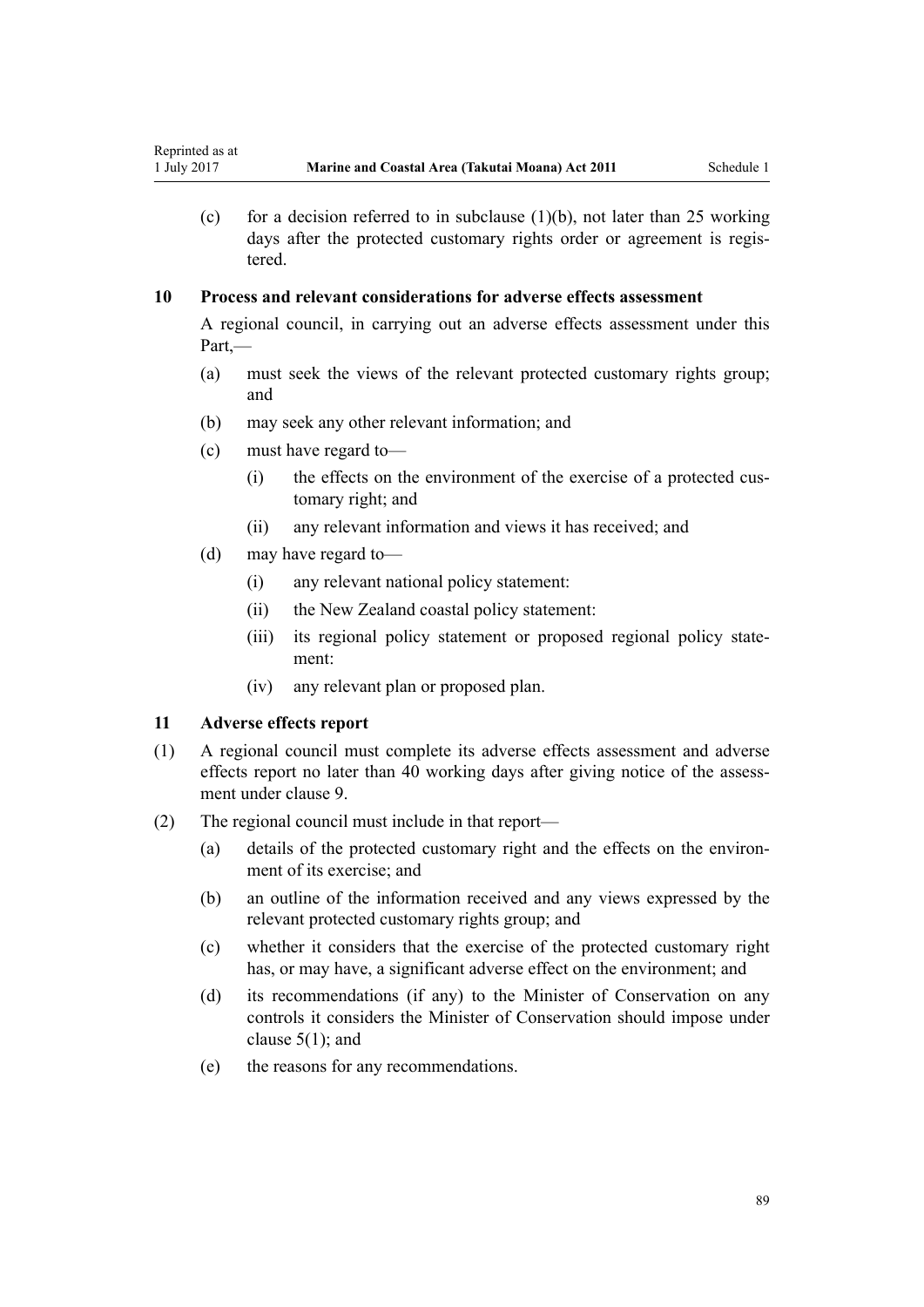## <span id="page-89-0"></span>**12 Report to Minister of Conservation and protected customary rights group**

No later than 5 working days after completing an adverse effects report, a regional council must give a copy to the Minister of Conservation and the relevant protected customary rights group.

#### *Review of controls*

#### **13 Review**

The Minister of Conservation may—

- (a) review, in accordance with clauses 14 and 15, controls imposed on the exercise of a protected customary right; and
- (b) after reviewing the controls,—
	- (i) confirm them; or
	- (ii) revoke them; or
	- (iii) revoke them and impose new controls (which may include some or all of the reviewed controls).

### **14 Procedure for review**

- (1) If the Minister of Conservation reviews controls under clause 13, he or she must either—
	- (a) request the regional council—
		- (i) to carry out an adverse effects assessment; and
		- (ii) prepare an adverse effects report under [clauses 8 to 12](#page-86-0); or
	- (b) notify the regional council that the Minister will carry out an adverse effects assessment under [clause 5\(5\).](#page-85-0)
- (2) Clauses 5 to  $7-$ 
	- (a) apply (with all necessary changes) to a review of controls imposed by the Minister of Conservation; and
	- (b) are to be read, in relation to a review, as if all references in those clauses to controls imposed by the Minister of Conservation on the exercise of a protected customary right were references to controls on that right imposed or confirmed by the Minister after a review.

### **15 Timing of review**

- (1) The Minister of Conservation—
	- (a) may review the controls imposed on the exercise of a protected customary right at any time; and
	- (b) must carry out a review of those controls if the protected customary rights group requests a review in writing.
- (2) A protected customary rights group may request a review only if—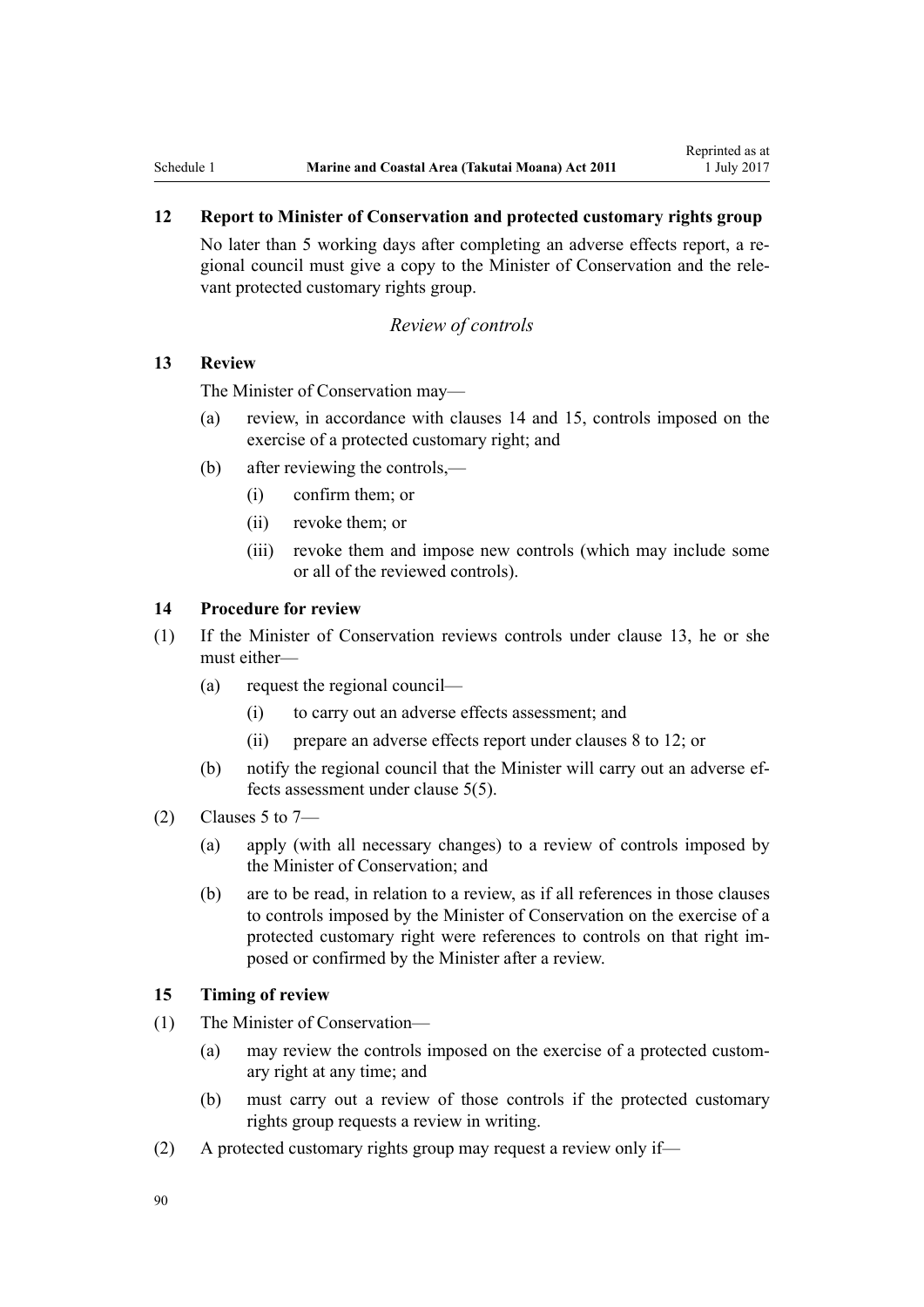- (a) at least 2 years have passed since the controls were imposed or since they were last reviewed; or
- (b) the protected customary rights group considers, on reasonable grounds, that the effects of the exercise of a protected customary right on the environment are, or are likely to be, materially different from those effects considered when, whichever is the later,—
	- (i) the controls were last imposed; or
	- (ii) the controls were last reviewed under this Part of this schedule.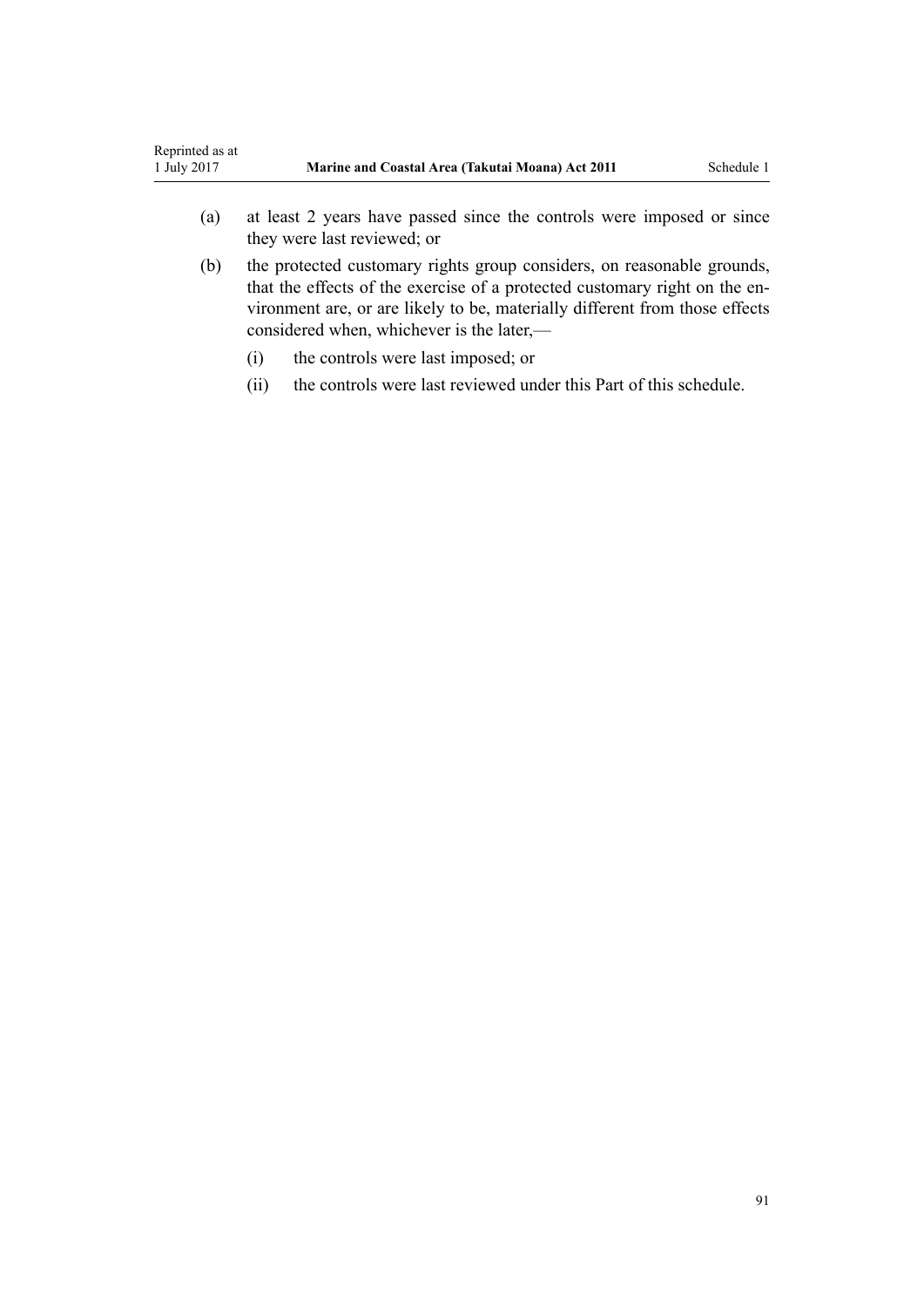## **Schedule 2**

# <span id="page-91-0"></span>**Process by which certain new activities in customary marine title area become deemed accommodated activities**

[ss 63,](#page-47-0) [65](#page-51-0)

## **Part 1**

## **Deemed accommodated infrastructure**

- 1 Prior to an application being lodged under the [Resource Management Act 1991](http://prd-lgnz-nlb.prd.pco.net.nz/pdflink.aspx?id=DLM230264) for any resource consents for proposed infrastructure (within the meaning of section  $65(1)(a)$  in a customary marine title area, the proposed infrastructure may become a deemed accommodated activity in accordance with this Part.
- 2 Any person listed in paragraph (b) of the definition of accommodated infrastructure in [section 63](#page-47-0) may apply to the Minister for Land Information to declare a proposed infrastructure to be a deemed accommodated activity. In this Part, **Minister** means the Minister of Land Information.
- 3 In applying under this Part, the applicant must provide to the Minister the following information:
	- (a) a survey and a plan that—
		- (i) shows the customary marine title area where the proposed infrastructure is to be constructed; and
		- (ii) must meet the requirements of the [Cadastral Survey Act 2002](http://prd-lgnz-nlb.prd.pco.net.nz/pdflink.aspx?id=DLM141994) as if it were a cadastral survey within the meaning of that Act; and
	- (b) a detailed description of the proposed infrastructure, including all of the relevant resource consents that will be applied for in support of the proposed infrastructure; and
	- (c) a detailed description of the purpose for which the proposed infrastructure is to be used; and
	- (d) why the applicant considers that the proposed infrastructure complies with section  $65(1)(a)(iii)$ ; and
	- (e) an assessment of all practicable alternative locations (within or outside the coastal marine area), and reasons why the proposed infrastructure cannot practicably be constructed in any location outside of the customary marine title area; and
	- (f) a description of the negotiations that have already taken place with the customary marine title group and, on the basis of those negotiations, reasons why the applicant considers it cannot reasonably obtain the permission of that group for the proposed infrastructure.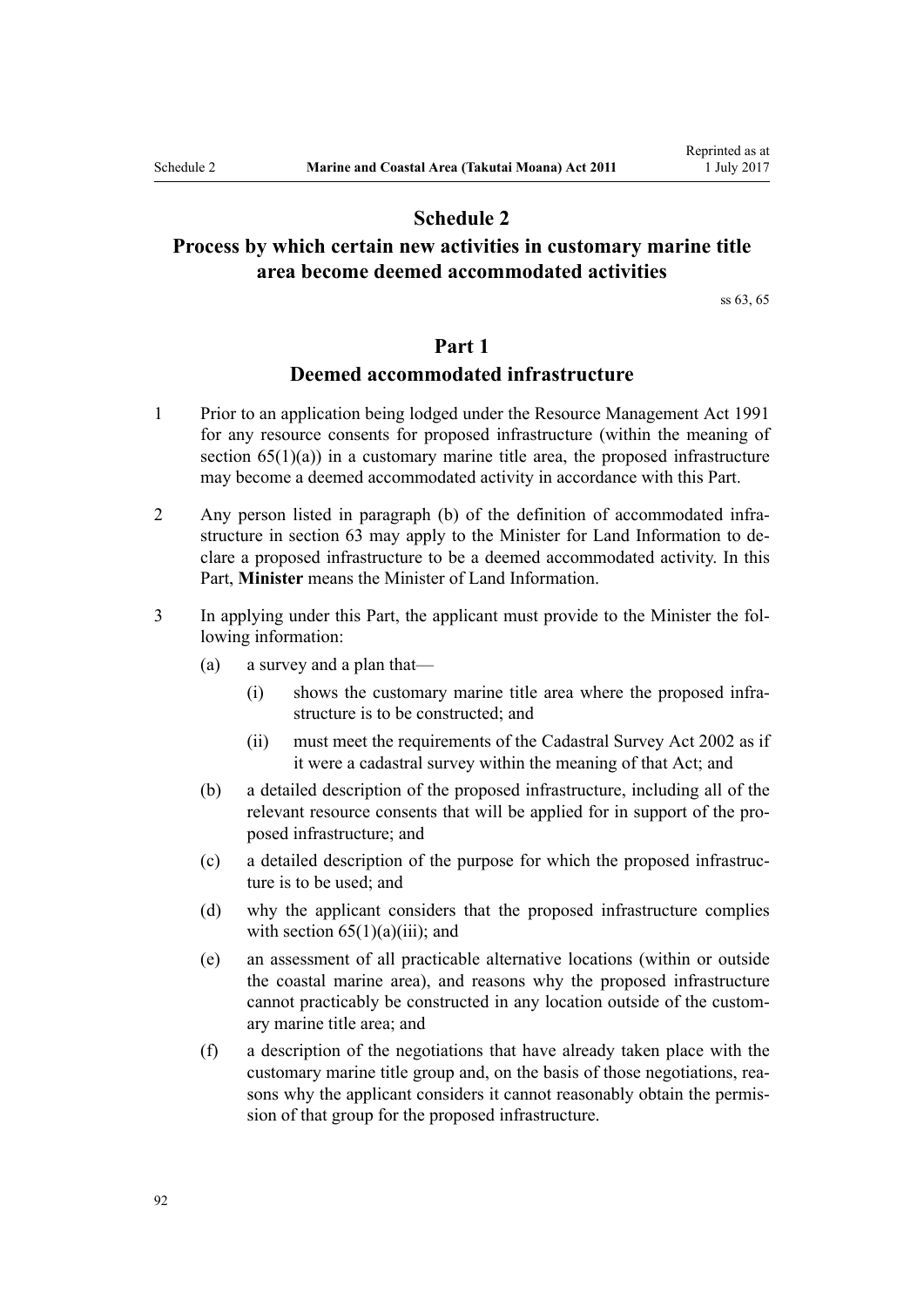- 4 Upon receipt of an application under clause 3, the Minister must consider and decide to—
	- (a) make an initial decision on whether there is sufficient information to demonstrate that all of those requirements and criteria have been adequately addressed; or
	- (b) seek more information from the applicant; or
	- (c) decline the application on the basis that—

<span id="page-92-0"></span>Reprinted as at

- (i) insufficient information has been provided; or
- (ii) the proposed infrastructure does not meet all or any of the requirements and criteria set out in [clause 3.](#page-91-0)
- 5 For the avoidance of doubt, a decision under clause 4(a) is not a substantive decision of the Minister in favour of the classification of the proposed infrastructure as a deemed accommodated activity. It is merely a decision that there is sufficient information for the Minister to consider the matter further with the relevant customary marine title group.
- 6 After making a decision under clause 4(a) that there is sufficient information (or after receiving further information under clause 4(b)), the Minister must, before determining the application,—
	- (a) provide to the customary marine title group a copy of the application and any further information received from the applicant; and
	- (b) invite the customary marine title group to identify appropriate compensation for the removal of its RMA permission right or conservation permission right and any other affected right associated with the customary marine title for the proposed infrastructure, in the event that it does not wish to agree to the construction of the proposed infrastructure going ahead; and
	- (c) negotiate in good faith with the customary marine title group in an attempt to compensate for the waiver of its permission rights with respect to the application.
- 7 This clause applies if, after a period of 3 months,—
	- (a) the customary marine title group fails to respond to any invitation issued under clause 6; or
	- (b) the customary marine title group refuses to negotiate with the Minister; or
	- (c) the Minister and the group do not agree to waive the permission rights.
- 8 If clause 7 applies, the Minister must consider the application and any material provided by the customary marine title group and any other relevant information and make a decision on—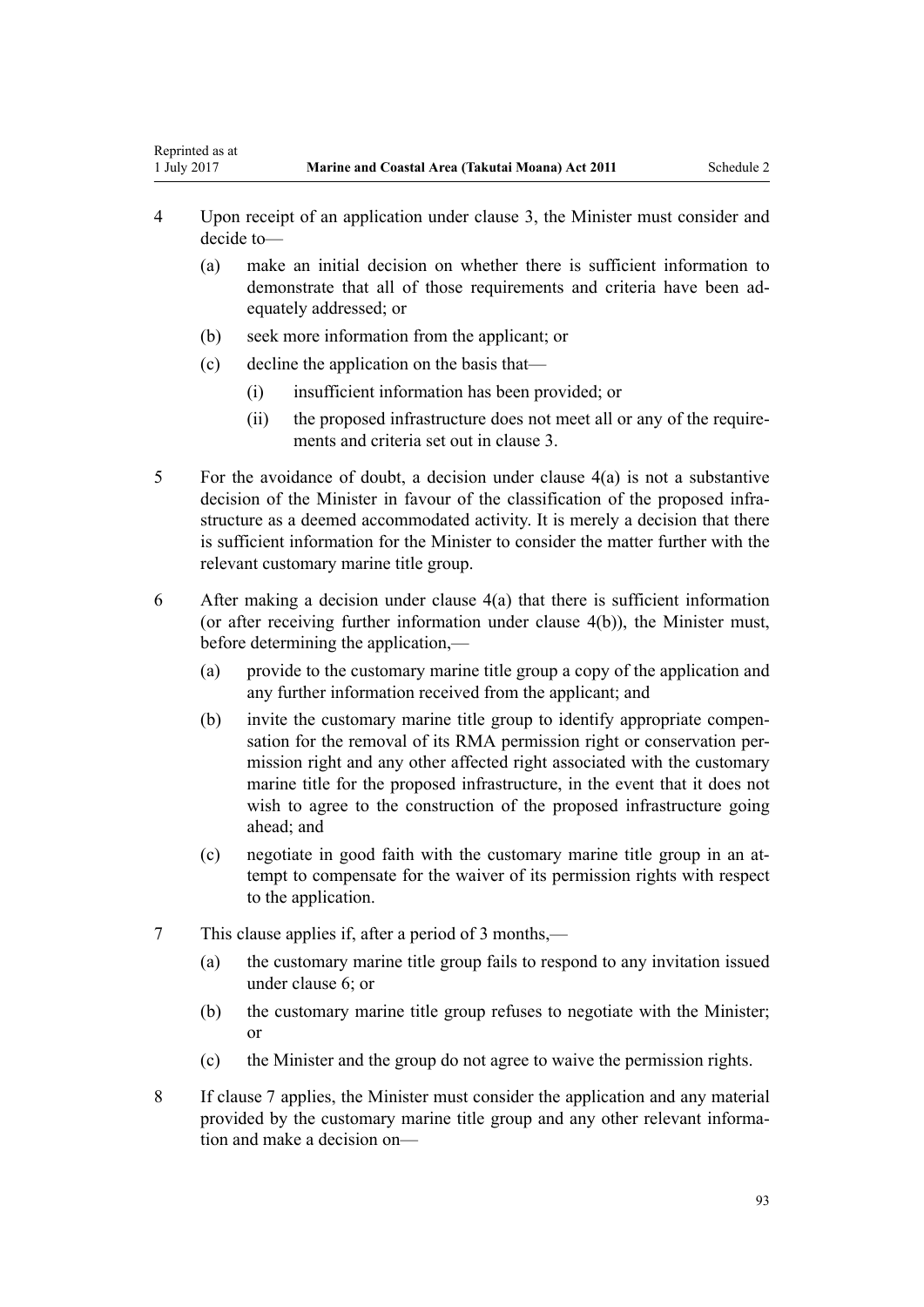- (a) whether to waive the customary marine title group's permission rights; and
- (b) whether there are any other affected rights associated with the customary marine title; and
- (c) what compensation to provide; and
- (d) whether to classify the matter as a deemed accommodated activity under [section 64](#page-49-0).
- 9 In making his or her decision under [clause 8,](#page-92-0) the Minister must consider whether the matters set out in [clause 3](#page-91-0) have been adequately addressed and, without limiting his or her consideration, the Minister may not agree to waive the permission rights if the Minister is satisfied that the information provided under [clause 3\(d\) and \(e\)](#page-91-0) does not justify waiver.
- 10 If the customary marine title group agrees to waive the permission rights, or a decision is made by the Minister under [clause 8](#page-92-0) to waive the permission rights, then the proposed infrastructure will become a deemed accommodated activity, except that—
	- (a) the waiver of the RMA permission right will operate only for the particular resource consents applied for with respect to the proposed infrastructure (and only as far as the proposed infrastructure is defined in the *Gazette* notice set out in clause 11); and
	- (b) the waiver of the permission rights will not otherwise take away the legal effect of the customary marine title order or agreement, except as the customary marine title group expressly agrees otherwise or the Minister decides otherwise; and
	- (c) the waiver of the permission rights will only apply to the activity that is the subject of an application under [clause 3](#page-91-0) and, unless expressly provided otherwise, it will not prevent the customary marine title group from exercising its permission rights under a customary marine title order or agreement within the same area for any other resource consent application not included in the *Gazette* notice published under clause 11; and
	- (d) the customary marine title order or agreement will still be a relevant matter for the consent authority when considering the resource consents necessary for the deemed accommodated activity under the [Resource](http://prd-lgnz-nlb.prd.pco.net.nz/pdflink.aspx?id=DLM230264) [Management Act 1991.](http://prd-lgnz-nlb.prd.pco.net.nz/pdflink.aspx?id=DLM230264)
- 11 If a proposed infrastructure becomes a deemed accommodated activity under clause 10, the Minister must cause a notice to be published in the *Gazette* giving—
	- (a) a description of the deemed accommodated activity, including a detailed description of the proposed infrastructure and all resource consents that will be applied for as part of the proposed infrastructure; and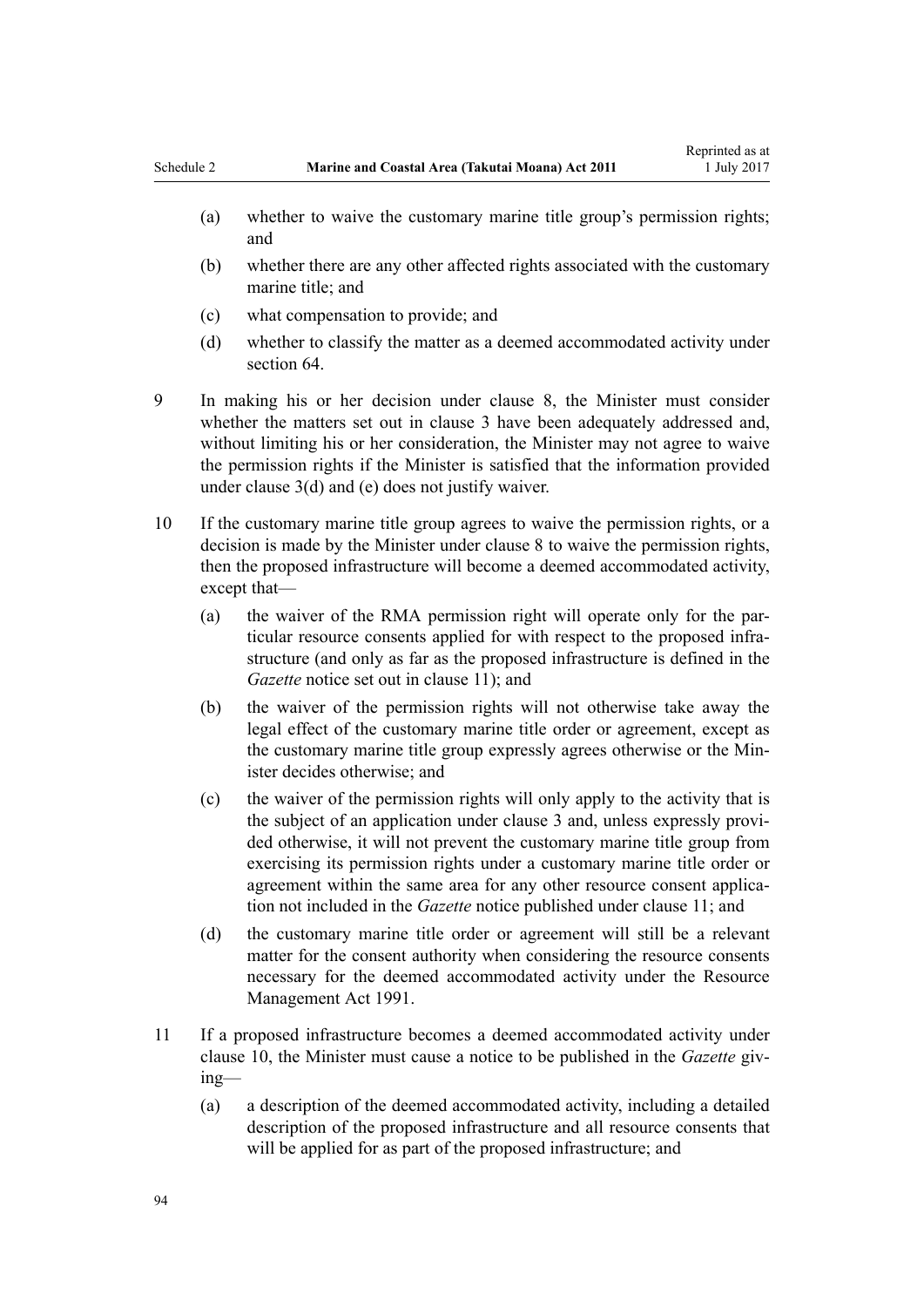- (b) a description of the customary marine title area and rights that are affected; and
- (c) a description of the purpose for which the infrastructure is to be used.
- 12 The Minister must serve a copy of the *Gazette* notice on the customary marine title group and the relevant regional council.

# **Part 2 New minerals-related activities**

### **13 Definitions**

<span id="page-94-0"></span>Reprinted as at

In this Part,—

**activity** means any activity—

- (a) that is necessary for, or reasonably related to, prospecting, exploration, mining operations, or mining under either or both of the following:
	- (i) a privilege in respect of petroleum:
	- (ii) a privilege to which [section 84\(1\)](#page-62-0) applies; and
- (b) that is to commence in a customary marine title area after the effective date; and
- (c) for which a resource consent is to be sought

**activity agreement** means an agreement of the kind described in clause 15 between the title holder and the permit holder

**permit holder** means the person seeking the resource consent for the activity.

#### **14 Permit holder may request title holder to negotiate activity agreement**

- (1) A permit holder may serve a notice on the relevant customary marine title group stating that the permit holder intends to negotiate an activity agreement with the group.
- (2) A notice served under subclause (1) must specify—
	- (a) the area affected by the proposed activity; and
	- (b) the purpose for which resource consent is to be sought; and
	- (c) the proposed programme of work for the activity, including the type and duration of work to be carried out and the likely adverse effect on the customary marine title area and on the customary marine title group; and
	- (d) the compensation and safeguards against any likely adverse effects proposed; and
	- (e) the type of privilege held by the permit holder.

### **15 Contents of activity agreement**

(1) An activity agreement may make provision for the following matters: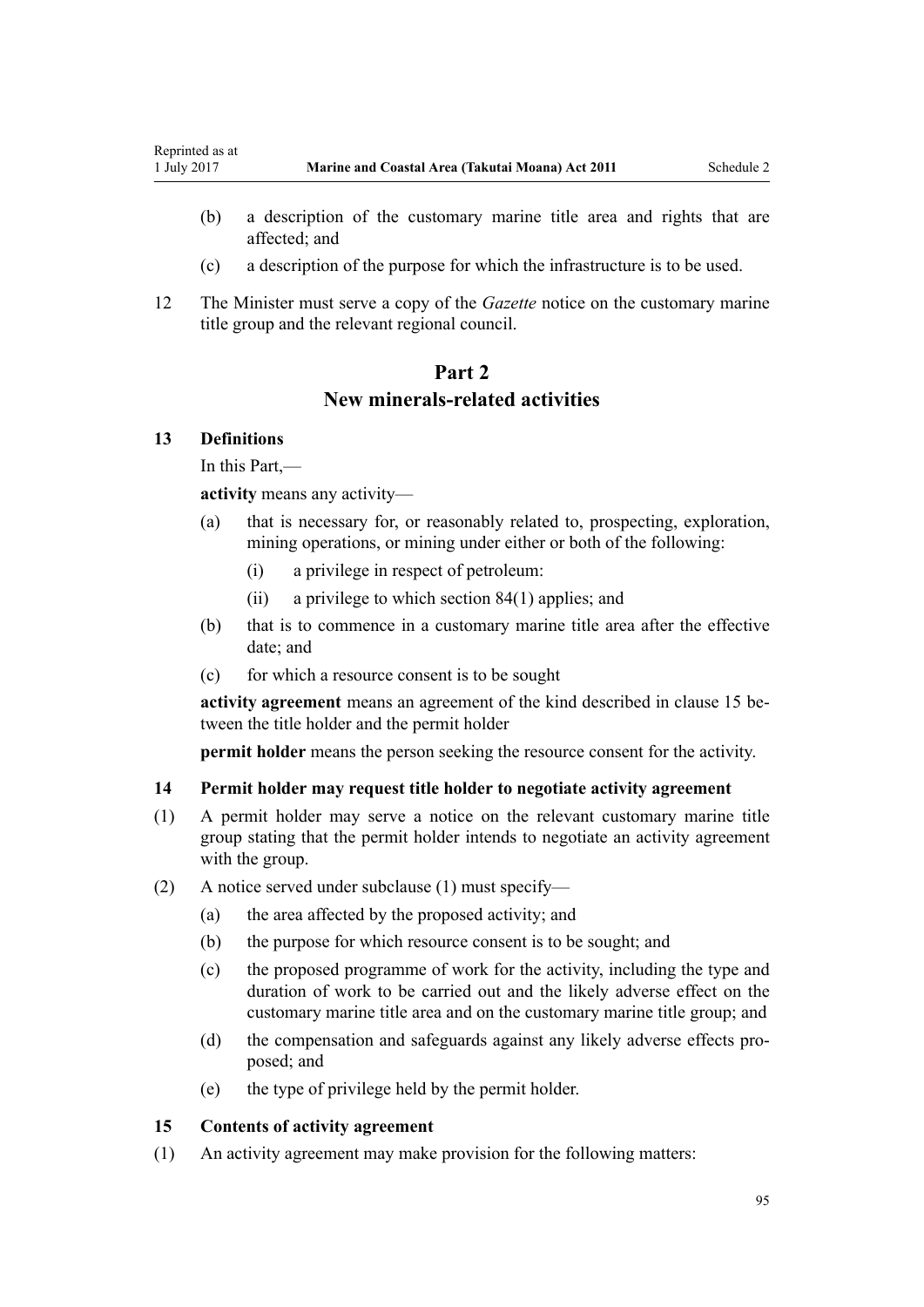- <span id="page-95-0"></span>(b) the parts of the customary marine title area on or in which the permit holder may undertake the activity:
- (c) the kinds of activity that may be undertaken in the customary marine title area:
- (d) the conditions to be observed by the permit holder in undertaking the activity in the customary marine title area:
- (e) the action to be taken by the permit holder in order to protect the environment:
- (f) the compensation to be paid to the customary marine title group as a consequence of the permit holder undertaking the activity in the customary marine title area:
- (g) the manner of resolving any dispute arising in connection with the activity agreement:
- (h) any other matters that the parties to the arrangement may agree to include in the activity agreement.
- (2) In considering whether to agree to an activity agreement, the customary marine title group may have regard to any matters it considers relevant.

### **16 Requests for appointment of arbitrator**

- (1) The permit holder may serve a written notice on the customary marine title group requesting the group to agree to the appointment of an arbitrator if—
	- (a) the permit holder and the group are unable to agree on an activity agreement; and
	- (b) a period of at least 60 days has expired since the day on which notice was served under [clause 14\(1\)](#page-94-0).
- (2) The customary marine title group and the permit holder may agree to the appointment of any person as arbitrator.

### **17 Appointment of arbitrator in default of agreement**

- (1) The permit holder or the customary marine title group may apply to the chief executive of the department responsible for the administration of the [Crown](http://prd-lgnz-nlb.prd.pco.net.nz/pdflink.aspx?id=DLM242535) [Minerals Act 1991](http://prd-lgnz-nlb.prd.pco.net.nz/pdflink.aspx?id=DLM242535) for the appointment of an arbitrator if—
	- (a) the customary marine title group and the permit holder are unable to agree on the appointment of an arbitrator; and
	- (b) a period of at least 30 days has expired since the day on which notice was served under clause 16(1).
- (2) Every application must be accompanied by any prescribed fee.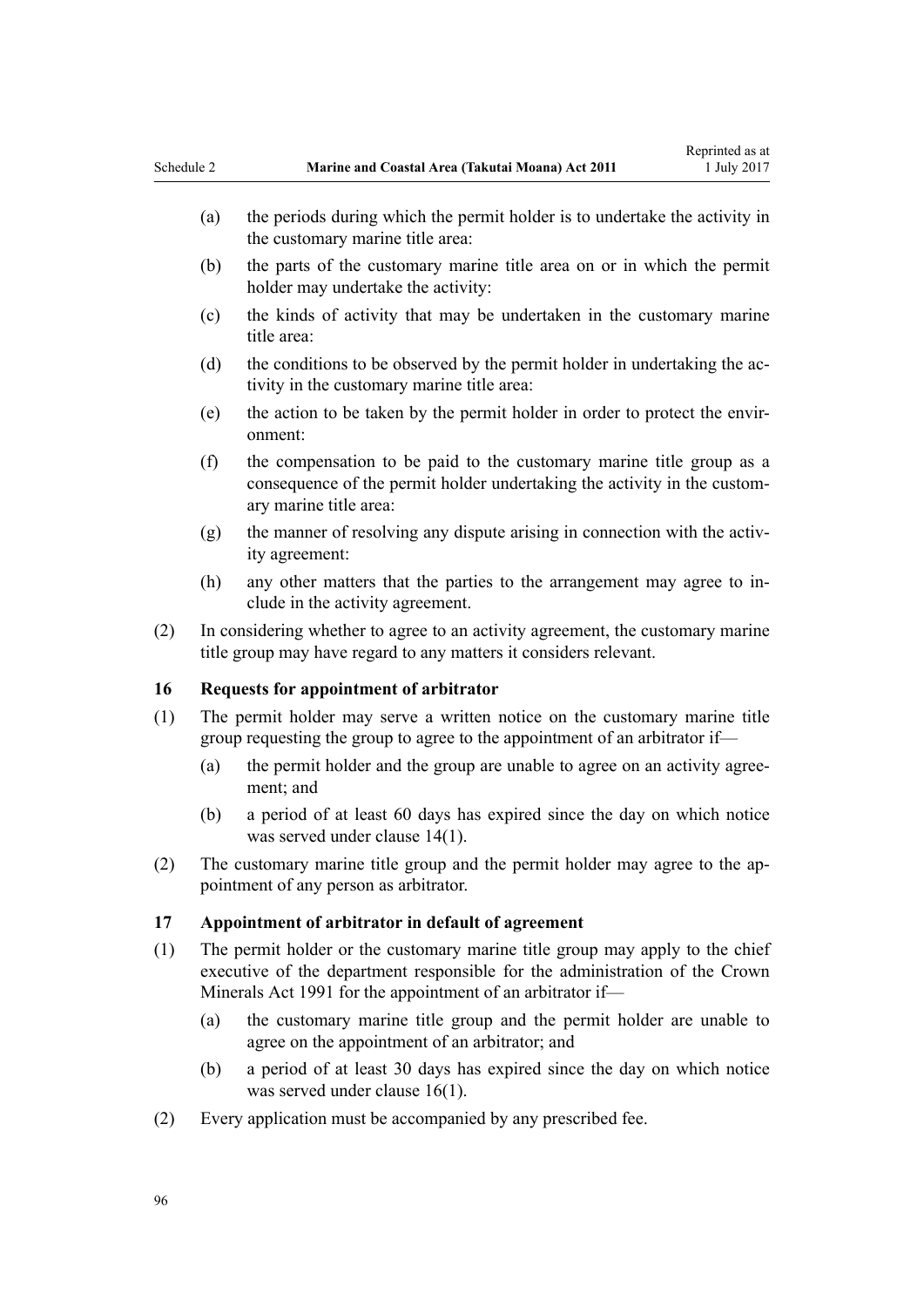(3) On receipt of an application the chief executive must as soon as practicable appoint an arbitrator.

## **18 Arbitration**

- (1) If an arbitrator is appointed under [clause 16\(2\)](#page-95-0) or [17\(3\),](#page-95-0) the arbitrator must conduct an arbitration in accordance with the [Arbitration Act 1996](http://prd-lgnz-nlb.prd.pco.net.nz/pdflink.aspx?id=DLM403276), and the provisions of that Act (other than those relating to the appointment of arbitrators) apply to the arbitration as if—
	- (a) this clause were an arbitration agreement; and
	- (b) the matters specified in paragraphs (a) to (g) of clause  $15(1)$  were matters in dispute that the customary marine title group and the permit holder had agreed to submit to arbitration.
- (2) The arbitrator's award must determine the basis on which the activity is to proceed, on reasonable conditions.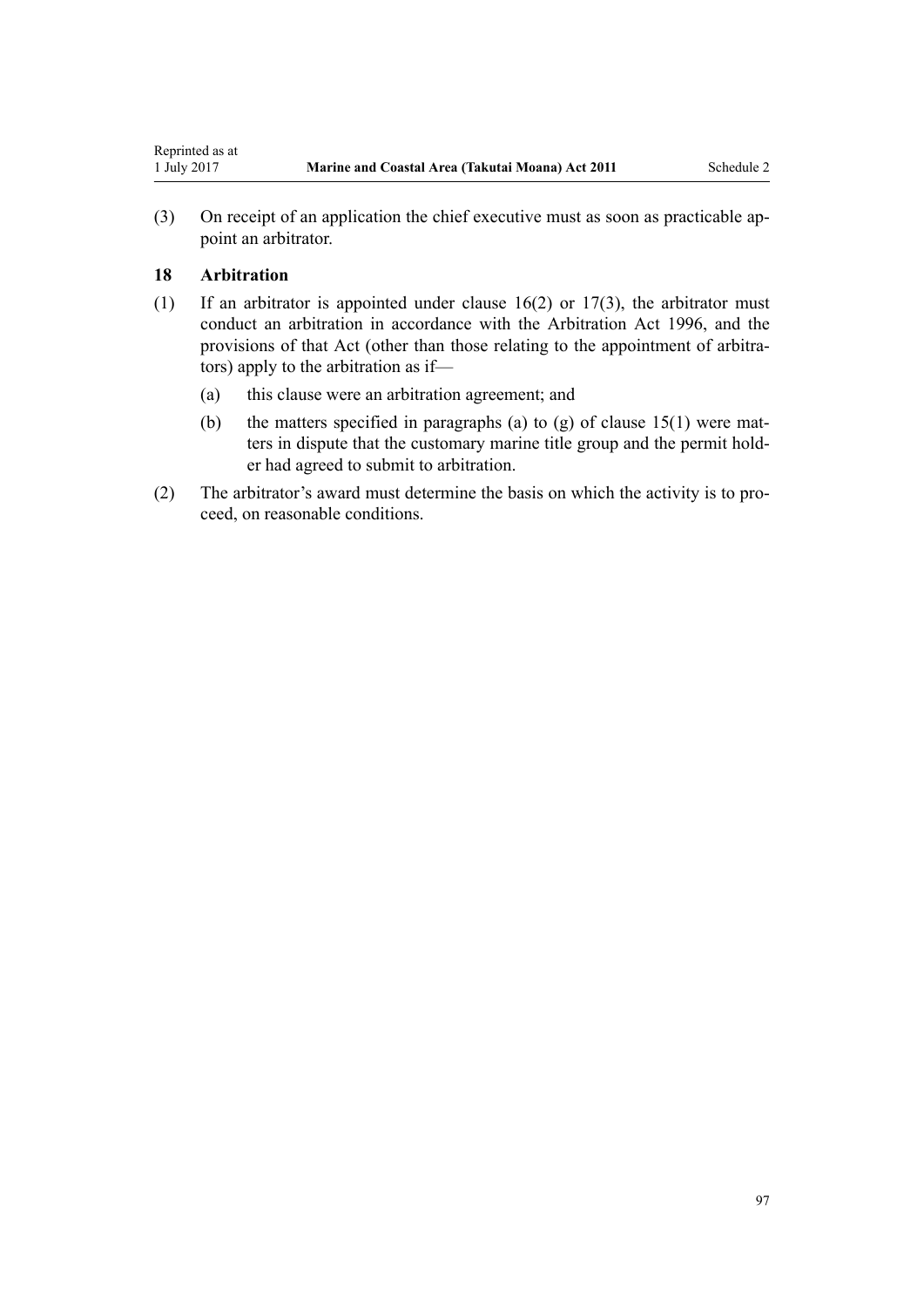# **Schedule 3**

## <span id="page-97-0"></span>**Enactments consequentially amended**

[s 128](#page-82-0)

## **Part 1**

## **Acts amended**

### **[Conservation Act 1987](http://prd-lgnz-nlb.prd.pco.net.nz/pdflink.aspx?id=DLM103609) (1987 No 65)**

[Section 2\(1\):](http://prd-lgnz-nlb.prd.pco.net.nz/pdflink.aspx?id=DLM103616) insert in their appropriate alphabetical order:

**common marine and coastal area** has the meaning given in section 9(1) of the Marine and Coastal Area (Takutai Moana) Act 2011

**customary marine title area** has the meaning given in section 9(1) of the Marine and Coastal Area (Takutai Moana) Act 2011

**planning document** has the meaning given in section 9(1) of the Marine and Coastal Area (Takutai Moana) Act 2011

[Section 7\(1\)](http://prd-lgnz-nlb.prd.pco.net.nz/pdflink.aspx?id=DLM104251) and (1A): omit "or foreshore" in each place it appears.

[Section 17H](http://prd-lgnz-nlb.prd.pco.net.nz/pdflink.aspx?id=DLM104613): add:

(5) When reviewing any part of a conservation management strategy, the Director-General must take into account the matters set out in any planning documents lodged with the Director-General under section 90 of the Marine and Coastal Area (Takutai Moana) Act 2011 that are relevant to the strategy.

[Section 17I:](http://prd-lgnz-nlb.prd.pco.net.nz/pdflink.aspx?id=DLM104615) add:

(5) When amending any part of a conservation management strategy, the Director-General must take into account the matters set out in any planning documents lodged with the Director-General under section 90 of the Marine and Coastal Area (Takutai Moana) Act 2011 that are relevant to the strategy.

[Section 24\(7C\)](http://prd-lgnz-nlb.prd.pco.net.nz/pdflink.aspx?id=DLM104699): add "or under section 39 or 43 of the Marine and Coastal Area (Takutai Moana) Act 2011" after "1991".

[Section 26ZS\(1\)\(ab\)](http://prd-lgnz-nlb.prd.pco.net.nz/pdflink.aspx?id=DLM106043): repeal and substitute:

(ab) the Marine and Coastal Area (Takutai Moana) Act 2011:

[Section 39\(7\):](http://prd-lgnz-nlb.prd.pco.net.nz/pdflink.aspx?id=DLM106641) omit "all foreshore and seabed" and substitute "any marine and coastal area".

#### **[Crown Minerals Act 1991](http://prd-lgnz-nlb.prd.pco.net.nz/pdflink.aspx?id=DLM242535) (1991 No 70)**

[Section 2\(1\):](http://prd-lgnz-nlb.prd.pco.net.nz/pdflink.aspx?id=DLM242543) definition of **access arrangement**: repeal and substitute:

**access arrangement** and **arrangement** means an arrangement to permit access to land—

(a) entered into by way of arrangement or determined by an arbiter in accordance with this Act; and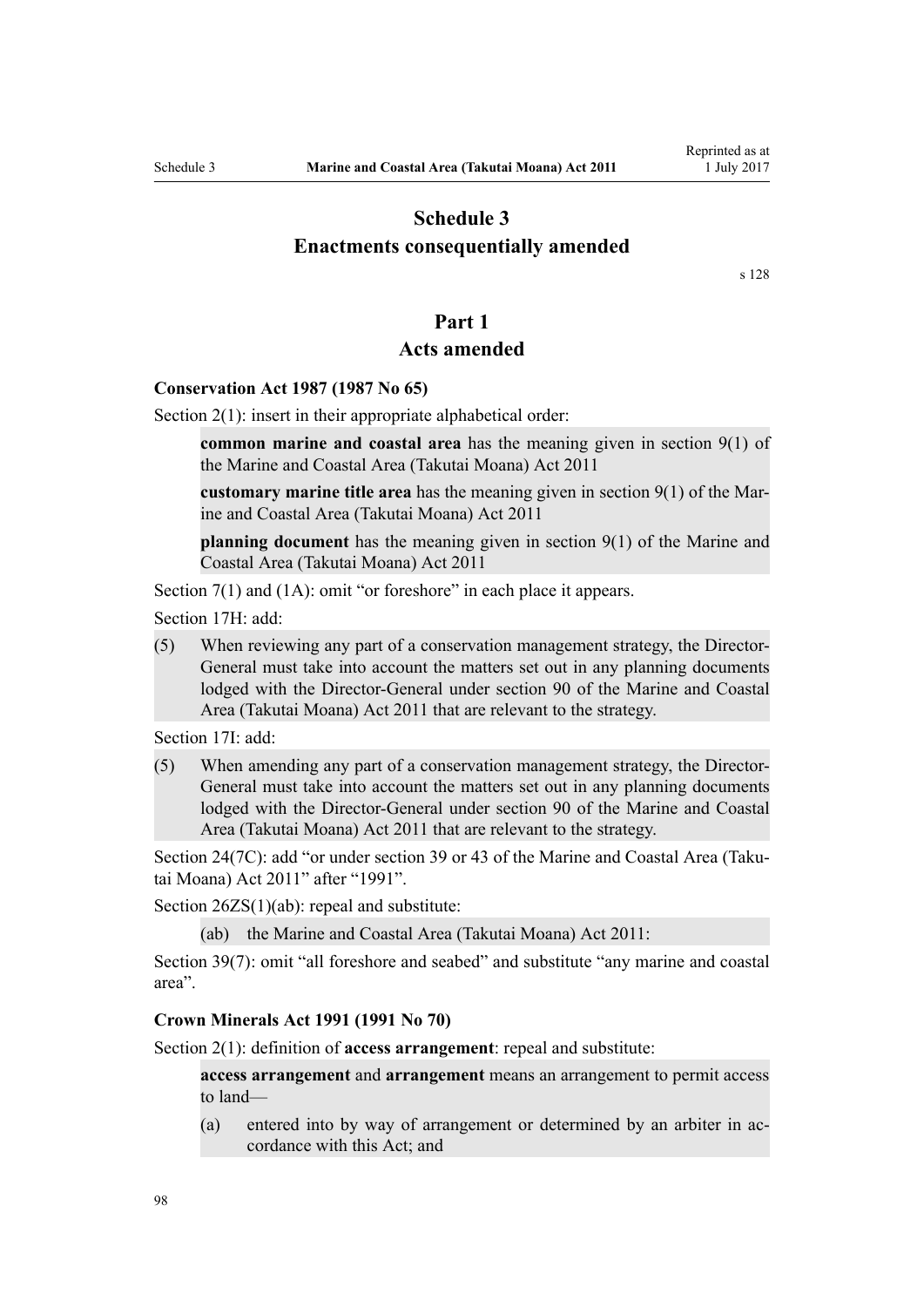#### **Crown Minerals Act 1991 (1991 No 70)***—continued*

Reprinted as at

- (b) between a person desiring to carry out mineral-related activities and either—
	- (i) the owner (and occupier, if any) of the land; or
	- (ii) in the case of land in the common marine and coastal area that is not a customary marine title area, the appropriate Minister

[Section 2\(1\):](http://prd-lgnz-nlb.prd.pco.net.nz/pdflink.aspx?id=DLM242543) definition of **public foreshore and seabed**: repeal.

[Section 2\(1\):](http://prd-lgnz-nlb.prd.pco.net.nz/pdflink.aspx?id=DLM242543) insert in their appropriate alphabetical order:

**coastal marine area** has the meaning given in section 2(1) of the Resource Management Act 1991

**common marine and coastal area** has the meaning given in section 9(1) of the Marine and Coastal Area (Takutai Moana) Act 2011

**customary marine title agreement** has the meaning given to **agreement** in section 9(1) of the Marine and Coastal Area (Takutai Moana) Act 2011

**customary marine title group** has the meaning given in section 9(1) of the Marine and Coastal Area (Takutai Moana) Act 2011

**customary marine title order** has the meaning given in section 9(1) of the Marine and Coastal Area (Takutai Moana) Act 2011

[Section 2\(2\)](http://prd-lgnz-nlb.prd.pco.net.nz/pdflink.aspx?id=DLM242543): insert "or land in the common marine and coastal area" after "Crown land".

[Section 2\(2\)\(b\)](http://prd-lgnz-nlb.prd.pco.net.nz/pdflink.aspx?id=DLM242543): omit "Crown land is public foreshore and seabed" and substitute "land is part of the common marine and coastal area".

[Section 25\(1A\):](http://prd-lgnz-nlb.prd.pco.net.nz/pdflink.aspx?id=DLM246328) repeal and substitute:

- (1A) The Minister may not grant an exploration permit or a mining permit under this section in respect of minerals that are privately owned, except in the case of minerals owned by customary marine title groups,—
	- (a) as provided for by section 83(2) of the Marine and Coastal Area (Takutai Moana) Act 2011; and
	- (b) subject to section 84 of that Act.

[Section 32\(7\):](http://prd-lgnz-nlb.prd.pco.net.nz/pdflink.aspx?id=DLM246341) add "except in the case of minerals owned by customary marine title groups, as provided for in section 83(2) of the Marine and Coastal Area (Takutai Moana) Act 2011 and subject to section 84 of that Act".

[Section 49\(3\):](http://prd-lgnz-nlb.prd.pco.net.nz/pdflink.aspx?id=DLM246396) omit "the owner and occupier" and substitute "each owner and occupier, and any customary marine title group".

[Section 49\(3\):](http://prd-lgnz-nlb.prd.pco.net.nz/pdflink.aspx?id=DLM246396) omit "every owner and every occupier of the land" and substitute "each person or group whose consent is required".

[Section 49\(4\)](http://prd-lgnz-nlb.prd.pco.net.nz/pdflink.aspx?id=DLM246396): insert "or customary marine title group" after "occupier".

[Section 50](http://prd-lgnz-nlb.prd.pco.net.nz/pdflink.aspx?id=DLM246397): add: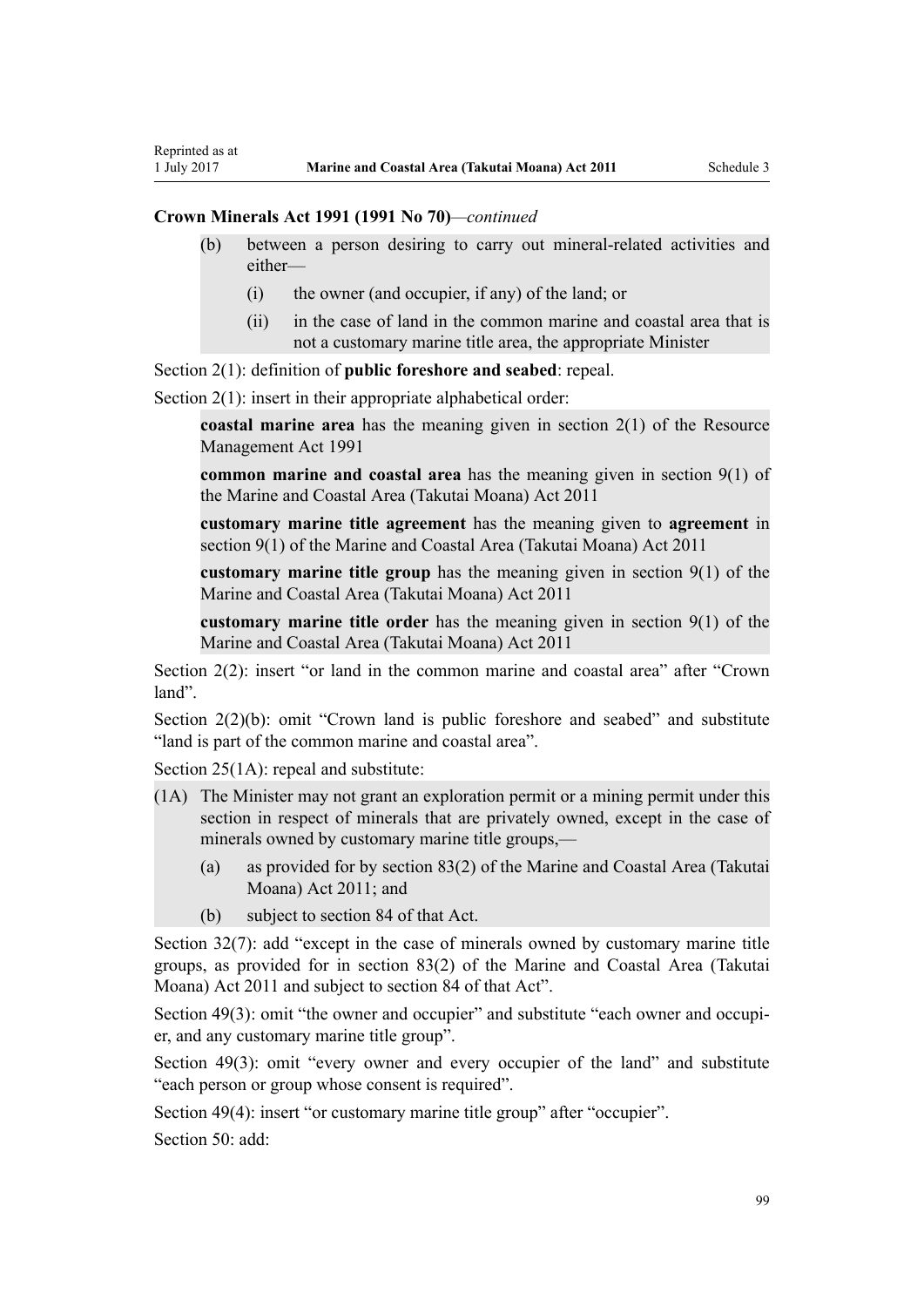#### **Crown Minerals Act 1991 (1991 No 70)***—continued*

(2) This section does not apply in the case of entry onto land that is in the common marine and coastal area.

[Section 53](http://prd-lgnz-nlb.prd.pco.net.nz/pdflink.aspx?id=DLM246703): add:

- (3) Subsection (2) does not apply if the permit relates to land in the common marine and coastal area, but if the permit relates to land described in Schedule 4, the permit holder may exercise the permit only—
	- (a) in respect of land that is not subject to a customary marine title order or agreement; and
	- (b) in accordance with an access agreement agreed in writing between the permit holder and the appropriate Minister.

[Section 54](http://prd-lgnz-nlb.prd.pco.net.nz/pdflink.aspx?id=DLM246704): add:

- (3) Subsection (2) does not apply if the permit relates to land in the common marine and coastal area, but if the permit relates to land described in Schedule 4, the permit holder may exercise the permit only—
	- (a) in respect of land that is not subject to a customary marine title order or agreement; and
	- (b) in accordance with an access agreement agreed in writing between the permit holder and the appropriate Minister.

[Section 55](http://prd-lgnz-nlb.prd.pco.net.nz/pdflink.aspx?id=DLM246706): add:

(3) Land within the common marine and coastal area is deemed, for the purpose of subsection (2), not to be within any of the classes of land described in that subsection.

Heading to [section 61:](http://prd-lgnz-nlb.prd.pco.net.nz/pdflink.aspx?id=DLM246714) add "**and land in common marine and coastal area**".

[Section 61\(1\)](http://prd-lgnz-nlb.prd.pco.net.nz/pdflink.aspx?id=DLM246714): add "or the common marine and coastal area".

[Section 61\(1A\)](http://prd-lgnz-nlb.prd.pco.net.nz/pdflink.aspx?id=DLM246714): insert "or land of the common marine and coastal area" after "1977)".

### **[Fisheries Act 1996](http://prd-lgnz-nlb.prd.pco.net.nz/pdflink.aspx?id=DLM394191) (1996 No 88)**

[Section 2\(1\):](http://prd-lgnz-nlb.prd.pco.net.nz/pdflink.aspx?id=DLM394199) insert the following definitions in their appropriate alphabetical order:

**customary marine title group** has the meaning given in section 9(1) of the Marine and Coastal Area (Takutai Moana) Act 2011

**planning document** has the meaning given in section 9(1) of the Marine and Coastal Area (Takutai Moana) Act 2011

**protected customary right** has the meaning given in section 9(1) of the Marine and Coastal Area (Takutai Moana) Act 2011

**protected customary rights order** and **agreement** have the meanings given in section 9(1) of the Marine and Coastal Area (Takutai Moana) Act 2011

[Section 11\(2\)\(c\):](http://prd-lgnz-nlb.prd.pco.net.nz/pdflink.aspx?id=DLM395397) repeal and substitute: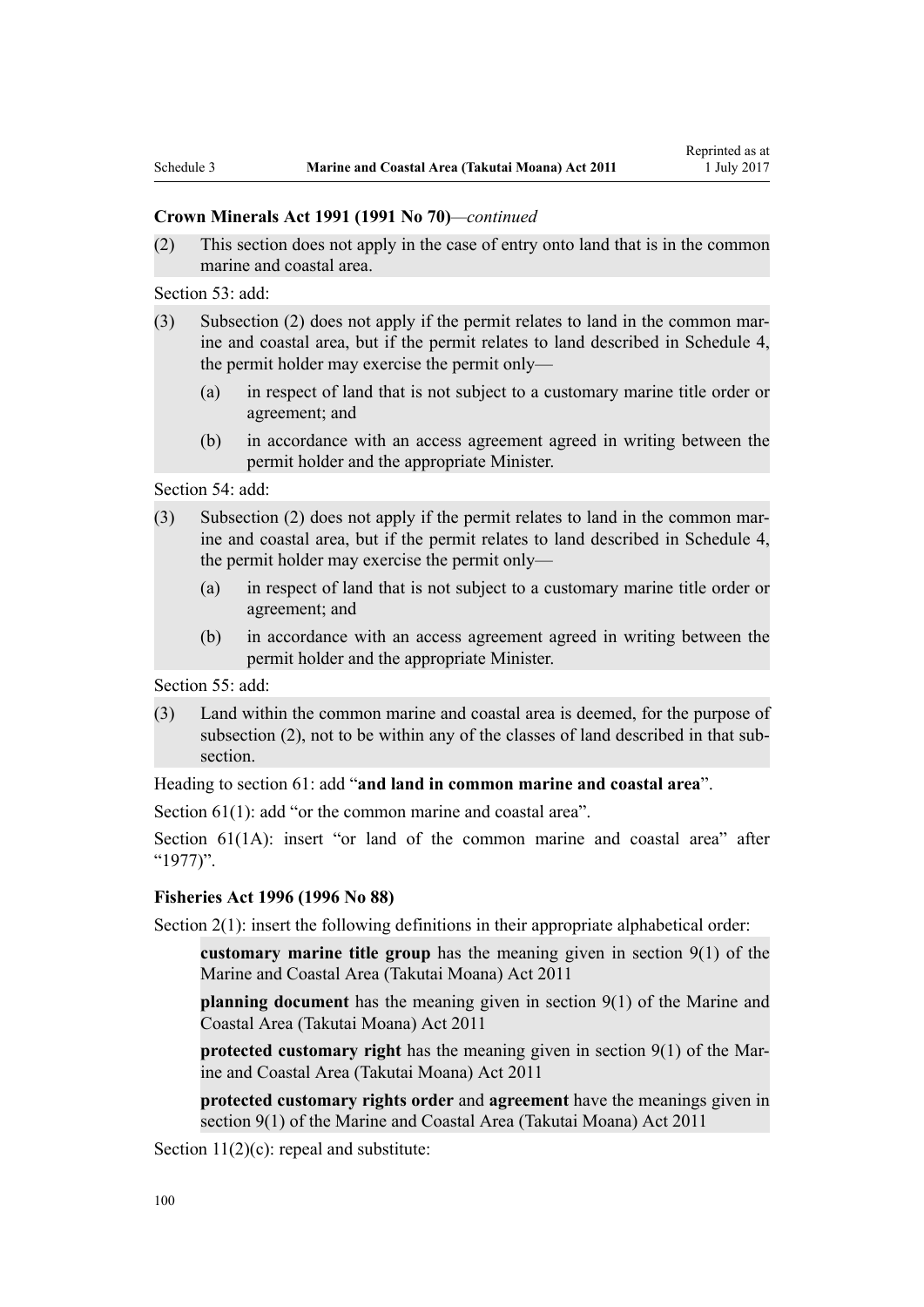### **Fisheries Act 1996 (1996 No 88)***—continued*

Reprinted as at

- (c) sections 7 and 8 of the Hauraki Gulf Marine Park Act 2000 (for the Hauraki Gulf as defined in that Act); and
- (d) a planning document lodged with the Minister of Fisheries by a customary marine title group under section 91 of the Marine and Coastal Area (Takutai Moana) Act 2011—

Heading to [section 89B](http://prd-lgnz-nlb.prd.pco.net.nz/pdflink.aspx?id=DLM396920): omit "**customary rights orders**" and substitute "**protected customary rights**".

[Section 89B\(a\)](http://prd-lgnz-nlb.prd.pco.net.nz/pdflink.aspx?id=DLM396920): omit "customary rights order under the Foreshore and Seabed Act 2004" and substitute "protected customary rights order or an agreement".

[Section 89B\(b\):](http://prd-lgnz-nlb.prd.pco.net.nz/pdflink.aspx?id=DLM396920) omit "customary rights order" and substitute "protected customary rights order or an agreement".

[Section 186ZB:](http://prd-lgnz-nlb.prd.pco.net.nz/pdflink.aspx?id=DLM398342) repeal and substitute:

### **186ZB Subpart does not apply to fish farming under protected customary rights order or agreement**

This subpart does not apply to fish farming undertaken in accordance with a protected customary rights order or an agreement.

### **[Forest and Rural Fires Act 1977](http://prd-lgnz-nlb.prd.pco.net.nz/pdflink.aspx?id=DLM442946) (1977 No 52)**

Definition of **fire safety margin** in [section 2\(1\):](http://prd-lgnz-nlb.prd.pco.net.nz/pdflink.aspx?id=DLM442952) omit "(other than land administered by the Minister of Conservation pursuant to section 9A of the Foreshore and Seabed Endowment Revesting Act 1991)" and substitute "other than the common marine and coastal area or any reclaimed land that is subject to subpart 3 of Part 2 of the Marine and Coastal Area (Takutai Moana) Act 2011 (as defined in section 29(1) of that Act)".

Paragraph (a)(v) and (va) of the definition of **state area** in [section 2\(1\):](http://prd-lgnz-nlb.prd.pco.net.nz/pdflink.aspx?id=DLM442952) repeal and substitute:

- (v) the common marine and coastal area (as defined in section  $9(1)$  of the Marine and Coastal Area (Takutai Moana) Act 2011; and
- (va) reclaimed land vested in the Crown under section 30 or 31 of that Act; and

#### **[Hauraki Gulf Marine Park Act 2000](http://prd-lgnz-nlb.prd.pco.net.nz/pdflink.aspx?id=DLM52557) (2000 No 1)**

[Section 33\(2\)\(c\)](http://prd-lgnz-nlb.prd.pco.net.nz/pdflink.aspx?id=DLM53174): omit "foreshore and seabed that is land owned by the Crown" and substitute "the common marine and coastal area".

Heading to [section 38:](http://prd-lgnz-nlb.prd.pco.net.nz/pdflink.aspx?id=DLM53180) omit "**Crown-owned**".

Heading to [section 39:](http://prd-lgnz-nlb.prd.pco.net.nz/pdflink.aspx?id=DLM53181) omit "**Crown-owned land**" and substitute "**land with protected status**".

[Schedule 1:](http://prd-lgnz-nlb.prd.pco.net.nz/pdflink.aspx?id=DLM53199) omit "Foreshore and Seabed Act 2004".

[Schedule 1:](http://prd-lgnz-nlb.prd.pco.net.nz/pdflink.aspx?id=DLM53199) insert in its appropriate alphabetical order: "Marine and Coastal Area (Takutai Moana) Act 2011".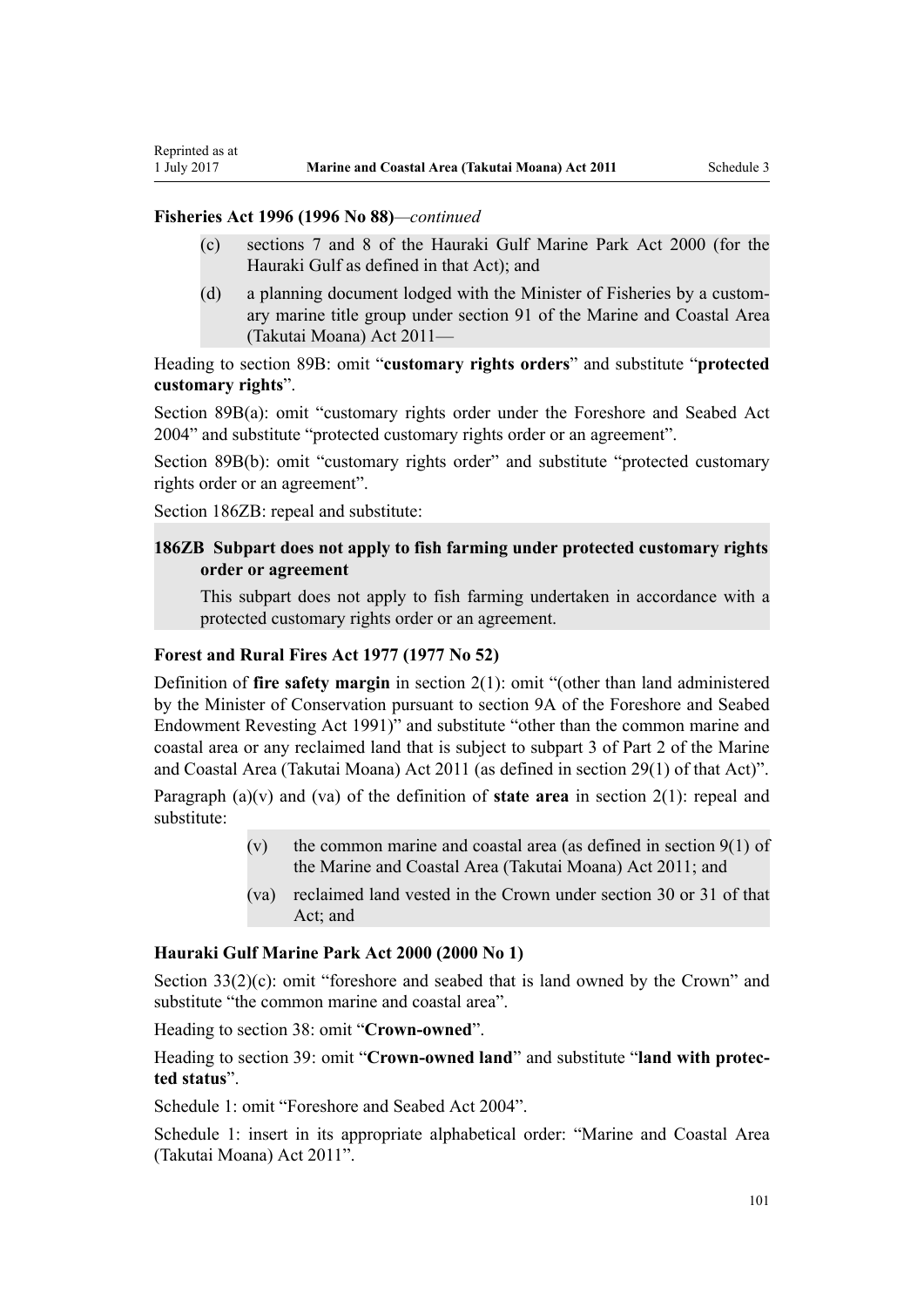#### **[Historic Places Act 1993](http://prd-lgnz-nlb.prd.pco.net.nz/pdflink.aspx?id=DLM300510) (1993 No 38)**

[Section 2](http://prd-lgnz-nlb.prd.pco.net.nz/pdflink.aspx?id=DLM300516): insert in their appropriate alphabetical order:

**customary marine title area** has the meaning given in section 9(1) of the Marine and Coastal Area (Takutai Moana) Act 2011

**planning document** has the meaning given in section 9(1) of the Marine and Coastal Area (Takutai Moana) Act 2011

[Section 14](http://prd-lgnz-nlb.prd.pco.net.nz/pdflink.aspx?id=DLM300610): insert after subsection  $(3A)$ :

(3B) The Trust must comply with section 89 of the Marine and Coastal Area (Takutai Moana) Act 2011.

[Section 20](http://prd-lgnz-nlb.prd.pco.net.nz/pdflink.aspx?id=DLM300622): insert after subsection  $(6A)$ :

(6B) In determining an appeal in respect of a decision made under section  $14(1)(a)$ or (b) that relates to a customary marine title area, the Court must have particular regard to any planning documents lodged with the New Zealand Historic Places Trust under section 89 of the Marine and Coastal Area (Takutai Moana) Act 2011 that are relevant to an archaeological site within the customary marine title area.

#### **[Local Government Act 1974](http://prd-lgnz-nlb.prd.pco.net.nz/pdflink.aspx?id=DLM415531) (1974 No 66)**

[Section 345\(1A\):](http://prd-lgnz-nlb.prd.pco.net.nz/pdflink.aspx?id=DLM420626) repeal and substitute:

(1A) To avoid doubt, this section does not apply to the common marine and coastal area within the meaning of the Marine and Coastal Area (Takutai Moana) Act 2011.

### **[Local Government \(Rating\) Act 2002](http://prd-lgnz-nlb.prd.pco.net.nz/pdflink.aspx?id=DLM131393) (2002 No 6)**

[Section 5](http://prd-lgnz-nlb.prd.pco.net.nz/pdflink.aspx?id=DLM132004): insert in their appropriate alphabetical order:

**common marine and coastal area** has the meaning given in section 9(1) of the Marine and Coastal Area (Takutai Moana) Act 2011

**customary marine title area** has the meaning given in section 9(1) of the Marine and Coastal Area (Takutai Moana) Act 2011

**structure** has the meaning given in section 9(1) of the Marine and Coastal Area (Takutai Moana) Act 2011

[Schedule 1:](http://prd-lgnz-nlb.prd.pco.net.nz/pdflink.aspx?id=DLM133512) Part 1: clause 2(b) and (c): repeal.

[Schedule 1:](http://prd-lgnz-nlb.prd.pco.net.nz/pdflink.aspx?id=DLM133512) Part 1: insert after clause 22:

- 23 The common marine and coastal area, including any customary marine title area, within the meaning of the Marine and Coastal Area (Takutai Moana) Act 2011.
- 24 The bed of Te Whaanga Lagoon in the Chatham Islands.
- 25 Structures that are—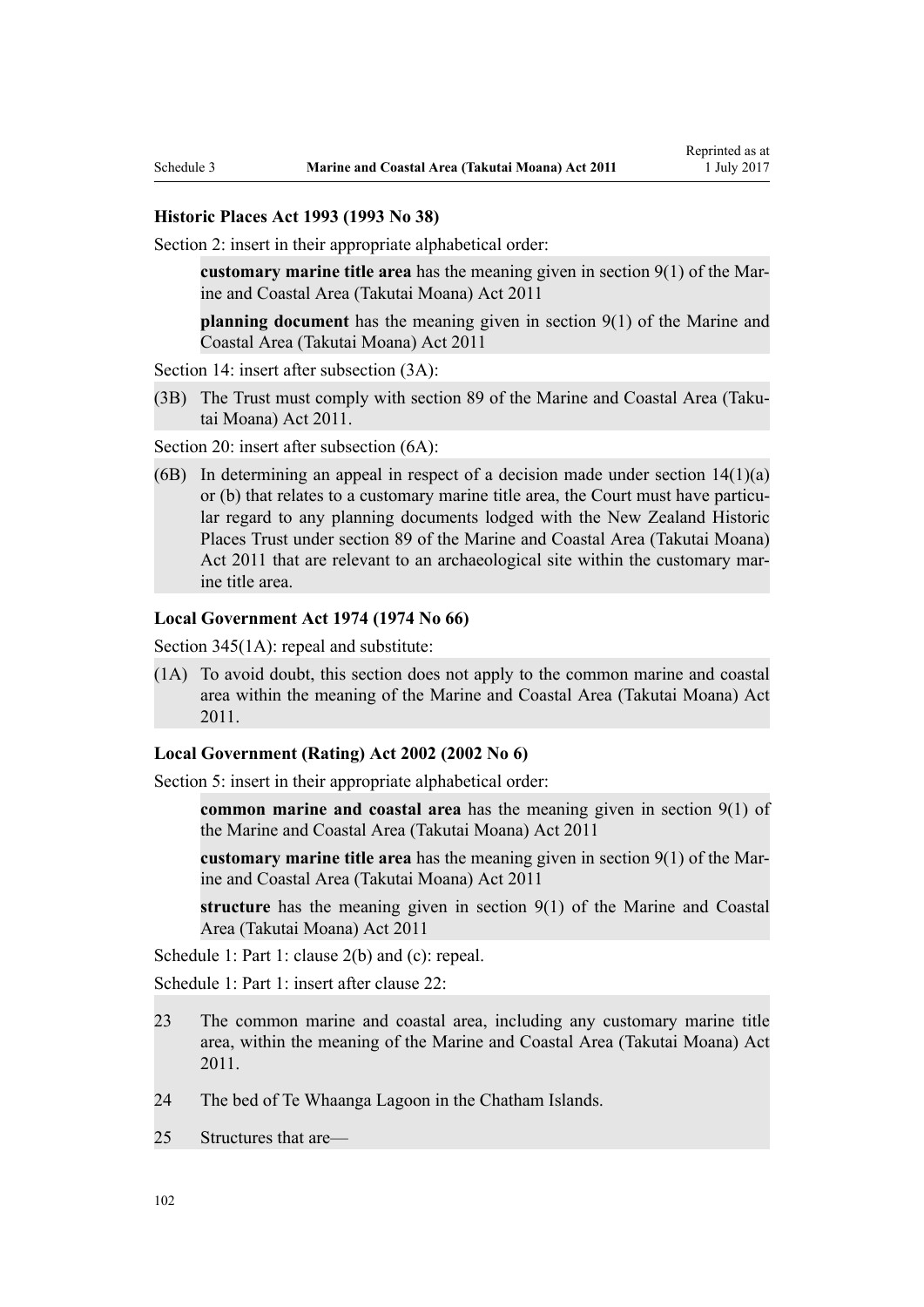#### **Local Government (Rating) Act 2002 (2002 No 6)***—continued*

- (a) fixed to, or under, or over any part of the common marine and coastal area; and
- (b) owned, or deemed to be owned, by the Crown under section 18 or 19 of the Marine and Coastal Area (Takutai Moana) Act 2011.

#### **[New Zealand Railways Corporation Act 1981](http://prd-lgnz-nlb.prd.pco.net.nz/pdflink.aspx?id=DLM57005) (1981 No 119)**

[Section 2\(1\):](http://prd-lgnz-nlb.prd.pco.net.nz/pdflink.aspx?id=DLM57011) insert in its appropriate alphabetical order:

**common marine and coastal area** has the same meaning as in section 9(1) of the Marine and Coastal Area (Takutai Moana) Act 2011

Paragraph (a) of the definition of **railway** in section 2(1): insert "or forming part of the common marine and coastal area" after "the Reserves Act 1977".

[Section 24](http://prd-lgnz-nlb.prd.pco.net.nz/pdflink.aspx?id=DLM57642): insert after paragraph (a):

Reprinted as at

(ab) occupy, use, or manage any railway that is located in the common marine and coastal area:

[Section 117\(1\)](http://prd-lgnz-nlb.prd.pco.net.nz/pdflink.aspx?id=DLM58268): insert "or of the common marine and coastal area" after "a public reserve".

### **[Protected Objects Act 1975](http://prd-lgnz-nlb.prd.pco.net.nz/pdflink.aspx?id=DLM432115) (1975 No 41)**

New section 11A: insert after section 11:

#### **11A Taonga tūturu found in customary marine title area**

If taonga tūturu are found in a part of the common marine and coastal area for which a customary marine title order has been awarded under the Marine and Coastal Area (Takutai Moana) Act 2011, section 82 of that Act applies to that finding instead of section 11 of this Act, except to the extent that section 11 is expressly applied by section 82 of that Act.

#### **[Public Works Act 1981](http://prd-lgnz-nlb.prd.pco.net.nz/pdflink.aspx?id=DLM45426) (1981 No 35)**

Section 2: insert in its appropriate alphabetical order:

**common marine and coastal area** has the meaning given in section 9(1) of the Marine and Coastal Area (Takutai Moana) Act 2011

Definition of **Government work** in section 2: omit "public foreshore and seabed" and substitute "common marine and coastal area".

Definition of **public foreshore and seabed** in section 2: repeal.

[Section 52\(1\)\(b\)](http://prd-lgnz-nlb.prd.pco.net.nz/pdflink.aspx?id=DLM46307): omit "public foreshore and seabed" and substitute "common marine" and coastal area".

[Section 52\(3\)\(b\)](http://prd-lgnz-nlb.prd.pco.net.nz/pdflink.aspx?id=DLM46307): omit "public foreshore and seabed" and substitute "common marine and coastal area".

[Section 165\(1\):](http://prd-lgnz-nlb.prd.pco.net.nz/pdflink.aspx?id=DLM47750) insert: "or any land situated in the common marine and coastal area" after "Crown land or public reserve".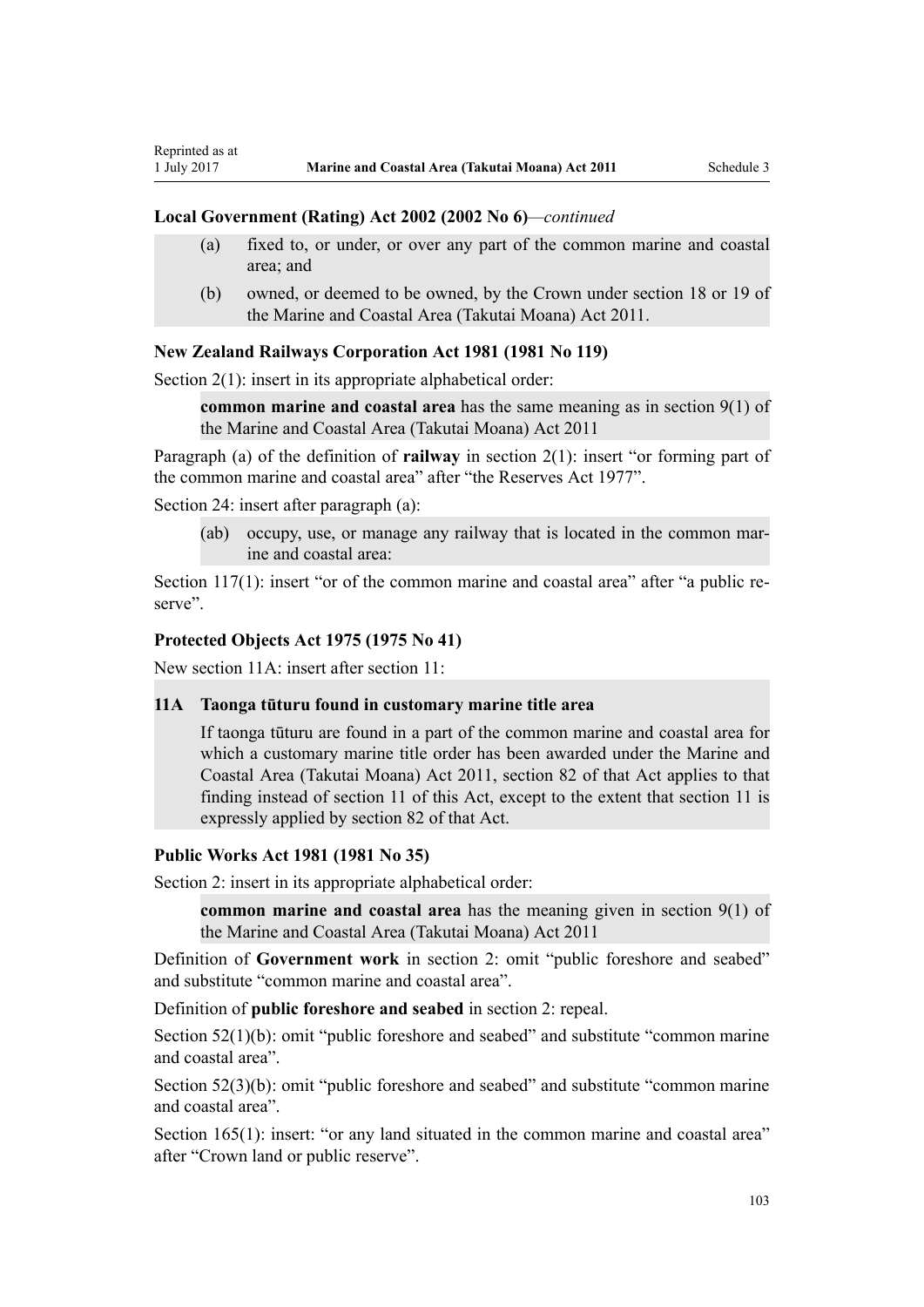#### **[Resource Management Act 1991](http://prd-lgnz-nlb.prd.pco.net.nz/pdflink.aspx?id=DLM230264) (1991 No 69)**

Definitions of **access rights**, **board**, **customary rights order**, **foreshore and seabed reserve**, **holder**, **management plan**, **public foreshore and seabed**, and **recognised customary activity** in [section 2\(1\):](http://prd-lgnz-nlb.prd.pco.net.nz/pdflink.aspx?id=DLM230272) repeal.

[Section 2\(1\):](http://prd-lgnz-nlb.prd.pco.net.nz/pdflink.aspx?id=DLM230272) insert in their appropriate alphabetical order:

**accommodated activity** has the meaning given in section 9(1) of the Marine and Coastal Area (Takutai Moana) Act 2011

**agreement** has the meaning given in section 9(1) of the Marine and Coastal Area (Takutai Moana) Act 2011

**common marine and coastal area** has the meaning given in section 9(1) of the Marine and Coastal Area (Takutai Moana) Act 2011

**customary marine title area** has the meaning given in section 9(1) of the Marine and Coastal Area (Takutai Moana) Act 2011

**customary marine title group** has the meaning given in section 9(1) of the Marine and Coastal Area (Takutai Moana) Act 2011

**customary marine title order** has the meaning given in section 9(1) of the Marine and Coastal Area (Takutai Moana) Act 2011

**marine and coastal area** has the meaning given in section 9(1) of the Marine and Coastal Area (Takutai Moana) Act 2011

**planning document** has the meaning given in section 9(1) of the Marine and Coastal Area (Takutai Moana) Act 2011

**protected customary right** has the meaning given in section 9(1) of the Marine and Coastal Area (Takutai Moana) Act 2011

**protected customary rights area** has the meaning given in section 9(1) of the Marine and Coastal Area (Takutai Moana) Act 2011

**protected customary rights group** has the meaning given in section 9(1) of the Marine and Coastal Area (Takutai Moana) Act 2011

**protected customary rights order** has the meaning given in section 9(1) of the Marine and Coastal Area (Takutai Moana) Act 2011

**RMA permission right** means the right provided for a customary marine title group by sections 66 and 68 of the Marine and Coastal Area (Takutai Moana) Act 2011

Definition of **affected order holder** in [section 2AA\(2\):](http://prd-lgnz-nlb.prd.pco.net.nz/pdflink.aspx?id=DLM2408220) repeal.

Definition of **limited notification** in [section 2AA\(2\)](http://prd-lgnz-nlb.prd.pco.net.nz/pdflink.aspx?id=DLM2408220): omit "or affected order holder".

Section  $6(g)$ : repeal and substitute:

 $(g)$  the protection of protected customary rights.

[Section 12\(2\)](http://prd-lgnz-nlb.prd.pco.net.nz/pdflink.aspx?id=DLM231949): repeal and substitute: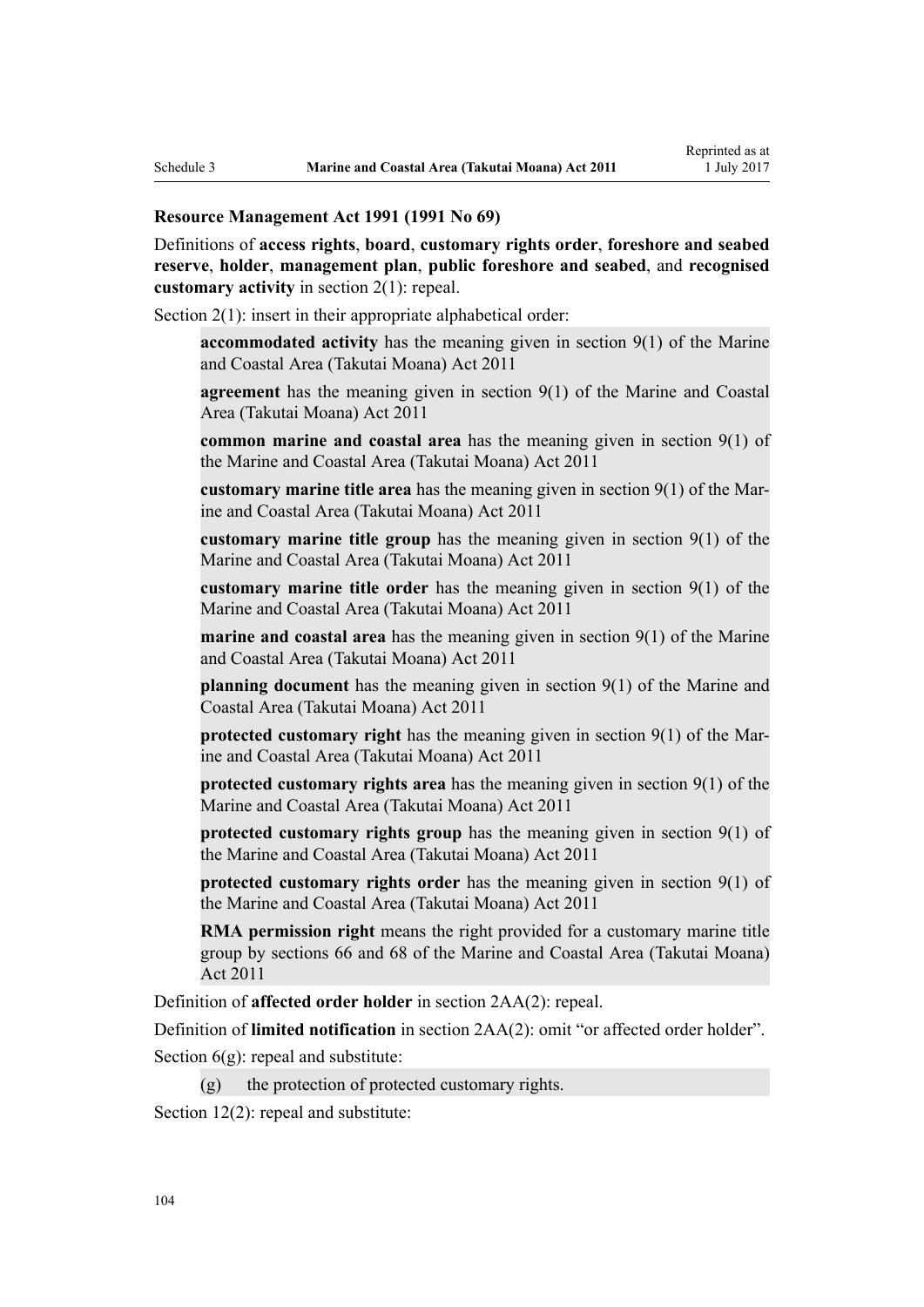- (2) No person may, unless expressly allowed by a national environmental standard, a rule in a regional coastal plan or in any proposed regional coastal plan for the same region, or a resource consent,—
	- (a) occupy any part of the common marine and coastal area; or
	- (b) remove any sand, shingle, shell, or other natural material from that area.

[Section 12A\(1\):](http://prd-lgnz-nlb.prd.pco.net.nz/pdflink.aspx?id=DLM231965) repeal and substitute:

- (1) No person may occupy a coastal marine area for the purpose of an aquaculture activity—
	- (a) except in an aquaculture management area provided for in a regional coastal plan; or
	- (b) if that part of the coastal marine area is in the common marine and coastal area, unless expressly authorised by a coastal permit.

Heading above [section 17A:](http://prd-lgnz-nlb.prd.pco.net.nz/pdflink.aspx?id=DLM232508) repeal.

[Section 17A](http://prd-lgnz-nlb.prd.pco.net.nz/pdflink.aspx?id=DLM232508): repeal.

Reprinted as at

[Section 17B:](http://prd-lgnz-nlb.prd.pco.net.nz/pdflink.aspx?id=DLM232510) repeal.

[Section 28\(e\):](http://prd-lgnz-nlb.prd.pco.net.nz/pdflink.aspx?id=DLM232548) repeal.

[Section 28A\(1\)\(c\):](http://prd-lgnz-nlb.prd.pco.net.nz/pdflink.aspx?id=DLM232552) omit "recognised customary activity" and substitute "protected customary right".

Section  $29(1)(p)$ : repeal.

Section  $30(1)(d)(ii)$ : repeal and substitute:

(ii) the occupation of space in, and the extraction of sand, shingle, shell, or other natural material from, the coastal marine area, to the extent that it is within the common marine and coastal area:

[Section 33\(2\)](http://prd-lgnz-nlb.prd.pco.net.nz/pdflink.aspx?id=DLM232593): omit "board of a foreshore and seabed reserve,".

[Section 35\(2\)\(e\)](http://prd-lgnz-nlb.prd.pco.net.nz/pdflink.aspx?id=DLM233009): repeal and substitute:

(e) in the case of a regional council, the exercise of a protected customary right in its region, including any controls imposed on the exercise of that right under Part 3 of the Marine and Coastal Area (Takutai Moana) Act  $2011-$ 

[Section 35\(5\)\(jb\)](http://prd-lgnz-nlb.prd.pco.net.nz/pdflink.aspx?id=DLM233009): repeal and substitute:

(jb) in the case of a regional council, records of every protected customary rights order or agreement relating to a part of the common marine and coastal area within its region; and

[Section 37B\(d\)](http://prd-lgnz-nlb.prd.pco.net.nz/pdflink.aspx?id=DLM233052): repeal.

[Section 38\(3\)\(c\)](http://prd-lgnz-nlb.prd.pco.net.nz/pdflink.aspx?id=DLM233057): repeal.

[Section 58\(d\)](http://prd-lgnz-nlb.prd.pco.net.nz/pdflink.aspx?id=DLM233381): omit "in land of the Crown".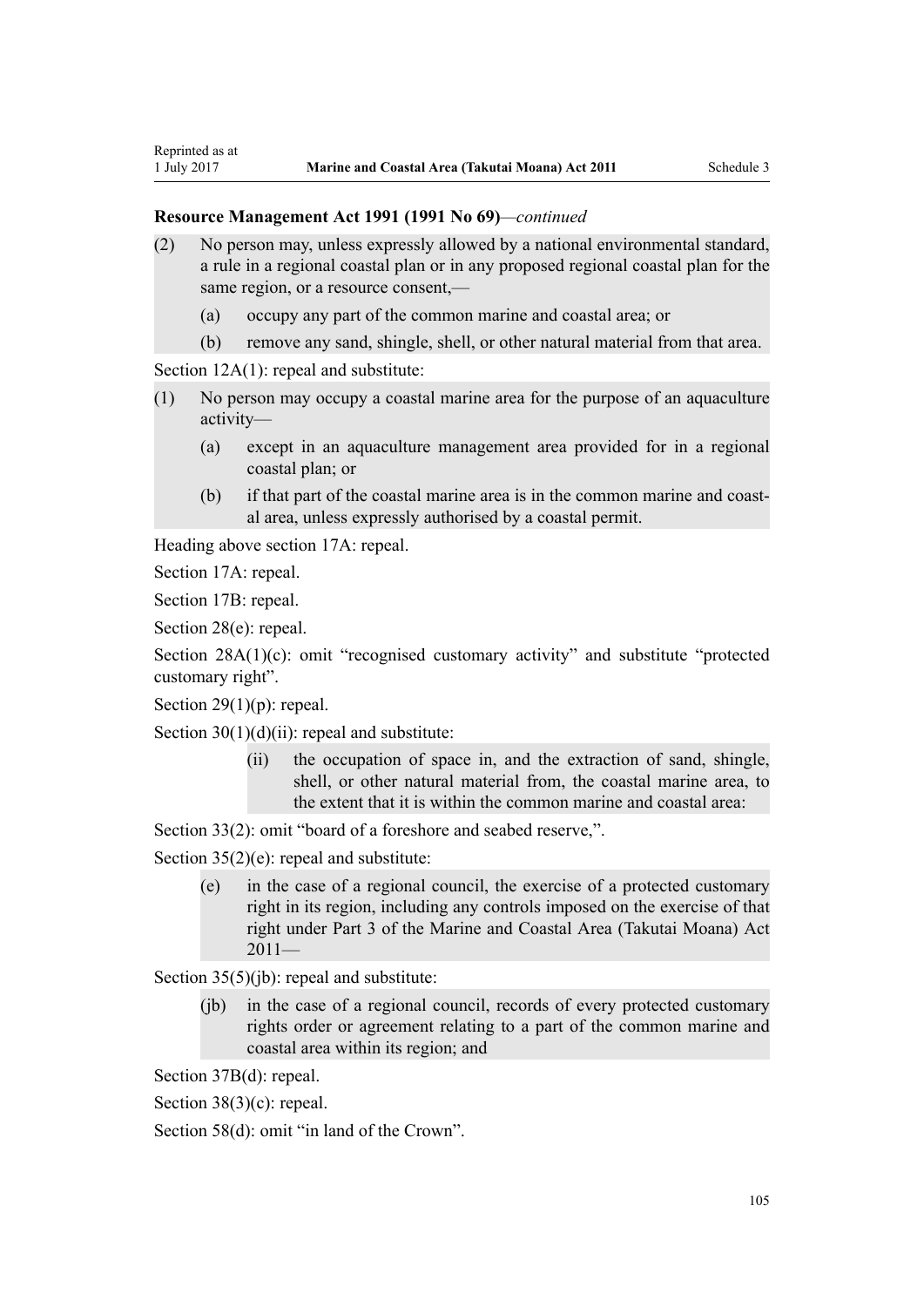[Section 58\(gb\):](http://prd-lgnz-nlb.prd.pco.net.nz/pdflink.aspx?id=DLM233381) omit "recognised customary activities" and substitute "protected customary rights".

[Section 61\(2A\):](http://prd-lgnz-nlb.prd.pco.net.nz/pdflink.aspx?id=DLM233389) repeal and substitute:

- (2A) When a regional council is preparing or changing a regional policy statement, it must deal with the following documents, if they are lodged with the council, in the manner specified, to the extent that their content has a bearing on the resource management issues of the region:
	- (a) the council must take into account any relevant planning document recognised by an iwi authority; and
	- (b) in relation to a planning document prepared by a customary marine title group under section 85 of the Marine and Coastal Area (Takutai Moana) Act 2011, the council must, in accordance with section 93 of that Act,—
		- (i) recognise and provide for the matters in that document, to the extent that they relate to the relevant customary marine title area; and
		- (ii) take into account the matters in that document, to the extent that they relate to a part of the common marine and coastal area outside the customary marine title area of the relevant group.

Section  $62(1)(b)$ : repeal and substitute:

(b) the resource management issues of significance to iwi authorities in the region; and

[Section 64A\(1\)](http://prd-lgnz-nlb.prd.pco.net.nz/pdflink.aspx?id=DLM233610): omit "coastal marine area (relating to land of the Crown in the coastal marine area or land in the coastal marine area vested in the regional council)" and substitute "common marine and coastal area".

Section  $64A(4A)$ : repeal and substitute:

(4A) A coastal occupation charge must not be imposed on a protected customary rights group or customary marine title group exercising a right under Part 3 of the Marine and Coastal Area (Takutai Moana) Act 2011.

[Section 66\(2\)\(b\):](http://prd-lgnz-nlb.prd.pco.net.nz/pdflink.aspx?id=DLM233620) omit "in land of the Crown".

[Section 66\(2A\):](http://prd-lgnz-nlb.prd.pco.net.nz/pdflink.aspx?id=DLM233620) repeal and substitute:

- (2A) When a regional council is preparing or changing a regional plan, it must deal with the following documents, if they are lodged with the council, in the manner specified, to the extent that their content has a bearing on the resource management issues of the region:
	- (a) the council must take into account any relevant planning document recognised by an iwi authority; and
	- (b) in relation to a planning document prepared by a customary marine title group under section 85 of the Marine and Coastal Area (Takutai Moana) Act 2011, the council must, in accordance with section 93 of that Act,—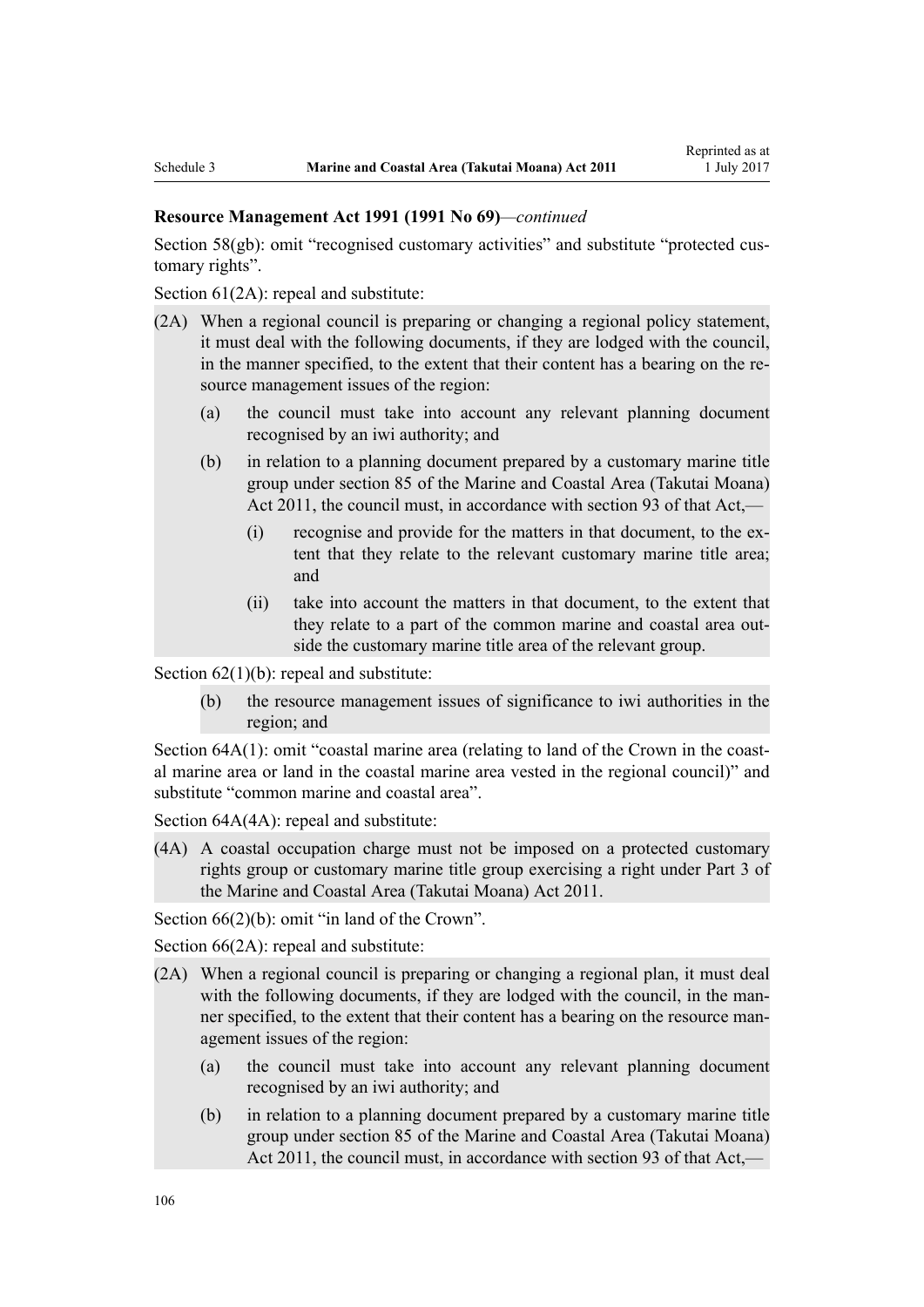- (i) recognise and provide for the matters in that document, to the extent that they relate to the relevant customary marine title area; and
- (ii) take into account the matters in that document, to the extent that they relate to a part of the common marine and coastal area outside the customary marine title area of the relevant group.

[Section 74\(2A\):](http://prd-lgnz-nlb.prd.pco.net.nz/pdflink.aspx?id=DLM233671) repeal and substitute:

(2A) A territorial authority, when preparing or changing a district plan, must take into account any relevant planning document recognised by an iwi authority and lodged with the territorial authority, to the extent that its content has a bearing on the resource management issues of the district.

[Section 79A](http://prd-lgnz-nlb.prd.pco.net.nz/pdflink.aspx?id=DLM233815): repeal.

Reprinted as at

[Section 79B:](http://prd-lgnz-nlb.prd.pco.net.nz/pdflink.aspx?id=DLM233818) repeal.

[Section 82A](http://prd-lgnz-nlb.prd.pco.net.nz/pdflink.aspx?id=DLM233827): repeal.

Heading above [section 85A](http://prd-lgnz-nlb.prd.pco.net.nz/pdflink.aspx?id=DLM233840): omit "*recognised customary activities*" and substitute "*protected customary rights*".

[Section 85A](http://prd-lgnz-nlb.prd.pco.net.nz/pdflink.aspx?id=DLM233840): omit "a significant adverse effect on a recognised customary activity carried out under section 17A(2)" and substitute "an adverse effect that is more than minor on a protected customary right carried out under Part 3 of the Marine and Coastal Area (Takutai Moana) Act 2011".

[Section 85B\(1\)](http://prd-lgnz-nlb.prd.pco.net.nz/pdflink.aspx?id=DLM233842): omit "If the holder of a customary rights order" and substitute "If a protected customary rights group".

[Section 85B\(2\)\(a\):](http://prd-lgnz-nlb.prd.pco.net.nz/pdflink.aspx?id=DLM233842) repeal and substitute:

(a) the effects of the proposed activity on the exercise of a protected customary right; and

[Section 85B\(2\)\(b\):](http://prd-lgnz-nlb.prd.pco.net.nz/pdflink.aspx?id=DLM233842) omit "recognised customary activity" and substitute "protected customary right".

[Section 85B\(2\)\(d\):](http://prd-lgnz-nlb.prd.pco.net.nz/pdflink.aspx?id=DLM233842) omit "recognised customary activity" and substitute "exercise of a protected customary right".

[Section 85B\(2\)\(e\)](http://prd-lgnz-nlb.prd.pco.net.nz/pdflink.aspx?id=DLM233842): omit "recognised customary activity" and substitute "protected customary right".

Section  $87A(2)(a)$ : repeal and substitute:

- (a) the consent authority must grant a resource consent except if—
	- (i) section 106 applies; or
	- (ii) section 55(2) of the Marine and Coastal Area (Takutai Moana) Act 2011 applies; and

[Section 95B\(1\)](http://prd-lgnz-nlb.prd.pco.net.nz/pdflink.aspx?id=DLM2416410): omit "or affected order holders" and substitute "an affected protected customary rights group or affected customary marine title group".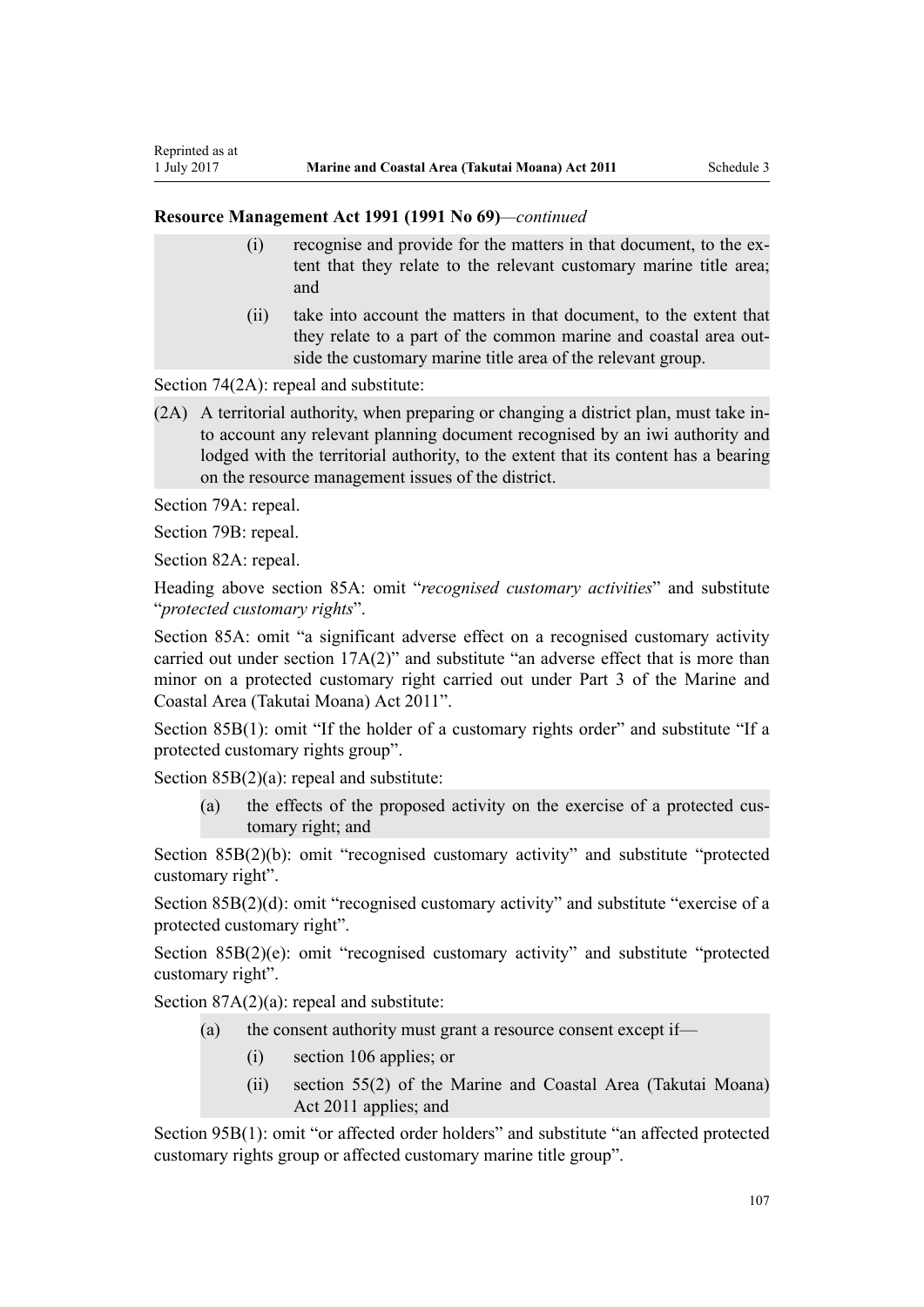[Section 95B\(3\)](http://prd-lgnz-nlb.prd.pco.net.nz/pdflink.aspx?id=DLM2416410): omit "any affected order holder" and substitute "an affected protected customary rights group or affected customary title group".

[Section 95B:](http://prd-lgnz-nlb.prd.pco.net.nz/pdflink.aspx?id=DLM2416410) add:

(4) In subsections (1) and (3), the requirements relating to an affected customary marine title group apply only in the case of applications for accommodated activities.

[Section 95F](http://prd-lgnz-nlb.prd.pco.net.nz/pdflink.aspx?id=DLM2416414): repeal and substitute:

#### **95F Status of protected customary rights group**

A consent authority must decide that a protected customary rights group is an affected protected customary rights group, in relation to an activity in the protected customary rights area relevant to that group, if—

- (a) the activity may have adverse effects on a protected customary right carried out in accordance with the requirements of Part 3 of the Marine and Coastal Area (Takutai Moana) Act 2011; and
- (b) the protected customary rights group has not given written approval for the activity or has withdrawn approval for the activity in a written notice received by the consent authority before the authority has made a decision under this section.

New section 95G: insert after [section 95F:](http://prd-lgnz-nlb.prd.pco.net.nz/pdflink.aspx?id=DLM2416414)

#### **95G Status of customary marine title group**

A consent authority must decide that a customary marine title group is an affected customary marine title group, in relation to an accommodated activity in the customary marine title area relevant to that group, if—

- (a) the activity may have adverse effects on the exercise of the rights applying to a customary marine title group under subpart 3 of Part 3 of the Marine and Coastal Area (Takutai Moana) Act 2011; and
- (b) the customary marine title group has not given written approval for the activity in a written notice received by the consent authority before the authority has made a decision under this section.

[Section 104:](http://prd-lgnz-nlb.prd.pco.net.nz/pdflink.aspx?id=DLM234355) insert after subsection  $(2A)$ :

- (2B) When considering a resource consent application for an activity in an area within the scope of a planning document, a consent authority must have regard to any resource management matters set out in that planning document.
- (2C) Subsection (2B) applies until such time as the regional council, in the case of a consent authority that is a regional council, has completed its obligations in relation to its regional planning documents under section 93 of the Marine and Coastal Area (Takutai Moana) Act 2011.

Section  $104(3)(c)(iv)$ : repeal and substitute: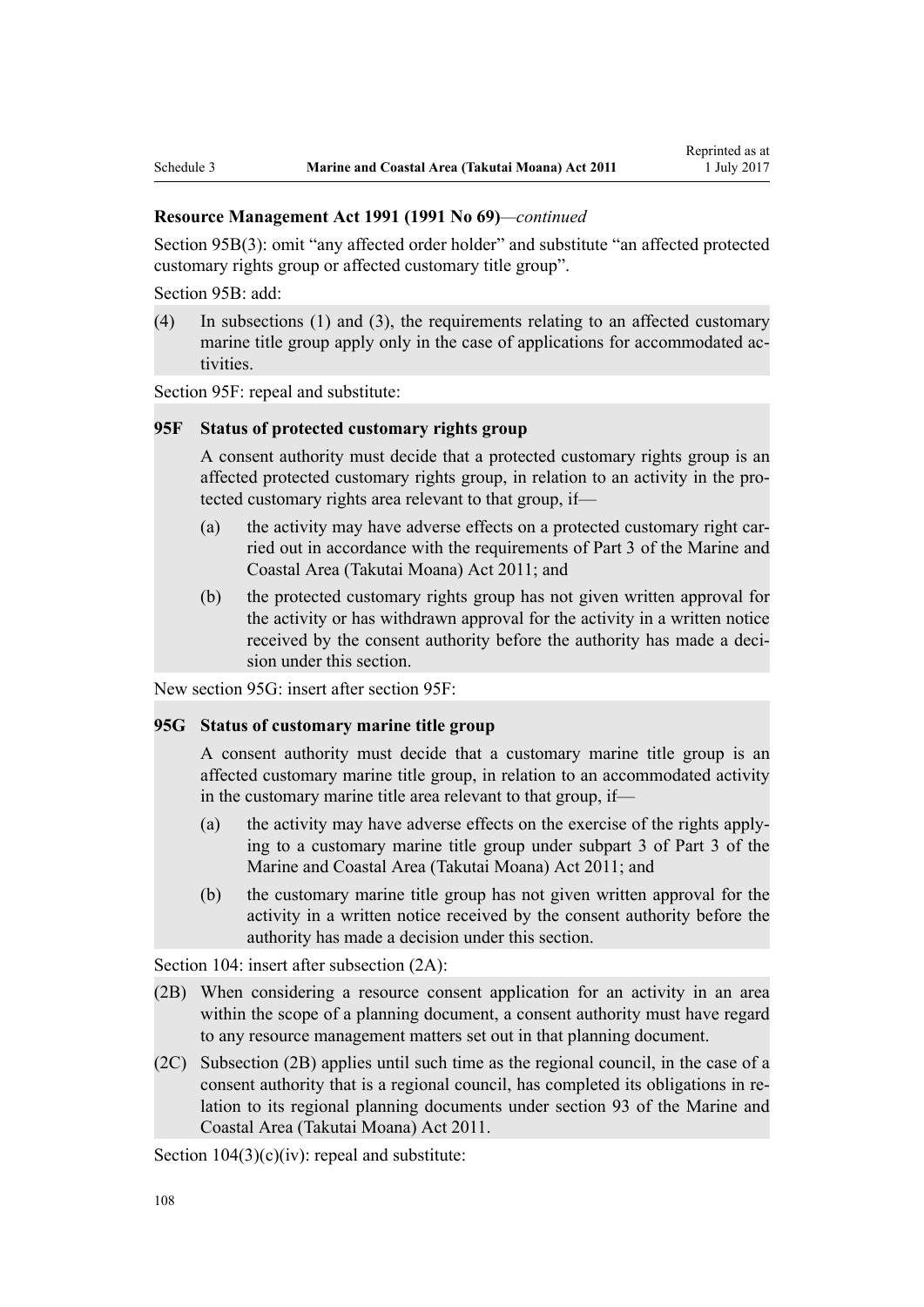- (iv) wāhi tapu conditions included in a customary marine title order or agreement:
- (v) section 55(2) of the Marine and Coastal Area (Takutai Moana) Act 2011:

[Sections 107A to 107D:](http://prd-lgnz-nlb.prd.pco.net.nz/pdflink.aspx?id=DLM234801) repeal.

[Section 108\(2\)\(h\)](http://prd-lgnz-nlb.prd.pco.net.nz/pdflink.aspx?id=DLM234810): omit "coastal marine area (relating to land of the Crown in the coastal marine area or land in the coastal marine area vested in the regional council)" and substitute "common marine and coastal area".

[Section 116](http://prd-lgnz-nlb.prd.pco.net.nz/pdflink.aspx?id=DLM234865): add:

Reprinted as at

(6) If a resource consent is granted for an activity in a part of the common marine and coastal area where a customary marine title order or agreement is in effect, section 68(1) of the Marine and Coastal Area (Takutai Moana) Act 2011 applies.

Section  $122(5)(c)$ : omit "which is land of the Crown or land vested in a regional council".

[Section 152\(1\)](http://prd-lgnz-nlb.prd.pco.net.nz/pdflink.aspx?id=DLM235468): omit "The Governor-General may, by Order in Council, on the advice of the Minister, in respect of any specified part of the coastal marine area, direct that a consent authority shall not grant a coastal permit in respect of any land of the Crown in that specified part which would authorise the holder of the permit (if granted) to—" and substitute "The Governor-General may, by Order in Council, on the advice of the Minister, direct that a consent authority must not grant a coastal permit, in respect of a specified part of the marine and coastal area (other than in respect of any specified freehold land) that would, if granted, authorise the permit holder—".

[Section 152\(4\)](http://prd-lgnz-nlb.prd.pco.net.nz/pdflink.aspx?id=DLM235468): repeal and substitute:

(4) The Minister shall not advise the making of an Order in Council under subsection (1) or (2) unless the Minister considers that there is, or is likely to be, in respect of any area to which it is proposed that the Order in Council relate, competing demands for the use of that area for all or any of the activities referred to in subsection (1).

[Section 156:](http://prd-lgnz-nlb.prd.pco.net.nz/pdflink.aspx?id=DLM235484) omit "in respect of any land of the Crown".

[Section 165H:](http://prd-lgnz-nlb.prd.pco.net.nz/pdflink.aspx?id=DLM236036) omit "vested in the Crown or a regional council in a coastal marine area" and substitute "in the common marine and coastal area".

Heading to section 237A: omit and substitute "**Vesting of land in common marine and coastal area or bed of lake or river**".

[Section 237A\(1\)\(b\):](http://prd-lgnz-nlb.prd.pco.net.nz/pdflink.aspx?id=DLM237276) repeal and substitute:

(b) show any part of the allotment that is in the coastal marine area as part of the common marine and coastal area.

[Section 237A\(2\):](http://prd-lgnz-nlb.prd.pco.net.nz/pdflink.aspx?id=DLM237276) omit "or subsection  $(1)(b)$ ".

[Section 237G](http://prd-lgnz-nlb.prd.pco.net.nz/pdflink.aspx?id=DLM237291): repeal and substitute: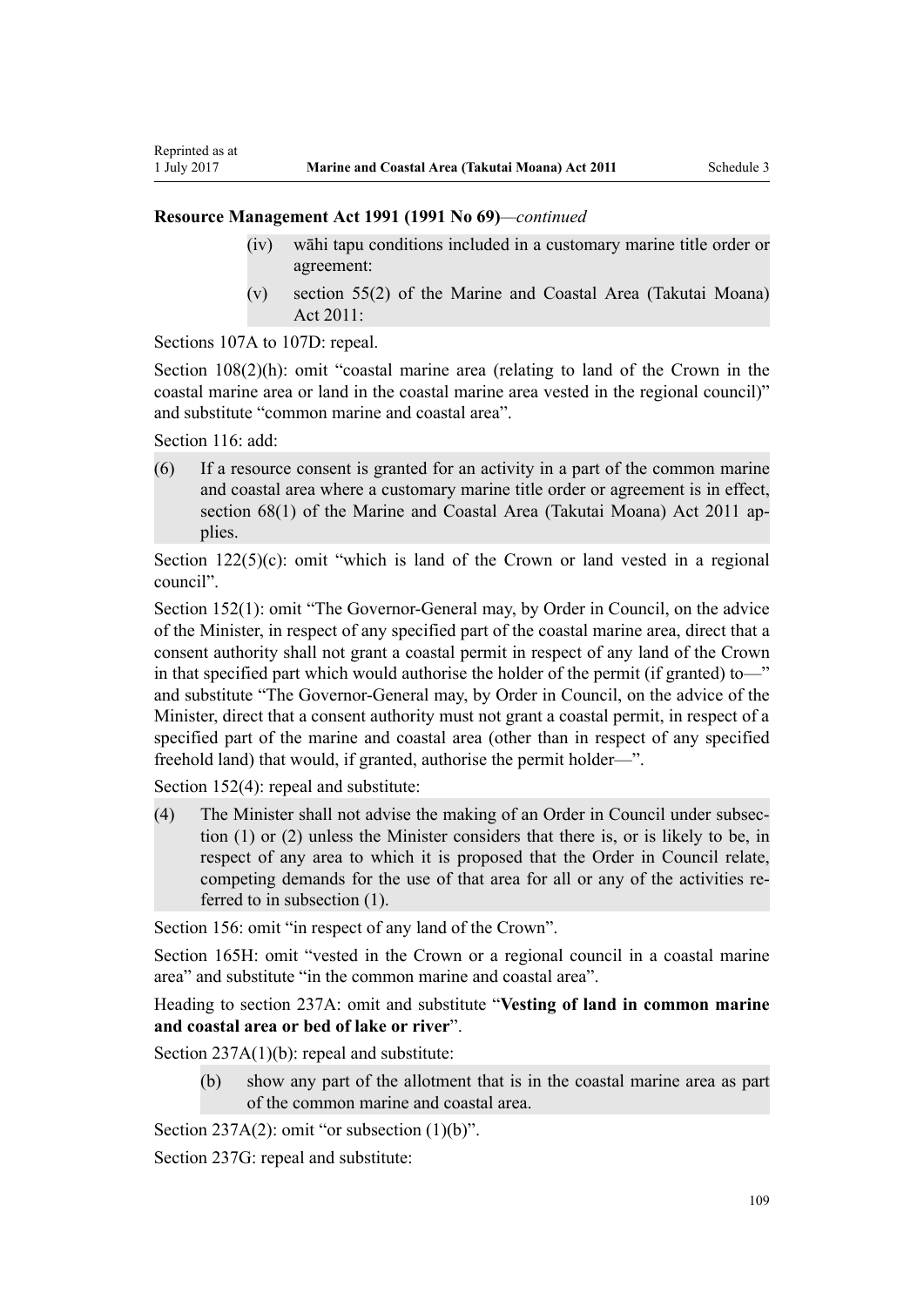#### **237G Compensation**

- (1) This section applies if—
	- (a) the bed of a river or lake—
		- (i) is vested in the Crown in accordance with section  $237A(1)(a)$ ; and
		- (ii) adjoins, or would adjoin if it were not for an esplanade reserve, any allotment of 4 hectares or more when land is subdivided; or
	- (b) land that is within the coastal marine area—
		- (i) becomes part of the common marine and coastal area in accordance with section 237A(1)(b); and
		- (ii) adjoins, or would adjoin if it were not for an esplanade reserve, any allotment of 4 hectares or more created when land is subdivided.
- (2) In the case of land referred to in subsection  $(1)(a)$ , the Crown or territorial authority, as the case may be, must pay compensation to the registered proprietor of that land, unless the registered proprietor agrees otherwise.
- (3) In the case of land referred to in subsection (1)(b), the Crown must pay compensation to the registered proprietor of that land, unless the registered proprietor agrees otherwise.

[Section 239\(1\)\(c\):](http://prd-lgnz-nlb.prd.pco.net.nz/pdflink.aspx?id=DLM237600) repeal and substitute:

- (c) any land or any part of the bed of a river (not being part of the coastal marine area) or lake, shown on the survey plan as land to be vested in the territorial authority or the Crown, shall vest in the territorial authority or the Crown, as the case may be, free from all interests in land, including any encumbrances (without the necessity of an instrument of release or discharge or otherwise); and
- (d) to avoid doubt, any land shown on the survey plan as land in the coastal marine area becomes part of the marine and coastal area.

[Section 239\(3\)](http://prd-lgnz-nlb.prd.pco.net.nz/pdflink.aspx?id=DLM237600): repeal and substitute:

(3) Any land vested in the Crown vests under the Land Act 1948 unless this Act provides otherwise.

Heading to [section 293A:](http://prd-lgnz-nlb.prd.pco.net.nz/pdflink.aspx?id=DLM238254) repeal and substitute "**Determinations on recognition orders and agreements made under Marine and Coastal Area (Takutai Moana) Act 2011**".

[Section 309\(4\):](http://prd-lgnz-nlb.prd.pco.net.nz/pdflink.aspx?id=DLM238505) omit "recognised customary activity carried out in accordance with section  $17A(2)$ " and substitute "protected customary right".

[Section 309\(5\)](http://prd-lgnz-nlb.prd.pco.net.nz/pdflink.aspx?id=DLM238505): omit "337" and substitute "331", and omit "recognised customary activity" and substitute "protected customary right".

Section  $332(1)(c)$ : omit "; or".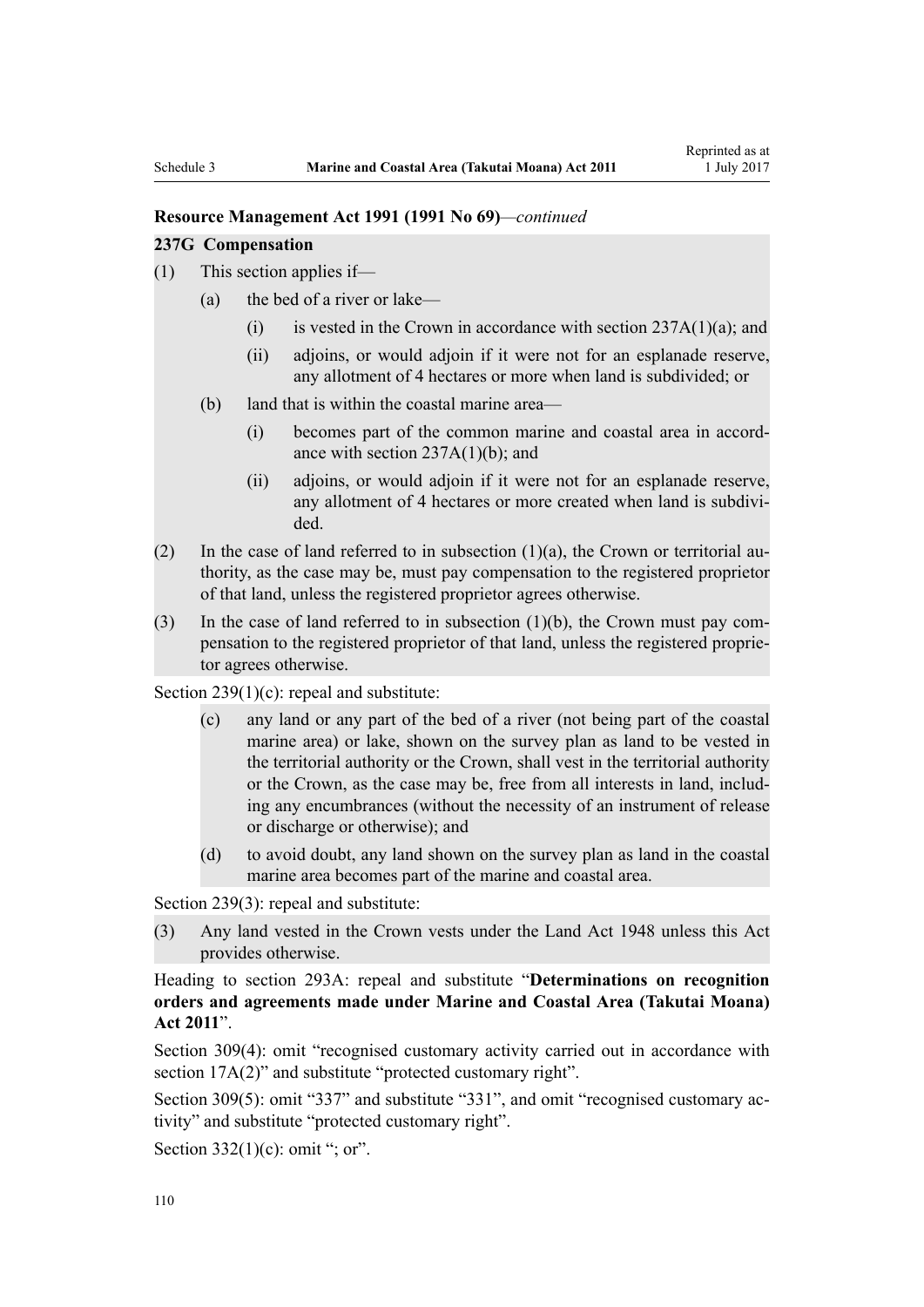Section  $332(1)(d)$ : repeal.

Reprinted as at

[Section 333\(1A\):](http://prd-lgnz-nlb.prd.pco.net.nz/pdflink.aspx?id=DLM239027) repeal.

[Section 354\(3\)](http://prd-lgnz-nlb.prd.pco.net.nz/pdflink.aspx?id=DLM239318): repeal and substitute:

- (3) Any person may use or occupy any part of the common marine and coastal area without obtaining consent, unless consent must be obtained under—
	- (a) this Act; or
	- (b) any other enactment; or
	- (c) any instrument or order made under an enactment.

[Section 355\(1\)](http://prd-lgnz-nlb.prd.pco.net.nz/pdflink.aspx?id=DLM239322): repeal.

[Section 355\(3\):](http://prd-lgnz-nlb.prd.pco.net.nz/pdflink.aspx?id=DLM239322) omit: "Without limiting section 355AA, the relevant Minister" and substitute "The Minister of Lands".

[Section 355\(3\)](http://prd-lgnz-nlb.prd.pco.net.nz/pdflink.aspx?id=DLM239322): insert "that forms part of a riverbed or lakebed that is not within the coastal marine area and" after "reclaimed land".

[Section 355\(6\)](http://prd-lgnz-nlb.prd.pco.net.nz/pdflink.aspx?id=DLM239322): repeal and substitute:

(6) For the purposes of this section, references to land that forms part of a riverbed or lakebed include land which was part of that bed before it was reclaimed.

[Section 355AA](http://prd-lgnz-nlb.prd.pco.net.nz/pdflink.aspx?id=DLM239326): repeal.

[Section 355AB:](http://prd-lgnz-nlb.prd.pco.net.nz/pdflink.aspx?id=DLM239328) repeal.

Section  $360(1)(c)$ : repeal and substitute:

- (c) prescribing the amount, methods for calculating the amount, and circumstances and manner in which holders of resource consents are liable to pay for—
	- (i) the occupation of the coastal marine area, to the extent that it is within the common marine and coastal area; and
	- (ii) the occupation of the bed of any river or lake that is land of the Crown; and
	- (iii) the extraction of any sand, shingle, shell, and other natural materials from an area described in subparagraph (i) or (ii); and
	- (iv) the use of geothermal energy:

[Schedule 1:](http://prd-lgnz-nlb.prd.pco.net.nz/pdflink.aspx?id=DLM240686) clause  $2(2)(c)$ : repeal and substitute:

(c) any customary marine title group in the region.

[Schedule 1:](http://prd-lgnz-nlb.prd.pco.net.nz/pdflink.aspx?id=DLM240686) clause 3(1)(e): repeal and substitute:

(e) any customary marine title group in the area.

[Schedule 1:](http://prd-lgnz-nlb.prd.pco.net.nz/pdflink.aspx?id=DLM240686) clause  $5(4)(f)$ : omit "; and".

[Schedule 1:](http://prd-lgnz-nlb.prd.pco.net.nz/pdflink.aspx?id=DLM240686) clause 5(4)(g): repeal.

[Schedule 1:](http://prd-lgnz-nlb.prd.pco.net.nz/pdflink.aspx?id=DLM240686) clause  $20(4)(f)$ : omit "; and".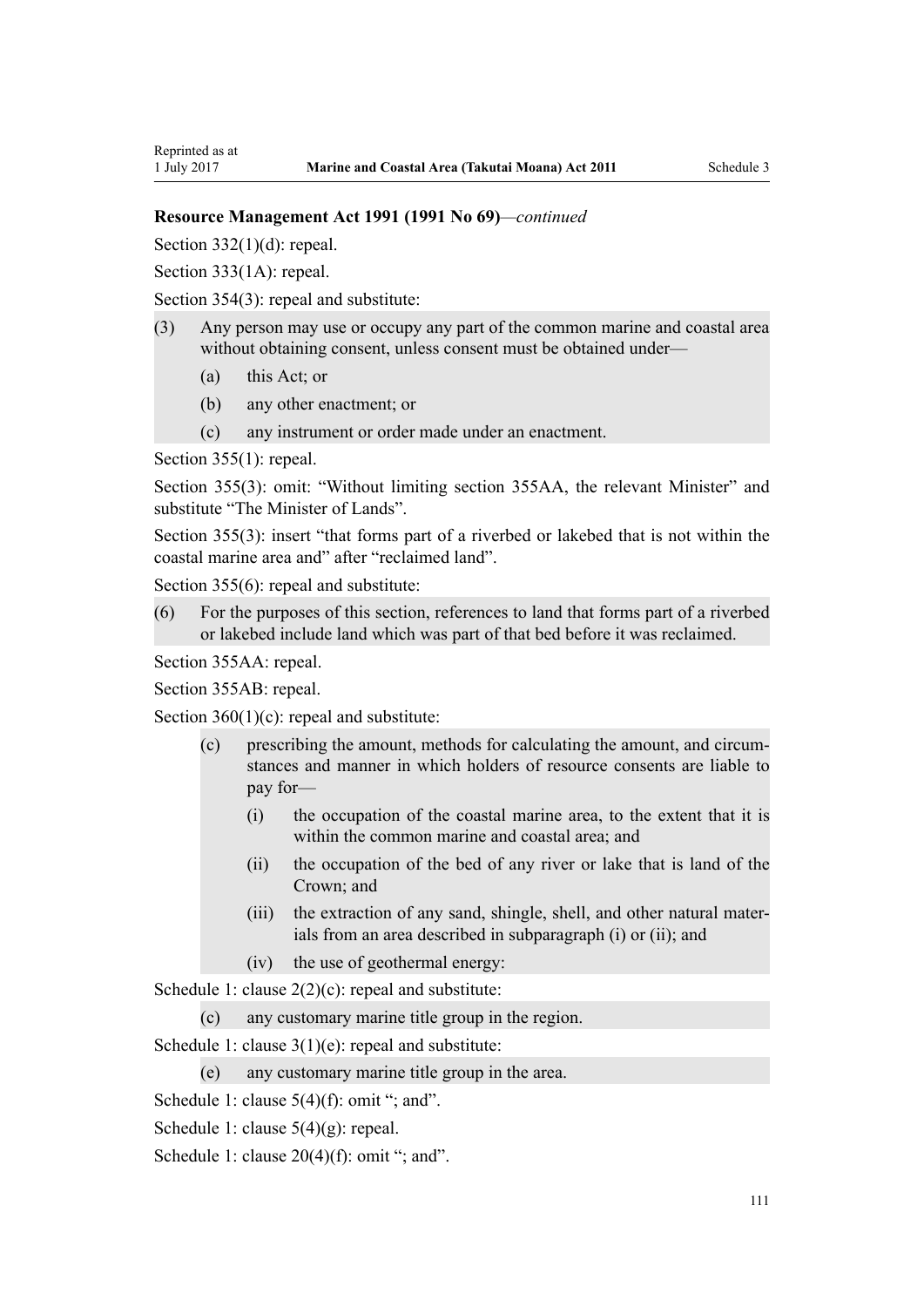[Schedule 1:](http://prd-lgnz-nlb.prd.pco.net.nz/pdflink.aspx?id=DLM240686) clause 20(4)(g): repeal.

[Schedule 4:](http://prd-lgnz-nlb.prd.pco.net.nz/pdflink.aspx?id=DLM242008) clause 1A: repeal and substitute:

#### **1A Matters to be included in assessment of effects on environment**

An assessment of effects on the environment for the purposes of section 88 must include, in a case where the activity for which a resource consent is sought will, or is likely to, have adverse effects that are more than minor on the exercise of a protected customary right, a description of possible alternative locations or methods for the exercise of the proposed activity (unless written approval for the proposed activity is given by the protected customary rights group).

[Schedule 12:](http://prd-lgnz-nlb.prd.pco.net.nz/pdflink.aspx?id=DLM242515) repeal.

#### **[Te Ture Whenua Maori Act 1993](http://prd-lgnz-nlb.prd.pco.net.nz/pdflink.aspx?id=DLM289881) (1993 No 4)**

[Section 4](http://prd-lgnz-nlb.prd.pco.net.nz/pdflink.aspx?id=DLM289897): insert in its appropriate alphabetical order:

**common marine and coastal area** has the meaning given in section 9(1) of the Marine and Coastal Area (Takutai Moana) Act 2011

[Section 4:](http://prd-lgnz-nlb.prd.pco.net.nz/pdflink.aspx?id=DLM289897) paragraph (b) of the definition of **land**: omit "public foreshore and seabed" and substitute "common marine and coastal area".

[Section 43\(7\)](http://prd-lgnz-nlb.prd.pco.net.nz/pdflink.aspx?id=DLM290907): repeal.

[Section 72\(1\)](http://prd-lgnz-nlb.prd.pco.net.nz/pdflink.aspx?id=DLM290961): omit "(other than proceedings under the Foreshore and Seabed Act  $2004$ ".

[Section 98\(3\)\(c\)](http://prd-lgnz-nlb.prd.pco.net.nz/pdflink.aspx?id=DLM291203): repeal.

[Section 98\(3A\):](http://prd-lgnz-nlb.prd.pco.net.nz/pdflink.aspx?id=DLM291203) repeal.

# **Part 2**

## **Regulations amended**

#### **[Commodity Levies \(Mussel, Oyster, and Salmon\) Order 2007](http://prd-lgnz-nlb.prd.pco.net.nz/pdflink.aspx?id=DLM443982) (SR 2007/212)**

[Clause 3](http://prd-lgnz-nlb.prd.pco.net.nz/pdflink.aspx?id=DLM443990): insert in its appropriate alphabetical order:

**customary marine title** has the meaning given in section 9(1) of the Marine and Coastal Area (Takutai Moana) Act 2011

Clause  $16(g)(ii)$ : revoke and substitute:

(ii) claims made under section 94 of the Marine and Coastal Area (Takutai Moana) Act 2011 for recognition of a protected customary right or customary marine title; and

## **[Marine Mammals Protection Regulations 1992](http://prd-lgnz-nlb.prd.pco.net.nz/pdflink.aspx?id=DLM168285) (SR 1992/322)**

[Regulation 2](http://prd-lgnz-nlb.prd.pco.net.nz/pdflink.aspx?id=DLM168290): insert in its appropriate alphabetical order: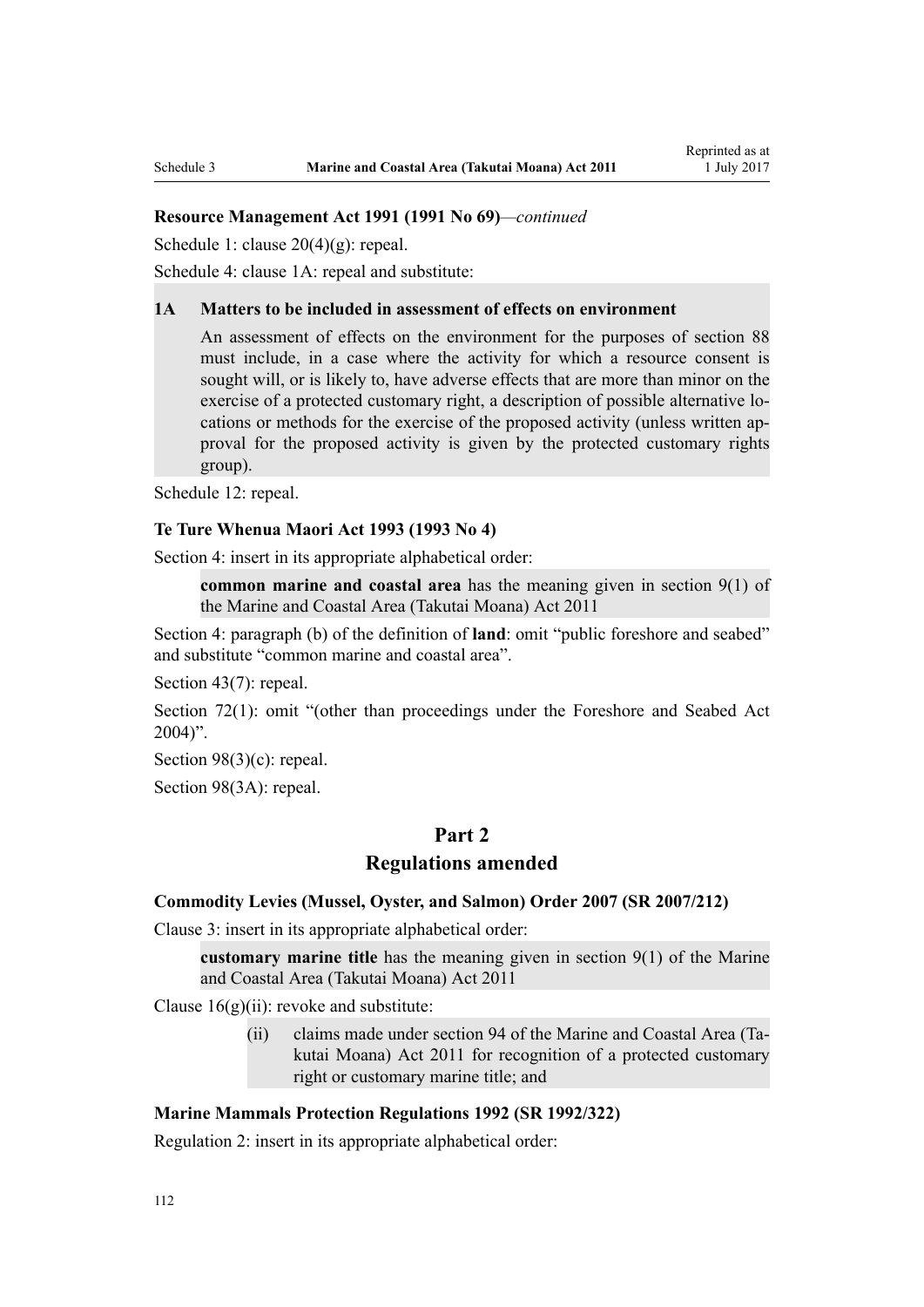# **Marine Mammals Protection Regulations 1992 (SR 1992/322)***—continued*

**customary marine title area** has the meaning given in section 9(1) of the Marine and Coastal Area (Takutai Moana) Act 2011

[Regulation 6](http://prd-lgnz-nlb.prd.pco.net.nz/pdflink.aspx?id=DLM168824): add:

(2) Section 76 of the Marine and Coastal Area (Takutai Moana) Act 2011 applies to any application under these regulations for a permit to watch marine mammals within a customary marine title area.

# **[Resource Management \(Forms, Fees, and Procedure\) Regulations 2003](http://prd-lgnz-nlb.prd.pco.net.nz/pdflink.aspx?id=DLM195259) (SR 2003/153)**

[Regulation 10\(2\)\(h\)](http://prd-lgnz-nlb.prd.pco.net.nz/pdflink.aspx?id=DLM168828): omit "the holder of a customary rights order who" and substitute "a protected customary rights group that".

[Regulation 10\(2\)](http://prd-lgnz-nlb.prd.pco.net.nz/pdflink.aspx?id=DLM168828): insert after paragraph (h):

(ha) a customary marine title group that, in the opinion of the consent authority, may be adversely affected by the grant of a resource consent for an accommodated activity: